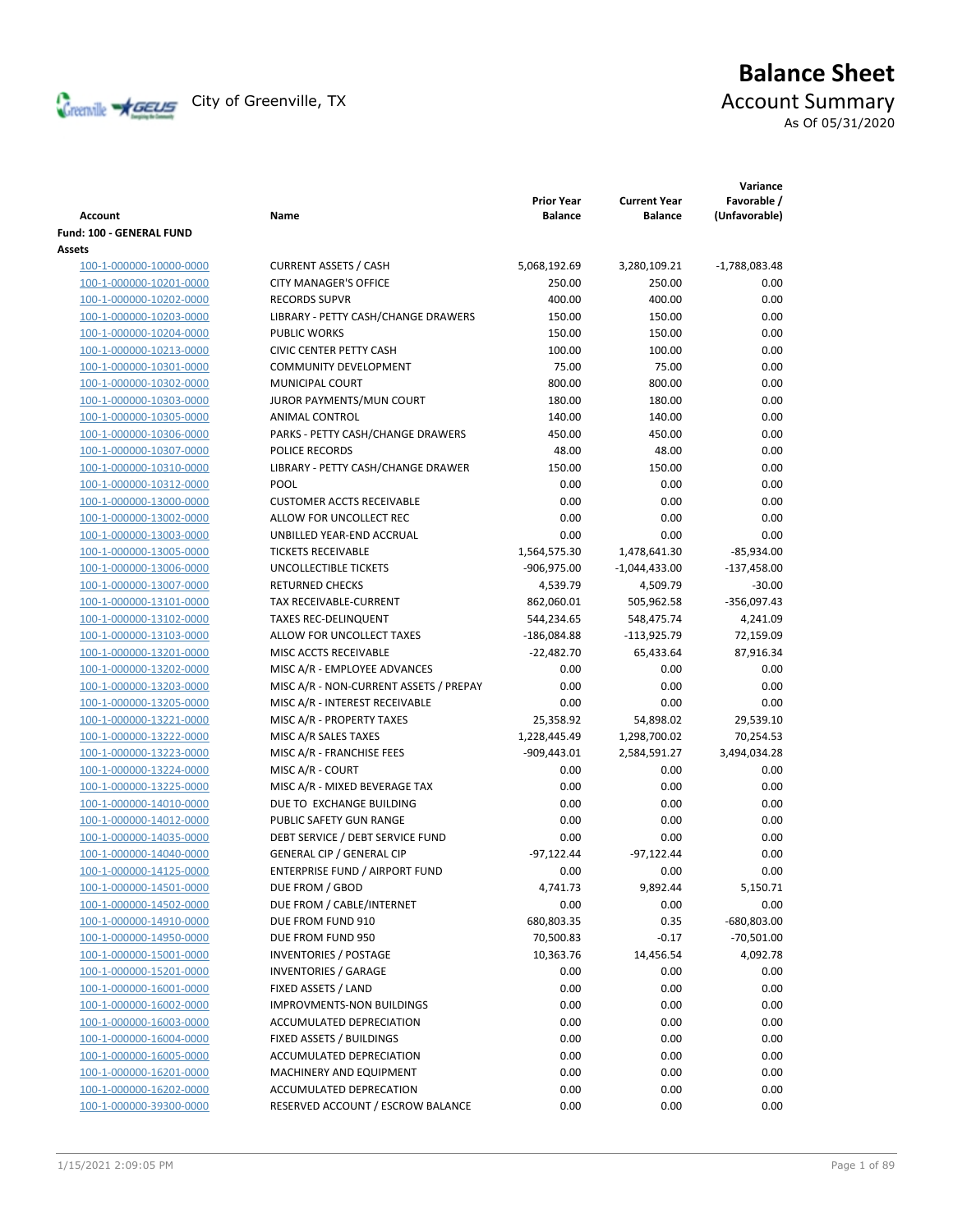**Variance**

|                         |                                             | <b>Prior Year</b> | <b>Current Year</b> | Favorable /   |
|-------------------------|---------------------------------------------|-------------------|---------------------|---------------|
| <b>Account</b>          | Name                                        | <b>Balance</b>    | <b>Balance</b>      | (Unfavorable) |
| 100-1-000000-91030-0000 | 4A-EDC                                      | 0.00              | 0.00                | 0.00          |
| 100-1-000000-91410-0000 | <b>INVENTORY / MATERIALS &amp; SUPPLIES</b> | 0.00              | 0.00                | 0.00          |
| 100-1-000000-91410-0700 | <b>INVENTORY / PAPER STOCK</b>              | 0.00              | 0.00                | 0.00          |
| 100-1-000000-91430-0000 | NON-CURRENT ASSETS / PREPAYMENTS            | 0.00              | 0.00                | 0.00          |
|                         | <b>Total Assets:</b>                        | 7,944,601.49      | 8,593,082.50        | 648,481.01    |
|                         |                                             |                   |                     |               |
| Liability               |                                             |                   |                     |               |
| 100-1-000000-20101-0000 | <b>ACCOUNTS PAYABLE</b>                     | 3,620.43          | 3,470.56            | 149.87        |
| 100-1-000000-20102-0000 | <b>CREDIT CARD PAYABLE</b>                  | 0.00              | 0.00                | 0.00          |
| 100-1-000000-20103-0000 | <b>ACCRUED ACCOUNTS PAYABLE</b>             | 29,682.60         | 29,747.75           | $-65.15$      |
| 100-1-000000-20114-0000 | <b>INVESTMENT ADVISORY FEES</b>             | 0.00              | 0.00                | 0.00          |
| 100-1-000000-20115-0000 | PD EMP COMMISSION                           | 124.74            | 602.69              | $-477.95$     |
| 100-1-000000-20116-0000 | POLICE DONATIONS                            | 11,624.09         | 2,411.55            | 9,212.54      |
| 100-1-000000-20117-0000 | <b>FIRE DONATIONS</b>                       | 7,166.90          | 12,675.28           | $-5,508.38$   |
| 100-1-000000-20118-0000 | <b>COMBAT CHALLENGE</b>                     | 804.06            | 804.06              | 0.00          |
| 100-1-000000-20119-0000 | <b>CEMETERIES DONATIONS</b>                 | 61.79             | 61.79               | 0.00          |
| 100-1-000000-20120-0000 | <b>LIBRARY DONATIONS</b>                    | 13,100.26         | 8,812.72            | 4,287.54      |
| 100-1-000000-20121-0000 | <b>ANIMAL SHELTER DONATIONS</b>             | 293.57            | 443.57              | $-150.00$     |
| 100-1-000000-20122-0000 | <b>PARKS DONATIONS</b>                      | 3,071.03          | 2,769.48            | 301.55        |
| 100-1-000000-20125-0000 | SALES TAX PAYABLE / IN THE CITY             | 12.85             | 5.17                | 7.68          |
| 100-1-000000-20127-0000 | STATE COURT COST/FEE PAYB                   | 42,332.14         | 45,290.38           | $-2,958.24$   |
| 100-1-000000-20128-0000 | SEATBELT&CHILD RESTRAINT                    | 8,201.44          | 8,162.93            | 38.51         |
| 100-1-000000-20129-0000 | MUNICIPAL COURT CLEARING                    | $-243.90$         | $-675.90$           | 432.00        |
| 100-1-000000-20130-0000 | <b>3RD PARTY FTA FEE PAYABLE</b>            | $-122.83$         | $-375.00$           | 252.17        |
| 100-1-000000-20131-0000 | <b>REFUNDS / OVERPAYMENTS</b>               | $-120.70$         | $-120.70$           | 0.00          |
| 100-1-000000-20132-0000 | <b>COURT COLL AGENCY FEES</b>               | 878.90            | 235.41              | 643.49        |
| 100-1-000000-20136-0000 | <b>ATTORNEY COLLECTION FEES</b>             | 0.00              | 0.00                | 0.00          |
| 100-1-000000-20137-0000 | PLAT FILING FEES PAYABLE                    | 28,645.74         | 32,224.74           | $-3,579.00$   |
| 100-1-000000-20138-0000 | COMMUNITY DEV TRUST ACCT                    | 1,347.50          | 1,326.94            | 20.56         |
|                         |                                             | 0.00              |                     | 0.00          |
| 100-1-000000-20139-0000 | RETAINAGES PAYABLE                          |                   | 0.00                |               |
| 100-1-000000-20141-0000 | <b>TELEPHONE CLEARING</b>                   | 5,539.66          | 5,539.66            | 0.00          |
| 100-1-000000-20143-0000 | POLICE PROPERTY ROOM CLEARING               | 11,970.93         | 12,097.99           | $-127.06$     |
| 100-1-000000-20146-0000 | MAIN ST / FARMERS MRKT RESALE               | 319.12            | 249.12              | 70.00         |
| 100-1-000000-20147-0000 | YMCA REGISTRATIONS                          | 0.00              | 0.00                | 0.00          |
| 100-1-000000-20155-0000 | MAIN STREET - DONATIONS                     | 17.02             | 17.02               | 0.00          |
| 100-1-000000-20160-0000 | <b>UNAPPLIED CREDIT</b>                     | 0.00              | 0.00                | 0.00          |
| 100-1-000000-20201-0000 | <b>DEFERRED REVENUE</b>                     | 0.00              | 0.00                | 0.00          |
| 100-1-000000-20203-0000 | DEFERRED TAX REVENUE                        | 1,198,532.41      | 918,835.47          | 279,696.94    |
| 100-1-000000-20204-0000 | DEFERRED TICKET REVENUE                     | 545,501.30        | 361,840.30          | 183,661.00    |
| 100-1-000000-21040-0000 | DUE TO / GENERAL CIP FUND                   | 0.00              | 0.00                | 0.00          |
| 100-1-000000-21201-0000 | DUE TO / CENTRAL SERVICE FUND               | 0.00              | 0.00                | 0.00          |
| 100-1-000000-21401-0000 | DUE TO / ELECTRIC OPERATING FUND            | 0.00              | 0.00                | 0.00          |
| 100-1-000000-21506-0000 | DUE TO / 4A-EDC                             | 2,600.31          | 2,601.38            | $-1.07$       |
| 100-1-000000-21507-0000 | DUE TO / BOARD OF DEVELOPMENT               | $-170,468.51$     | 132,372.03          | $-302,840.54$ |
| 100-1-000000-22001-0000 | <b>SALARIES PAYABLE</b>                     | 537,713.62        | 536,673.22          | 1,040.40      |
| 100-1-000000-23001-0000 | CAPITAL LEASE PAYABLE                       | 0.00              | 0.00                | 0.00          |
| 100-1-000000-23101-0000 | CAPITAL LEASE PAYABLE                       | 0.00              | 0.00                | 0.00          |
| 100-1-000000-24001-0000 | O/S CHECKS PAYABLE                          | $-11,755.77$      | $-11,755.77$        | 0.00          |
| 100-1-000000-24004-0000 | INTEREST PAYABLE ON DEP                     | 0.00              | 0.00                | 0.00          |
| 100-1-000000-24007-0000 | <b>BILLED DEPOSITS SUSPENSE</b>             | 0.00              | 0.00                | 0.00          |
| 100-1-000000-24008-0000 | <b>CUSTOMER DEPOSITS / ANIMAL SHELTER</b>   | 0.00              | 0.00                | 0.00          |
| 100-1-000000-24009-0000 | LIBRARY MEETING ROOM DEPOSITS               | 616.20            | 616.20              | 0.00          |
| 100-1-000000-24010-0000 | <b>CIVIC CENTER DEPOSITS</b>                | 0.00              | 0.00                | 0.00          |
| 100-1-000000-24011-0000 | <b>AUDITORIUM DEPOSITS</b>                  | 0.00              | 0.00                | 0.00          |
| 100-1-000000-26001-0000 | <b>COMPENSATED ABSENCES PAY</b>             | 0.00              | 0.00                | 0.00          |
| 100-1-000000-29000-0000 | MISC LIABILITY - GREENVILLE ENERGY LLC      | 0.00              | 0.00                | 0.00          |
| 100-1-000000-29001-0000 | <b>RESALE</b>                               | 0.00              | 0.00                | 0.00          |
| 100-1-000000-29300-0000 | <b>ENCUMBRANCE SUMMARY</b>                  | 0.00              | 0.00                | 0.00          |
| 100-1-000000-29400-0000 | RESERVED ACCOUNT / ENCUMBRANCES             | 0.00              | 0.00                | 0.00          |
|                         |                                             |                   |                     |               |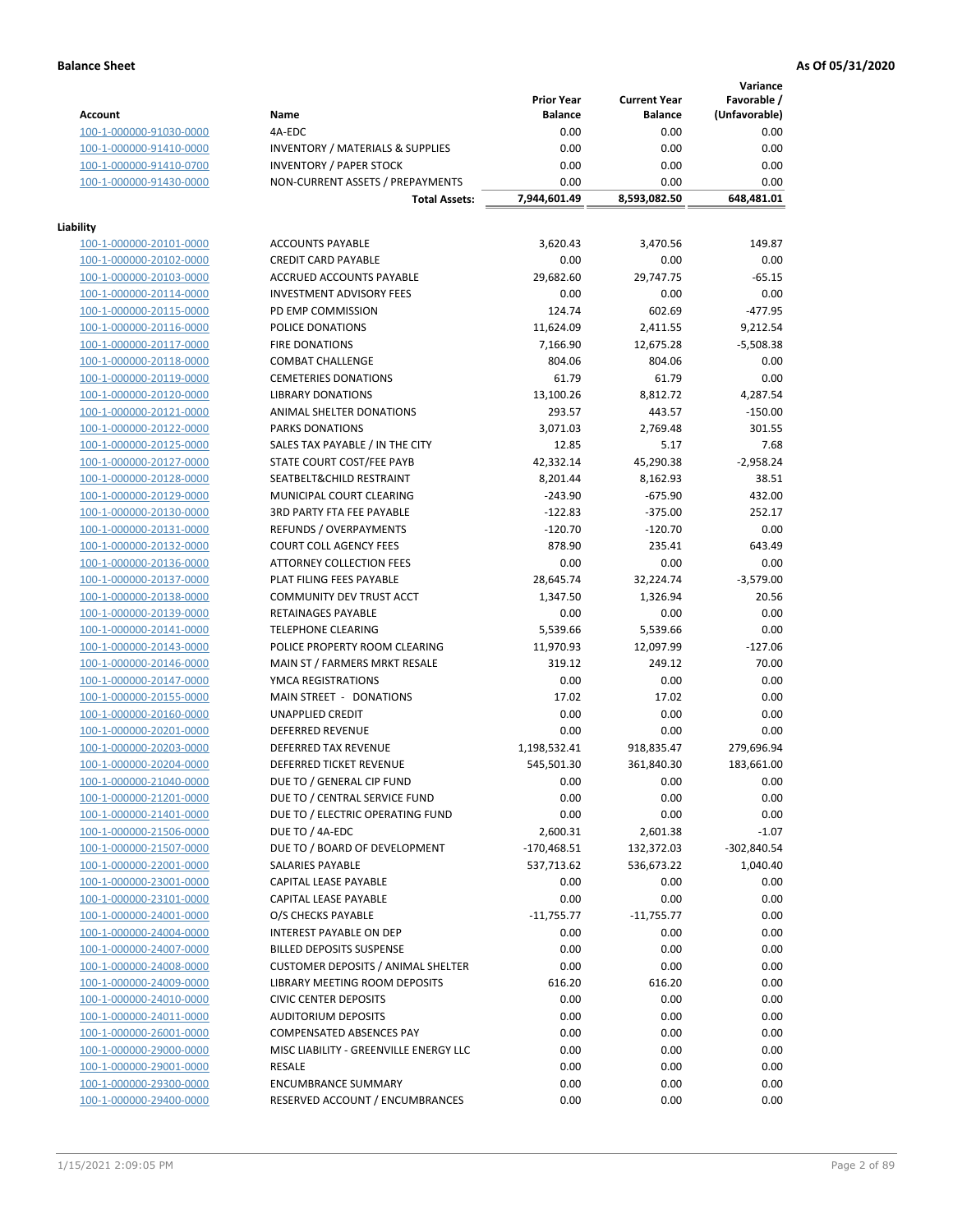| Account                               | Name                                                     | <b>Prior Year</b><br><b>Balance</b> | <b>Current Year</b><br><b>Balance</b> | Variance<br>Favorable /<br>(Unfavorable) |
|---------------------------------------|----------------------------------------------------------|-------------------------------------|---------------------------------------|------------------------------------------|
| 100-1-000000-29400-0900               | RESERVED ACCOUNT / ENCUMBRANCES                          | 0.00                                | 0.00                                  | 0.00                                     |
| 100-1-000000-92190-1202               | <b>LABORATORY CLEARING</b>                               | 0.00                                | 0.00                                  | 0.00                                     |
| 100-1-000000-92191-0000               | <b>SPONSORS - PARKS</b>                                  | 0.00                                | 0.00                                  | 0.00                                     |
| 100-1-000000-92200-0000               | <b>MISCELLANEOUS LIABILITIES</b>                         | 0.00                                | 0.00                                  | 0.00                                     |
| 100-1-000000-92270-1600               | <b>CREDIT CARD FEES PAYABLE</b>                          | 0.00                                | 0.00                                  | 0.00                                     |
|                                       | <b>Total Liability:</b>                                  | 2,271,066.90                        | 2,106,960.04                          | 164,106.86                               |
| <b>Equity</b>                         |                                                          |                                     |                                       |                                          |
| 100-1-000000-39000-0000               | UNRESERVED-FUND BALANCE                                  | 4,900,249.12                        | 4,083,455.28                          | $-816,793.84$                            |
|                                       | <b>Total Beginning Equity:</b>                           | 4,900,249.12                        | 4,083,455.28                          | $-816,793.84$                            |
| <b>Total Revenue</b>                  |                                                          | 17,970,962.99                       | 19,785,305.65                         | 1,814,342.66                             |
| <b>Total Expense</b>                  |                                                          | 17,197,677.36                       | 17,382,638.31                         | $-184,960.95$                            |
| <b>Revenues Over/(Under) Expenses</b> |                                                          | 773,285.63                          | 2,402,667.34                          | 1,629,381.71                             |
|                                       | <b>Total Equity and Current Surplus (Deficit):</b>       | 5,673,534.75                        | 6,486,122.62                          | 812,587.87                               |
|                                       | Total Liabilities, Equity and Current Surplus (Deficit): | 7,944,601.65                        | 8,593,082.66                          | 648,481.01                               |
|                                       | *** FUND 100 OUT OF BALANCE ***                          | $-0.16$                             | $-0.16$                               | 0.00                                     |

**\*\*\*Warning: Account Authorization is turned on. Please run the Unauthorized Account Listing Report to see if you are out of balance due to missing accounts \*\*\***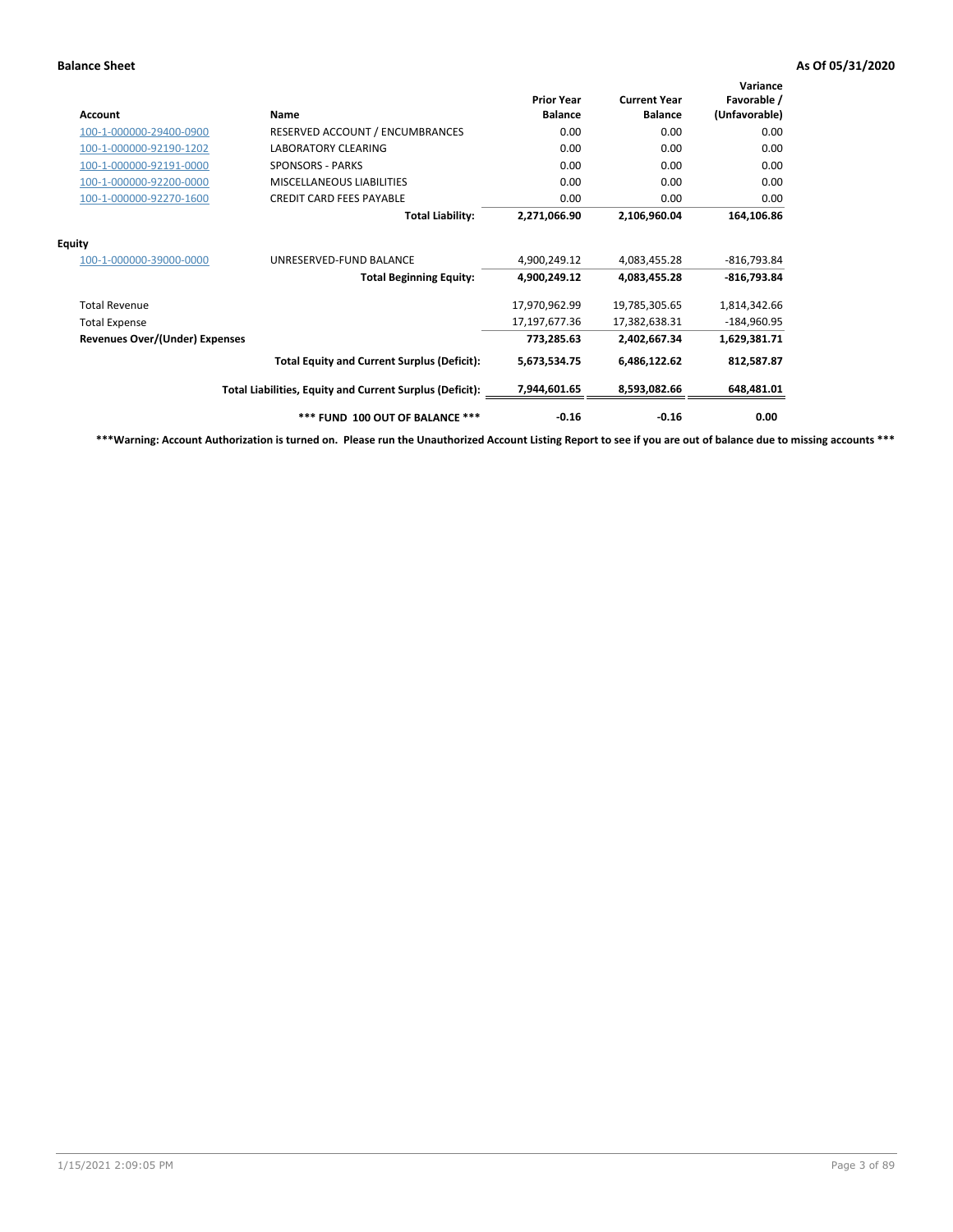| Account                                                   | <b>Name</b>                                              | <b>Prior Year</b><br><b>Balance</b> | <b>Current Year</b><br><b>Balance</b> | Variance<br>Favorable /<br>(Unfavorable) |
|-----------------------------------------------------------|----------------------------------------------------------|-------------------------------------|---------------------------------------|------------------------------------------|
| <b>Fund: 101 - MUNICIPAL COURT BUILDING SECURITY FEES</b> |                                                          |                                     |                                       |                                          |
| Assets                                                    |                                                          |                                     |                                       |                                          |
| 101-1-000000-10000-0000                                   | <b>CURRENT ASSETS / CASH</b>                             | 61,901.59                           | 68,096.13                             | 6,194.54                                 |
| 101-1-000000-13201-0000                                   | MISC ACCTS RECEIVABLE                                    | 0.00                                | 0.00                                  | 0.00                                     |
| 101-1-000000-13203-0000                                   | NON-CURRENT ASSETS / PREPAYMENTS                         | 0.00                                | 0.00                                  | 0.00                                     |
| 101-1-000000-13205-0000                                   | <b>INTEREST RECEIVABLE</b>                               | 0.00                                | 0.00                                  | 0.00                                     |
|                                                           | <b>Total Assets:</b>                                     | 61,901.59                           | 68,096.13                             | 6,194.54                                 |
| Liability                                                 |                                                          |                                     |                                       |                                          |
| 101-1-000000-20101-0000                                   | <b>ACCOUNTS PAYABLE</b>                                  | 0.00                                | 0.00                                  | 0.00                                     |
| 101-1-000000-20102-0000                                   | <b>CREDIT CARD PAYABLE</b>                               | 0.00                                | 0.00                                  | 0.00                                     |
| 101-1-000000-20103-0000                                   | <b>ACCRUED ACCOUNTS PAYABLE</b>                          | 0.00                                | 0.00                                  | 0.00                                     |
| 101-1-000000-29300-0000                                   | <b>ENCUMBRANCE SUMMARY</b>                               | 0.00                                | 0.00                                  | 0.00                                     |
| 101-1-000000-29400-0000                                   | RESERVED ACCOUNT / ENCUMBRANCES                          | 0.00                                | 0.00                                  | 0.00                                     |
|                                                           | <b>Total Liability:</b>                                  | 0.00                                | 0.00                                  | 0.00                                     |
| <b>Equity</b>                                             |                                                          |                                     |                                       |                                          |
| 101-1-000000-39000-0000                                   | UNRESERVED-FUND BALANCE                                  | 57,435.04                           | 64,432.67                             | 6,997.63                                 |
|                                                           | <b>Total Beginning Equity:</b>                           | 57,435.04                           | 64,432.67                             | 6,997.63                                 |
| <b>Total Revenue</b>                                      |                                                          | 4,484.18                            | 3,662.15                              | $-822.03$                                |
| <b>Total Expense</b>                                      |                                                          | 17.63                               | $-1.31$                               | 18.94                                    |
| <b>Revenues Over/(Under) Expenses</b>                     |                                                          | 4,466.55                            | 3,663.46                              | $-803.09$                                |
|                                                           | <b>Total Equity and Current Surplus (Deficit):</b>       | 61,901.59                           | 68,096.13                             | 6,194.54                                 |
|                                                           | Total Liabilities, Equity and Current Surplus (Deficit): | 61,901.59                           | 68,096.13                             | 6,194.54                                 |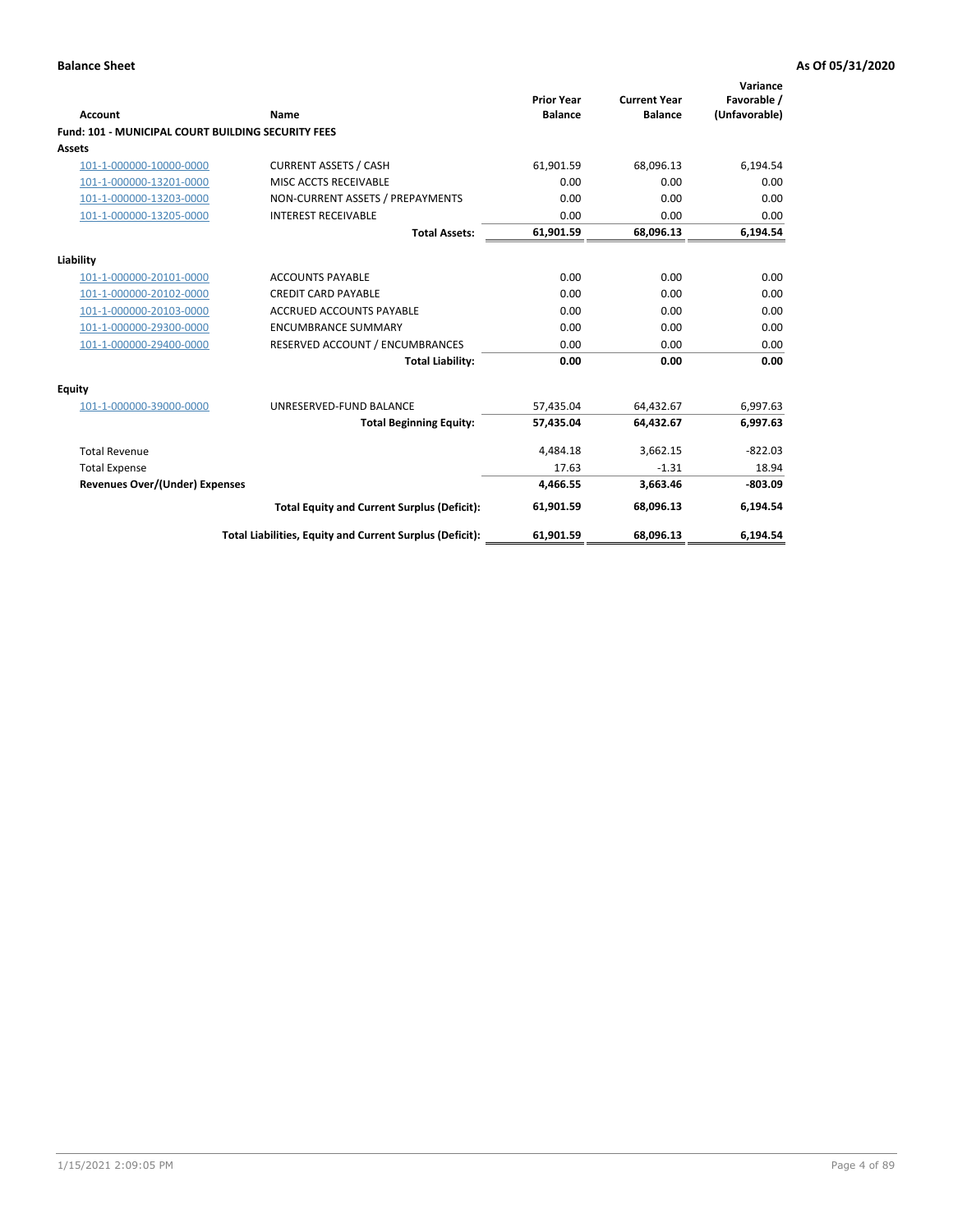| Account                                      | Name                                                     | <b>Prior Year</b><br><b>Balance</b> | <b>Current Year</b><br><b>Balance</b> | Variance<br>Favorable /<br>(Unfavorable) |
|----------------------------------------------|----------------------------------------------------------|-------------------------------------|---------------------------------------|------------------------------------------|
| <b>Fund: 102 - MUNICIPAL COURT TECH FUND</b> |                                                          |                                     |                                       |                                          |
| Assets                                       |                                                          |                                     |                                       |                                          |
| 102-1-000000-10000-0000                      | <b>CURRENT ASSETS / CASH</b>                             | 40,056.56                           | 47,060.23                             | 7,003.67                                 |
| 102-1-000000-13201-0000                      | MISC ACCTS RECEIVABLE                                    | 0.00                                | 0.00                                  | 0.00                                     |
|                                              | <b>Total Assets:</b>                                     | 40,056.56                           | 47,060.23                             | 7,003.67                                 |
| Liability                                    |                                                          |                                     |                                       |                                          |
| 102-1-000000-20101-0000                      | <b>ACCOUNTS PAYABLE</b>                                  | 0.00                                | 0.00                                  | 0.00                                     |
| 102-1-000000-20102-0000                      | <b>CREDIT CARD PAYABLE</b>                               | 0.00                                | 0.00                                  | 0.00                                     |
| 102-1-000000-20103-0000                      | <b>ACCRUED ACCOUNTS PAYABLE</b>                          | 0.00                                | 0.00                                  | 0.00                                     |
| 102-1-000000-23001-0000                      | CAPITAL LEASE PAYABLE                                    | 0.00                                | 0.00                                  | 0.00                                     |
| 102-1-000000-23101-0000                      | <b>CAPITAL LEASE PAYABLE</b>                             | 0.00                                | 0.00                                  | 0.00                                     |
| 102-1-000000-29300-0000                      | <b>ENCUMBRANCE SUMMARY</b>                               | 0.00                                | 0.00                                  | 0.00                                     |
| 102-1-000000-29400-0000                      | RESERVED ACCOUNT / ENCUMBRANCES                          | 0.00                                | 0.00                                  | 0.00                                     |
|                                              | <b>Total Liability:</b>                                  | 0.00                                | 0.00                                  | 0.00                                     |
| <b>Equity</b>                                |                                                          |                                     |                                       |                                          |
| 102-1-000000-39000-0000                      | UNRESERVED-FUND BALANCE                                  | 34,640.94                           | 43,106.37                             | 8,465.43                                 |
|                                              | <b>Total Beginning Equity:</b>                           | 34,640.94                           | 43,106.37                             | 8,465.43                                 |
| <b>Total Revenue</b>                         |                                                          | 5,426.45                            | 3,963.20                              | $-1,463.25$                              |
| <b>Total Expense</b>                         |                                                          | 10.83                               | 9.34                                  | 1.49                                     |
| <b>Revenues Over/(Under) Expenses</b>        |                                                          | 5,415.62                            | 3,953.86                              | $-1,461.76$                              |
|                                              | <b>Total Equity and Current Surplus (Deficit):</b>       | 40,056.56                           | 47,060.23                             | 7,003.67                                 |
|                                              | Total Liabilities, Equity and Current Surplus (Deficit): | 40,056.56                           | 47,060.23                             | 7,003.67                                 |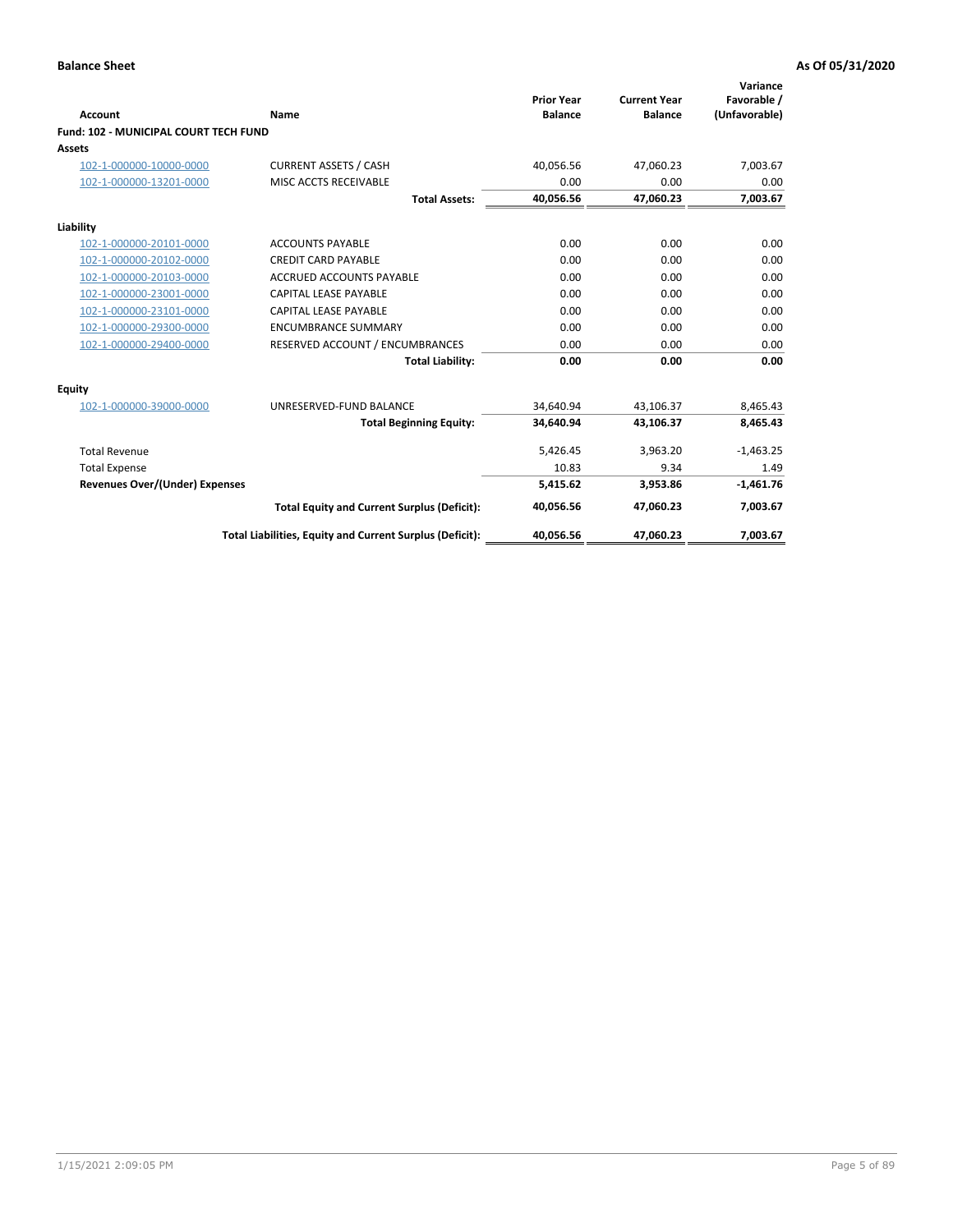| <b>Account</b>                                       | Name                                                     | <b>Prior Year</b><br><b>Balance</b> | <b>Current Year</b><br><b>Balance</b> | Variance<br>Favorable /<br>(Unfavorable) |
|------------------------------------------------------|----------------------------------------------------------|-------------------------------------|---------------------------------------|------------------------------------------|
| <b>Fund: 103 - MUNICIPAL COURT CHILD SAFETY FUND</b> |                                                          |                                     |                                       |                                          |
| <b>Assets</b>                                        |                                                          |                                     |                                       |                                          |
| 103-1-000000-10000-0000                              | <b>CURRENT ASSETS / CASH</b>                             | 12,934.60                           | 14,300.57                             | 1,365.97                                 |
| 103-1-000000-13201-0000                              | MISC ACCTS RECEIVABLE                                    | 0.00                                | 0.00                                  | 0.00                                     |
| 103-1-000000-13203-0000                              | NON-CURRENT ASSETS / PREPAYMENTS                         | 0.00                                | 0.00                                  | 0.00                                     |
| 103-1-000000-13205-0000                              | <b>INTEREST RECEIVABLE</b>                               | 0.00                                | 0.00                                  | 0.00                                     |
|                                                      | <b>Total Assets:</b>                                     | 12,934.60                           | 14,300.57                             | 1,365.97                                 |
| Liability                                            |                                                          |                                     |                                       |                                          |
| 103-1-000000-20101-0000                              | <b>ACCOUNTS PAYABLE</b>                                  | 0.00                                | 6.735.94                              | $-6,735.94$                              |
| 103-1-000000-20103-0000                              | <b>ACCRUED ACCOUNTS PAYABLE</b>                          | 0.00                                | 0.00                                  | 0.00                                     |
|                                                      | <b>Total Liability:</b>                                  | 0.00                                | 6,735.94                              | $-6,735.94$                              |
| Equity                                               |                                                          |                                     |                                       |                                          |
| 103-1-000000-39000-0000                              | UNRESERVED-FUND BALANCE                                  | 12,648.91                           | 20,596.63                             | 7,947.72                                 |
|                                                      | <b>Total Beginning Equity:</b>                           | 12,648.91                           | 20,596.63                             | 7,947.72                                 |
| <b>Total Revenue</b>                                 |                                                          | 13,737.39                           | 7,229.71                              | $-6,507.68$                              |
| <b>Total Expense</b>                                 |                                                          | 13,451.70                           | 20,261.71                             | $-6,810.01$                              |
| <b>Revenues Over/(Under) Expenses</b>                |                                                          | 285.69                              | $-13,032.00$                          | $-13,317.69$                             |
|                                                      | <b>Total Equity and Current Surplus (Deficit):</b>       | 12,934.60                           | 7,564.63                              | $-5,369.97$                              |
|                                                      | Total Liabilities, Equity and Current Surplus (Deficit): | 12,934.60                           | 14,300.57                             | 1,365.97                                 |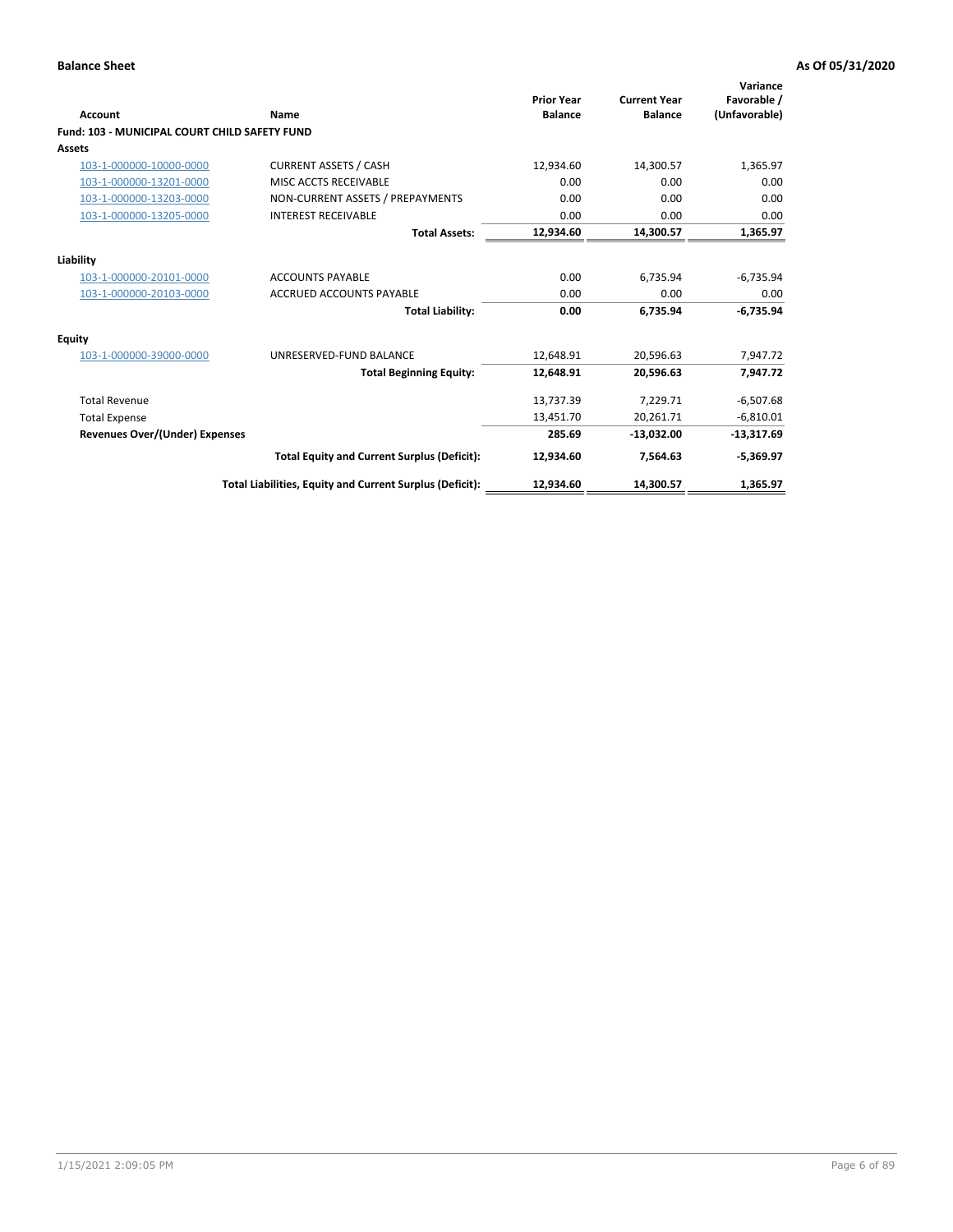|                                           |                                                          |                                     |                                       | Variance                     |
|-------------------------------------------|----------------------------------------------------------|-------------------------------------|---------------------------------------|------------------------------|
| <b>Account</b>                            | Name                                                     | <b>Prior Year</b><br><b>Balance</b> | <b>Current Year</b><br><b>Balance</b> | Favorable /<br>(Unfavorable) |
| <b>Fund: 110 - EXCHANGE BUILDING FUND</b> |                                                          |                                     |                                       |                              |
| Assets                                    |                                                          |                                     |                                       |                              |
| 110-1-000000-10000-0000                   | <b>CURRENT ASSETS / CASH</b>                             | -533,047.91                         | $-533,047.91$                         | 0.00                         |
| 110-1-000000-13201-0000                   | MISC ACCTS RECEIVABLE                                    | 0.00                                | 0.00                                  | 0.00                         |
| 110-1-000000-13203-0000                   | NON-CURRENT ASSETS / PREPAYMENTS                         | 0.00                                | 0.00                                  | 0.00                         |
| 110-1-000000-13205-0000                   | <b>INTEREST RECEIVABLE</b>                               | 0.00                                | 0.00                                  | 0.00                         |
| 110-1-000000-14100-0000                   | DUE FROM FUND 100                                        | 0.00                                | 0.00                                  | 0.00                         |
| 110-1-000000-16001-0000                   | FIXED ASSETS / LAND                                      | 0.00                                | 0.00                                  | 0.00                         |
| 110-1-000000-16002-0000                   | <b>IMPROVMENTS-NON BUILDINGS</b>                         | 0.00                                | 0.00                                  | 0.00                         |
| 110-1-000000-16003-0000                   | ACCUMULATED DEPRECIATION                                 | 0.00                                | 0.00                                  | 0.00                         |
| 110-1-000000-16004-0000                   | FIXED ASSETS / BUILDINGS                                 | 0.00                                | 0.00                                  | 0.00                         |
| 110-1-000000-16005-0000                   | ACCUMULATED DEPRECIATION                                 | 0.00                                | 0.00                                  | 0.00                         |
| 110-1-000000-16201-0000                   | <b>MACHINERY AND EQUIPMENT</b>                           | 0.00                                | 0.00                                  | 0.00                         |
| 110-1-000000-16202-0000                   | ACCUMULATED DEPRECATION                                  | 0.00                                | 0.00                                  | 0.00                         |
| 110-1-000000-16301-0000                   | FIXED ASSETS / C W I P                                   | 0.00                                | 0.00                                  | 0.00                         |
|                                           | <b>Total Assets:</b>                                     | $-533,047.91$                       | -533,047.91                           | 0.00                         |
| Liability                                 |                                                          |                                     |                                       |                              |
| 110-1-000000-20101-0000                   | <b>ACCOUNTS PAYABLE</b>                                  | 0.00                                | 0.00                                  | 0.00                         |
| 110-1-000000-20102-0000                   | <b>CREDIT CARD PAYABLE</b>                               | 0.00                                | 0.00                                  | 0.00                         |
| 110-1-000000-20103-0000                   | ACCRUED ACCOUNTS PAYABLE                                 | 0.00                                | 0.00                                  | 0.00                         |
| 110-1-000000-20109-0000                   | MISCELLANEOUS LIABILITIES                                | 0.00                                | 0.00                                  | 0.00                         |
| 110-1-000000-20110-0000                   | REVENUE BONDS PAYABLE                                    | 0.00                                | 0.00                                  | 0.00                         |
| 110-1-000000-20112-0000                   | <b>ACCRUED INTEREST PAYABLE</b>                          | 0.00                                | 0.00                                  | 0.00                         |
| 110-1-000000-20141-0000                   | <b>TELEPHONE CLEARING</b>                                | 0.00                                | 0.00                                  | 0.00                         |
| 110-1-000000-20160-0000                   | <b>UNAPPLIED CREDIT</b>                                  | 0.00                                | 0.00                                  | 0.00                         |
| 110-1-000000-20201-0000                   | <b>DEFERRED REVENUE</b>                                  | 0.00                                | 0.00                                  | 0.00                         |
| 110-1-000000-21001-0000                   | <b>GENERAL FUND / GENERAL FUND</b>                       | 0.00                                | 0.00                                  | 0.00                         |
| 110-1-000000-22001-0000                   | SALARIES PAYABLE                                         | 0.00                                | 0.00                                  | 0.00                         |
| 110-1-000000-22002-0000                   | <b>VACATION/SICK PAYABLE</b>                             | 0.00                                | 0.00                                  | 0.00                         |
| 110-1-000000-26001-0000                   | <b>OBLIG FOR COMP ABSENCES</b>                           | 0.00                                | 0.00                                  | 0.00                         |
| 110-1-000000-26102-0000                   | REVENUE BONDS PAYABLE                                    | 0.00                                | 0.00                                  | 0.00                         |
| 110-1-000000-27001-0000                   | <b>CONTRIBUTED CAPITAL</b>                               | 0.00                                | 0.00                                  | 0.00                         |
| 110-1-000000-29300-0000                   | <b>ENCUMBRANCE SUMMARY</b>                               | 0.00                                | 0.00                                  | 0.00                         |
| 110-1-000000-29400-0100                   | RESERVED ACCOUNT / ENCUMBRANCES                          | 0.00                                | 0.00                                  | 0.00                         |
|                                           | <b>Total Liability:</b>                                  | 0.00                                | 0.00                                  | 0.00                         |
|                                           |                                                          |                                     |                                       |                              |
| <b>Equity</b>                             | UNRESERVED-FUND BALANCE                                  | 0.00                                | 0.00                                  |                              |
| 110-1-000000-39000-0000                   |                                                          | $-533,019.77$                       |                                       | 0.00<br>$-28.14$             |
| <u>110-1-000000-39100-0000</u>            | UNRESERVED-RET. EARNINGS                                 |                                     | -533,047.91                           |                              |
|                                           | <b>Total Beginning Equity:</b>                           | -533,019.77                         | -533,047.91                           | -28.14                       |
| <b>Total Revenue</b>                      |                                                          | 0.00                                | 0.00                                  | 0.00                         |
| <b>Total Expense</b>                      |                                                          | 28.14                               | 0.00                                  | 28.14                        |
| <b>Revenues Over/(Under) Expenses</b>     |                                                          | $-28.14$                            | 0.00                                  | 28.14                        |
|                                           | <b>Total Equity and Current Surplus (Deficit):</b>       | -533,047.91                         | -533,047.91                           | 0.00                         |
|                                           | Total Liabilities, Equity and Current Surplus (Deficit): | -533,047.91                         | -533,047.91                           | 0.00                         |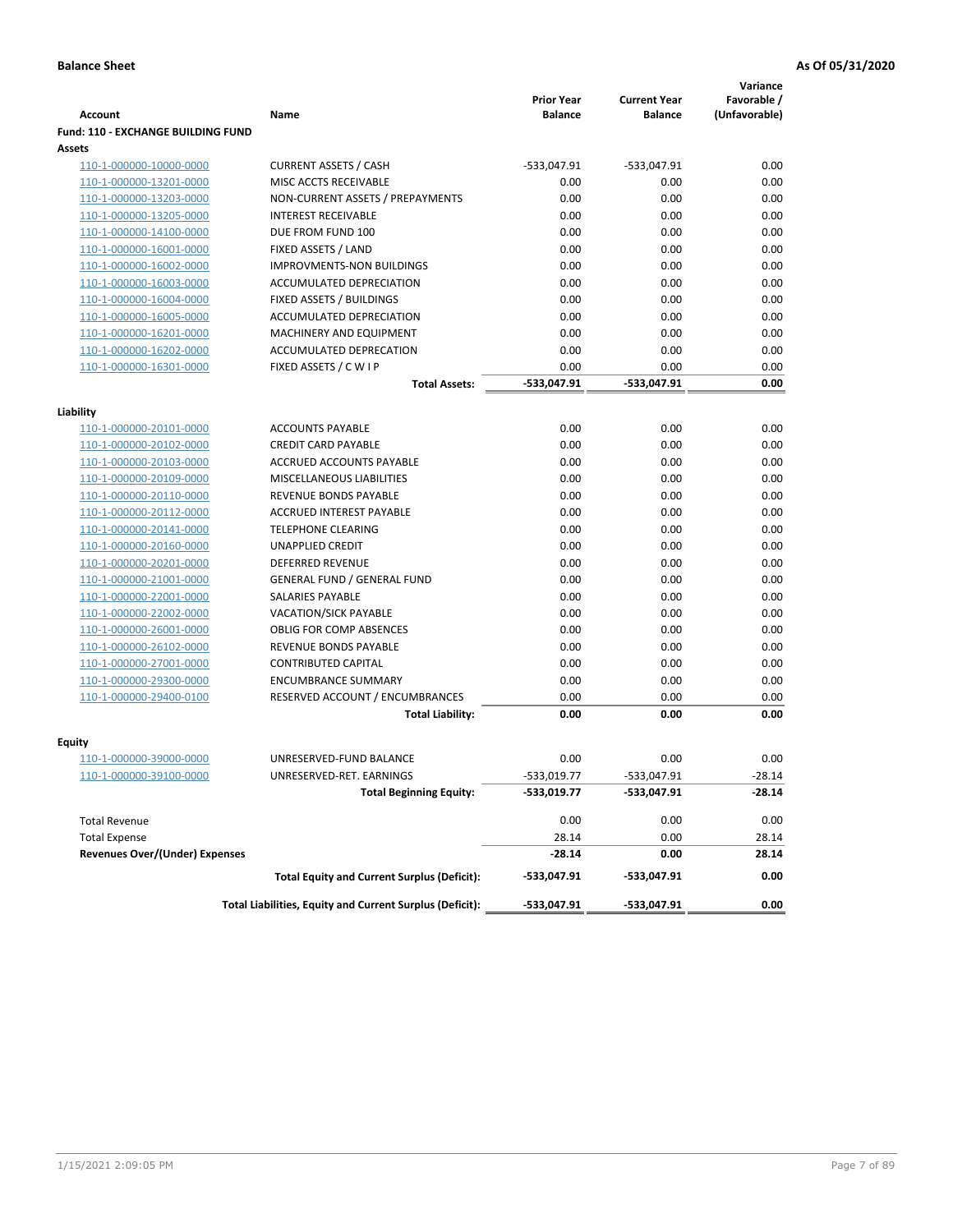| <b>Account</b>                                | Name                                                     | <b>Prior Year</b><br><b>Balance</b> | <b>Current Year</b><br><b>Balance</b> | Variance<br>Favorable /<br>(Unfavorable) |
|-----------------------------------------------|----------------------------------------------------------|-------------------------------------|---------------------------------------|------------------------------------------|
| <b>Fund: 111 - RECREATION ACTIVITIES FUND</b> |                                                          |                                     |                                       |                                          |
| Assets                                        |                                                          |                                     |                                       |                                          |
| 111-1-000000-10000-0000                       | <b>CURRENT ASSETS / CASH</b>                             | 4,123.10                            | $-102,039.47$                         | $-106, 162.57$                           |
| 111-1-000000-10313-0000                       | <b>CHANGE DRAWER - PARK CONCESSIONS</b>                  | 0.00                                | 0.00                                  | 0.00                                     |
| 111-1-000000-13201-0000                       | MISC ACCTS RECEIVABLE                                    | 0.00                                | 0.00                                  | 0.00                                     |
| 111-1-000000-13205-0000                       | <b>INTEREST RECEIVABLE</b>                               | 0.00                                | 0.00                                  | 0.00                                     |
|                                               | <b>Total Assets:</b>                                     | 4,123.10                            | $-102,039.47$                         | $-106, 162.57$                           |
| Liability                                     |                                                          |                                     |                                       |                                          |
| 111-1-000000-20101-0000                       | <b>ACCOUNTS PAYABLE</b>                                  | 0.00                                | 0.00                                  | 0.00                                     |
| 111-1-000000-20102-0000                       | <b>CREDIT CARD PAYABLE</b>                               | 0.00                                | 0.00                                  | 0.00                                     |
| 111-1-000000-20103-0000                       | <b>ACCRUED ACCOUNTS PAYABLE</b>                          | 0.00                                | 0.00                                  | 0.00                                     |
| 111-1-000000-20125-0000                       | SALES TAX PAYABLE / IN THE CITY                          | 356.70                              | 2.05                                  | 354.65                                   |
| 111-1-000000-20160-0000                       | <b>UNAPPLIED CREDIT</b>                                  | 0.00                                | 0.00                                  | 0.00                                     |
| 111-1-000000-20201-0000                       | <b>DEFERRED REVENUE</b>                                  | 0.00                                | 0.00                                  | 0.00                                     |
| 111-1-000000-22001-0000                       | <b>SALARIES PAYABLE</b>                                  | 155.91                              | 155.91                                | 0.00                                     |
| 111-1-000000-29300-0000                       | <b>ENCUMBRANCE SUMMARY</b>                               | 0.00                                | 0.00                                  | 0.00                                     |
| 111-1-000000-29400-0100                       | RESERVED ACCOUNT / ENCUMBRANCES                          | 0.00                                | 0.00                                  | 0.00                                     |
|                                               | <b>Total Liability:</b>                                  | 512.61                              | 157.96                                | 354.65                                   |
| <b>Equity</b>                                 |                                                          |                                     |                                       |                                          |
| 111-1-000000-39000-0000                       | UNRESERVED-FUND BALANCE                                  | 5,989.45                            | $-28,173.50$                          | $-34,162.95$                             |
| 111-1-000000-39100-0000                       | UNRESERVED-RET. EARNINGS                                 | 0.00                                | 0.00                                  | 0.00                                     |
|                                               | <b>Total Beginning Equity:</b>                           | 5,989.45                            | $-28,173.50$                          | $-34,162.95$                             |
| <b>Total Revenue</b>                          |                                                          | 102,353.03                          | 43,785.69                             | $-58,567.34$                             |
| <b>Total Expense</b>                          |                                                          | 104,731.99                          | 117,809.62                            | $-13,077.63$                             |
| <b>Revenues Over/(Under) Expenses</b>         |                                                          | $-2,378.96$                         | $-74,023.93$                          | $-71,644.97$                             |
|                                               | <b>Total Equity and Current Surplus (Deficit):</b>       | 3,610.49                            | $-102, 197.43$                        | $-105,807.92$                            |
|                                               | Total Liabilities, Equity and Current Surplus (Deficit): | 4,123.10                            | $-102,039.47$                         | $-106, 162.57$                           |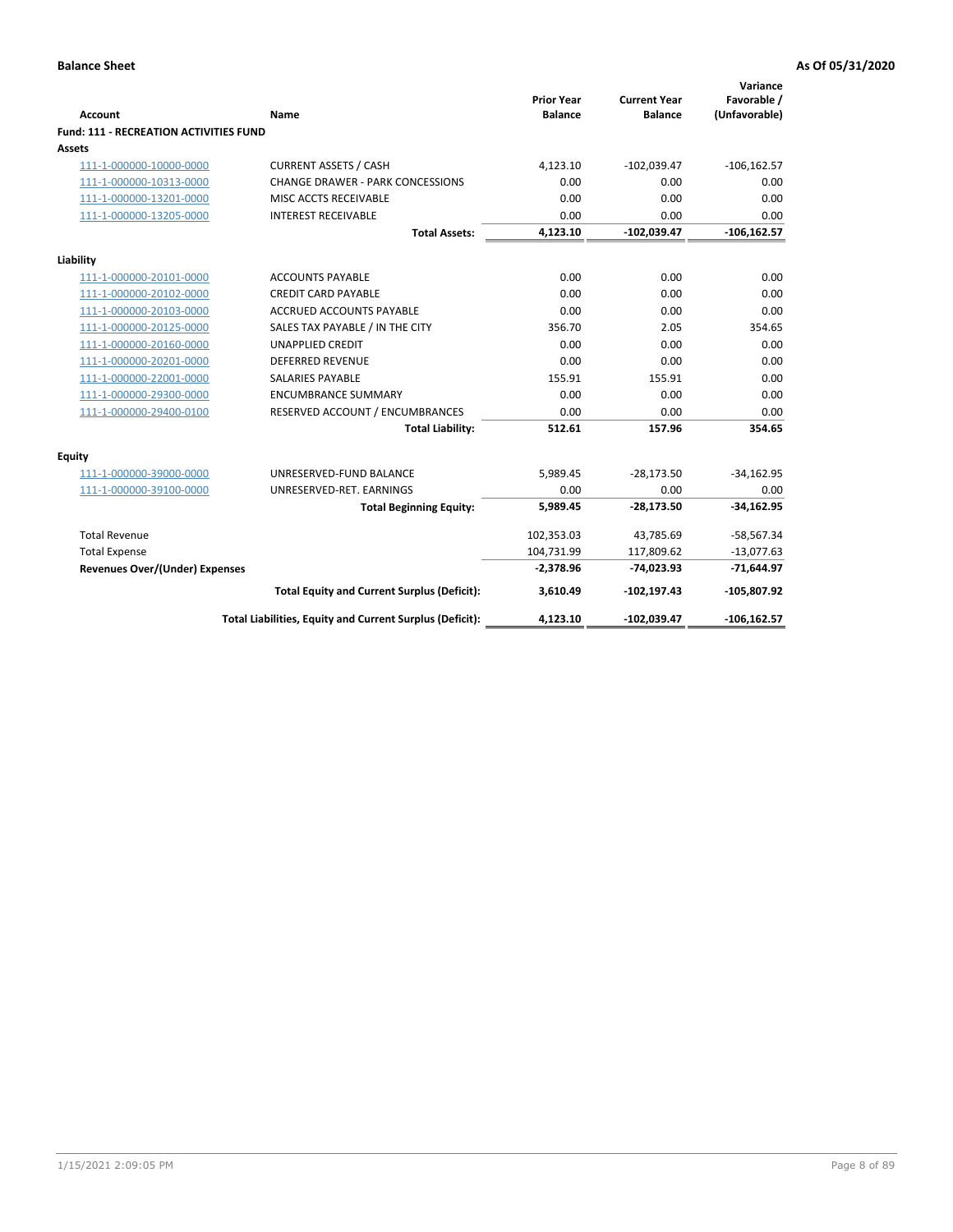|                                       |                                                          |                                     |                                       | Variance                     |
|---------------------------------------|----------------------------------------------------------|-------------------------------------|---------------------------------------|------------------------------|
| <b>Account</b>                        | Name                                                     | <b>Prior Year</b><br><b>Balance</b> | <b>Current Year</b><br><b>Balance</b> | Favorable /<br>(Unfavorable) |
| Fund: 112 - GUN RANGE FUND            |                                                          |                                     |                                       |                              |
| <b>Assets</b>                         |                                                          |                                     |                                       |                              |
| 112-1-000000-10000-0000               | <b>CURRENT ASSETS / CASH</b>                             | $-182.24$                           | 1,000.46                              | 1,182.70                     |
| 112-1-000000-13201-0000               | MISC ACCTS RECEIVABLE                                    | 0.00                                | 0.00                                  | 0.00                         |
|                                       | <b>Total Assets:</b>                                     | $-182.24$                           | 1,000.46                              | 1,182.70                     |
| Liability                             |                                                          |                                     |                                       |                              |
| 112-1-000000-20101-0000               | <b>ACCOUNTS PAYABLE</b>                                  | 0.00                                | 0.00                                  | 0.00                         |
| 112-1-000000-20103-0000               | <b>ACCRUED ACCOUNTS PAYABLE</b>                          | 0.00                                | 0.00                                  | 0.00                         |
| 112-1-000000-20160-0000               | <b>UNAPPLIED CREDIT</b>                                  | 0.00                                | 0.00                                  | 0.00                         |
| 112-1-000000-21001-0000               | <b>GENERAL FUND / GENERAL FUND</b>                       | 0.00                                | 0.00                                  | 0.00                         |
| 112-1-000000-29300-0000               | <b>ENCUMBRANCE SUMMARY</b>                               | 0.00                                | 0.00                                  | 0.00                         |
| 112-1-000000-29400-0100               | RESERVED ACCOUNT / ENCUMBRANCES                          | 0.00                                | 0.00                                  | 0.00                         |
|                                       | <b>Total Liability:</b>                                  | 0.00                                | 0.00                                  | 0.00                         |
| Equity                                |                                                          |                                     |                                       |                              |
| 112-1-000000-39000-0000               | UNRESERVED-FUND BALANCE                                  | $-1,342.20$                         | 908.04                                | 2,250.24                     |
| 112-1-000000-39100-0000               | UNRESERVED-RET. EARNINGS                                 | 0.00                                | 0.00                                  | 0.00                         |
|                                       | <b>Total Beginning Equity:</b>                           | $-1.342.20$                         | 908.04                                | 2.250.24                     |
| <b>Total Revenue</b>                  |                                                          | 1,230.00                            | 742.17                                | $-487.83$                    |
| <b>Total Expense</b>                  |                                                          | 70.04                               | 649.75                                | $-579.71$                    |
| <b>Revenues Over/(Under) Expenses</b> |                                                          | 1,159.96                            | 92.42                                 | $-1,067.54$                  |
|                                       | <b>Total Equity and Current Surplus (Deficit):</b>       | $-182.24$                           | 1,000.46                              | 1,182.70                     |
|                                       | Total Liabilities, Equity and Current Surplus (Deficit): | $-182.24$                           | 1,000.46                              | 1,182.70                     |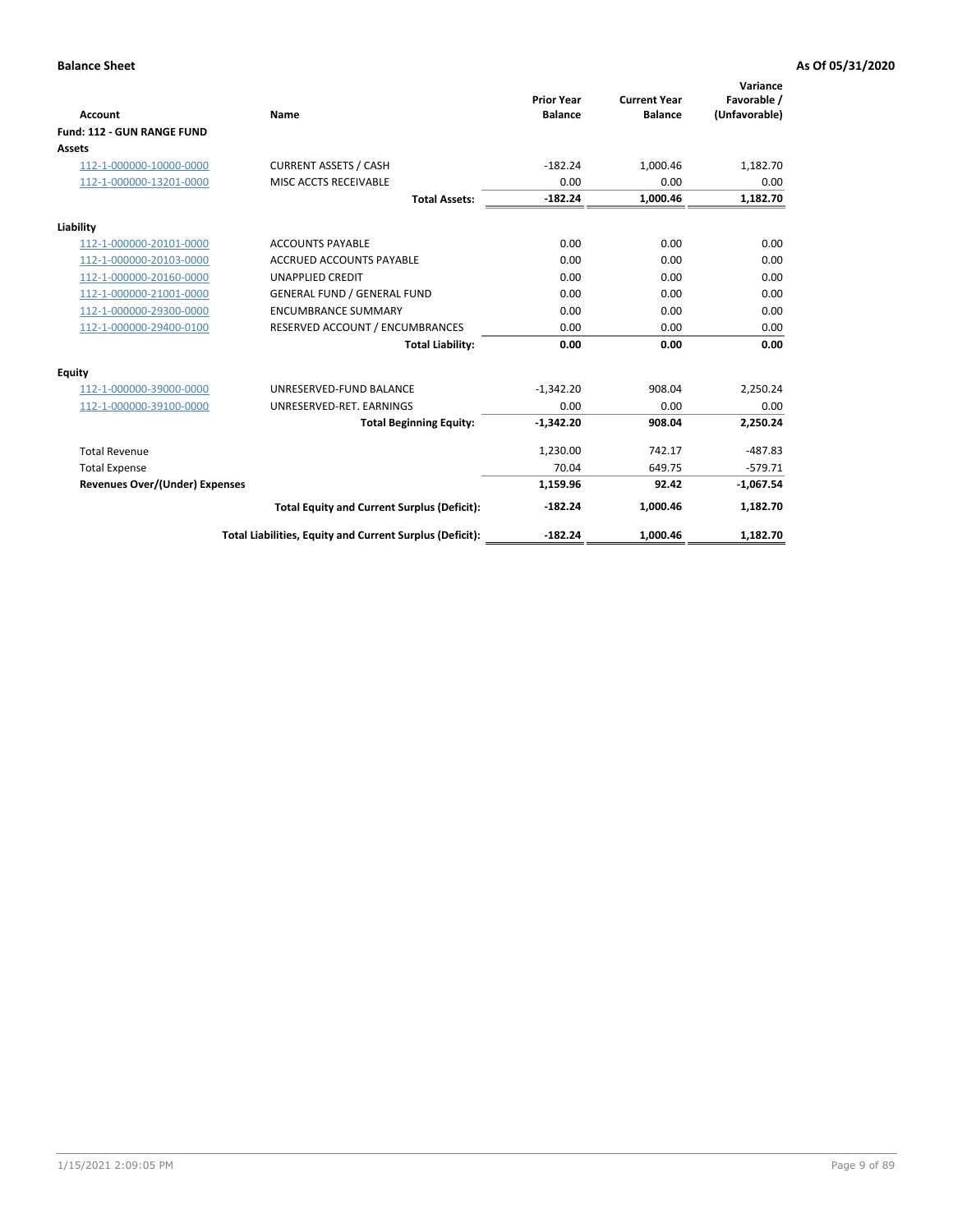| <b>Account</b>                               | <b>Name</b>                                              | <b>Prior Year</b><br><b>Balance</b> | <b>Current Year</b><br><b>Balance</b> | Variance<br>Favorable /<br>(Unfavorable) |
|----------------------------------------------|----------------------------------------------------------|-------------------------------------|---------------------------------------|------------------------------------------|
| Fund: 113 - HOTEL / MOTEL OCCUPANCY TAX FUND |                                                          |                                     |                                       |                                          |
| Assets                                       |                                                          |                                     |                                       |                                          |
| 113-1-000000-10000-0000                      | <b>CURRENT ASSETS / CASH</b>                             | 400,032.50                          | 439,579.50                            | 39,547.00                                |
| 113-1-000000-13101-0000                      | TAX RECEIVABLE-CURRENT                                   | 0.00                                | 0.00                                  | 0.00                                     |
| 113-1-000000-13201-0000                      | MISC ACCTS RECEIVABLE                                    | 0.00                                | 0.00                                  | 0.00                                     |
| 113-1-000000-13202-0000                      | <b>EMPLOYEE ADVANCES</b>                                 | 0.00                                | 0.00                                  | 0.00                                     |
| 113-1-000000-13203-0000                      | NON-CURRENT ASSETS / PREPAYMENTS                         | 0.00                                | 0.00                                  | 0.00                                     |
| 113-1-000000-13205-0000                      | <b>INTEREST RECEIVABLE</b>                               | 0.00                                | 0.00                                  | 0.00                                     |
|                                              | <b>Total Assets:</b>                                     | 400,032.50                          | 439,579.50                            | 39,547.00                                |
| Liability                                    |                                                          |                                     |                                       |                                          |
| 113-1-000000-20101-0000                      | <b>ACCOUNTS PAYABLE</b>                                  | 0.00                                | 0.00                                  | 0.00                                     |
| 113-1-000000-20102-0000                      | <b>CREDIT CARD PAYABLE</b>                               | 0.00                                | 0.00                                  | 0.00                                     |
| 113-1-000000-20103-0000                      | <b>ACCRUED ACCOUNTS PAYABLE</b>                          | 0.00                                | 0.00                                  | 0.00                                     |
| 113-1-000000-20144-0000                      | SPECIAL EVENT DONATIONS                                  | $-1,046.65$                         | $-1,046.65$                           | 0.00                                     |
|                                              | <b>SALARIES PAYABLE</b>                                  | 1,702.66                            | 1,702.66                              | 0.00                                     |
| 113-1-000000-22001-0000                      |                                                          | 0.00                                |                                       | 0.00                                     |
| 113-1-000000-24001-0000                      | O/S CHECKS PAYABLE                                       |                                     | 0.00                                  |                                          |
| 113-1-000000-29300-0000                      | <b>ENCUMBRANCE SUMMARY</b>                               | 0.00                                | 0.00                                  | 0.00                                     |
| 113-1-000000-29400-0100                      | RESERVED ACCOUNT / ENCUMBRANCES                          | 0.00                                | 0.00                                  | 0.00                                     |
|                                              | <b>Total Liability:</b>                                  | 656.01                              | 656.01                                | 0.00                                     |
| Equity                                       |                                                          |                                     |                                       |                                          |
| 113-1-000000-39000-0000                      | UNRESERVED-FUND BALANCE                                  | 448,485.81                          | 464,662.03                            | 16,176.22                                |
|                                              | <b>Total Beginning Equity:</b>                           | 448,485.81                          | 464,662.03                            | 16,176.22                                |
| <b>Total Revenue</b>                         |                                                          | 371,534.81                          | 326,051.52                            | $-45,483.29$                             |
| <b>Total Expense</b>                         |                                                          | 420,644.13                          | 351,790.06                            | 68,854.07                                |
| <b>Revenues Over/(Under) Expenses</b>        |                                                          | $-49,109.32$                        | $-25,738.54$                          | 23,370.78                                |
|                                              | <b>Total Equity and Current Surplus (Deficit):</b>       | 399,376.49                          | 438,923.49                            | 39,547.00                                |
|                                              | Total Liabilities, Equity and Current Surplus (Deficit): | 400,032.50                          | 439,579.50                            | 39,547.00                                |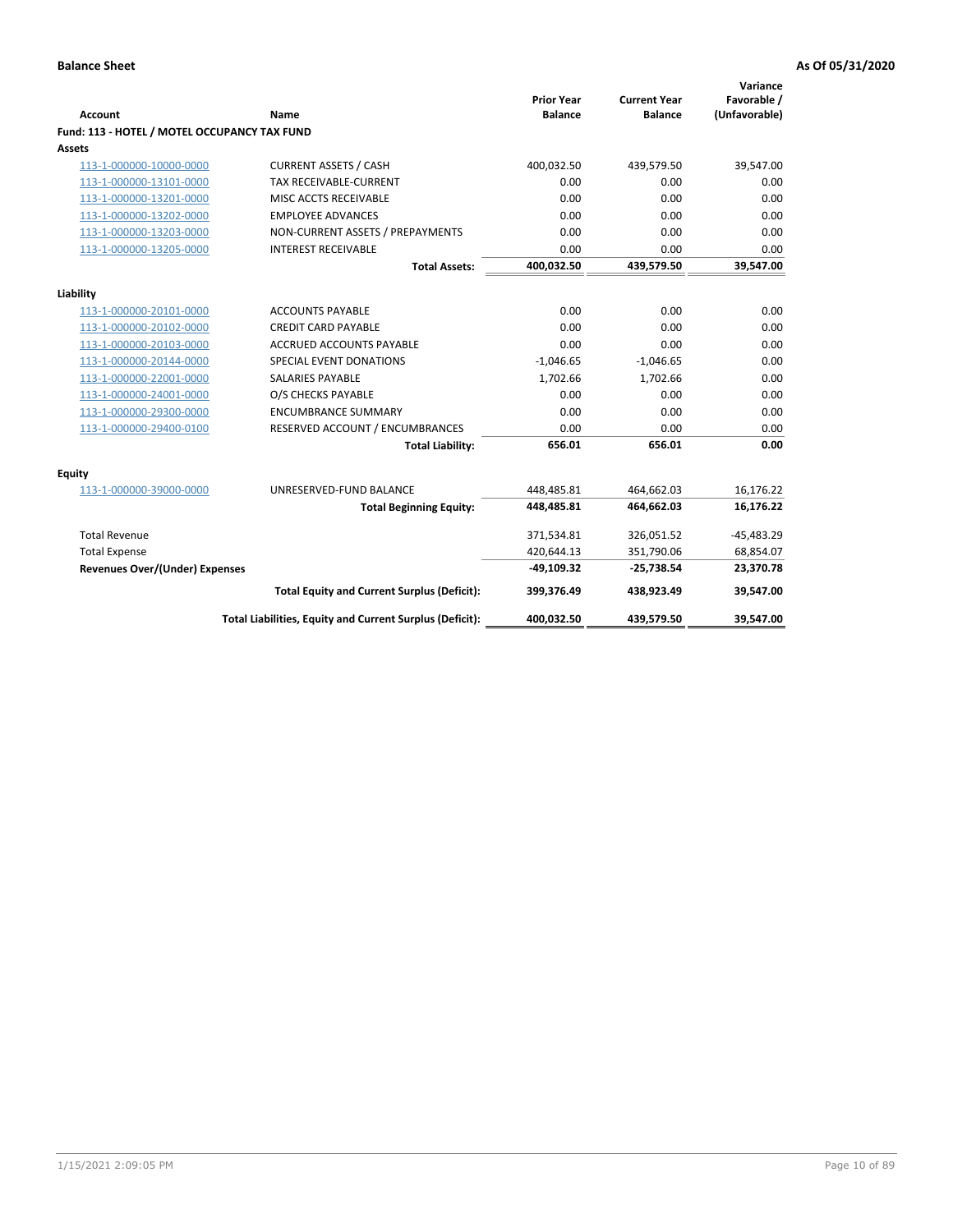| <b>Account</b>                              | <b>Name</b>                                              | <b>Prior Year</b><br><b>Balance</b> | <b>Current Year</b><br><b>Balance</b> | Variance<br>Favorable /<br>(Unfavorable) |
|---------------------------------------------|----------------------------------------------------------|-------------------------------------|---------------------------------------|------------------------------------------|
| Fund: 114 - VENUE MANAGEMENT FUND<br>Assets |                                                          |                                     |                                       |                                          |
| 114-1-000000-10000-0000                     | <b>CURRENT ASSETS / CASH</b>                             | $-163,400.00$                       | $-136,793.78$                         | 26,606.22                                |
| 114-1-000000-10311-0000                     | CASH / PETTY CASH/CHANGE DRAWERS                         | 200.00                              | 200.00                                | 0.00                                     |
| 114-1-000000-13201-0000                     | MISC ACCTS RECEIVABLE                                    | 0.00                                | 0.00                                  | 0.00                                     |
| 114-1-000000-13203-0000                     | NON-CURRENT ASSETS / PREPAYMENTS                         | 0.00                                | 0.00                                  | 0.00                                     |
| 114-1-000000-13205-0000                     | <b>INTEREST RECEIVABLE</b>                               | 0.00                                | 0.00                                  | 0.00                                     |
|                                             | <b>Total Assets:</b>                                     | $-163,200.00$                       | $-136,593.78$                         | 26,606.22                                |
| Liability                                   |                                                          |                                     |                                       |                                          |
| 114-1-000000-20101-0000                     | <b>ACCOUNTS PAYABLE</b>                                  | 0.00                                | 0.00                                  | 0.00                                     |
| 114-1-000000-20102-0000                     | <b>CREDIT CARD PAYABLE</b>                               | 0.00                                | 0.00                                  | 0.00                                     |
| 114-1-000000-20103-0000                     | <b>ACCRUED ACCOUNTS PAYABLE</b>                          | 0.00                                | 0.00                                  | 0.00                                     |
| 114-1-000000-20125-0000                     | SALES TAX PAYABLE / IN THE CITY                          | 9.99                                | 0.00                                  | 9.99                                     |
| 114-1-000000-20144-0000                     | SPECIAL EVENT DONATIONS                                  | 7,977.39                            | 16,777.39                             | $-8,800.00$                              |
| 114-1-000000-20150-0000                     | <b>TICKET SALE SHARING</b>                               | 53,124.20                           | 19,158.37                             | 33,965.83                                |
| 114-1-000000-20151-0000                     | <b>SOUND &amp; LIGHTING</b>                              | 0.00                                | 0.00                                  | 0.00                                     |
| 114-1-000000-20160-0000                     | <b>UNAPPLIED CREDIT</b>                                  | 0.00                                | 0.00                                  | 0.00                                     |
| 114-1-000000-20201-0000                     | <b>DEFERRED REVENUE</b>                                  | 0.00                                | 0.00                                  | 0.00                                     |
| 114-1-000000-22001-0000                     | SALARIES PAYABLE                                         | 1,154.26                            | 1,154.26                              | 0.00                                     |
| 114-1-000000-24010-0000                     | <b>CIVIC CENTER DEPOSITS</b>                             | 4,350.00                            | 4,500.00                              | $-150.00$                                |
| 114-1-000000-24012-0000                     | <b>AUDITORIUM DEPOSITS</b>                               | 10,475.00                           | 15,337.50                             | $-4,862.50$                              |
| 114-1-000000-29300-0000                     | <b>ENCUMBRANCE SUMMARY</b>                               | 0.00                                | 0.00                                  | 0.00                                     |
| 114-1-000000-29400-0000                     | RESERVED ACCOUNT / ENCUMBRANCES                          | 0.00                                | 0.00                                  | 0.00                                     |
|                                             | <b>Total Liability:</b>                                  | 77,090.84                           | 56,927.52                             | 20,163.32                                |
| Equity                                      |                                                          |                                     |                                       |                                          |
| 114-1-000000-39000-0000                     | UNRESERVED-FUND BALANCE                                  | $-110,063.43$                       | $-192,604.81$                         | $-82,541.38$                             |
|                                             | <b>Total Beginning Equity:</b>                           | $-110,063.43$                       | $-192,604.81$                         | $-82,541.38$                             |
| <b>Total Revenue</b>                        |                                                          | 43,525.04                           | 133,965.69                            | 90,440.65                                |
| <b>Total Expense</b>                        |                                                          | 173,752.45                          | 134,882.18                            | 38,870.27                                |
| <b>Revenues Over/(Under) Expenses</b>       |                                                          | $-130,227.41$                       | $-916.49$                             | 129,310.92                               |
|                                             | <b>Total Equity and Current Surplus (Deficit):</b>       | -240,290.84                         | -193,521.30                           | 46,769.54                                |
|                                             | Total Liabilities, Equity and Current Surplus (Deficit): | $-163,200.00$                       | $-136,593.78$                         | 26,606.22                                |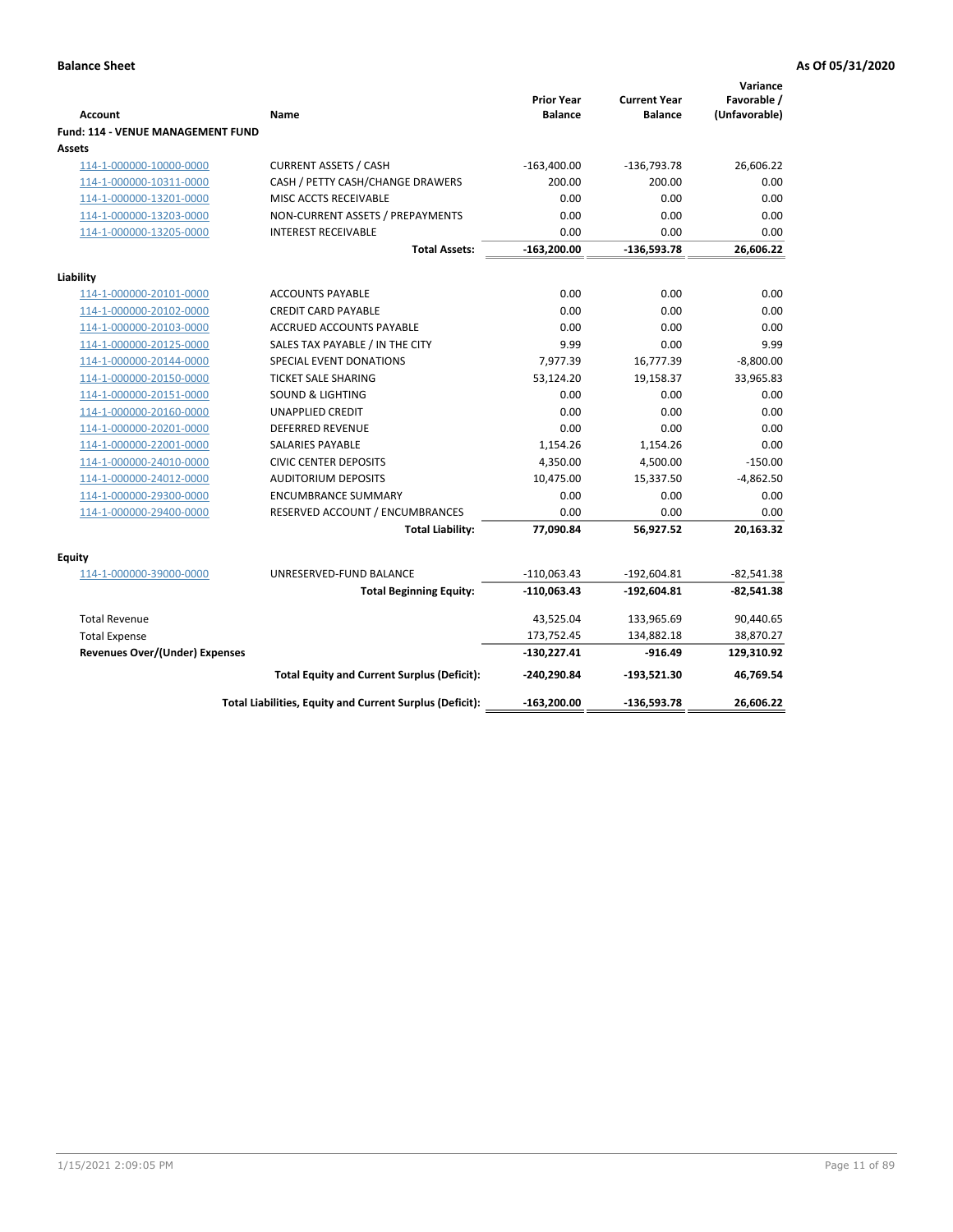| <b>Account</b>                        | <b>Name</b>                                              | <b>Prior Year</b><br><b>Balance</b> | <b>Current Year</b><br><b>Balance</b> | Variance<br>Favorable /<br>(Unfavorable) |
|---------------------------------------|----------------------------------------------------------|-------------------------------------|---------------------------------------|------------------------------------------|
| Fund: 115 - TIRZ FUND                 |                                                          |                                     |                                       |                                          |
| <b>Assets</b>                         |                                                          |                                     |                                       |                                          |
| 115-1-000000-10000-0000               | <b>CURRENT ASSETS / CASH</b>                             | 0.00                                | 0.00                                  | 0.00                                     |
| 115-1-000000-13101-0000               | <b>TAX RECEIVABLE-CURRENT</b>                            | 0.00                                | 0.00                                  | 0.00                                     |
| 115-1-000000-13102-0000               | <b>TAXES REC-DELINQUENT</b>                              | 0.00                                | 0.00                                  | 0.00                                     |
| 115-1-000000-13103-0000               | ALLOW FOR UNCOLLECT TAXES                                | 0.00                                | 0.00                                  | 0.00                                     |
| 115-1-000000-13201-0000               | <b>MISC ACCTS RECEIVABLE</b>                             | 0.00                                | 0.00                                  | 0.00                                     |
| 115-1-000000-13205-0000               | <b>INTEREST RECEIVABLE</b>                               | 0.00                                | 0.00                                  | 0.00                                     |
|                                       | <b>Total Assets:</b>                                     | 0.00                                | 0.00                                  | 0.00                                     |
| Liability                             |                                                          |                                     |                                       |                                          |
| 115-1-000000-20101-0000               | <b>ACCOUNTS PAYABLE</b>                                  | 0.00                                | 0.00                                  | 0.00                                     |
| 115-1-000000-20103-0000               | <b>ACCRUED ACCOUNTS PAYABLE</b>                          | 0.00                                | 0.00                                  | 0.00                                     |
| 115-1-000000-20203-0000               | <b>DEFERRED TAX REVENUE</b>                              | 0.00                                | 0.00                                  | 0.00                                     |
| 115-1-000000-29300-0000               | <b>ENCUMBRANCE SUMMARY</b>                               | 0.00                                | 0.00                                  | 0.00                                     |
| 115-1-000000-29400-0100               | RESERVED ACCOUNT / ENCUMBRANCES                          | 0.00                                | 0.00                                  | 0.00                                     |
|                                       | <b>Total Liability:</b>                                  | 0.00                                | 0.00                                  | 0.00                                     |
| <b>Equity</b>                         |                                                          |                                     |                                       |                                          |
| 115-1-000000-39000-0000               | UNRESERVED-FUND BALANCE                                  | 0.00                                | 0.00                                  | 0.00                                     |
| 115-1-000000-39100-0000               | UNRESERVED-RET. EARNINGS                                 | 0.00                                | 0.00                                  | 0.00                                     |
|                                       | <b>Total Beginning Equity:</b>                           | 0.00                                | 0.00                                  | 0.00                                     |
| <b>Total Revenue</b>                  |                                                          | 0.00                                | 0.00                                  | 0.00                                     |
| <b>Total Expense</b>                  |                                                          | 0.00                                | 0.00                                  | 0.00                                     |
| <b>Revenues Over/(Under) Expenses</b> |                                                          | 0.00                                | 0.00                                  | 0.00                                     |
|                                       | <b>Total Equity and Current Surplus (Deficit):</b>       | 0.00                                | 0.00                                  | 0.00                                     |
|                                       | Total Liabilities, Equity and Current Surplus (Deficit): | 0.00                                | 0.00                                  | 0.00                                     |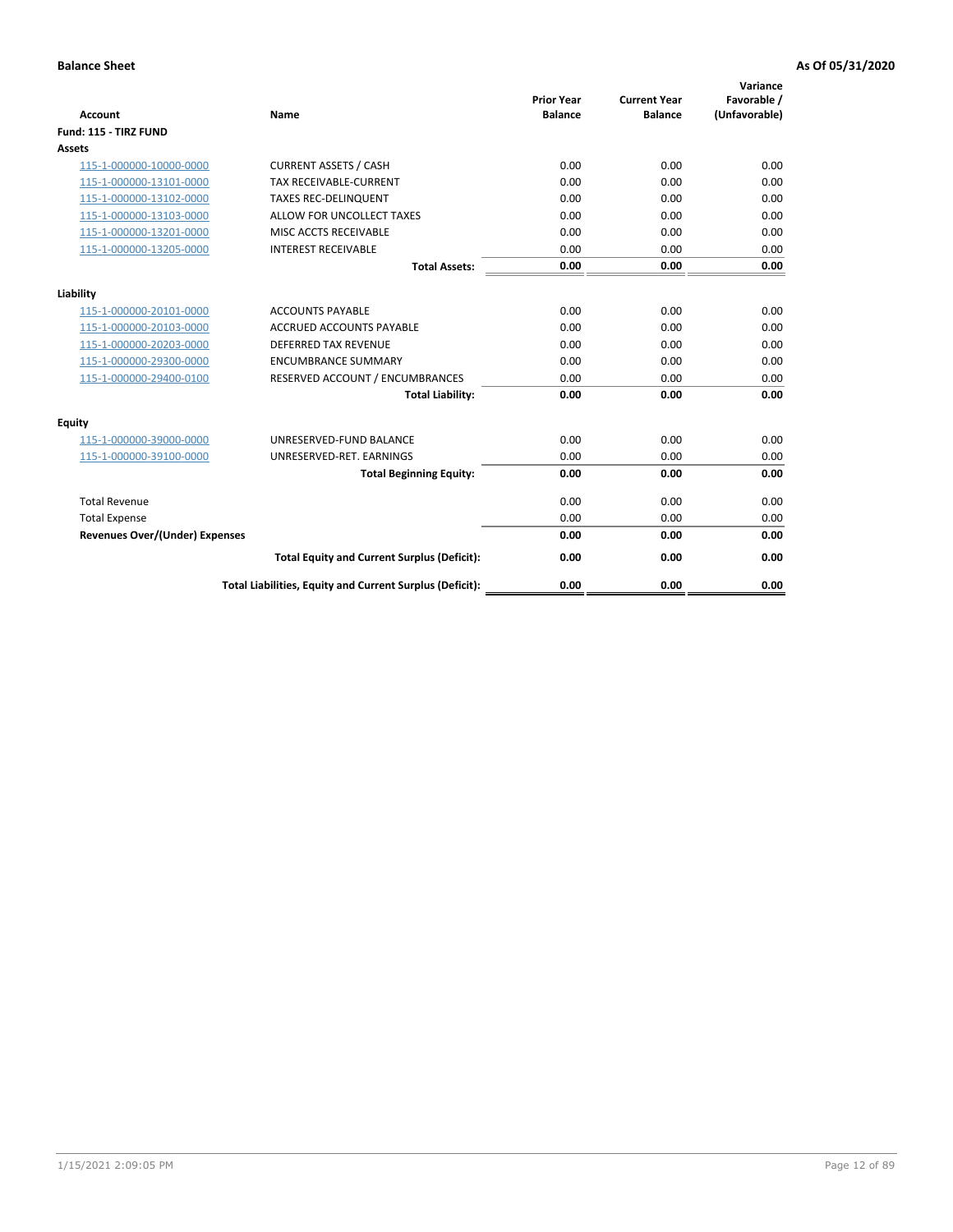| <b>Account</b>                        | Name                                                     | <b>Prior Year</b><br><b>Balance</b> | <b>Current Year</b><br><b>Balance</b> | Variance<br>Favorable /<br>(Unfavorable) |
|---------------------------------------|----------------------------------------------------------|-------------------------------------|---------------------------------------|------------------------------------------|
| Fund: 116 - ROADWAY IMPACT FEE 1      |                                                          |                                     |                                       |                                          |
| Assets                                |                                                          |                                     |                                       |                                          |
| 116-1-000000-10000-0000               | <b>CURRENT ASSETS / CASH</b>                             | 0.00                                | 0.00                                  | 0.00                                     |
| 116-1-000000-13201-0000               | <b>MISC ACCTS RECEIVABLE</b>                             | 0.00                                | 0.00                                  | 0.00                                     |
| 116-1-000000-13205-0000               | <b>INTEREST RECEIVABLE</b>                               | 0.00                                | 0.00                                  | 0.00                                     |
|                                       | <b>Total Assets:</b>                                     | 0.00                                | 0.00                                  | 0.00                                     |
| Liability                             |                                                          |                                     |                                       |                                          |
| 116-1-000000-20101-0000               | <b>ACCOUNTS PAYABLE</b>                                  | 0.00                                | 0.00                                  | 0.00                                     |
| 116-1-000000-20103-0000               | <b>ACCRUED ACCOUNTS PAYABLE</b>                          | 0.00                                | 0.00                                  | 0.00                                     |
|                                       | <b>Total Liability:</b>                                  | 0.00                                | 0.00                                  | 0.00                                     |
| Equity                                |                                                          |                                     |                                       |                                          |
| 116-1-000000-39000-0000               | UNRESERVED-FUND BALANCE                                  | 0.00                                | 0.00                                  | 0.00                                     |
| 116-1-000000-39100-0000               | UNRESERVED-RET. EARNINGS                                 | 0.00                                | 0.00                                  | 0.00                                     |
|                                       | <b>Total Beginning Equity:</b>                           | 0.00                                | 0.00                                  | 0.00                                     |
| <b>Total Revenue</b>                  |                                                          | 0.00                                | 0.00                                  | 0.00                                     |
| <b>Total Expense</b>                  |                                                          | 0.00                                | 0.00                                  | 0.00                                     |
| <b>Revenues Over/(Under) Expenses</b> |                                                          | 0.00                                | 0.00                                  | 0.00                                     |
|                                       | <b>Total Equity and Current Surplus (Deficit):</b>       | 0.00                                | 0.00                                  | 0.00                                     |
|                                       | Total Liabilities, Equity and Current Surplus (Deficit): | 0.00                                | 0.00                                  | 0.00                                     |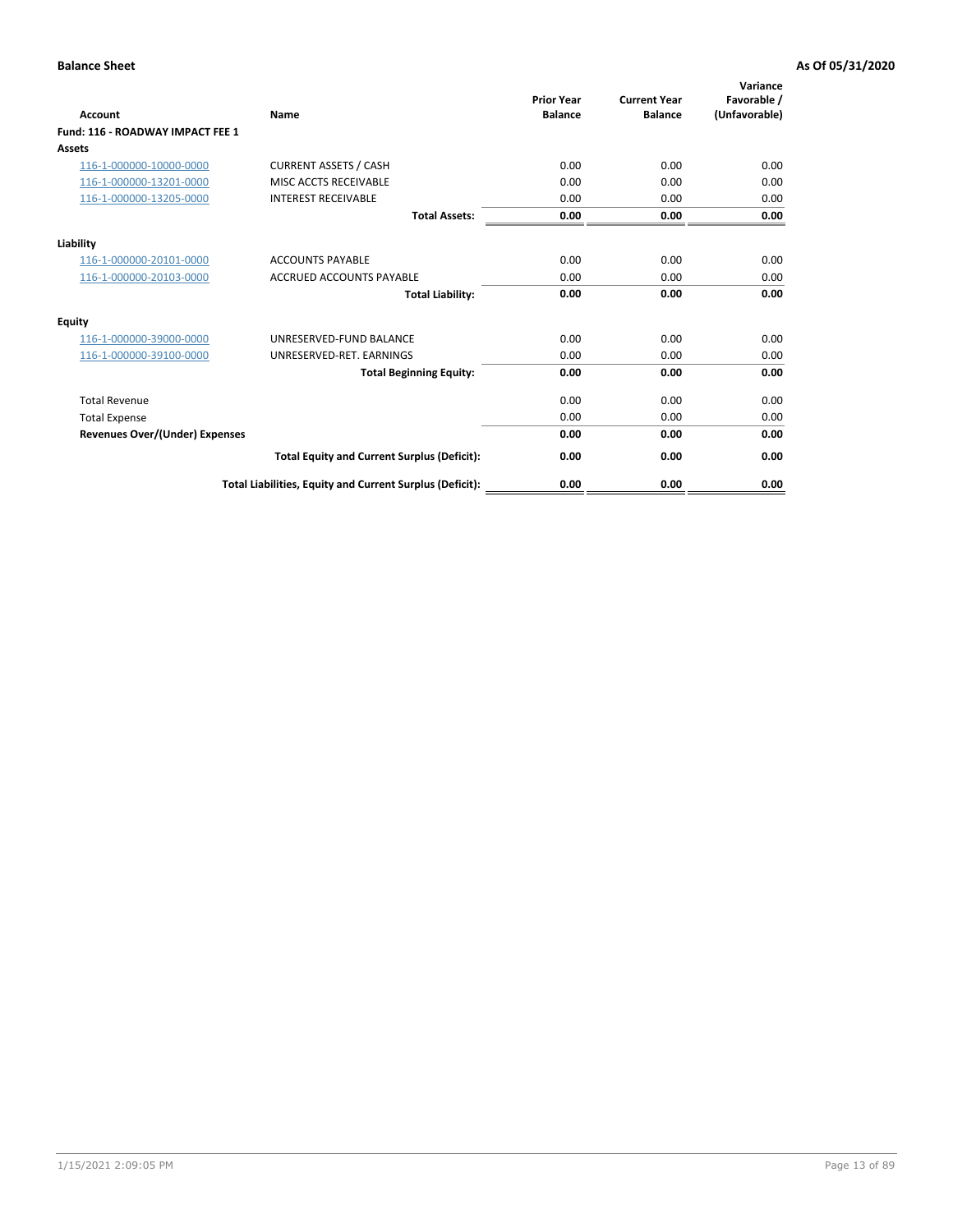| Account                               | <b>Name</b>                                              | <b>Prior Year</b><br><b>Balance</b> | <b>Current Year</b><br><b>Balance</b> | Variance<br>Favorable /<br>(Unfavorable) |
|---------------------------------------|----------------------------------------------------------|-------------------------------------|---------------------------------------|------------------------------------------|
| Fund: 117 - ROADWAY IMPACT FEE 2      |                                                          |                                     |                                       |                                          |
| Assets                                |                                                          |                                     |                                       |                                          |
| 117-1-000000-10000-0000               | <b>CURRENT ASSETS / CASH</b>                             | 0.00                                | 0.00                                  | 0.00                                     |
| 117-1-000000-13201-0000               | <b>MISC ACCTS RECEIVABLE</b>                             | 0.00                                | 0.00                                  | 0.00                                     |
| 117-1-000000-13205-0000               | <b>INTEREST RECEIVABLE</b>                               | 0.00                                | 0.00                                  | 0.00                                     |
|                                       | <b>Total Assets:</b>                                     | 0.00                                | 0.00                                  | 0.00                                     |
| Liability                             |                                                          |                                     |                                       |                                          |
| 117-1-000000-20101-0000               | <b>ACCOUNTS PAYABLE</b>                                  | 0.00                                | 0.00                                  | 0.00                                     |
| 117-1-000000-20103-0000               | <b>ACCRUED ACCOUNTS PAYABLE</b>                          | 0.00                                | 0.00                                  | 0.00                                     |
|                                       | <b>Total Liability:</b>                                  | 0.00                                | 0.00                                  | 0.00                                     |
| Equity                                |                                                          |                                     |                                       |                                          |
| 117-1-000000-39000-0000               | UNRESERVED-FUND BALANCE                                  | 0.00                                | 0.00                                  | 0.00                                     |
| 117-1-000000-39100-0000               | UNRESERVED-RET. EARNINGS                                 | 0.00                                | 0.00                                  | 0.00                                     |
|                                       | <b>Total Beginning Equity:</b>                           | 0.00                                | 0.00                                  | 0.00                                     |
| <b>Total Revenue</b>                  |                                                          | 0.00                                | 0.00                                  | 0.00                                     |
| <b>Total Expense</b>                  |                                                          | 0.00                                | 0.00                                  | 0.00                                     |
| <b>Revenues Over/(Under) Expenses</b> |                                                          | 0.00                                | 0.00                                  | 0.00                                     |
|                                       | <b>Total Equity and Current Surplus (Deficit):</b>       | 0.00                                | 0.00                                  | 0.00                                     |
|                                       | Total Liabilities, Equity and Current Surplus (Deficit): | 0.00                                | 0.00                                  | 0.00                                     |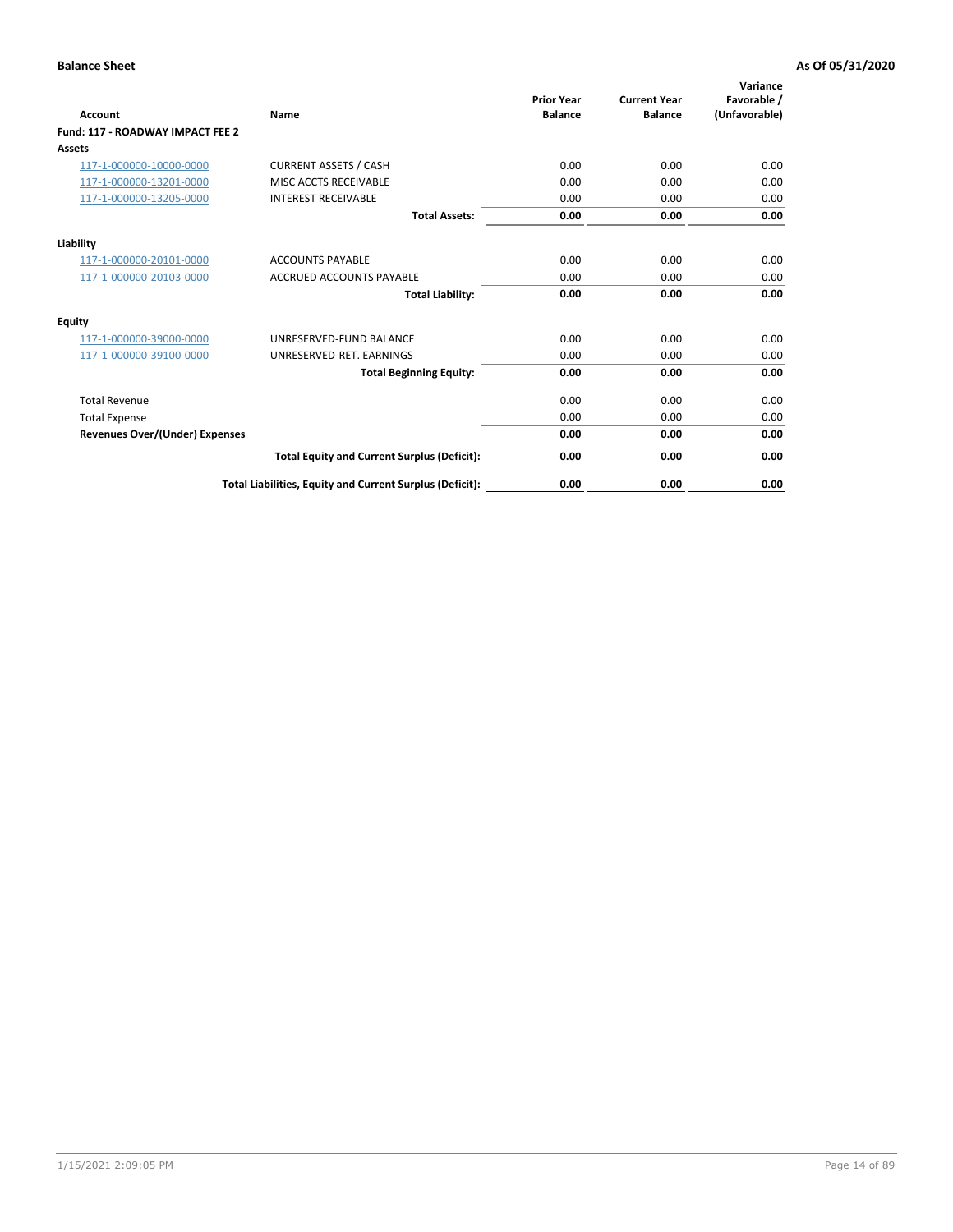| <b>Account</b>                        | Name                                                     | <b>Prior Year</b><br><b>Balance</b> | <b>Current Year</b><br><b>Balance</b> | Variance<br>Favorable /<br>(Unfavorable) |
|---------------------------------------|----------------------------------------------------------|-------------------------------------|---------------------------------------|------------------------------------------|
| Fund: 118 - ROADWAY IMPACT FEE 3      |                                                          |                                     |                                       |                                          |
| Assets                                |                                                          |                                     |                                       |                                          |
| 118-1-000000-10000-0000               | <b>CURRENT ASSETS / CASH</b>                             | 0.00                                | 0.00                                  | 0.00                                     |
| 118-1-000000-13201-0000               | <b>MISC ACCTS RECEIVABLE</b>                             | 0.00                                | 0.00                                  | 0.00                                     |
| 118-1-000000-13205-0000               | <b>INTEREST RECEIVABLE</b>                               | 0.00                                | 0.00                                  | 0.00                                     |
|                                       | <b>Total Assets:</b>                                     | 0.00                                | 0.00                                  | 0.00                                     |
| Liability                             |                                                          |                                     |                                       |                                          |
| 118-1-000000-20101-0000               | <b>ACCOUNTS PAYABLE</b>                                  | 0.00                                | 0.00                                  | 0.00                                     |
| 118-1-000000-20103-0000               | <b>ACCRUED ACCOUNTS PAYABLE</b>                          | 0.00                                | 0.00                                  | 0.00                                     |
|                                       | <b>Total Liability:</b>                                  | 0.00                                | 0.00                                  | 0.00                                     |
| Equity                                |                                                          |                                     |                                       |                                          |
| 118-1-000000-39000-0000               | UNRESERVED-FUND BALANCE                                  | 0.00                                | 0.00                                  | 0.00                                     |
| 118-1-000000-39100-0000               | UNRESERVED-RET. EARNINGS                                 | 0.00                                | 0.00                                  | 0.00                                     |
|                                       | <b>Total Beginning Equity:</b>                           | 0.00                                | 0.00                                  | 0.00                                     |
| <b>Total Revenue</b>                  |                                                          | 0.00                                | 0.00                                  | 0.00                                     |
| <b>Total Expense</b>                  |                                                          | 0.00                                | 0.00                                  | 0.00                                     |
| <b>Revenues Over/(Under) Expenses</b> |                                                          | 0.00                                | 0.00                                  | 0.00                                     |
|                                       | <b>Total Equity and Current Surplus (Deficit):</b>       | 0.00                                | 0.00                                  | 0.00                                     |
|                                       | Total Liabilities, Equity and Current Surplus (Deficit): | 0.00                                | 0.00                                  | 0.00                                     |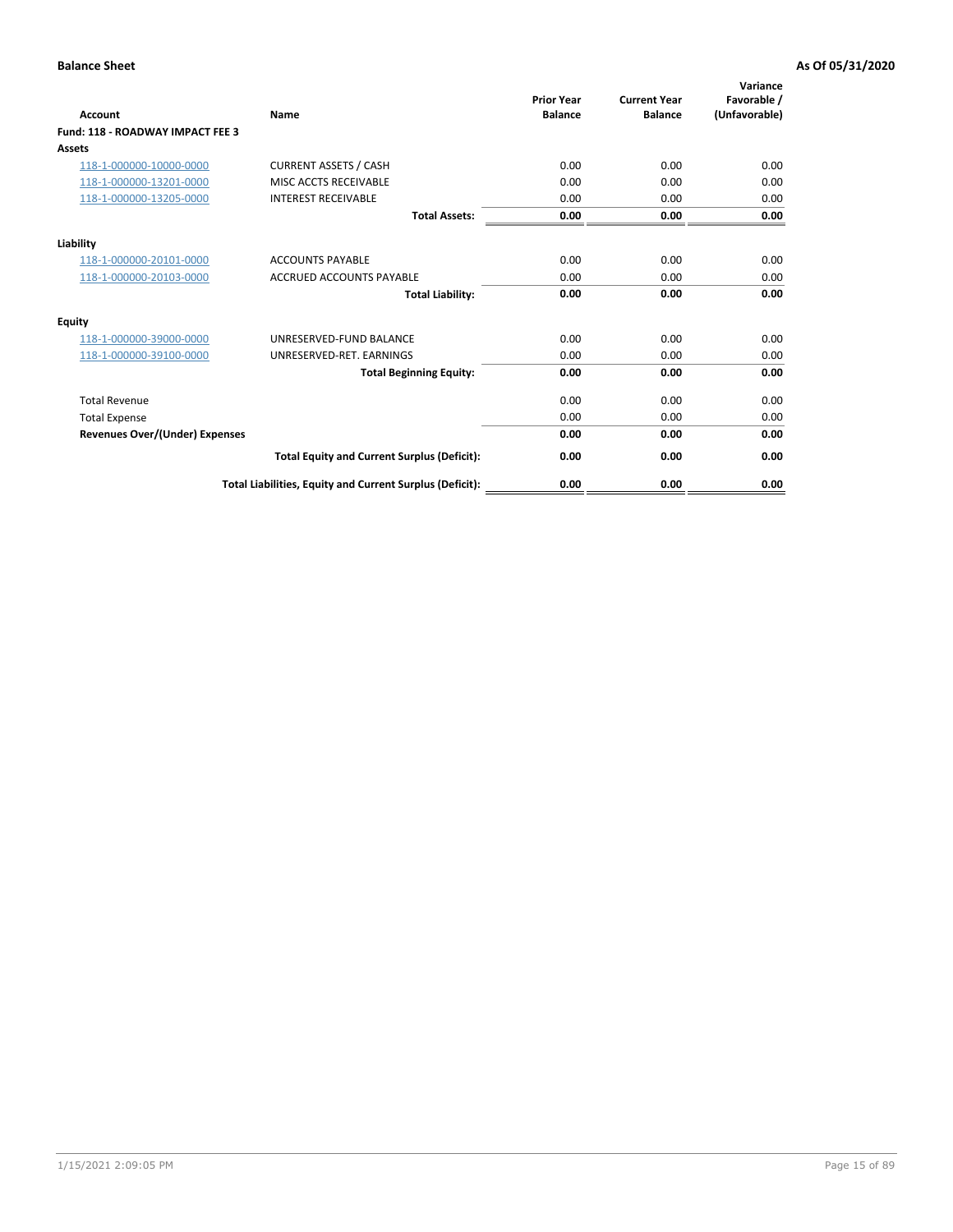| <b>Account</b>                        | Name                                                     | <b>Prior Year</b><br><b>Balance</b> | <b>Current Year</b><br><b>Balance</b> | Variance<br>Favorable /<br>(Unfavorable) |
|---------------------------------------|----------------------------------------------------------|-------------------------------------|---------------------------------------|------------------------------------------|
| Fund: 119 - ROADWAY IMPACT FEE 4      |                                                          |                                     |                                       |                                          |
| Assets                                |                                                          |                                     |                                       |                                          |
| 119-1-000000-10000-0000               | <b>CURRENT ASSETS / CASH</b>                             | 0.00                                | 0.00                                  | 0.00                                     |
| 119-1-000000-13201-0000               | <b>MISC ACCTS RECEIVABLE</b>                             | 0.00                                | 0.00                                  | 0.00                                     |
| 119-1-000000-13205-0000               | <b>INTEREST RECEIVABLE</b>                               | 0.00                                | 0.00                                  | 0.00                                     |
|                                       | <b>Total Assets:</b>                                     | 0.00                                | 0.00                                  | 0.00                                     |
| Liability                             |                                                          |                                     |                                       |                                          |
| 119-1-000000-20101-0000               | <b>ACCOUNTS PAYABLE</b>                                  | 0.00                                | 0.00                                  | 0.00                                     |
| 119-1-000000-20103-0000               | <b>ACCRUED ACCOUNTS PAYABLE</b>                          | 0.00                                | 0.00                                  | 0.00                                     |
|                                       | <b>Total Liability:</b>                                  | 0.00                                | 0.00                                  | 0.00                                     |
| Equity                                |                                                          |                                     |                                       |                                          |
| 119-1-000000-39000-0000               | UNRESERVED-FUND BALANCE                                  | 0.00                                | 0.00                                  | 0.00                                     |
| 119-1-000000-39100-0000               | UNRESERVED-RET. EARNINGS                                 | 0.00                                | 0.00                                  | 0.00                                     |
|                                       | <b>Total Beginning Equity:</b>                           | 0.00                                | 0.00                                  | 0.00                                     |
| <b>Total Revenue</b>                  |                                                          | 0.00                                | 0.00                                  | 0.00                                     |
| <b>Total Expense</b>                  |                                                          | 0.00                                | 0.00                                  | 0.00                                     |
| <b>Revenues Over/(Under) Expenses</b> |                                                          | 0.00                                | 0.00                                  | 0.00                                     |
|                                       | <b>Total Equity and Current Surplus (Deficit):</b>       | 0.00                                | 0.00                                  | 0.00                                     |
|                                       | Total Liabilities, Equity and Current Surplus (Deficit): | 0.00                                | 0.00                                  | 0.00                                     |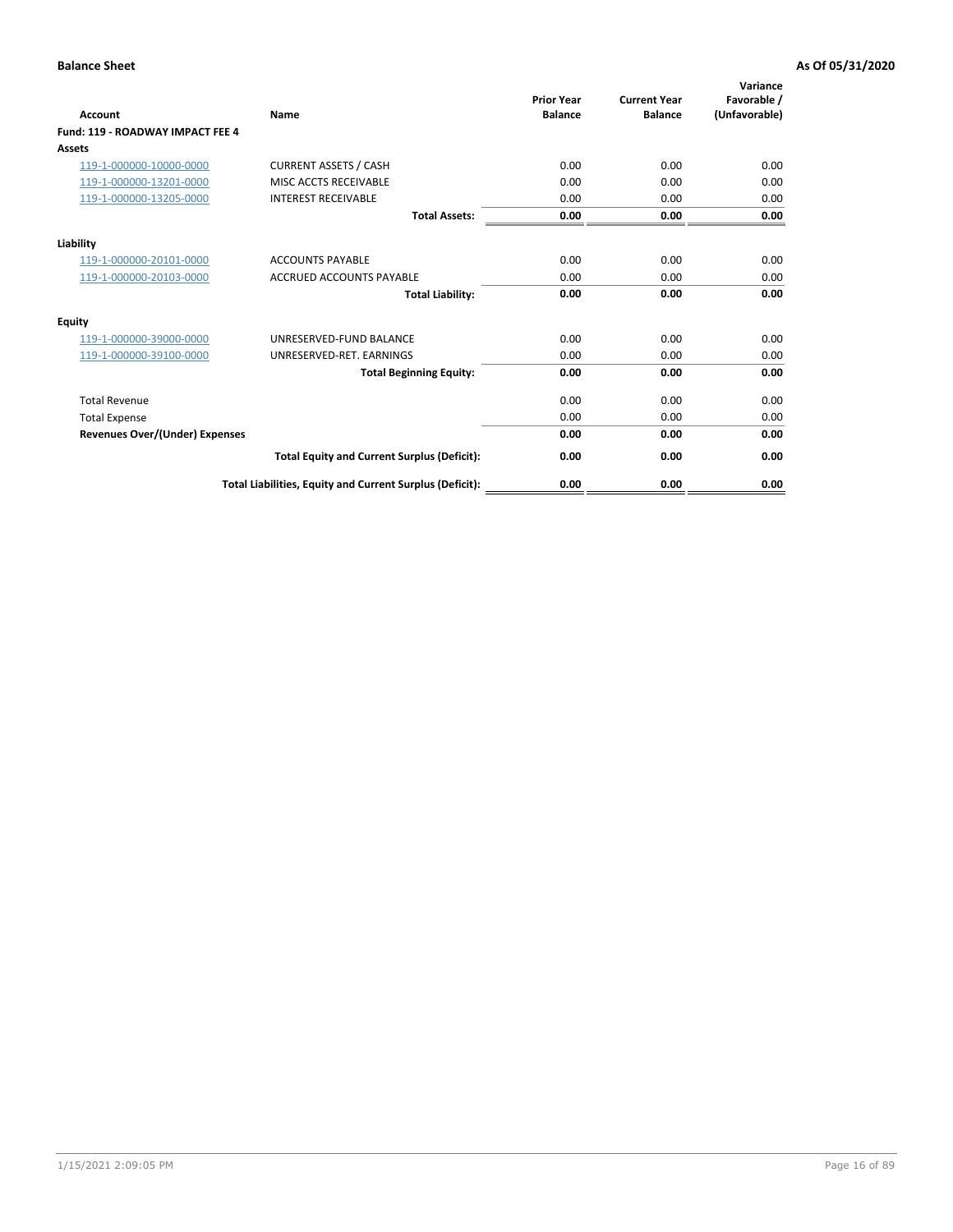| <b>Account</b>                                    | Name                                                     | <b>Prior Year</b><br><b>Balance</b> | <b>Current Year</b><br><b>Balance</b> | Variance<br>Favorable /<br>(Unfavorable) |
|---------------------------------------------------|----------------------------------------------------------|-------------------------------------|---------------------------------------|------------------------------------------|
| Fund: 120 - BROWNSFIELD HAZARDOUS WASTE EPA GRANT |                                                          |                                     |                                       |                                          |
| <b>Assets</b>                                     |                                                          |                                     |                                       |                                          |
| 120-1-000000-10000-0000                           | <b>CURRENT ASSETS / CASH</b>                             | 0.00                                | 0.00                                  | 0.00                                     |
| 120-1-000000-13201-0000                           | MISC ACCTS RECEIVABLE                                    | 0.00                                | 0.00                                  | 0.00                                     |
|                                                   | <b>Total Assets:</b>                                     | 0.00                                | 0.00                                  | 0.00                                     |
| Liability                                         |                                                          |                                     |                                       |                                          |
| 120-1-000000-20101-0000                           | <b>ACCOUNTS PAYABLE</b>                                  | 0.00                                | 0.00                                  | 0.00                                     |
| 120-1-000000-20102-0000                           | <b>CREDIT CARD PAYABLE</b>                               | 0.00                                | 0.00                                  | 0.00                                     |
| 120-1-000000-20902-0000                           | <b>DEFERRED GRANT REVENUE</b>                            | 0.00                                | 0.00                                  | 0.00                                     |
| 120-1-000000-29300-0000                           | <b>ENCUMBRANCE SUMMARY</b>                               | 0.00                                | 0.00                                  | 0.00                                     |
| 120-1-000000-29400-0000                           | RESERVED ACCOUNT / ENCUMBRANCES                          | 0.00                                | 0.00                                  | 0.00                                     |
|                                                   | <b>Total Liability:</b>                                  | 0.00                                | 0.00                                  | 0.00                                     |
| Equity                                            |                                                          |                                     |                                       |                                          |
| 120-1-000000-39000-0000                           | UNRESERVED-FUND BALANCE                                  | 0.00                                | 0.00                                  | 0.00                                     |
|                                                   | <b>Total Beginning Equity:</b>                           | 0.00                                | 0.00                                  | 0.00                                     |
| <b>Total Revenue</b>                              |                                                          | 0.00                                | 0.00                                  | 0.00                                     |
| <b>Total Expense</b>                              |                                                          | 0.00                                | 0.00                                  | 0.00                                     |
| <b>Revenues Over/(Under) Expenses</b>             |                                                          | 0.00                                | 0.00                                  | 0.00                                     |
|                                                   | <b>Total Equity and Current Surplus (Deficit):</b>       | 0.00                                | 0.00                                  | 0.00                                     |
|                                                   | Total Liabilities, Equity and Current Surplus (Deficit): | 0.00                                | 0.00                                  | 0.00                                     |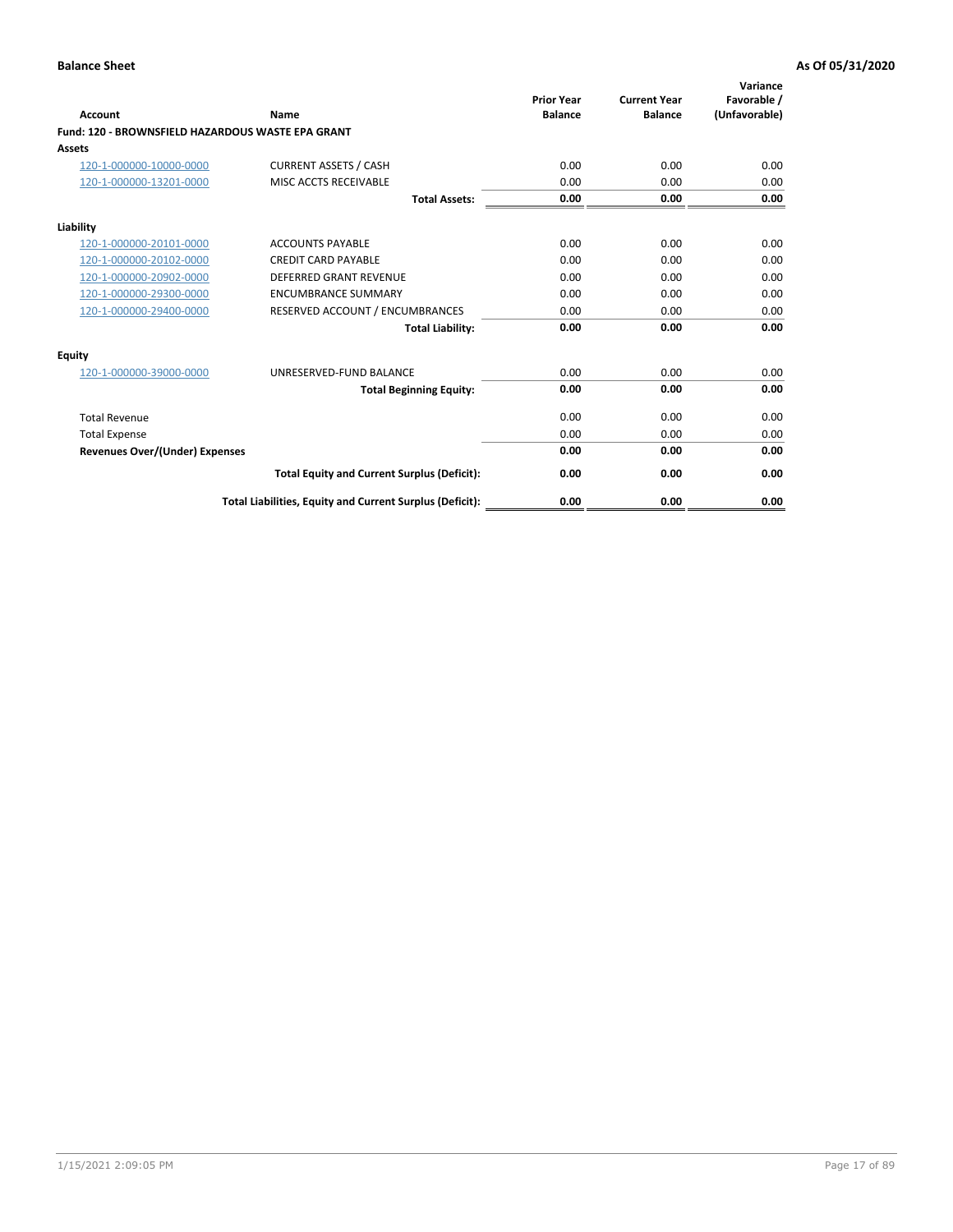| Account                                     | Name                                                     | <b>Prior Year</b><br><b>Balance</b> | <b>Current Year</b><br><b>Balance</b> | Variance<br>Favorable /<br>(Unfavorable) |
|---------------------------------------------|----------------------------------------------------------|-------------------------------------|---------------------------------------|------------------------------------------|
| Fund: 121 - BROWNSFIELD PETROLEUM EPA GRANT |                                                          |                                     |                                       |                                          |
| <b>Assets</b>                               |                                                          |                                     |                                       |                                          |
| 121-1-000000-10000-0000                     | <b>CURRENT ASSETS / CASH</b>                             | 0.00                                | 0.00                                  | 0.00                                     |
| 121-1-000000-13201-0000                     | <b>MISC ACCTS RECEIVABLE</b>                             | 0.00                                | 0.00                                  | 0.00                                     |
|                                             | <b>Total Assets:</b>                                     | 0.00                                | 0.00                                  | 0.00                                     |
| Liability                                   |                                                          |                                     |                                       |                                          |
| 121-1-000000-20101-0000                     | <b>ACCOUNTS PAYABLE</b>                                  | 0.00                                | 0.00                                  | 0.00                                     |
| 121-1-000000-20102-0000                     | <b>CREDIT CARD PAYABLE</b>                               | 0.00                                | 0.00                                  | 0.00                                     |
| 121-1-000000-20103-0000                     | <b>ACCRUED ACCOUNTS PAYABLE</b>                          | 0.00                                | 0.00                                  | 0.00                                     |
| 121-1-000000-20902-0000                     | <b>DEFERRED GRANT REVENUE</b>                            | 0.00                                | 0.00                                  | 0.00                                     |
| 121-1-000000-29300-0000                     | <b>ENCUMBRANCE SUMMARY</b>                               | 0.00                                | 0.00                                  | 0.00                                     |
| 121-1-000000-29400-0000                     | RESERVED ACCOUNT / ENCUMBRANCES                          | 0.00                                | 0.00                                  | 0.00                                     |
|                                             | <b>Total Liability:</b>                                  | 0.00                                | 0.00                                  | 0.00                                     |
| <b>Equity</b>                               |                                                          |                                     |                                       |                                          |
| 121-1-000000-39000-0000                     | UNRESERVED-FUND BALANCE                                  | 0.00                                | 0.00                                  | 0.00                                     |
|                                             | <b>Total Beginning Equity:</b>                           | 0.00                                | 0.00                                  | 0.00                                     |
| <b>Total Revenue</b>                        |                                                          | 0.00                                | 0.00                                  | 0.00                                     |
| <b>Total Expense</b>                        |                                                          | 0.00                                | 0.00                                  | 0.00                                     |
| <b>Revenues Over/(Under) Expenses</b>       |                                                          | 0.00                                | 0.00                                  | 0.00                                     |
|                                             | <b>Total Equity and Current Surplus (Deficit):</b>       | 0.00                                | 0.00                                  | 0.00                                     |
|                                             | Total Liabilities, Equity and Current Surplus (Deficit): | 0.00                                | 0.00                                  | 0.00                                     |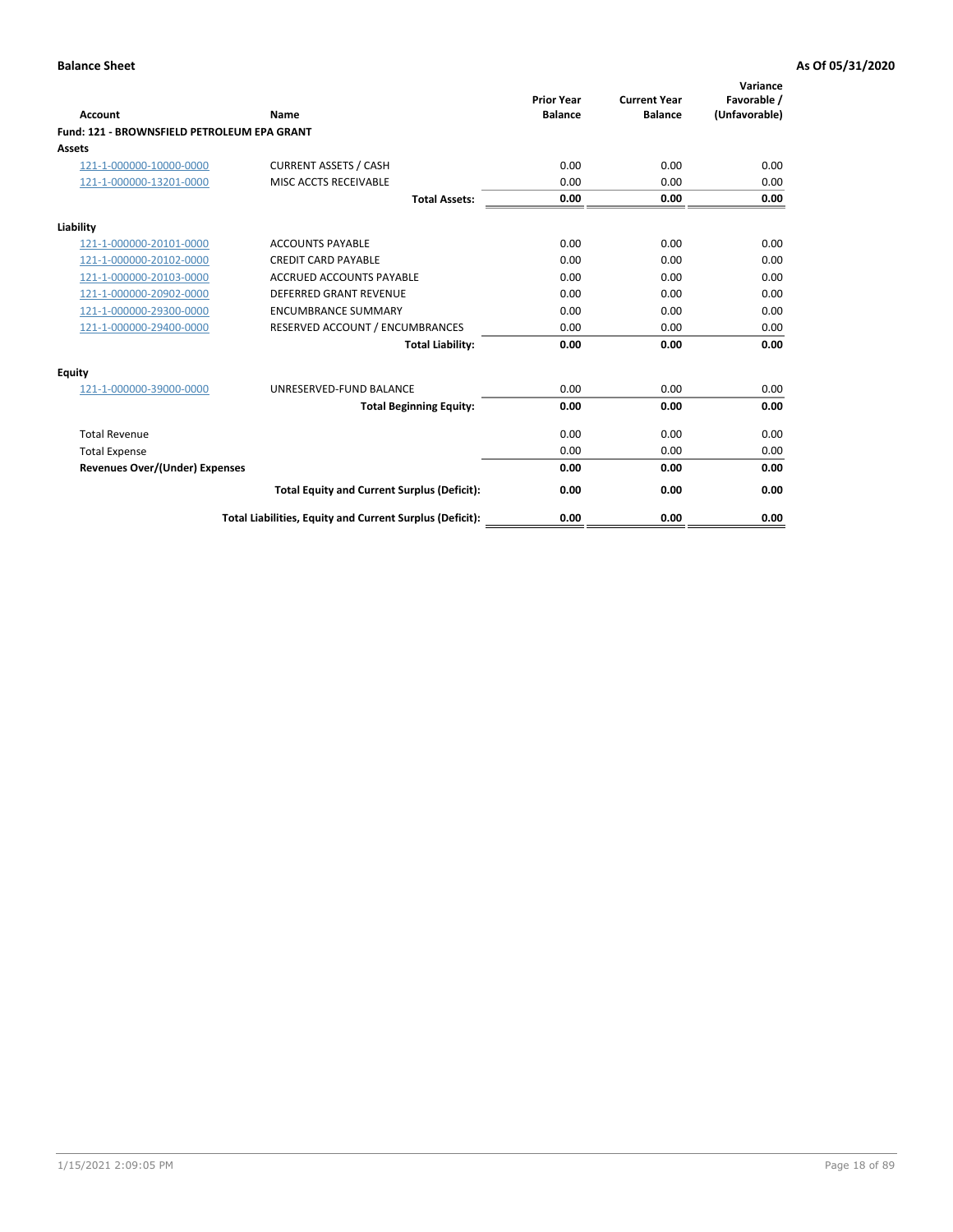| <b>Account</b>                                     | Name                                                     | <b>Prior Year</b><br><b>Balance</b> | <b>Current Year</b><br><b>Balance</b> | Variance<br>Favorable /<br>(Unfavorable) |
|----------------------------------------------------|----------------------------------------------------------|-------------------------------------|---------------------------------------|------------------------------------------|
| Fund: 122 - COPS HIRING PROGRAM GRANT 2010UMWX0308 |                                                          |                                     |                                       |                                          |
| Assets                                             |                                                          |                                     |                                       |                                          |
| 122-1-000000-10000-0000                            | <b>CURRENT ASSETS / CASH</b>                             | 0.00                                | 0.00                                  | 0.00                                     |
| 122-1-000000-13201-0000                            | MISC ACCTS RECEIVABLE                                    | 0.00                                | 0.00                                  | 0.00                                     |
|                                                    | <b>Total Assets:</b>                                     | 0.00                                | 0.00                                  | 0.00                                     |
| Liability                                          |                                                          |                                     |                                       |                                          |
| 122-1-000000-20101-0000                            | <b>ACCOUNTS PAYABLE</b>                                  | 0.00                                | 0.00                                  | 0.00                                     |
| 122-1-000000-20102-0000                            | <b>CREDIT CARD PAYABLE</b>                               | 0.00                                | 0.00                                  | 0.00                                     |
| 122-1-000000-20103-0000                            | <b>ACCRUED ACCOUNTS PAYABLE</b>                          | 0.00                                | 0.00                                  | 0.00                                     |
| 122-1-000000-20902-0000                            | <b>DEFERRED GRANT REVENUE</b>                            | 0.00                                | 0.00                                  | 0.00                                     |
|                                                    | <b>Total Liability:</b>                                  | 0.00                                | 0.00                                  | 0.00                                     |
| Equity                                             |                                                          |                                     |                                       |                                          |
| 122-1-000000-39000-0000                            | UNRESERVED-FUND BALANCE                                  | 0.00                                | 0.00                                  | 0.00                                     |
|                                                    | <b>Total Beginning Equity:</b>                           | 0.00                                | 0.00                                  | 0.00                                     |
| <b>Total Revenue</b>                               |                                                          | 0.00                                | 0.00                                  | 0.00                                     |
| <b>Total Expense</b>                               |                                                          | 0.00                                | 0.00                                  | 0.00                                     |
| <b>Revenues Over/(Under) Expenses</b>              |                                                          | 0.00                                | 0.00                                  | 0.00                                     |
|                                                    | <b>Total Equity and Current Surplus (Deficit):</b>       | 0.00                                | 0.00                                  | 0.00                                     |
|                                                    | Total Liabilities, Equity and Current Surplus (Deficit): | 0.00                                | 0.00                                  | 0.00                                     |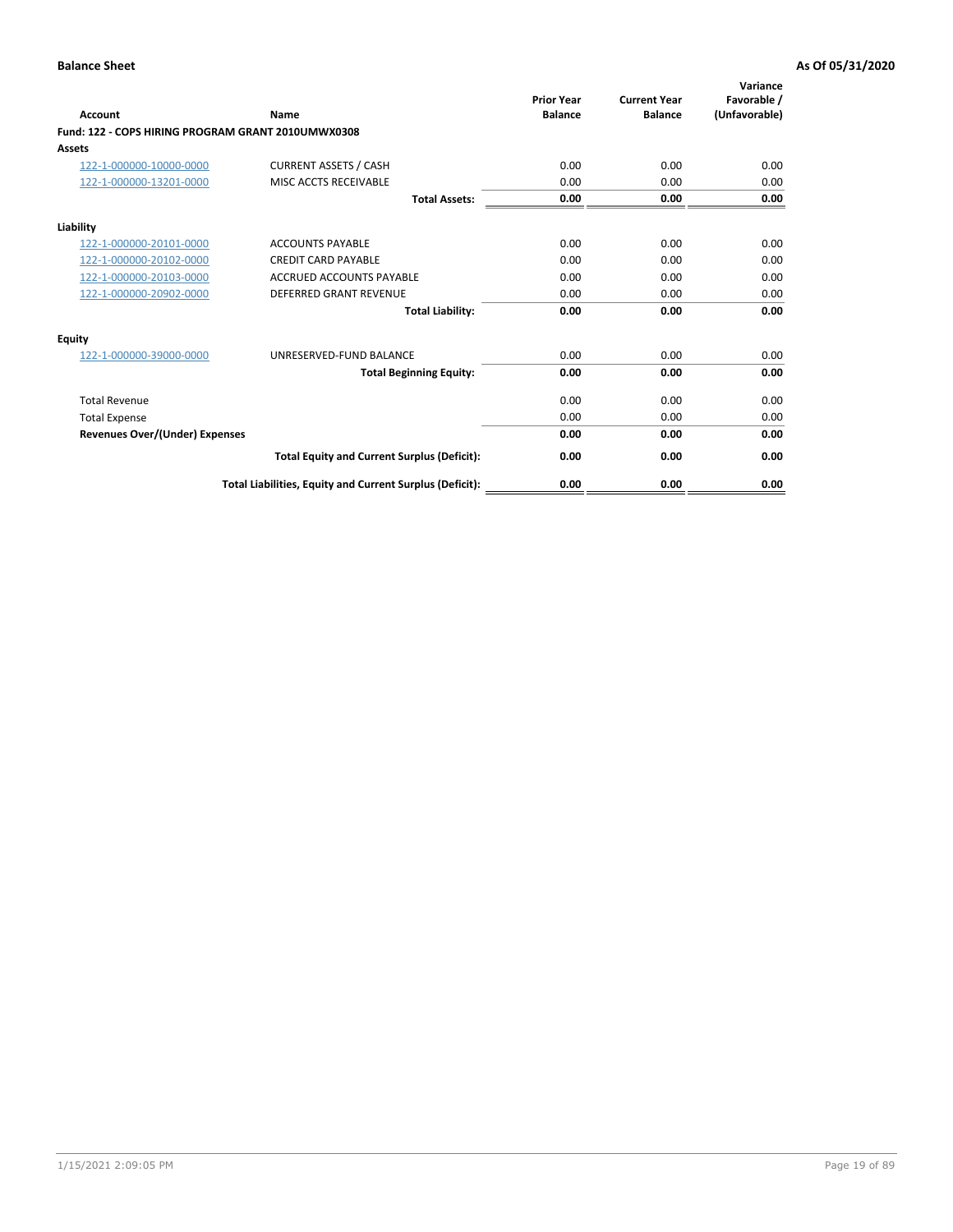| Account                        | <b>Name</b>                                                    | <b>Prior Year</b><br><b>Balance</b> | <b>Current Year</b><br><b>Balance</b> | Variance<br>Favorable /<br>(Unfavorable) |
|--------------------------------|----------------------------------------------------------------|-------------------------------------|---------------------------------------|------------------------------------------|
|                                | Fund: 123 - PTRAIN - POLICE REIMBURSEMENT GRANTS & CONT EDUCAT |                                     |                                       |                                          |
| Assets                         |                                                                |                                     |                                       |                                          |
| 123-1-000000-10000-0000        | <b>CURRENT ASSETS / CASH</b>                                   | 8,416.75                            | 7,031.88                              | $-1,384.87$                              |
| 123-1-000000-13201-0000        | MISC ACCTS RECEIVABLE                                          | 0.00                                | 0.00                                  | 0.00                                     |
|                                | <b>Total Assets:</b>                                           | 8,416.75                            | 7,031.88                              | $-1,384.87$                              |
| Liability                      |                                                                |                                     |                                       |                                          |
| 123-1-000000-20101-0000        | <b>ACCOUNTS PAYABLE</b>                                        | 0.00                                | 0.00                                  | 0.00                                     |
| 123-1-000000-20102-0000        | <b>CREDIT CARD PAYABLE</b>                                     | 0.00                                | 0.00                                  | 0.00                                     |
| 123-1-000000-20103-0000        | <b>ACCRUED ACCOUNTS PAYABLE</b>                                | 0.00                                | 0.00                                  | 0.00                                     |
|                                | <b>Total Liability:</b>                                        | 0.00                                | 0.00                                  | 0.00                                     |
| Equity                         |                                                                |                                     |                                       |                                          |
| 123-1-000000-39000-0000        | UNRESERVED-FUND BALANCE                                        | 10.461.04                           | 4,972.48                              | $-5,488.56$                              |
|                                | <b>Total Beginning Equity:</b>                                 | 10,461.04                           | 4,972.48                              | $-5,488.56$                              |
| <b>Total Revenue</b>           |                                                                | 4,596.35                            | 3,748.93                              | $-847.42$                                |
| <b>Total Expense</b>           |                                                                | 6,640.64                            | 1,689.53                              | 4,951.11                                 |
| Revenues Over/(Under) Expenses |                                                                | $-2,044.29$                         | 2,059.40                              | 4,103.69                                 |
|                                | <b>Total Equity and Current Surplus (Deficit):</b>             | 8,416.75                            | 7,031.88                              | $-1,384.87$                              |
|                                | Total Liabilities, Equity and Current Surplus (Deficit):       | 8,416.75                            | 7,031.88                              | $-1,384.87$                              |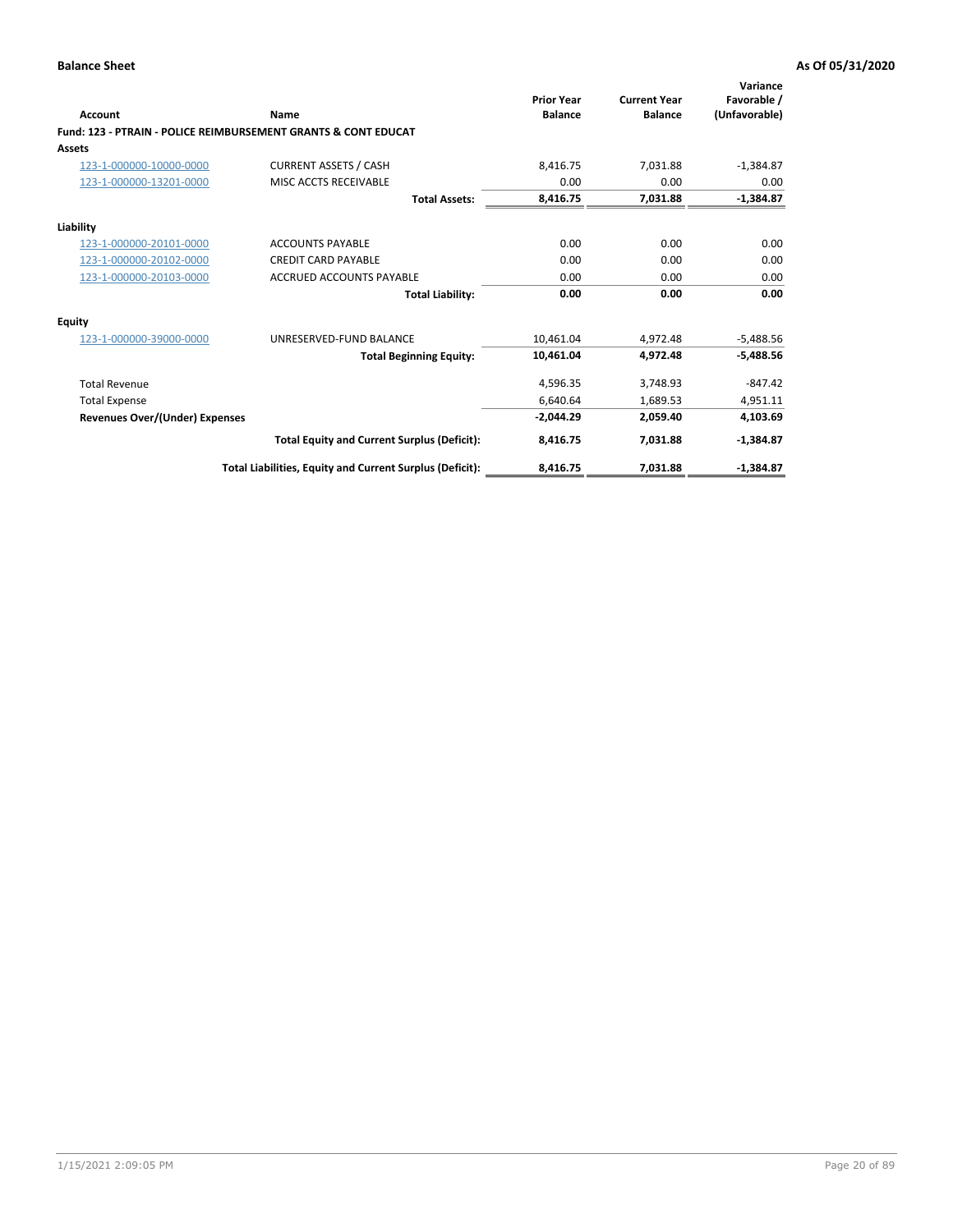|                                       |                                                          |                                     |                                       | Variance                     |
|---------------------------------------|----------------------------------------------------------|-------------------------------------|---------------------------------------|------------------------------|
| <b>Account</b>                        | Name                                                     | <b>Prior Year</b><br><b>Balance</b> | <b>Current Year</b><br><b>Balance</b> | Favorable /<br>(Unfavorable) |
| <b>Fund: 124 - FIRE HAZMAT GRANT</b>  |                                                          |                                     |                                       |                              |
| <b>Assets</b>                         |                                                          |                                     |                                       |                              |
| 124-1-000000-10000-0000               | <b>CURRENT ASSETS / CASH</b>                             | $-67,365.11$                        | 984.72                                | 68,349.83                    |
| 124-1-000000-13201-0000               | MISC ACCTS RECEIVABLE                                    | 0.00                                | 0.00                                  | 0.00                         |
| 124-1-000000-13205-0000               | <b>INTEREST RECEIVABLE</b>                               | 0.00                                | 0.00                                  | 0.00                         |
|                                       | <b>Total Assets:</b>                                     | $-67,365.11$                        | 984.72                                | 68,349.83                    |
| Liability                             |                                                          |                                     |                                       |                              |
| 124-1-000000-20101-0000               | <b>ACCOUNTS PAYABLE</b>                                  | 0.00                                | 0.00                                  | 0.00                         |
| 124-1-000000-20102-0000               | <b>CREDIT CARD PAYABLE</b>                               | 0.00                                | 0.00                                  | 0.00                         |
| 124-1-000000-20902-0000               | <b>DEFERRED GRANT REVENUE</b>                            | 0.00                                | 0.00                                  | 0.00                         |
| 124-1-000000-21001-0000               | <b>GENERAL FUND / GENERAL FUND</b>                       | 0.00                                | 0.00                                  | 0.00                         |
| 124-1-000000-29300-0000               | <b>ENCUMBRANCE SUMMARY</b>                               | 0.00                                | 0.00                                  | 0.00                         |
| 124-1-000000-29400-0000               | RESERVED ACCOUNT / ENCUMBRANCES                          | 0.00                                | 0.00                                  | 0.00                         |
|                                       | <b>Total Liability:</b>                                  | 0.00                                | 0.00                                  | 0.00                         |
| Equity                                |                                                          |                                     |                                       |                              |
| 124-1-000000-39000-0000               | UNRESERVED-FUND BALANCE                                  | 0.00                                | 984.89                                | 984.89                       |
|                                       | <b>Total Beginning Equity:</b>                           | 0.00                                | 984.89                                | 984.89                       |
| <b>Total Revenue</b>                  |                                                          | 0.00                                | 0.00                                  | 0.00                         |
| <b>Total Expense</b>                  |                                                          | 67,365.11                           | 0.17                                  | 67,364.94                    |
| <b>Revenues Over/(Under) Expenses</b> |                                                          | $-67,365.11$                        | $-0.17$                               | 67,364.94                    |
|                                       | <b>Total Equity and Current Surplus (Deficit):</b>       | $-67,365.11$                        | 984.72                                | 68,349.83                    |
|                                       | Total Liabilities, Equity and Current Surplus (Deficit): | $-67,365.11$                        | 984.72                                | 68,349.83                    |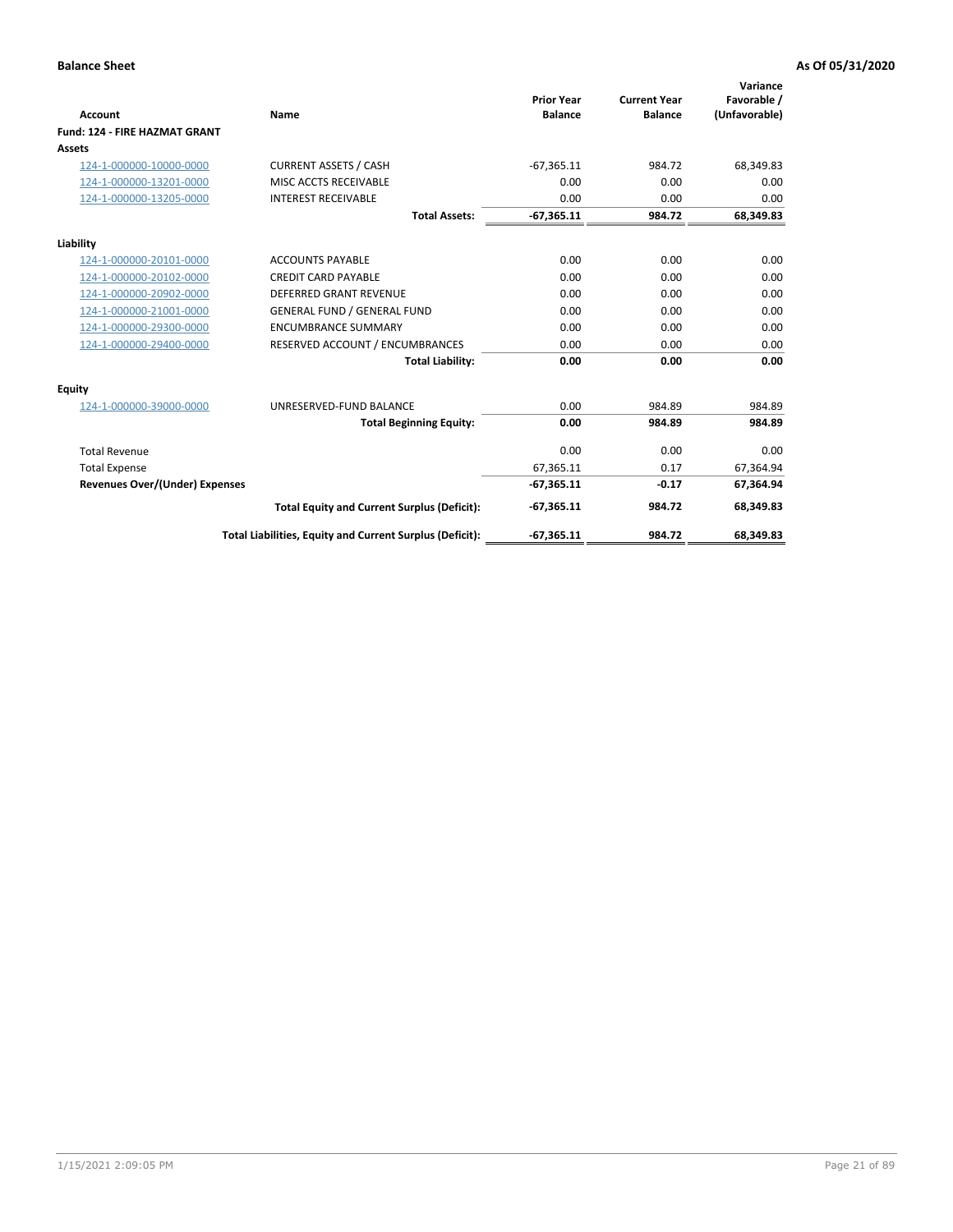| Account                                                   | Name                                                     | <b>Prior Year</b><br><b>Balance</b> | <b>Current Year</b><br><b>Balance</b> | Variance<br>Favorable /<br>(Unfavorable) |
|-----------------------------------------------------------|----------------------------------------------------------|-------------------------------------|---------------------------------------|------------------------------------------|
| <b>Fund: 125 - TRAINING &amp; HUMANITIES TEXAS GRANTS</b> |                                                          |                                     |                                       |                                          |
| <b>Assets</b>                                             |                                                          |                                     |                                       |                                          |
| 125-1-000000-10000-0000                                   | <b>CURRENT ASSETS / CASH</b>                             | 0.00                                | 0.00                                  | 0.00                                     |
| 125-1-000000-13205-0000                                   | <b>INTEREST RECEIVABLE</b>                               | 0.00                                | 0.00                                  | 0.00                                     |
|                                                           | <b>Total Assets:</b>                                     | 0.00                                | 0.00                                  | 0.00                                     |
| Liability                                                 |                                                          |                                     |                                       |                                          |
| 125-1-000000-20101-0000                                   | <b>ACCOUNTS PAYABLE</b>                                  | 0.00                                | 0.00                                  | 0.00                                     |
| 125-1-000000-20102-0000                                   | <b>CREDIT CARD PAYABLE</b>                               | 0.00                                | 0.00                                  | 0.00                                     |
| 125-1-000000-20103-0000                                   | <b>ACCRUED ACCOUNTS PAYABLE</b>                          | 0.00                                | 0.00                                  | 0.00                                     |
| 125-1-000000-20902-0000                                   | <b>DEFERRED GRANT REVENUE</b>                            | 0.00                                | 0.00                                  | 0.00                                     |
| 125-1-000000-29300-0000                                   | <b>ENCUMBRANCE SUMMARY</b>                               | 0.00                                | 0.00                                  | 0.00                                     |
| 125-1-000000-29400-0000                                   | RESERVED ACCOUNT / ENCUMBRANCES                          | 0.00                                | 0.00                                  | 0.00                                     |
|                                                           | <b>Total Liability:</b>                                  | 0.00                                | 0.00                                  | 0.00                                     |
| <b>Equity</b>                                             |                                                          |                                     |                                       |                                          |
| 125-1-000000-39000-0000                                   | UNRESERVED-FUND BALANCE                                  | 0.00                                | 0.00                                  | 0.00                                     |
|                                                           | <b>Total Beginning Equity:</b>                           | 0.00                                | 0.00                                  | 0.00                                     |
| <b>Total Revenue</b>                                      |                                                          | 0.00                                | 0.00                                  | 0.00                                     |
| <b>Total Expense</b>                                      |                                                          | 0.00                                | 0.00                                  | 0.00                                     |
| <b>Revenues Over/(Under) Expenses</b>                     |                                                          | 0.00                                | 0.00                                  | 0.00                                     |
|                                                           | <b>Total Equity and Current Surplus (Deficit):</b>       | 0.00                                | 0.00                                  | 0.00                                     |
|                                                           | Total Liabilities, Equity and Current Surplus (Deficit): | 0.00                                | 0.00                                  | 0.00                                     |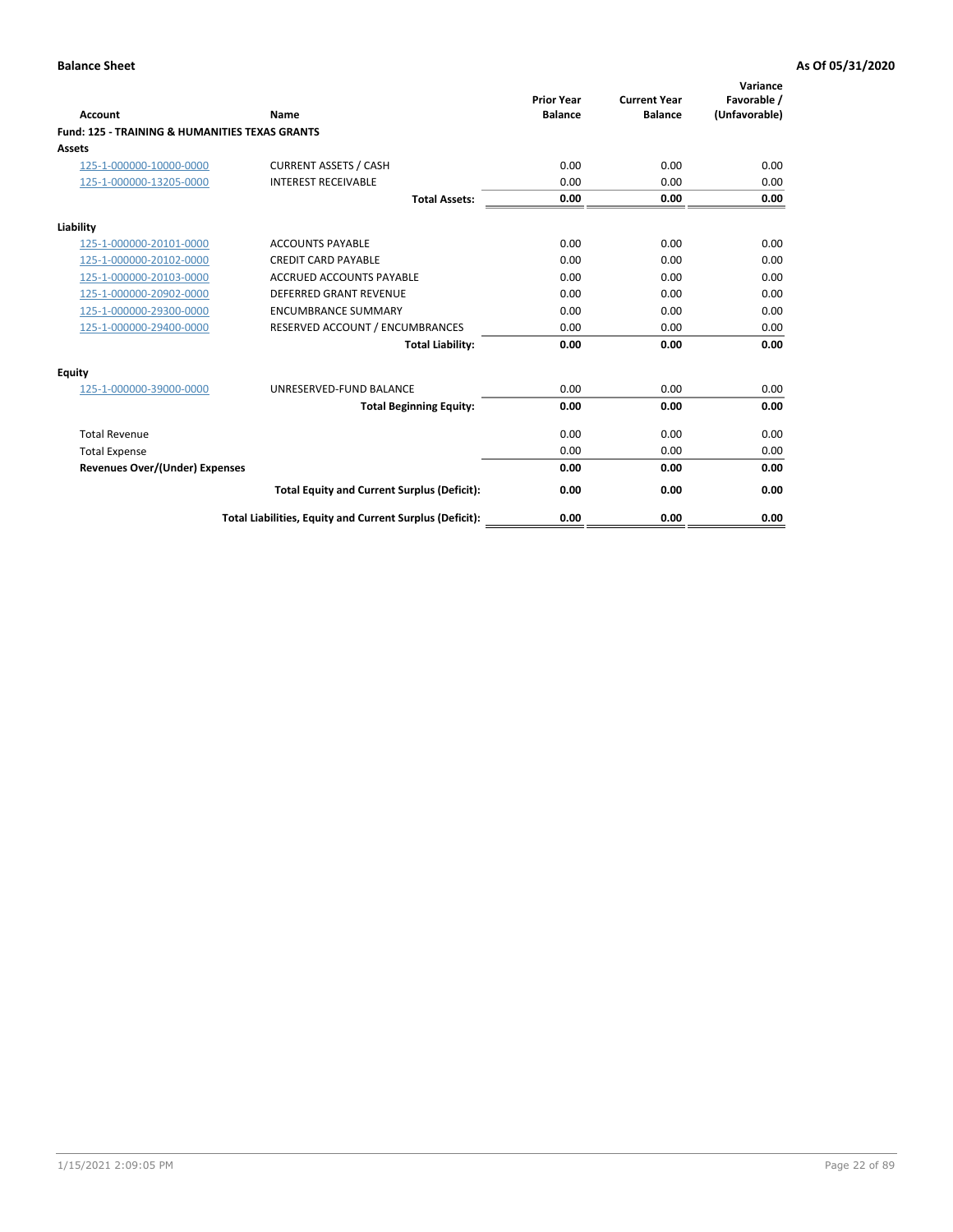| Account                                | Name                                                     | <b>Prior Year</b><br><b>Balance</b> | <b>Current Year</b><br><b>Balance</b> | Variance<br>Favorable /<br>(Unfavorable) |
|----------------------------------------|----------------------------------------------------------|-------------------------------------|---------------------------------------|------------------------------------------|
| <b>Fund: 126 - TIFMAS MOBILIZATION</b> |                                                          |                                     |                                       |                                          |
| Assets                                 |                                                          |                                     |                                       |                                          |
| 126-1-000000-10000-0000                | <b>CURRENT ASSETS / CASH</b>                             | 0.00                                | 0.00                                  | 0.00                                     |
| 126-1-000000-13201-0000                | MISC ACCTS RECEIVABLE                                    | 0.00                                | 0.00                                  | 0.00                                     |
|                                        | <b>Total Assets:</b>                                     | 0.00                                | 0.00                                  | 0.00                                     |
| Liability                              |                                                          |                                     |                                       |                                          |
| 126-1-000000-20101-0000                | <b>ACCOUNTS PAYABLE</b>                                  | 0.00                                | 0.00                                  | 0.00                                     |
| 126-1-000000-20102-0000                | <b>CREDIT CARD PAYABLE</b>                               | 0.00                                | 0.00                                  | 0.00                                     |
| 126-1-000000-39100-0000                | UNRESERVED-RET. EARNINGS                                 | 0.00                                | 0.00                                  | 0.00                                     |
|                                        | <b>Total Liability:</b>                                  | 0.00                                | 0.00                                  | 0.00                                     |
| Equity                                 |                                                          |                                     |                                       |                                          |
| 126-1-000000-39000-0000                | UNRESERVED-FUND BALANCE                                  | 0.00                                | 0.00                                  | 0.00                                     |
|                                        | <b>Total Beginning Equity:</b>                           | 0.00                                | 0.00                                  | 0.00                                     |
| <b>Total Revenue</b>                   |                                                          | 0.00                                | 0.00                                  | 0.00                                     |
| <b>Total Expense</b>                   |                                                          | 0.00                                | 0.00                                  | 0.00                                     |
| Revenues Over/(Under) Expenses         |                                                          | 0.00                                | 0.00                                  | 0.00                                     |
|                                        | <b>Total Equity and Current Surplus (Deficit):</b>       | 0.00                                | 0.00                                  | 0.00                                     |
|                                        | Total Liabilities, Equity and Current Surplus (Deficit): | 0.00                                | 0.00                                  | 0.00                                     |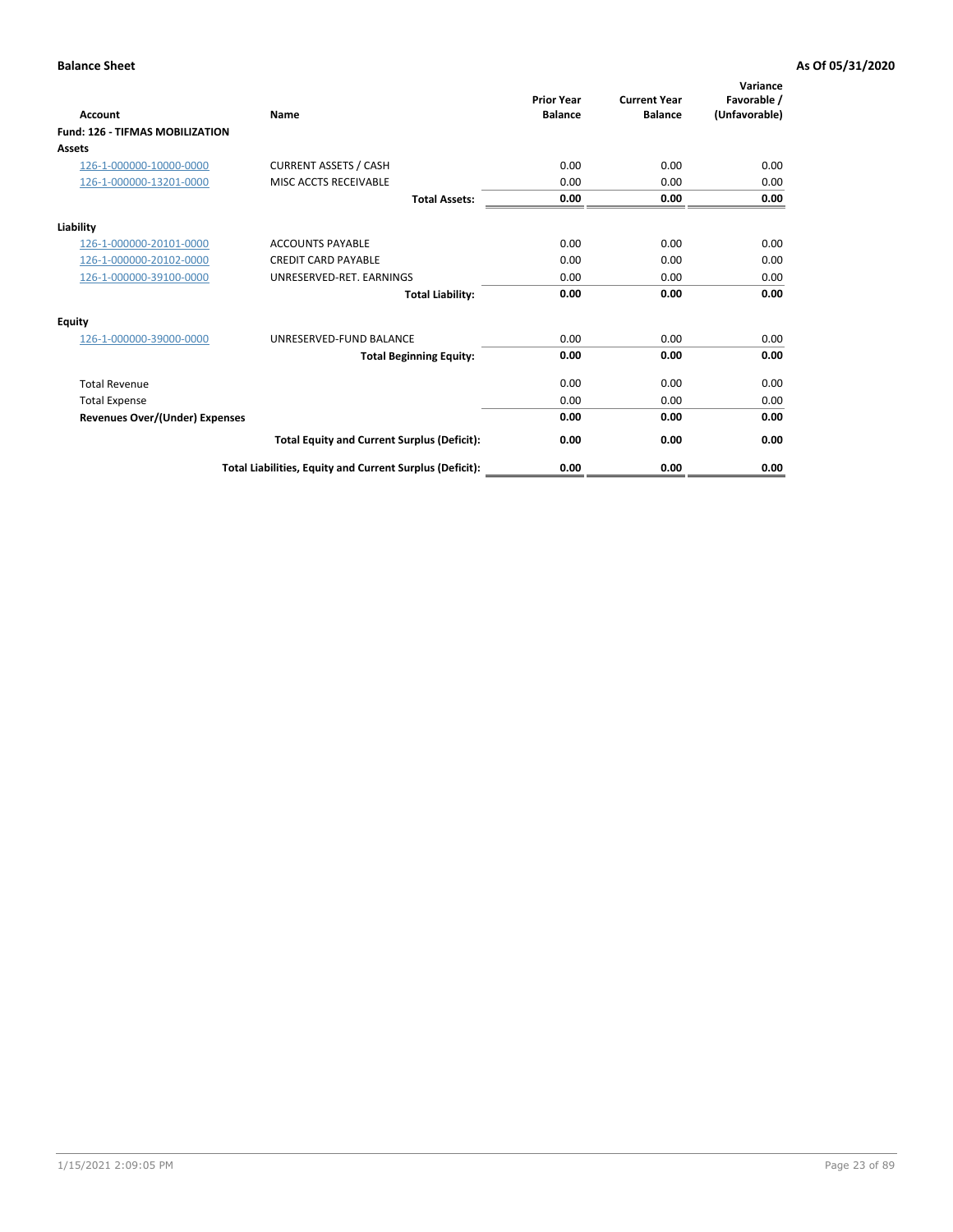| <b>Account</b>                        | Name                                                     | <b>Prior Year</b><br><b>Balance</b> | <b>Current Year</b><br><b>Balance</b> | Variance<br>Favorable /<br>(Unfavorable) |
|---------------------------------------|----------------------------------------------------------|-------------------------------------|---------------------------------------|------------------------------------------|
| Fund: 127 - FIRE GRANT                |                                                          |                                     |                                       |                                          |
| <b>Assets</b>                         |                                                          |                                     |                                       |                                          |
| 127-1-000000-10000-0000               | <b>CURRENT ASSETS / CASH</b>                             | 0.00                                | 0.00                                  | 0.00                                     |
| 127-1-000000-13201-0000               | MISC ACCTS RECEIVABLE                                    | 0.00                                | 0.00                                  | 0.00                                     |
|                                       | <b>Total Assets:</b>                                     | 0.00                                | 0.00                                  | 0.00                                     |
| Liability                             |                                                          |                                     |                                       |                                          |
| 127-1-000000-20101-0000               | <b>ACCOUNTS PAYABLE</b>                                  | 0.00                                | 0.00                                  | 0.00                                     |
|                                       | <b>Total Liability:</b>                                  | 0.00                                | 0.00                                  | 0.00                                     |
| Equity                                |                                                          |                                     |                                       |                                          |
| 127-1-000000-39000-0000               | UNRESERVED-FUND BALANCE                                  | 0.00                                | 0.00                                  | 0.00                                     |
|                                       | <b>Total Beginning Equity:</b>                           | 0.00                                | 0.00                                  | 0.00                                     |
| <b>Total Revenue</b>                  |                                                          | 0.00                                | 0.00                                  | 0.00                                     |
| <b>Total Expense</b>                  |                                                          | 0.00                                | 0.00                                  | 0.00                                     |
| <b>Revenues Over/(Under) Expenses</b> |                                                          | 0.00                                | 0.00                                  | 0.00                                     |
|                                       | <b>Total Equity and Current Surplus (Deficit):</b>       | 0.00                                | 0.00                                  | 0.00                                     |
|                                       | Total Liabilities, Equity and Current Surplus (Deficit): | 0.00                                | 0.00                                  | 0.00                                     |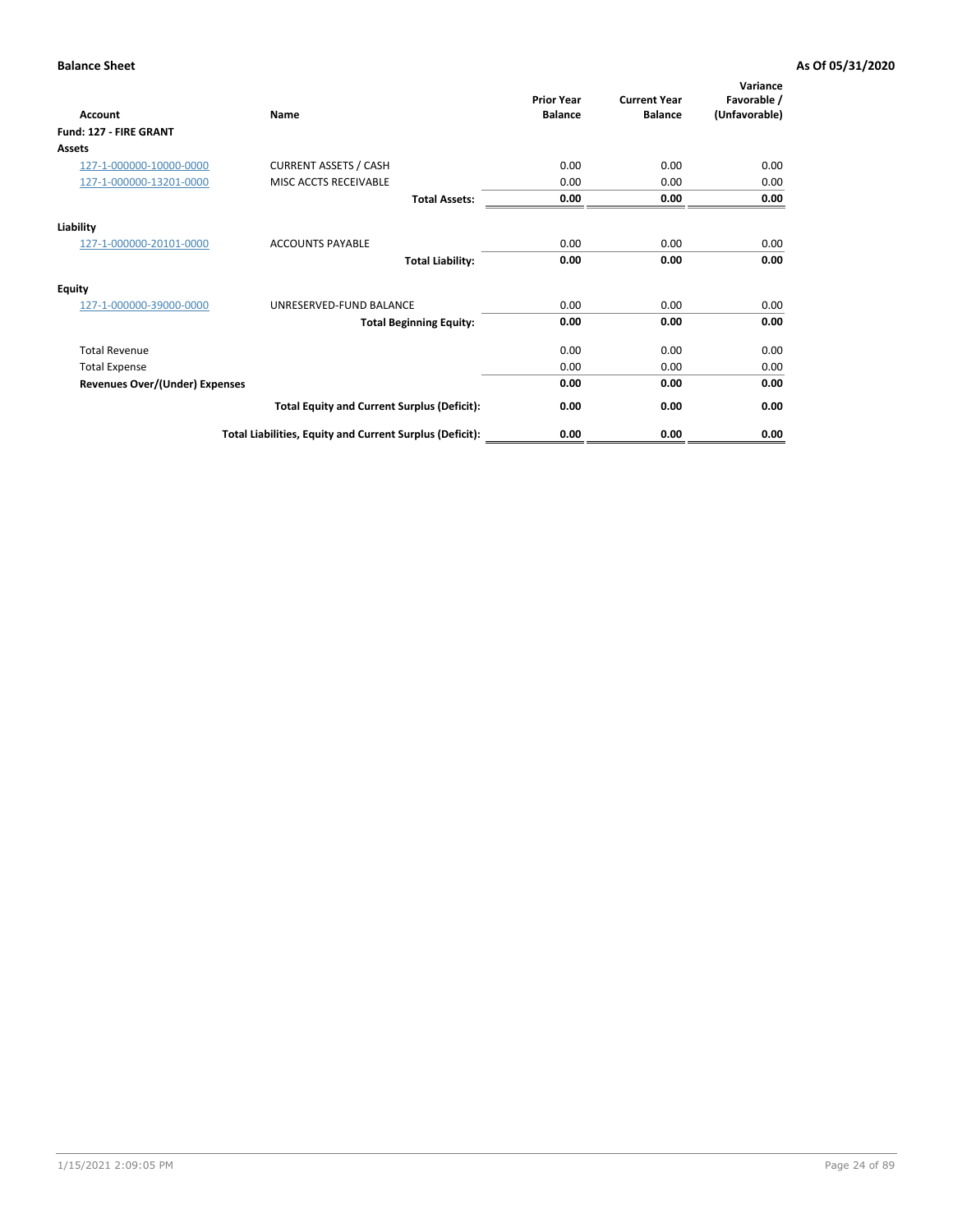| <b>Account</b>                        | Name                                                           | <b>Prior Year</b><br><b>Balance</b> | <b>Current Year</b><br><b>Balance</b> | Variance<br>Favorable /<br>(Unfavorable) |
|---------------------------------------|----------------------------------------------------------------|-------------------------------------|---------------------------------------|------------------------------------------|
| Fund: 140 - DEBT SERVICE FUND         |                                                                |                                     |                                       |                                          |
| Assets                                | <b>CURRENT ASSETS / CASH</b>                                   | 909,527.00                          | 718,749.46                            | $-190,777.54$                            |
| 140-1-000000-10000-0000               | <b>BOND ISSUANCE COSTS</b>                                     | 0.00                                | 0.00                                  | 0.00                                     |
| 140-1-000000-12101-0000               |                                                                | 315,188.96                          | 68,537.33                             | $-246,651.63$                            |
| 140-1-000000-13101-0000               | <b>TAX RECEIVABLE-CURRENT</b>                                  |                                     | 263,340.55                            |                                          |
| 140-1-000000-13102-0000               | <b>TAXES REC-DELINQUENT</b>                                    | 256,763.76                          |                                       | 6,576.79<br>$-4,706.95$                  |
| 140-1-000000-13103-0000               | ALLOW FOR UNCOLLECT TAXES                                      | $-50,238.80$                        | $-54,945.75$                          |                                          |
| 140-1-000000-13203-0000               | NON-CURRENT ASSETS / PREPAYMENTS<br><b>INTEREST RECEIVABLE</b> | 0.00<br>0.00                        | 0.00<br>0.00                          | 0.00<br>0.00                             |
| 140-1-000000-13205-0000               |                                                                |                                     |                                       |                                          |
| 140-1-000000-13221-0000               | MISC A/R - PROPERTY TAXES<br><b>Total Assets:</b>              | 14,631.68<br>1,445,872.60           | 52,886.80<br>1,048,568.39             | 38,255.12<br>$-397,304.21$               |
|                                       |                                                                |                                     |                                       |                                          |
| Liability                             |                                                                |                                     |                                       |                                          |
| 140-1-000000-20101-0000               | <b>ACCOUNTS PAYABLE</b>                                        | 0.00                                | 0.00                                  | 0.00                                     |
| 140-1-000000-20102-0000               | <b>CREDIT CARD PAYABLE</b>                                     | 0.00                                | 0.00                                  | 0.00                                     |
| 140-1-000000-20103-0000               | <b>ACCRUED ACCOUNTS PAYABLE</b>                                | 0.00                                | 0.00                                  | 0.00                                     |
| 140-1-000000-20108-0000               | <b>MATURED BONDS PAYABLE</b>                                   | 0.00                                | 0.00                                  | 0.00                                     |
| 140-1-000000-20111-0000               | MATURED INTEREST PAYABLE                                       | 0.00                                | 0.00                                  | 0.00                                     |
| 140-1-000000-20112-0000               | ACCRUED INTEREST PAYABLE                                       | 0.00                                | 0.00                                  | 0.00                                     |
| 140-1-000000-20203-0000               | <b>DEFERRED TAX REVENUE</b>                                    | 511,384.95                          | 266,603.16                            | 244,781.79                               |
| 140-1-000000-21001-0000               | <b>GENERAL FUND / GENERAL FUND</b>                             | 0.00                                | 0.00                                  | 0.00                                     |
| 140-1-000000-21040-0000               | DUE TO / GENERAL CIP FUND                                      | 0.00                                | 0.00                                  | 0.00                                     |
| 140-1-000000-29300-0000               | <b>ENCUMBRANCE SUMMARY</b>                                     | 0.00                                | 0.00                                  | 0.00                                     |
| 140-1-000000-29400-0000               | RESERVED ACCOUNT / ENCUMBRANCES                                | 0.00                                | 0.00                                  | 0.00                                     |
|                                       | <b>Total Liability:</b>                                        | 511,384.95                          | 266,603.16                            | 244,781.79                               |
|                                       |                                                                |                                     |                                       |                                          |
| Equity<br>140-1-000000-39000-0000     | UNRESERVED-FUND BALANCE                                        | 855,063.37                          | 981,993.42                            | 126,930.05                               |
|                                       | <b>Total Beginning Equity:</b>                                 | 855,063.37                          | 981,993.42                            | 126,930.05                               |
|                                       |                                                                |                                     |                                       |                                          |
| <b>Total Revenue</b>                  |                                                                | 5,631,855.32                        | 6,184,504.48                          | 552,649.16                               |
| <b>Total Expense</b>                  |                                                                | 5,552,431.04                        | 6,384,532.67                          | $-832, 101.63$                           |
| <b>Revenues Over/(Under) Expenses</b> |                                                                | 79,424.28                           | $-200,028.19$                         | $-279,452.47$                            |
|                                       | <b>Total Equity and Current Surplus (Deficit):</b>             | 934,487.65                          | 781,965.23                            | $-152,522.42$                            |
|                                       | Total Liabilities, Equity and Current Surplus (Deficit):       | 1,445,872.60                        | 1,048,568.39                          | $-397,304.21$                            |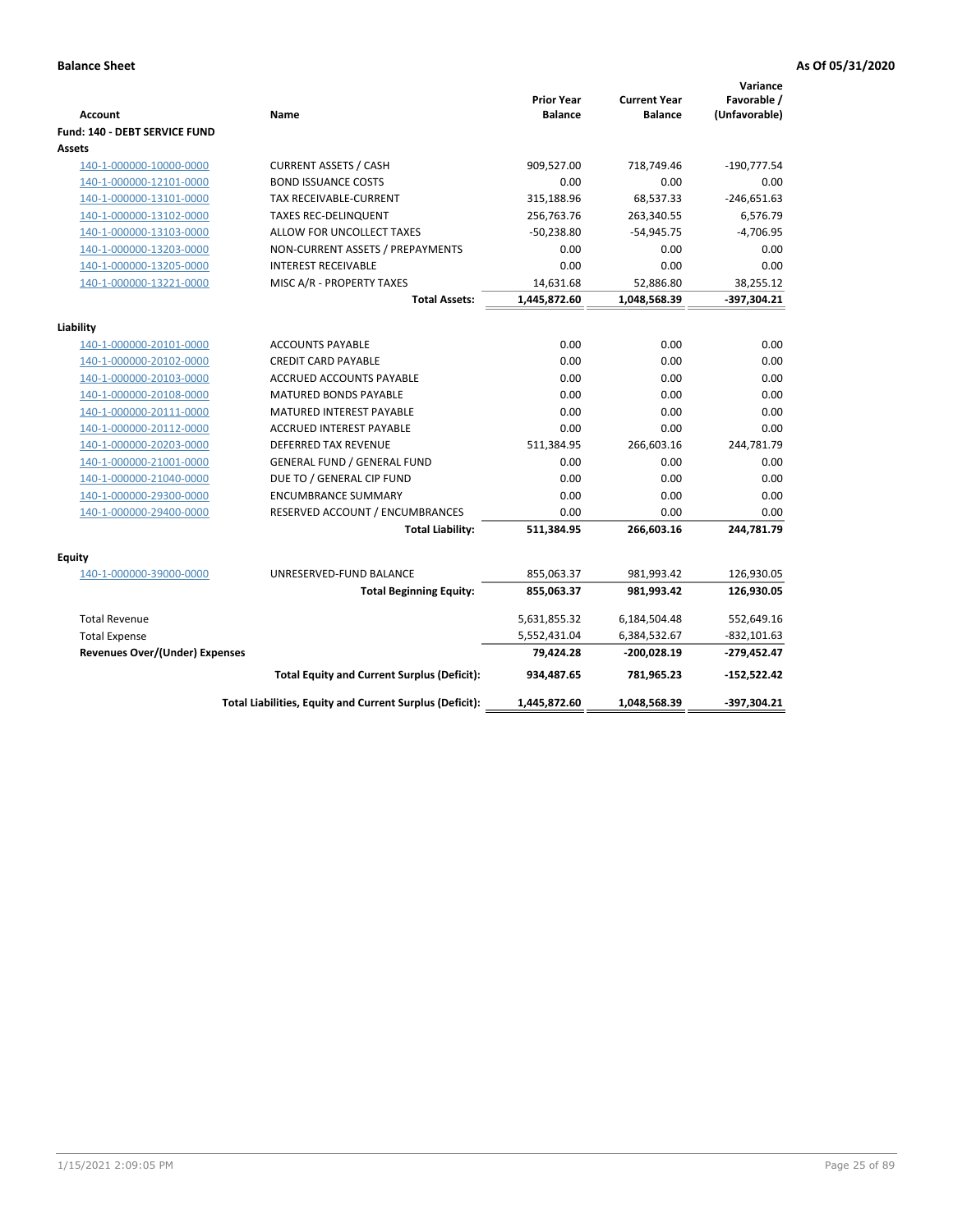| <b>Prior Year</b><br><b>Current Year</b><br><b>Account</b><br><b>Balance</b><br><b>Balance</b><br>(Unfavorable)<br>Name<br>Fund: 160 - GENERAL CAPITAL IMPROVEMENT FUND<br>Assets<br><b>CURRENT ASSETS / CASH</b><br>3,106,638.42<br>3,416,743.61<br>160-1-000000-10000-0000<br>2002 CO'S<br>252,353.71<br>160-1-000000-11402-0000<br>256,342.86<br>160-1-000000-11514-0000<br>EXCHANGE BLDG - TX DAILY ACCOUNT 1157<br>225,426.59<br>229,245.87<br>160-1-000000-11515-0000<br>2019 GO STREET BOND PROCEEDS - TX TERN<br>0.00<br>14,714,398.12<br>0.00<br>0.00<br>160-1-000000-11517-0000<br><b>EXCHANGE BLDG - TX TERM</b><br><b>CERTIFICATES OF DEPOSIT</b><br>0.00<br>0.00<br>160-1-000000-11520-0000<br>0.00<br>0.00<br>160-1-000000-11602-0000<br>2001 CO<br>76,255.60<br>77,488.90<br>160-1-000000-11603-0000<br>2001-A CO'S<br>160-1-000000-13201-0000<br>MISC ACCTS RECEIVABLE<br>7,311.00<br>7,311.00<br><b>INTEREST RECEIVABLE</b><br>0.00<br>160-1-000000-13205-0000<br>0.00<br>160-1-000000-14035-0000<br>DEBT SERVICE / DEBT SERVICE FUND<br>0.00<br>0.00<br>3,667,985.32<br>18,701,530.36<br><b>Total Assets:</b><br>Liability<br>0.00<br>0.00<br>160-1-000000-20101-0000<br><b>ACCOUNTS PAYABLE</b><br>0.00<br>0.00<br>160-1-000000-20102-0000<br><b>CREDIT CARD PAYABLE</b><br>0.00<br>160-1-000000-20103-0000<br>ACCRUED ACCOUNTS PAYABLE<br>0.00<br><b>DEVELOPERS ESCROW</b><br>0.00<br>0.00<br>160-1-000000-20113-0000<br>160-1-000000-20139-0000<br>RETAINAGES PAYABLE<br>$-0.04$<br>$-0.03$<br>0.00<br>160-1-000000-20902-0000<br>DEFERRED GRANT REVENUE<br>0.00<br>0.00<br>160-1-000000-21001-0000<br><b>GENERAL FUND / GENERAL FUND</b><br>0.00<br>DEBT SERVICE / DUE TO DEBT SERVICE<br>0.00<br>160-1-000000-21035-0000<br>0.00<br>160-1-000000-21101-0000<br>ENTERPRISE / WTR/WWTR UTILITY FUND<br>0.00<br>0.00<br>160-1-000000-29300-0000<br><b>ENCUMBRANCE SUMMARY</b><br>0.00<br>0.00<br>160-1-000000-29400-0100<br>RESERVED ACCOUNT / ENCUMBRANCES<br>0.00<br>0.00<br><b>Total Liability:</b><br>$-0.04$<br>$-0.03$<br><b>Equity</b><br>UNRESERVED-FUND BALANCE<br>160-1-000000-39000-0000<br>2,314,271.96<br>3,121,492.13<br><b>Total Beginning Equity:</b><br>2,314,271.96<br>3,121,492.13<br><b>Total Revenue</b><br>16,462,978.23<br>2,391,759.95<br><b>Total Expense</b><br>1,038,046.55<br>882,939.97<br><b>Revenues Over/(Under) Expenses</b><br>1,353,713.40<br>15,580,038.26<br><b>Total Equity and Current Surplus (Deficit):</b><br>3,667,985.36<br>18,701,530.39 |                                                          |              |               | Variance      |
|-----------------------------------------------------------------------------------------------------------------------------------------------------------------------------------------------------------------------------------------------------------------------------------------------------------------------------------------------------------------------------------------------------------------------------------------------------------------------------------------------------------------------------------------------------------------------------------------------------------------------------------------------------------------------------------------------------------------------------------------------------------------------------------------------------------------------------------------------------------------------------------------------------------------------------------------------------------------------------------------------------------------------------------------------------------------------------------------------------------------------------------------------------------------------------------------------------------------------------------------------------------------------------------------------------------------------------------------------------------------------------------------------------------------------------------------------------------------------------------------------------------------------------------------------------------------------------------------------------------------------------------------------------------------------------------------------------------------------------------------------------------------------------------------------------------------------------------------------------------------------------------------------------------------------------------------------------------------------------------------------------------------------------------------------------------------------------------------------------------------------------------------------------------------------------------------------------------------------------------------------------------------------------------------------------------------------------------------------------------------------------------------------------------------------------------------------------------------------------------------------------------|----------------------------------------------------------|--------------|---------------|---------------|
|                                                                                                                                                                                                                                                                                                                                                                                                                                                                                                                                                                                                                                                                                                                                                                                                                                                                                                                                                                                                                                                                                                                                                                                                                                                                                                                                                                                                                                                                                                                                                                                                                                                                                                                                                                                                                                                                                                                                                                                                                                                                                                                                                                                                                                                                                                                                                                                                                                                                                                           |                                                          |              |               | Favorable /   |
|                                                                                                                                                                                                                                                                                                                                                                                                                                                                                                                                                                                                                                                                                                                                                                                                                                                                                                                                                                                                                                                                                                                                                                                                                                                                                                                                                                                                                                                                                                                                                                                                                                                                                                                                                                                                                                                                                                                                                                                                                                                                                                                                                                                                                                                                                                                                                                                                                                                                                                           |                                                          |              |               |               |
|                                                                                                                                                                                                                                                                                                                                                                                                                                                                                                                                                                                                                                                                                                                                                                                                                                                                                                                                                                                                                                                                                                                                                                                                                                                                                                                                                                                                                                                                                                                                                                                                                                                                                                                                                                                                                                                                                                                                                                                                                                                                                                                                                                                                                                                                                                                                                                                                                                                                                                           |                                                          |              |               |               |
|                                                                                                                                                                                                                                                                                                                                                                                                                                                                                                                                                                                                                                                                                                                                                                                                                                                                                                                                                                                                                                                                                                                                                                                                                                                                                                                                                                                                                                                                                                                                                                                                                                                                                                                                                                                                                                                                                                                                                                                                                                                                                                                                                                                                                                                                                                                                                                                                                                                                                                           |                                                          |              |               | 310,105.19    |
|                                                                                                                                                                                                                                                                                                                                                                                                                                                                                                                                                                                                                                                                                                                                                                                                                                                                                                                                                                                                                                                                                                                                                                                                                                                                                                                                                                                                                                                                                                                                                                                                                                                                                                                                                                                                                                                                                                                                                                                                                                                                                                                                                                                                                                                                                                                                                                                                                                                                                                           |                                                          |              |               | 3,989.15      |
|                                                                                                                                                                                                                                                                                                                                                                                                                                                                                                                                                                                                                                                                                                                                                                                                                                                                                                                                                                                                                                                                                                                                                                                                                                                                                                                                                                                                                                                                                                                                                                                                                                                                                                                                                                                                                                                                                                                                                                                                                                                                                                                                                                                                                                                                                                                                                                                                                                                                                                           |                                                          |              |               | 3,819.28      |
|                                                                                                                                                                                                                                                                                                                                                                                                                                                                                                                                                                                                                                                                                                                                                                                                                                                                                                                                                                                                                                                                                                                                                                                                                                                                                                                                                                                                                                                                                                                                                                                                                                                                                                                                                                                                                                                                                                                                                                                                                                                                                                                                                                                                                                                                                                                                                                                                                                                                                                           |                                                          |              |               | 14,714,398.12 |
|                                                                                                                                                                                                                                                                                                                                                                                                                                                                                                                                                                                                                                                                                                                                                                                                                                                                                                                                                                                                                                                                                                                                                                                                                                                                                                                                                                                                                                                                                                                                                                                                                                                                                                                                                                                                                                                                                                                                                                                                                                                                                                                                                                                                                                                                                                                                                                                                                                                                                                           |                                                          |              |               | 0.00          |
|                                                                                                                                                                                                                                                                                                                                                                                                                                                                                                                                                                                                                                                                                                                                                                                                                                                                                                                                                                                                                                                                                                                                                                                                                                                                                                                                                                                                                                                                                                                                                                                                                                                                                                                                                                                                                                                                                                                                                                                                                                                                                                                                                                                                                                                                                                                                                                                                                                                                                                           |                                                          |              |               | 0.00          |
|                                                                                                                                                                                                                                                                                                                                                                                                                                                                                                                                                                                                                                                                                                                                                                                                                                                                                                                                                                                                                                                                                                                                                                                                                                                                                                                                                                                                                                                                                                                                                                                                                                                                                                                                                                                                                                                                                                                                                                                                                                                                                                                                                                                                                                                                                                                                                                                                                                                                                                           |                                                          |              |               | 0.00          |
|                                                                                                                                                                                                                                                                                                                                                                                                                                                                                                                                                                                                                                                                                                                                                                                                                                                                                                                                                                                                                                                                                                                                                                                                                                                                                                                                                                                                                                                                                                                                                                                                                                                                                                                                                                                                                                                                                                                                                                                                                                                                                                                                                                                                                                                                                                                                                                                                                                                                                                           |                                                          |              |               | 1,233.30      |
|                                                                                                                                                                                                                                                                                                                                                                                                                                                                                                                                                                                                                                                                                                                                                                                                                                                                                                                                                                                                                                                                                                                                                                                                                                                                                                                                                                                                                                                                                                                                                                                                                                                                                                                                                                                                                                                                                                                                                                                                                                                                                                                                                                                                                                                                                                                                                                                                                                                                                                           |                                                          |              |               | 0.00          |
|                                                                                                                                                                                                                                                                                                                                                                                                                                                                                                                                                                                                                                                                                                                                                                                                                                                                                                                                                                                                                                                                                                                                                                                                                                                                                                                                                                                                                                                                                                                                                                                                                                                                                                                                                                                                                                                                                                                                                                                                                                                                                                                                                                                                                                                                                                                                                                                                                                                                                                           |                                                          |              |               | 0.00          |
|                                                                                                                                                                                                                                                                                                                                                                                                                                                                                                                                                                                                                                                                                                                                                                                                                                                                                                                                                                                                                                                                                                                                                                                                                                                                                                                                                                                                                                                                                                                                                                                                                                                                                                                                                                                                                                                                                                                                                                                                                                                                                                                                                                                                                                                                                                                                                                                                                                                                                                           |                                                          |              |               | 0.00          |
|                                                                                                                                                                                                                                                                                                                                                                                                                                                                                                                                                                                                                                                                                                                                                                                                                                                                                                                                                                                                                                                                                                                                                                                                                                                                                                                                                                                                                                                                                                                                                                                                                                                                                                                                                                                                                                                                                                                                                                                                                                                                                                                                                                                                                                                                                                                                                                                                                                                                                                           |                                                          |              |               | 15,033,545.04 |
|                                                                                                                                                                                                                                                                                                                                                                                                                                                                                                                                                                                                                                                                                                                                                                                                                                                                                                                                                                                                                                                                                                                                                                                                                                                                                                                                                                                                                                                                                                                                                                                                                                                                                                                                                                                                                                                                                                                                                                                                                                                                                                                                                                                                                                                                                                                                                                                                                                                                                                           |                                                          |              |               |               |
|                                                                                                                                                                                                                                                                                                                                                                                                                                                                                                                                                                                                                                                                                                                                                                                                                                                                                                                                                                                                                                                                                                                                                                                                                                                                                                                                                                                                                                                                                                                                                                                                                                                                                                                                                                                                                                                                                                                                                                                                                                                                                                                                                                                                                                                                                                                                                                                                                                                                                                           |                                                          |              |               |               |
|                                                                                                                                                                                                                                                                                                                                                                                                                                                                                                                                                                                                                                                                                                                                                                                                                                                                                                                                                                                                                                                                                                                                                                                                                                                                                                                                                                                                                                                                                                                                                                                                                                                                                                                                                                                                                                                                                                                                                                                                                                                                                                                                                                                                                                                                                                                                                                                                                                                                                                           |                                                          |              |               | 0.00          |
|                                                                                                                                                                                                                                                                                                                                                                                                                                                                                                                                                                                                                                                                                                                                                                                                                                                                                                                                                                                                                                                                                                                                                                                                                                                                                                                                                                                                                                                                                                                                                                                                                                                                                                                                                                                                                                                                                                                                                                                                                                                                                                                                                                                                                                                                                                                                                                                                                                                                                                           |                                                          |              |               | 0.00          |
|                                                                                                                                                                                                                                                                                                                                                                                                                                                                                                                                                                                                                                                                                                                                                                                                                                                                                                                                                                                                                                                                                                                                                                                                                                                                                                                                                                                                                                                                                                                                                                                                                                                                                                                                                                                                                                                                                                                                                                                                                                                                                                                                                                                                                                                                                                                                                                                                                                                                                                           |                                                          |              |               | 0.00          |
|                                                                                                                                                                                                                                                                                                                                                                                                                                                                                                                                                                                                                                                                                                                                                                                                                                                                                                                                                                                                                                                                                                                                                                                                                                                                                                                                                                                                                                                                                                                                                                                                                                                                                                                                                                                                                                                                                                                                                                                                                                                                                                                                                                                                                                                                                                                                                                                                                                                                                                           |                                                          |              |               | 0.00          |
|                                                                                                                                                                                                                                                                                                                                                                                                                                                                                                                                                                                                                                                                                                                                                                                                                                                                                                                                                                                                                                                                                                                                                                                                                                                                                                                                                                                                                                                                                                                                                                                                                                                                                                                                                                                                                                                                                                                                                                                                                                                                                                                                                                                                                                                                                                                                                                                                                                                                                                           |                                                          |              |               | $-0.01$       |
|                                                                                                                                                                                                                                                                                                                                                                                                                                                                                                                                                                                                                                                                                                                                                                                                                                                                                                                                                                                                                                                                                                                                                                                                                                                                                                                                                                                                                                                                                                                                                                                                                                                                                                                                                                                                                                                                                                                                                                                                                                                                                                                                                                                                                                                                                                                                                                                                                                                                                                           |                                                          |              |               | 0.00          |
|                                                                                                                                                                                                                                                                                                                                                                                                                                                                                                                                                                                                                                                                                                                                                                                                                                                                                                                                                                                                                                                                                                                                                                                                                                                                                                                                                                                                                                                                                                                                                                                                                                                                                                                                                                                                                                                                                                                                                                                                                                                                                                                                                                                                                                                                                                                                                                                                                                                                                                           |                                                          |              |               | 0.00          |
|                                                                                                                                                                                                                                                                                                                                                                                                                                                                                                                                                                                                                                                                                                                                                                                                                                                                                                                                                                                                                                                                                                                                                                                                                                                                                                                                                                                                                                                                                                                                                                                                                                                                                                                                                                                                                                                                                                                                                                                                                                                                                                                                                                                                                                                                                                                                                                                                                                                                                                           |                                                          |              |               | 0.00          |
|                                                                                                                                                                                                                                                                                                                                                                                                                                                                                                                                                                                                                                                                                                                                                                                                                                                                                                                                                                                                                                                                                                                                                                                                                                                                                                                                                                                                                                                                                                                                                                                                                                                                                                                                                                                                                                                                                                                                                                                                                                                                                                                                                                                                                                                                                                                                                                                                                                                                                                           |                                                          |              |               | 0.00          |
|                                                                                                                                                                                                                                                                                                                                                                                                                                                                                                                                                                                                                                                                                                                                                                                                                                                                                                                                                                                                                                                                                                                                                                                                                                                                                                                                                                                                                                                                                                                                                                                                                                                                                                                                                                                                                                                                                                                                                                                                                                                                                                                                                                                                                                                                                                                                                                                                                                                                                                           |                                                          |              |               | 0.00          |
|                                                                                                                                                                                                                                                                                                                                                                                                                                                                                                                                                                                                                                                                                                                                                                                                                                                                                                                                                                                                                                                                                                                                                                                                                                                                                                                                                                                                                                                                                                                                                                                                                                                                                                                                                                                                                                                                                                                                                                                                                                                                                                                                                                                                                                                                                                                                                                                                                                                                                                           |                                                          |              |               | 0.00          |
|                                                                                                                                                                                                                                                                                                                                                                                                                                                                                                                                                                                                                                                                                                                                                                                                                                                                                                                                                                                                                                                                                                                                                                                                                                                                                                                                                                                                                                                                                                                                                                                                                                                                                                                                                                                                                                                                                                                                                                                                                                                                                                                                                                                                                                                                                                                                                                                                                                                                                                           |                                                          |              |               | $-0.01$       |
|                                                                                                                                                                                                                                                                                                                                                                                                                                                                                                                                                                                                                                                                                                                                                                                                                                                                                                                                                                                                                                                                                                                                                                                                                                                                                                                                                                                                                                                                                                                                                                                                                                                                                                                                                                                                                                                                                                                                                                                                                                                                                                                                                                                                                                                                                                                                                                                                                                                                                                           |                                                          |              |               |               |
|                                                                                                                                                                                                                                                                                                                                                                                                                                                                                                                                                                                                                                                                                                                                                                                                                                                                                                                                                                                                                                                                                                                                                                                                                                                                                                                                                                                                                                                                                                                                                                                                                                                                                                                                                                                                                                                                                                                                                                                                                                                                                                                                                                                                                                                                                                                                                                                                                                                                                                           |                                                          |              |               | 807,220.17    |
|                                                                                                                                                                                                                                                                                                                                                                                                                                                                                                                                                                                                                                                                                                                                                                                                                                                                                                                                                                                                                                                                                                                                                                                                                                                                                                                                                                                                                                                                                                                                                                                                                                                                                                                                                                                                                                                                                                                                                                                                                                                                                                                                                                                                                                                                                                                                                                                                                                                                                                           |                                                          |              |               | 807,220.17    |
|                                                                                                                                                                                                                                                                                                                                                                                                                                                                                                                                                                                                                                                                                                                                                                                                                                                                                                                                                                                                                                                                                                                                                                                                                                                                                                                                                                                                                                                                                                                                                                                                                                                                                                                                                                                                                                                                                                                                                                                                                                                                                                                                                                                                                                                                                                                                                                                                                                                                                                           |                                                          |              |               |               |
|                                                                                                                                                                                                                                                                                                                                                                                                                                                                                                                                                                                                                                                                                                                                                                                                                                                                                                                                                                                                                                                                                                                                                                                                                                                                                                                                                                                                                                                                                                                                                                                                                                                                                                                                                                                                                                                                                                                                                                                                                                                                                                                                                                                                                                                                                                                                                                                                                                                                                                           |                                                          |              |               | 14,071,218.28 |
|                                                                                                                                                                                                                                                                                                                                                                                                                                                                                                                                                                                                                                                                                                                                                                                                                                                                                                                                                                                                                                                                                                                                                                                                                                                                                                                                                                                                                                                                                                                                                                                                                                                                                                                                                                                                                                                                                                                                                                                                                                                                                                                                                                                                                                                                                                                                                                                                                                                                                                           |                                                          |              |               | 155,106.58    |
|                                                                                                                                                                                                                                                                                                                                                                                                                                                                                                                                                                                                                                                                                                                                                                                                                                                                                                                                                                                                                                                                                                                                                                                                                                                                                                                                                                                                                                                                                                                                                                                                                                                                                                                                                                                                                                                                                                                                                                                                                                                                                                                                                                                                                                                                                                                                                                                                                                                                                                           |                                                          |              |               | 14,226,324.86 |
|                                                                                                                                                                                                                                                                                                                                                                                                                                                                                                                                                                                                                                                                                                                                                                                                                                                                                                                                                                                                                                                                                                                                                                                                                                                                                                                                                                                                                                                                                                                                                                                                                                                                                                                                                                                                                                                                                                                                                                                                                                                                                                                                                                                                                                                                                                                                                                                                                                                                                                           |                                                          |              |               | 15,033,545.03 |
|                                                                                                                                                                                                                                                                                                                                                                                                                                                                                                                                                                                                                                                                                                                                                                                                                                                                                                                                                                                                                                                                                                                                                                                                                                                                                                                                                                                                                                                                                                                                                                                                                                                                                                                                                                                                                                                                                                                                                                                                                                                                                                                                                                                                                                                                                                                                                                                                                                                                                                           | Total Liabilities, Equity and Current Surplus (Deficit): | 3,667,985.32 | 18,701,530.36 | 15,033,545.04 |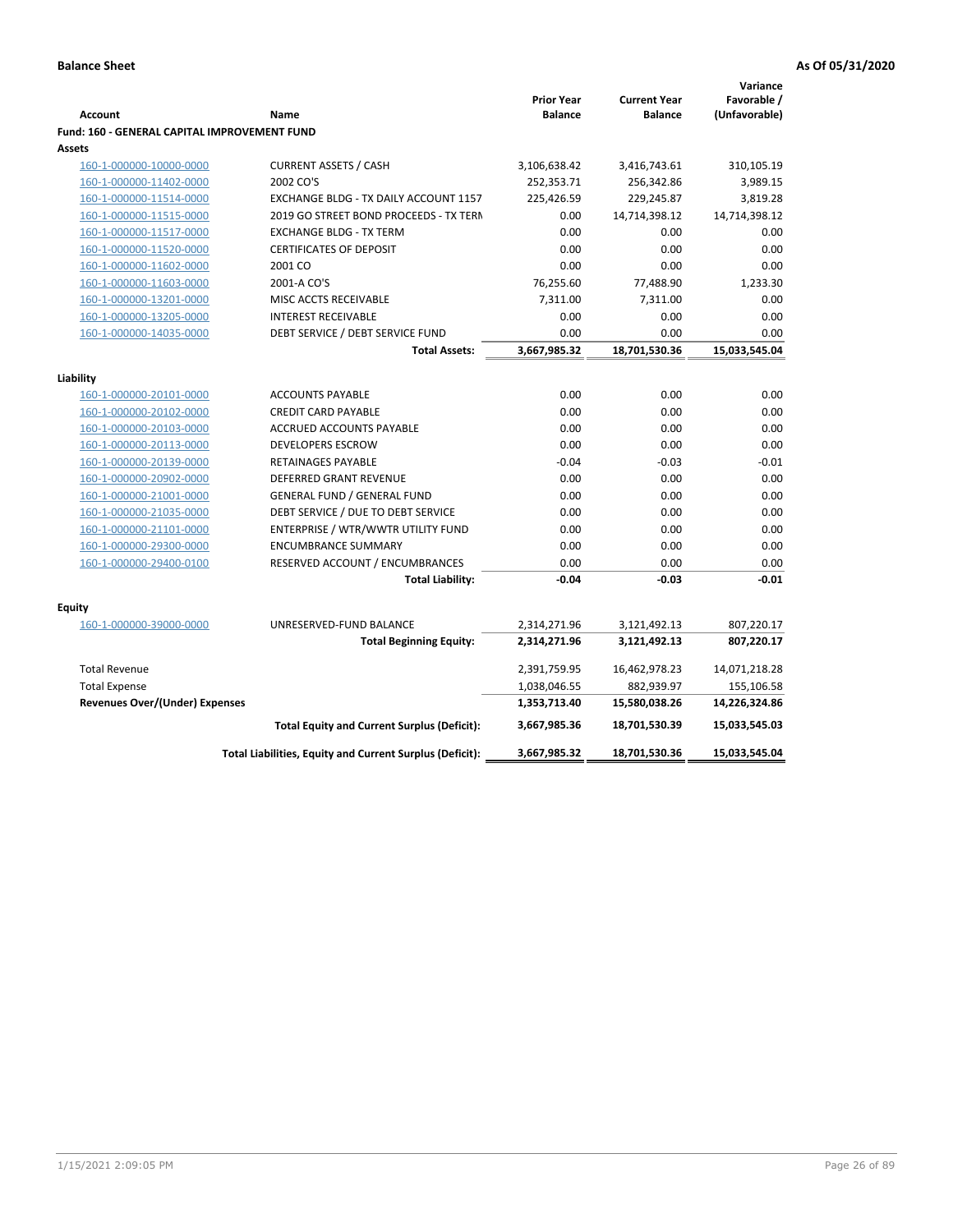| <b>Account</b>                        | Name                                                     | <b>Prior Year</b><br><b>Balance</b> | <b>Current Year</b><br><b>Balance</b> | Variance<br>Favorable /<br>(Unfavorable) |
|---------------------------------------|----------------------------------------------------------|-------------------------------------|---------------------------------------|------------------------------------------|
| Fund: 161 - STREET CONSTRUCTION FUND  |                                                          |                                     |                                       |                                          |
| <b>Assets</b>                         |                                                          |                                     |                                       |                                          |
| 161-1-000000-10000-0000               | <b>CURRENT ASSETS / CASH</b>                             | 863,022.85                          | 837,982.05                            | $-25,040.80$                             |
| 161-1-000000-11003-0000               | 2010 CO'S                                                | 0.00                                | 0.00                                  | 0.00                                     |
| 161-1-000000-13205-0000               | <b>INTEREST RECEIVABLE</b>                               | 0.00                                | 0.00                                  | 0.00                                     |
| 161-1-000000-14035-0000               | DEBT SERVICE / DEBT SERVICE FUND                         | 0.00                                | 0.00                                  | 0.00                                     |
|                                       | <b>Total Assets:</b>                                     | 863,022.85                          | 837,982.05                            | $-25,040.80$                             |
| Liability                             |                                                          |                                     |                                       |                                          |
| 161-1-000000-20101-0000               | <b>ACCOUNTS PAYABLE</b>                                  | 0.00                                | 0.00                                  | 0.00                                     |
| 161-1-000000-20102-0000               | <b>CREDIT CARD PAYABLE</b>                               | 0.00                                | 0.00                                  | 0.00                                     |
| 161-1-000000-20103-0000               | <b>ACCRUED ACCOUNTS PAYABLE</b>                          | 0.00                                | 0.00                                  | 0.00                                     |
| 161-1-000000-20139-0000               | <b>RETAINAGES PAYABLE</b>                                | 0.00                                | 0.00                                  | 0.00                                     |
| 161-1-000000-21001-0000               | <b>GENERAL FUND / GENERAL FUND</b>                       | 0.00                                | 0.00                                  | 0.00                                     |
| 161-1-000000-21035-0000               | DEBT SERVICE / DUE TO DEBT SERVICE                       | 0.00                                | 0.00                                  | 0.00                                     |
| 161-1-000000-29300-0000               | <b>ENCUMBRANCE SUMMARY</b>                               | 0.00                                | 0.00                                  | 0.00                                     |
| 161-1-000000-29400-0100               | RESERVED ACCOUNT / ENCUMBRANCES                          | 0.00                                | 0.00                                  | 0.00                                     |
|                                       | <b>Total Liability:</b>                                  | 0.00                                | 0.00                                  | 0.00                                     |
| <b>Equity</b>                         |                                                          |                                     |                                       |                                          |
| 161-1-000000-39000-0000               | UNRESERVED-FUND BALANCE                                  | 852,048.74                          | 869,625.59                            | 17,576.85                                |
|                                       | <b>Total Beginning Equity:</b>                           | 852,048.74                          | 869,625.59                            | 17,576.85                                |
| <b>Total Revenue</b>                  |                                                          | 11,223.04                           | 8,836.81                              | $-2,386.23$                              |
| <b>Total Expense</b>                  |                                                          | 248.93                              | 40,480.35                             | $-40,231.42$                             |
| <b>Revenues Over/(Under) Expenses</b> |                                                          | 10,974.11                           | $-31,643.54$                          | $-42,617.65$                             |
|                                       | <b>Total Equity and Current Surplus (Deficit):</b>       | 863,022.85                          | 837,982.05                            | $-25,040.80$                             |
|                                       | Total Liabilities, Equity and Current Surplus (Deficit): | 863,022.85                          | 837,982.05                            | $-25,040.80$                             |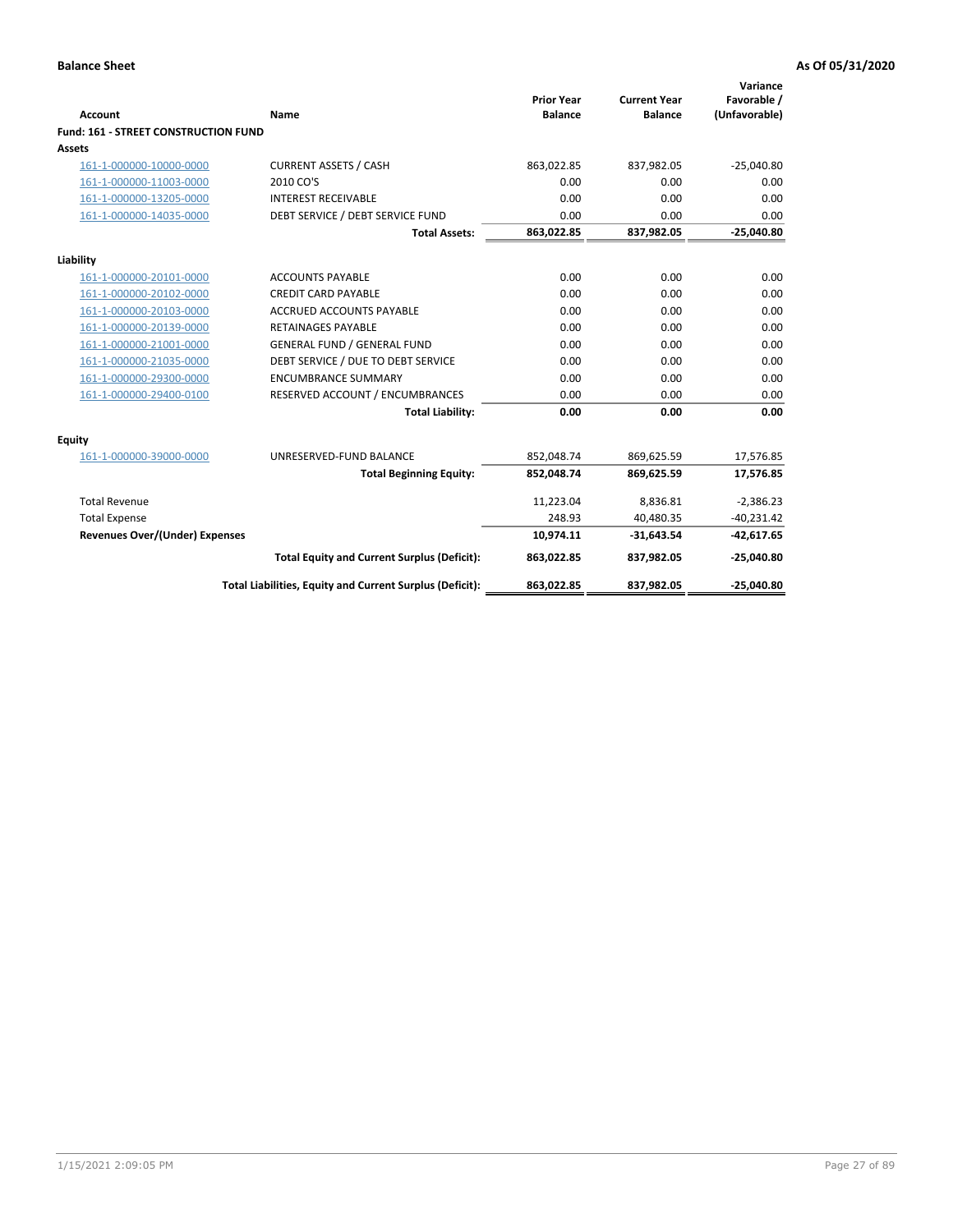| Account                                         | Name                                                     | <b>Prior Year</b><br><b>Balance</b> | <b>Current Year</b><br><b>Balance</b> | Variance<br>Favorable /<br>(Unfavorable) |
|-------------------------------------------------|----------------------------------------------------------|-------------------------------------|---------------------------------------|------------------------------------------|
| <b>Fund: 162 - GRAHAM PARK RENOVATIONS FUND</b> |                                                          |                                     |                                       |                                          |
| <b>Assets</b>                                   |                                                          |                                     |                                       |                                          |
| 162-1-000000-10000-0000                         | <b>CURRENT ASSETS / CASH</b>                             | 0.00                                | 0.00                                  | 0.00                                     |
| 162-1-000000-13201-0000                         | MISC ACCTS RECEIVABLE                                    | 0.00                                | 0.00                                  | 0.00                                     |
|                                                 | <b>Total Assets:</b>                                     | 0.00                                | 0.00                                  | 0.00                                     |
| Liability                                       |                                                          |                                     |                                       |                                          |
| 162-1-000000-20101-0000                         | <b>ACCOUNTS PAYABLE</b>                                  | 0.00                                | 0.00                                  | 0.00                                     |
| 162-1-000000-20139-0000                         | <b>RETAINAGES PAYABLE</b>                                | 0.00                                | 0.00                                  | 0.00                                     |
| 162-1-000000-20202-0000                         | <b>DEFERRED REVENUE</b>                                  | 0.00                                | 0.00                                  | 0.00                                     |
| 162-1-000000-29300-0000                         | <b>ENCUMBRANCE SUMMARY</b>                               | 0.00                                | 0.00                                  | 0.00                                     |
| 162-1-000000-29400-0000                         | RESERVED ACCOUNT / ENCUMBRANCES                          | 0.00                                | 0.00                                  | 0.00                                     |
|                                                 | <b>Total Liability:</b>                                  | 0.00                                | 0.00                                  | 0.00                                     |
| Equity                                          |                                                          |                                     |                                       |                                          |
| 162-1-000000-39000-0000                         | UNRESERVED-FUND BALANCE                                  | 0.00                                | 0.00                                  | 0.00                                     |
|                                                 | <b>Total Beginning Equity:</b>                           | 0.00                                | 0.00                                  | 0.00                                     |
| <b>Total Revenue</b>                            |                                                          | 0.00                                | 0.00                                  | 0.00                                     |
| <b>Total Expense</b>                            |                                                          | 0.00                                | 0.00                                  | 0.00                                     |
| <b>Revenues Over/(Under) Expenses</b>           |                                                          | 0.00                                | 0.00                                  | 0.00                                     |
|                                                 | <b>Total Equity and Current Surplus (Deficit):</b>       | 0.00                                | 0.00                                  | 0.00                                     |
|                                                 | Total Liabilities, Equity and Current Surplus (Deficit): | 0.00                                | 0.00                                  | 0.00                                     |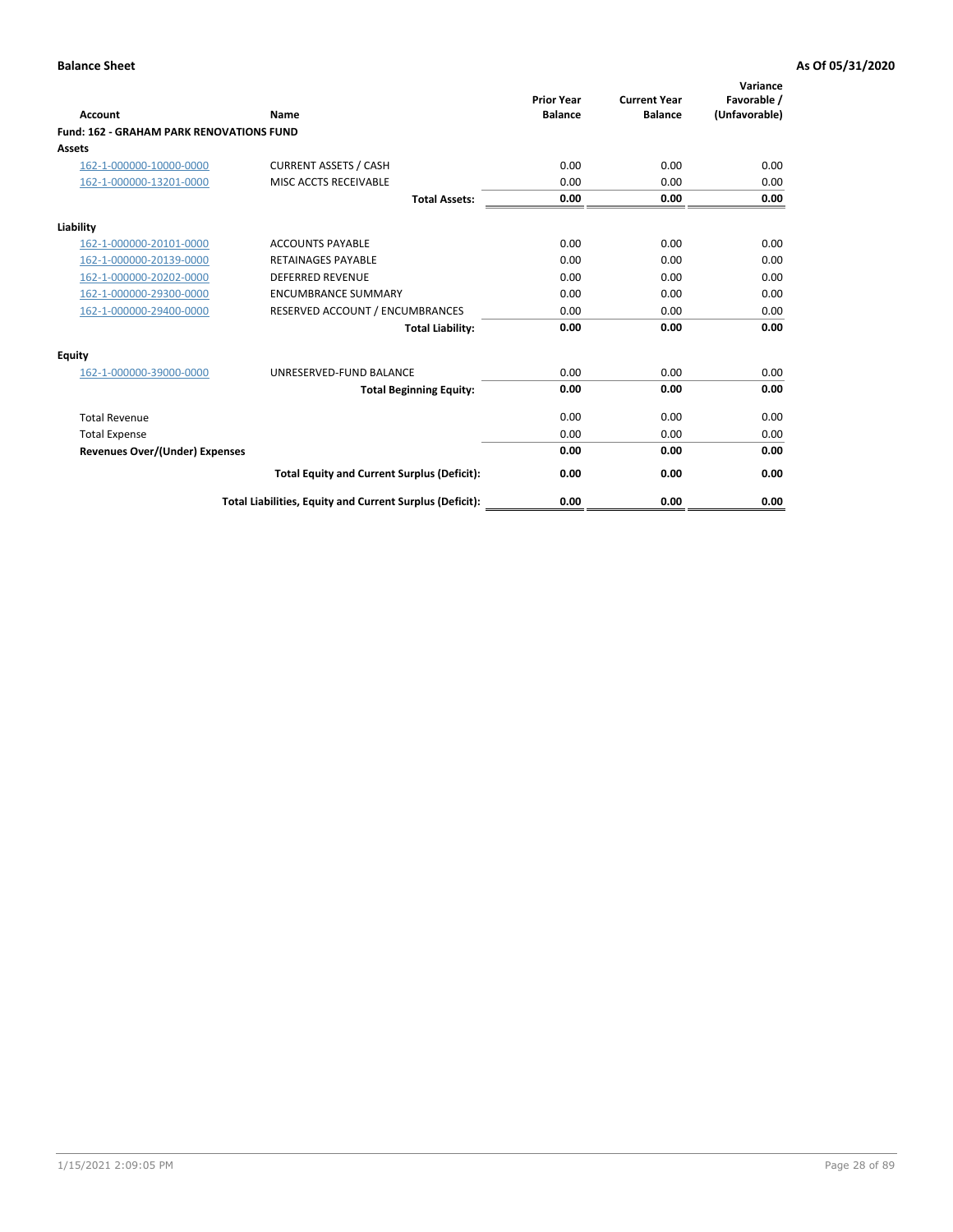| Account                               | Name                                                     | <b>Prior Year</b><br><b>Balance</b> | <b>Current Year</b><br><b>Balance</b> | Variance<br>Favorable /<br>(Unfavorable) |
|---------------------------------------|----------------------------------------------------------|-------------------------------------|---------------------------------------|------------------------------------------|
| Fund: 163 - SECO STIMULAS BLOCK GRANT |                                                          |                                     |                                       |                                          |
| <b>Assets</b>                         |                                                          |                                     |                                       |                                          |
| 163-1-000000-10000-0000               | <b>CURRENT ASSETS / CASH</b>                             | 0.00                                | 0.00                                  | 0.00                                     |
| 163-1-000000-13201-0000               | MISC ACCTS RECEIVABLE                                    | 0.00                                | 0.00                                  | 0.00                                     |
| 163-1-000000-13205-0000               | <b>INTEREST RECEIVABLE</b>                               | 0.00                                | 0.00                                  | 0.00                                     |
|                                       | <b>Total Assets:</b>                                     | 0.00                                | 0.00                                  | 0.00                                     |
| Liability                             |                                                          |                                     |                                       |                                          |
| 163-1-000000-20101-0000               | <b>ACCOUNTS PAYABLE</b>                                  | 0.00                                | 0.00                                  | 0.00                                     |
| 163-1-000000-20102-0000               | <b>CREDIT CARD PAYABLE</b>                               | 0.00                                | 0.00                                  | 0.00                                     |
| 163-1-000000-20103-0000               | <b>ACCRUED ACCOUNTS PAYABLE</b>                          | 0.00                                | 0.00                                  | 0.00                                     |
| 163-1-000000-20139-0000               | <b>RETAINAGES PAYABLE</b>                                | 0.00                                | 0.00                                  | 0.00                                     |
| 163-1-000000-20902-0000               | DEFERRED GRANT REVENUE                                   | 0.00                                | 0.00                                  | 0.00                                     |
| 163-1-000000-29300-0000               | <b>ENCUMBRANCE SUMMARY</b>                               | 0.00                                | 0.00                                  | 0.00                                     |
| 163-1-000000-29400-0100               | RESERVED ACCOUNT / ENCUMBRANCES                          | 0.00                                | 0.00                                  | 0.00                                     |
|                                       | <b>Total Liability:</b>                                  | 0.00                                | 0.00                                  | 0.00                                     |
| <b>Equity</b>                         |                                                          |                                     |                                       |                                          |
| 163-1-000000-39000-0000               | UNRESERVED-FUND BALANCE                                  | 0.00                                | 0.00                                  | 0.00                                     |
|                                       | <b>Total Beginning Equity:</b>                           | 0.00                                | 0.00                                  | 0.00                                     |
| <b>Total Revenue</b>                  |                                                          | 0.00                                | 0.00                                  | 0.00                                     |
| <b>Total Expense</b>                  |                                                          | 0.00                                | 0.00                                  | 0.00                                     |
| <b>Revenues Over/(Under) Expenses</b> |                                                          | 0.00                                | 0.00                                  | 0.00                                     |
|                                       | <b>Total Equity and Current Surplus (Deficit):</b>       | 0.00                                | 0.00                                  | 0.00                                     |
|                                       | Total Liabilities, Equity and Current Surplus (Deficit): | 0.00                                | 0.00                                  | 0.00                                     |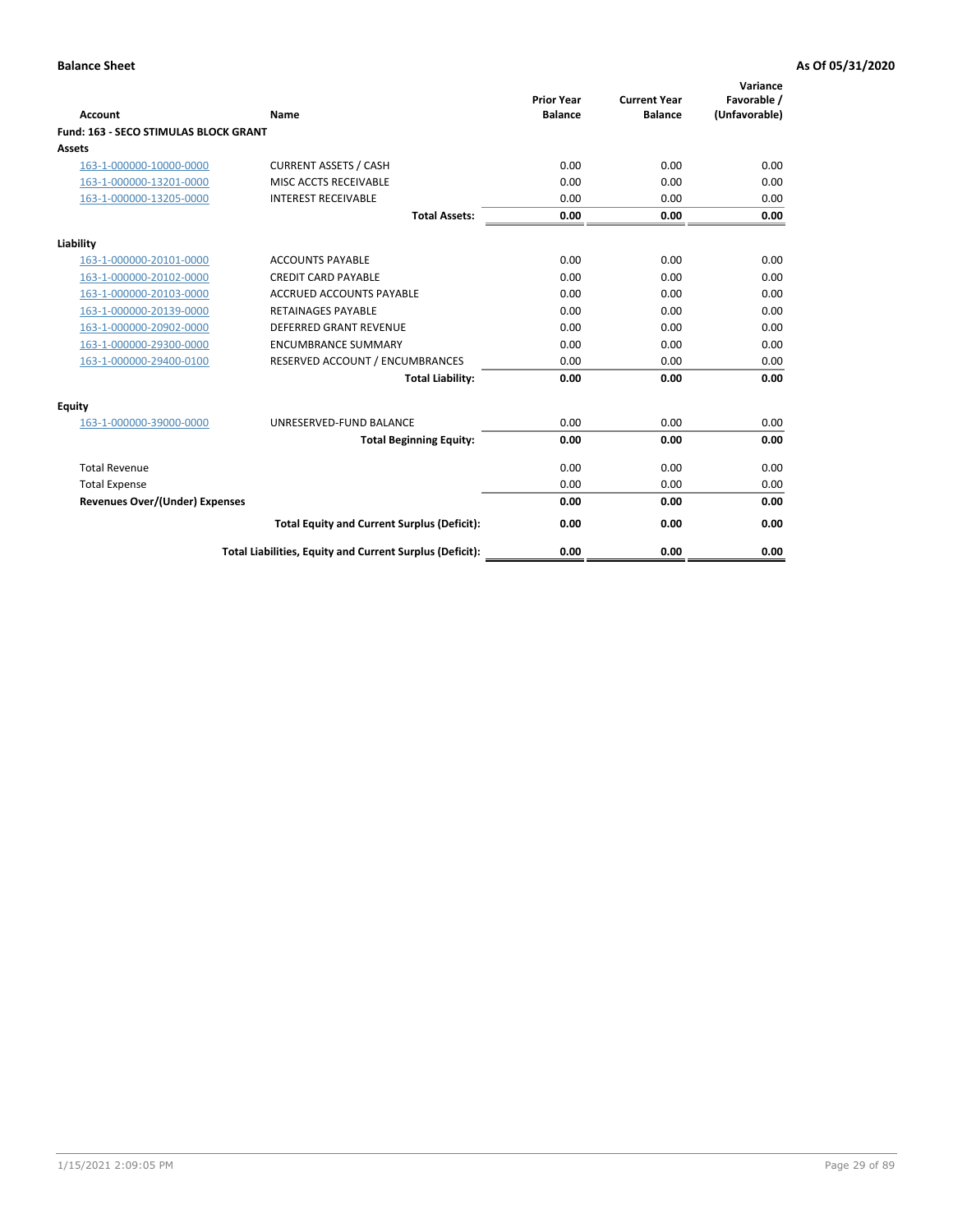| <b>Account</b>                   | Name                                                     | <b>Prior Year</b><br><b>Balance</b> | <b>Current Year</b><br><b>Balance</b> | Variance<br>Favorable /<br>(Unfavorable) |
|----------------------------------|----------------------------------------------------------|-------------------------------------|---------------------------------------|------------------------------------------|
| Fund: 164 - 2013 CO CAPITAL FUND |                                                          |                                     |                                       |                                          |
| <b>Assets</b>                    |                                                          |                                     |                                       |                                          |
| 164-1-000000-10000-0000          | <b>CURRENT ASSETS / CASH</b>                             | 32,290.28                           | 32,861.91                             | 571.63                                   |
| 164-1-000000-11508-0000          | 2013 CO'S PROJ CONST                                     | 2,048.70                            | 2,083.42                              | 34.72                                    |
| 164-1-000000-11509-0000          | 2013 CO'S DEBT SERVICE                                   | 0.00                                | 0.00                                  | 0.00                                     |
| 164-1-000000-13205-0000          | <b>INTEREST RECEIVABLE</b>                               | 0.00                                | 0.00                                  | 0.00                                     |
| 164-1-000000-14035-0000          | DEBT SERVICE / DEBT SERVICE FUND                         | 0.00                                | 0.00                                  | 0.00                                     |
|                                  | <b>Total Assets:</b>                                     | 34,338.98                           | 34,945.33                             | 606.35                                   |
| Liability                        |                                                          |                                     |                                       |                                          |
| 164-1-000000-20101-0000          | <b>ACCOUNTS PAYABLE</b>                                  | 0.00                                | 0.00                                  | 0.00                                     |
| 164-1-000000-20102-0000          | <b>CREDIT CARD PAYABLE</b>                               | 0.00                                | 0.00                                  | 0.00                                     |
| 164-1-000000-20103-0000          | <b>ACCRUED ACCOUNTS PAYABLE</b>                          | 0.00                                | 0.00                                  | 0.00                                     |
| 164-1-000000-20139-0000          | <b>RETAINAGES PAYABLE</b>                                | 0.00                                | 0.00                                  | 0.00                                     |
| 164-1-000000-21001-0000          | <b>GENERAL FUND / GENERAL FUND</b>                       | 0.00                                | 0.00                                  | 0.00                                     |
| 164-1-000000-21035-0000          | DEBT SERVICE / DUE TO DEBT SERVICE                       | 0.00                                | 0.00                                  | 0.00                                     |
| 164-1-000000-29300-0000          | <b>ENCUMBRANCE SUMMARY</b>                               | 0.00                                | 0.00                                  | 0.00                                     |
| 164-1-000000-29400-0100          | RESERVED ACCOUNT / ENCUMBRANCES                          | 0.00                                | 0.00                                  | 0.00                                     |
|                                  | <b>Total Liability:</b>                                  | 0.00                                | 0.00                                  | 0.00                                     |
| Equity                           |                                                          |                                     |                                       |                                          |
| 164-1-000000-39000-0000          | UNRESERVED-FUND BALANCE                                  | 33,896.76                           | 34,601.73                             | 704.97                                   |
|                                  | <b>Total Beginning Equity:</b>                           | 33,896.76                           | 34,601.73                             | 704.97                                   |
| <b>Total Revenue</b>             |                                                          | 451.55                              | 350.37                                | $-101.18$                                |
| <b>Total Expense</b>             |                                                          | 9.33                                | 6.77                                  | 2.56                                     |
| Revenues Over/(Under) Expenses   |                                                          | 442.22                              | 343.60                                | $-98.62$                                 |
|                                  | <b>Total Equity and Current Surplus (Deficit):</b>       | 34,338.98                           | 34,945.33                             | 606.35                                   |
|                                  | Total Liabilities, Equity and Current Surplus (Deficit): | 34,338.98                           | 34,945.33                             | 606.35                                   |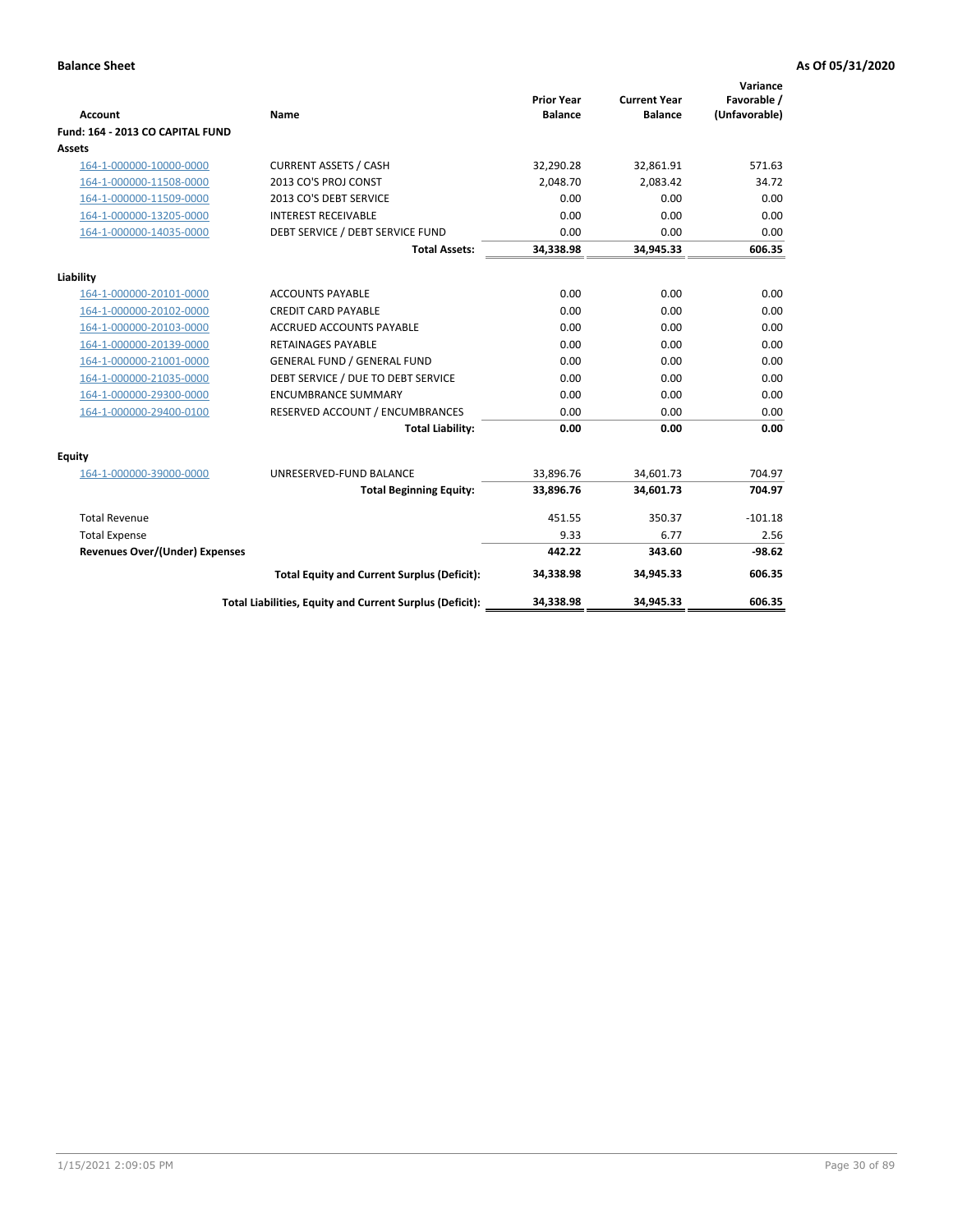| <b>Account</b>                        | Name                                                     | <b>Prior Year</b><br><b>Balance</b> | <b>Current Year</b><br><b>Balance</b> | Variance<br>Favorable /<br>(Unfavorable) |
|---------------------------------------|----------------------------------------------------------|-------------------------------------|---------------------------------------|------------------------------------------|
| Fund: 165 - 2014 GO FUND              |                                                          |                                     |                                       |                                          |
| Assets                                |                                                          |                                     |                                       |                                          |
| 165-1-000000-10000-0000               | <b>CURRENT ASSETS / CASH</b>                             | $-8,613.63$                         | $-8,613.63$                           | 0.00                                     |
| 165-1-000000-11003-0000               | 2010 CO'S                                                | 0.00                                | 0.00                                  | 0.00                                     |
| 165-1-000000-11202-0000               | 2014 GO STREET BONDS                                     | 0.00                                | 0.00                                  | 0.00                                     |
| 165-1-000000-11511-0000               | 2015 GO PROJECT CONSTRUCTION                             | 788,475.56                          | 801,834.28                            | 13,358.72                                |
| 165-1-000000-11520-0000               | <b>CERTIFICATES OF DEPOSIT</b>                           | 0.00                                | 0.00                                  | 0.00                                     |
| 165-1-000000-11530-0000               | <b>TexasTERM CP</b>                                      | 0.00                                | 0.00                                  | 0.00                                     |
| 165-1-000000-13201-0000               | MISC ACCTS RECEIVABLE                                    | 0.00                                | 0.00                                  | 0.00                                     |
| 165-1-000000-13205-0000               | <b>INTEREST RECEIVABLE</b>                               | 0.00                                | 0.00                                  | 0.00                                     |
| 165-1-000000-14035-0000               | DEBT SERVICE / DEBT SERVICE FUND                         | 0.00                                | 0.00                                  | 0.00                                     |
|                                       | <b>Total Assets:</b>                                     | 779,861.93                          | 793,220.65                            | 13,358.72                                |
| Liability                             |                                                          |                                     |                                       |                                          |
| 165-1-000000-20101-0000               | <b>ACCOUNTS PAYABLE</b>                                  | 0.00                                | 0.00                                  | 0.00                                     |
| 165-1-000000-20102-0000               | <b>CREDIT CARD PAYABLE</b>                               | 0.00                                | 0.00                                  | 0.00                                     |
| 165-1-000000-20103-0000               | <b>ACCRUED ACCOUNTS PAYABLE</b>                          | 0.00                                | 0.00                                  | 0.00                                     |
| 165-1-000000-20139-0000               | <b>RETAINAGES PAYABLE</b>                                | 0.00                                | 0.00                                  | 0.00                                     |
| 165-1-000000-21001-0000               | <b>GENERAL FUND / GENERAL FUND</b>                       | 0.00                                | 0.00                                  | 0.00                                     |
| 165-1-000000-21035-0000               | DEBT SERVICE / DUE TO DEBT SERVICE                       | 0.00                                | 0.00                                  | 0.00                                     |
| 165-1-000000-29300-0000               | <b>ENCUMBRANCE SUMMARY</b>                               | 0.00                                | 0.00                                  | 0.00                                     |
| 165-1-000000-29400-0100               | RESERVED ACCOUNT / ENCUMBRANCES                          | 0.00                                | 0.00                                  | 0.00                                     |
|                                       | <b>Total Liability:</b>                                  | 0.00                                | 0.00                                  | 0.00                                     |
| Fquity                                |                                                          |                                     |                                       |                                          |
| 165-1-000000-39000-0000               | UNRESERVED-FUND BALANCE                                  | 767,685.84                          | 785,908.22                            | 18,222.38                                |
|                                       | <b>Total Beginning Equity:</b>                           | 767,685.84                          | 785,908.22                            | 18,222.38                                |
| <b>Total Revenue</b>                  |                                                          | 12,176.09                           | 7,312.43                              | $-4,863.66$                              |
| <b>Total Expense</b>                  |                                                          | 0.00                                | 0.00                                  | 0.00                                     |
| <b>Revenues Over/(Under) Expenses</b> |                                                          | 12,176.09                           | 7,312.43                              | $-4,863.66$                              |
|                                       | <b>Total Equity and Current Surplus (Deficit):</b>       | 779,861.93                          | 793,220.65                            | 13,358.72                                |
|                                       | Total Liabilities, Equity and Current Surplus (Deficit): | 779,861.93                          | 793,220.65                            | 13,358.72                                |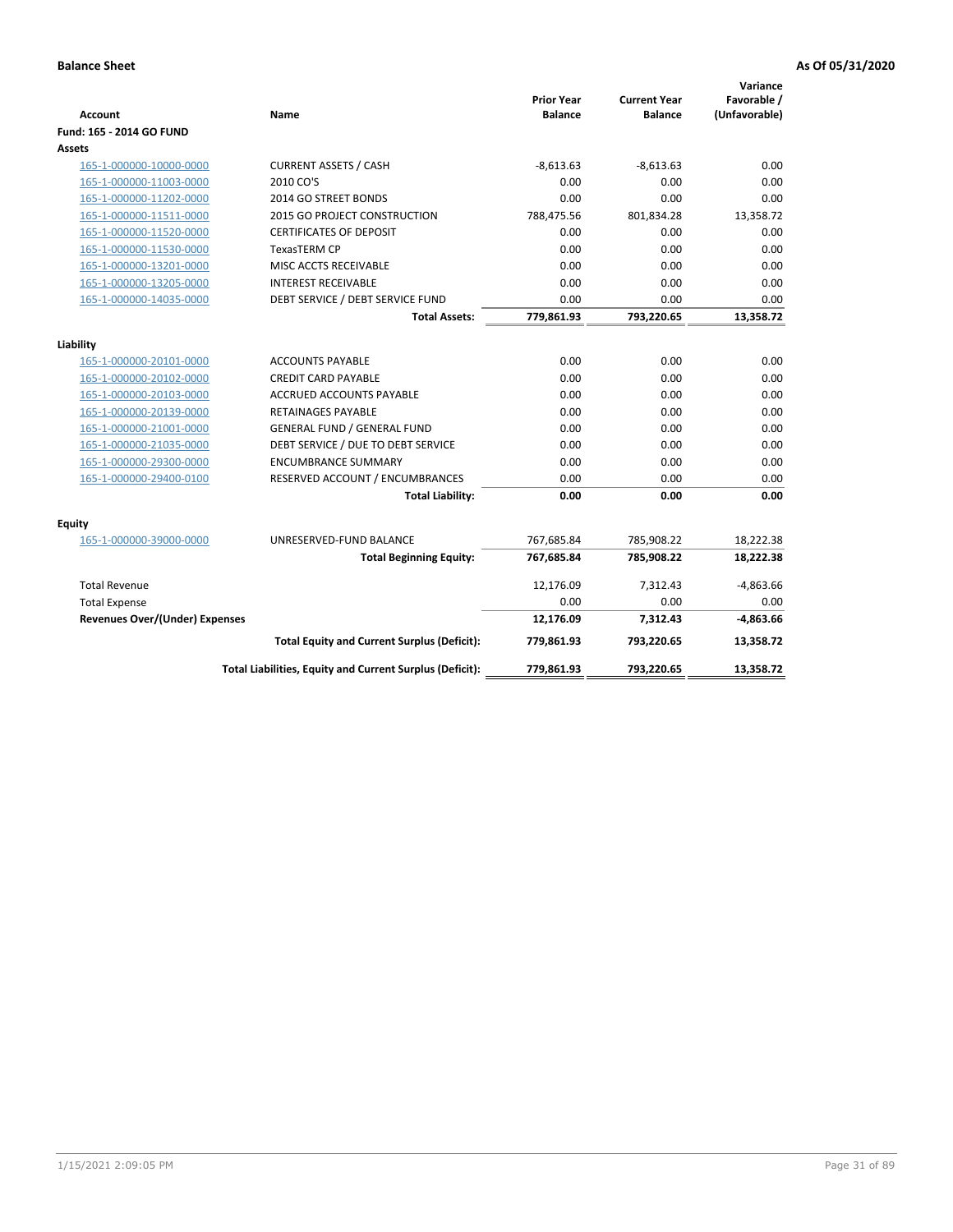| Account                                               | Name                                                     | <b>Prior Year</b><br><b>Balance</b> | <b>Current Year</b><br><b>Balance</b> | Variance<br>Favorable /<br>(Unfavorable) |
|-------------------------------------------------------|----------------------------------------------------------|-------------------------------------|---------------------------------------|------------------------------------------|
| Fund: 170 - LAW ENFORCEMENT GRANT - CAPITAL PURCHASES |                                                          |                                     |                                       |                                          |
| <b>Assets</b>                                         |                                                          |                                     |                                       |                                          |
| 170-1-000000-10000-0000                               | <b>CURRENT ASSETS / CASH</b>                             | 0.00                                | 0.00                                  | 0.00                                     |
| 170-1-000000-13201-0000                               | MISC ACCTS RECEIVABLE                                    | 0.00                                | 0.00                                  | 0.00                                     |
|                                                       | <b>Total Assets:</b>                                     | 0.00                                | 0.00                                  | 0.00                                     |
| Liability                                             |                                                          |                                     |                                       |                                          |
| 170-1-000000-20101-0000                               | <b>ACCOUNTS PAYABLE</b>                                  | 0.00                                | 0.00                                  | 0.00                                     |
| 170-1-000000-20102-0000                               | <b>CREDIT CARD PAYABLE</b>                               | 0.00                                | 0.00                                  | 0.00                                     |
| 170-1-000000-20103-0000                               | <b>ACCRUED ACCOUNTS PAYABLE</b>                          | 0.00                                | 0.00                                  | 0.00                                     |
| 170-1-000000-20902-0000                               | <b>DEFERRED GRANT REVENUE</b>                            | 0.00                                | 0.00                                  | 0.00                                     |
| 170-1-000000-21001-0000                               | <b>GENERAL FUND / GENERAL FUND</b>                       | 0.00                                | 0.00                                  | 0.00                                     |
| 170-1-000000-24004-0000                               | <b>INTEREST PAYABLE ON DEP</b>                           | 0.00                                | 0.00                                  | 0.00                                     |
| 170-1-000000-29300-0000                               | <b>ENCUMBRANCE SUMMARY</b>                               | 0.00                                | 0.00                                  | 0.00                                     |
| 170-1-000000-29400-0000                               | RESERVED ACCOUNT / ENCUMBRANCES                          | 0.00                                | 0.00                                  | 0.00                                     |
|                                                       | <b>Total Liability:</b>                                  | 0.00                                | 0.00                                  | 0.00                                     |
| <b>Equity</b>                                         |                                                          |                                     |                                       |                                          |
| 170-1-000000-39000-0000                               | UNRESERVED-FUND BALANCE                                  | 0.00                                | 0.00                                  | 0.00                                     |
|                                                       | <b>Total Beginning Equity:</b>                           | 0.00                                | 0.00                                  | 0.00                                     |
| <b>Total Revenue</b>                                  |                                                          | 21,253.00                           | 0.00                                  | $-21,253.00$                             |
| <b>Total Expense</b>                                  |                                                          | 21,253.00                           | 0.00                                  | 21,253.00                                |
| <b>Revenues Over/(Under) Expenses</b>                 |                                                          | 0.00                                | 0.00                                  | 0.00                                     |
|                                                       | <b>Total Equity and Current Surplus (Deficit):</b>       | 0.00                                | 0.00                                  | 0.00                                     |
|                                                       | Total Liabilities, Equity and Current Surplus (Deficit): | 0.00                                | 0.00                                  | 0.00                                     |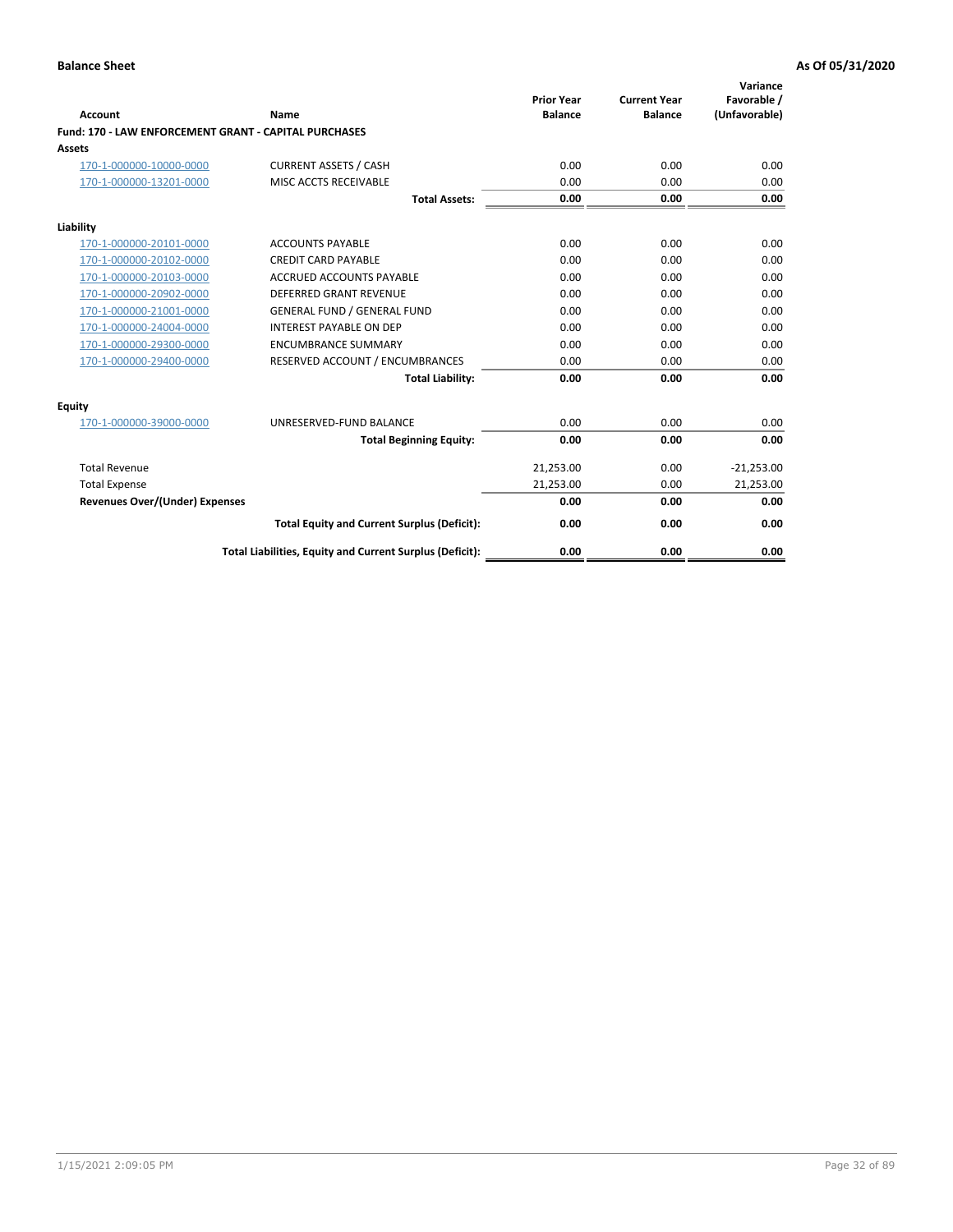|                                                |                                                          | <b>Prior Year</b> | <b>Current Year</b> | Variance<br>Favorable / |
|------------------------------------------------|----------------------------------------------------------|-------------------|---------------------|-------------------------|
| Account                                        | Name                                                     | <b>Balance</b>    | <b>Balance</b>      | (Unfavorable)           |
| <b>Fund: 171 - MAIN STREET SPECIAL REVENUE</b> |                                                          |                   |                     |                         |
| Assets                                         |                                                          |                   |                     |                         |
| 171-1-000000-10000-0000                        | <b>CURRENT ASSETS / CASH</b>                             | $-18,659.00$      | $-32,842.77$        | $-14,183.77$            |
| 171-1-000000-13201-0000                        | MISC ACCTS RECEIVABLE                                    | 0.00              | 0.00                | 0.00                    |
| 171-1-000000-13205-0000                        | <b>INTEREST RECEIVABLE</b>                               | 0.00              | 0.00                | 0.00                    |
|                                                | <b>Total Assets:</b>                                     | $-18,659.00$      | $-32,842.77$        | $-14,183.77$            |
| Liability                                      |                                                          |                   |                     |                         |
| 171-1-000000-20101-0000                        | <b>ACCOUNTS PAYABLE</b>                                  | 0.00              | 0.00                | 0.00                    |
| 171-1-000000-20102-0000                        | <b>CREDIT CARD PAYABLE</b>                               | 0.00              | 0.00                | 0.00                    |
| 171-1-000000-20103-0000                        | <b>ACCRUED ACCOUNTS PAYABLE</b>                          | 0.00              | 0.00                | 0.00                    |
| 171-1-000000-20139-0000                        | <b>RETAINAGES PAYABLE</b>                                | 0.00              | 10,729.61           | $-10,729.61$            |
| 171-1-000000-20902-0000                        | <b>DEFERRED GRANT REVENUE</b>                            | 0.00              | 0.00                | 0.00                    |
| 171-1-000000-29300-0000                        | <b>ENCUMBRANCE SUMMARY</b>                               | 0.00              | 0.00                | 0.00                    |
| 171-1-000000-29400-0100                        | RESERVED ACCOUNT / ENCUMBRANCES                          | 0.00              | 0.00                | 0.00                    |
|                                                | <b>Total Liability:</b>                                  | 0.00              | 10,729.61           | $-10,729.61$            |
| <b>Equity</b>                                  |                                                          |                   |                     |                         |
| 171-1-000000-39000-0000                        | UNRESERVED-FUND BALANCE                                  | 9,077.21          | $-48,361.48$        | $-57,438.69$            |
|                                                | <b>Total Beginning Equity:</b>                           | 9,077.21          | $-48,361.48$        | $-57,438.69$            |
| <b>Total Revenue</b>                           |                                                          | 0.00              | 123,366.49          | 123,366.49              |
| <b>Total Expense</b>                           |                                                          | 27,736.21         | 118,577.39          | $-90,841.18$            |
| <b>Revenues Over/(Under) Expenses</b>          |                                                          | $-27,736.21$      | 4,789.10            | 32,525.31               |
|                                                | <b>Total Equity and Current Surplus (Deficit):</b>       | $-18,659.00$      | $-43,572.38$        | $-24,913.38$            |
|                                                | Total Liabilities, Equity and Current Surplus (Deficit): | $-18,659.00$      | $-32,842.77$        | $-14,183.77$            |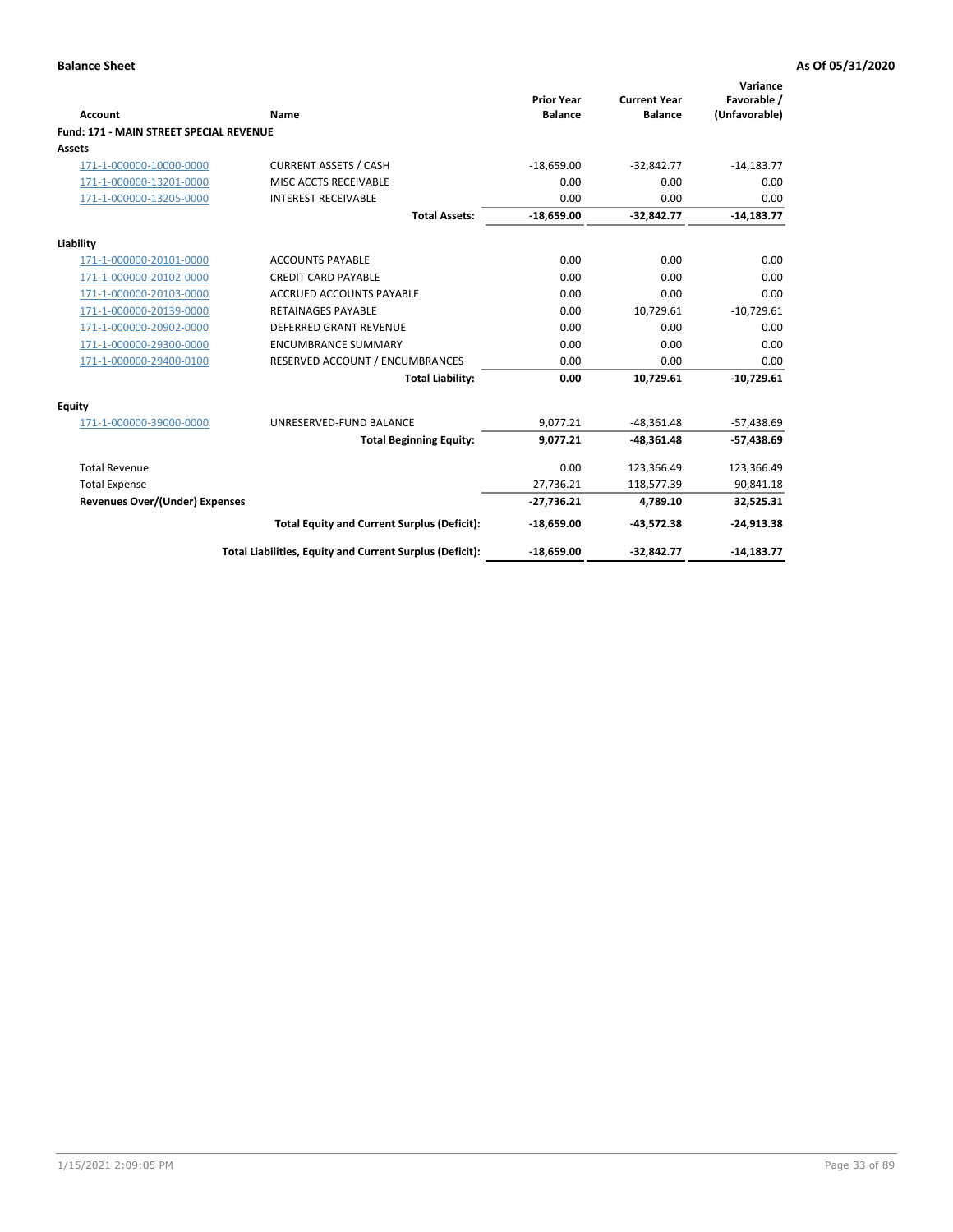|                                      |                                                          | <b>Prior Year</b> | <b>Current Year</b> | Variance<br>Favorable / |
|--------------------------------------|----------------------------------------------------------|-------------------|---------------------|-------------------------|
| <b>Account</b>                       | Name                                                     | <b>Balance</b>    | <b>Balance</b>      | (Unfavorable)           |
| <b>Fund: 172 - MINOR GRANTS FUND</b> |                                                          |                   |                     |                         |
| <b>Assets</b>                        |                                                          |                   |                     |                         |
| 172-1-000000-10000-0000              | <b>CURRENT ASSETS / CASH</b>                             | 8,126.59          | 8,589.89            | 463.30                  |
| 172-1-000000-13201-0000              | MISC ACCTS RECEIVABLE                                    | 0.00              | 0.00                | 0.00                    |
| 172-1-000000-13205-0000              | <b>INTEREST RECEIVABLE</b>                               | 0.00              | 0.00                | 0.00                    |
|                                      | <b>Total Assets:</b>                                     | 8,126.59          | 8,589.89            | 463.30                  |
| Liability                            |                                                          |                   |                     |                         |
| 172-1-000000-20101-0000              | <b>ACCOUNTS PAYABLE</b>                                  | 0.00              | 0.00                | 0.00                    |
| 172-1-000000-20102-0000              | <b>CREDIT CARD PAYABLE</b>                               | 0.00              | 0.00                | 0.00                    |
| 172-1-000000-20103-0000              | <b>ACCRUED ACCOUNTS PAYABLE</b>                          | 0.00              | 0.00                | 0.00                    |
| 172-1-000000-20902-0000              | DEFERRED GRANT REVENUE                                   | 0.00              | 0.00                | 0.00                    |
| 172-1-000000-29300-0000              | <b>ENCUMBRANCE SUMMARY</b>                               | 0.00              | 0.00                | 0.00                    |
| 172-1-000000-29400-0000              | RESERVED ACCOUNT / ENCUMBRANCES                          | 0.00              | 0.00                | 0.00                    |
|                                      | <b>Total Liability:</b>                                  | 0.00              | 0.00                | 0.00                    |
| Equity                               |                                                          |                   |                     |                         |
| 172-1-000000-39000-0000              | UNRESERVED-FUND BALANCE                                  | 3,559.10          | 6,343.76            | 2,784.66                |
|                                      | <b>Total Beginning Equity:</b>                           | 3,559.10          | 6,343.76            | 2,784.66                |
| <b>Total Revenue</b>                 |                                                          | 15,624.00         | 3,660.00            | $-11,964.00$            |
| <b>Total Expense</b>                 |                                                          | 11,056.51         | 1,413.87            | 9,642.64                |
| Revenues Over/(Under) Expenses       |                                                          | 4,567.49          | 2,246.13            | $-2,321.36$             |
|                                      | <b>Total Equity and Current Surplus (Deficit):</b>       | 8,126.59          | 8,589.89            | 463.30                  |
|                                      | Total Liabilities, Equity and Current Surplus (Deficit): | 8,126.59          | 8,589.89            | 463.30                  |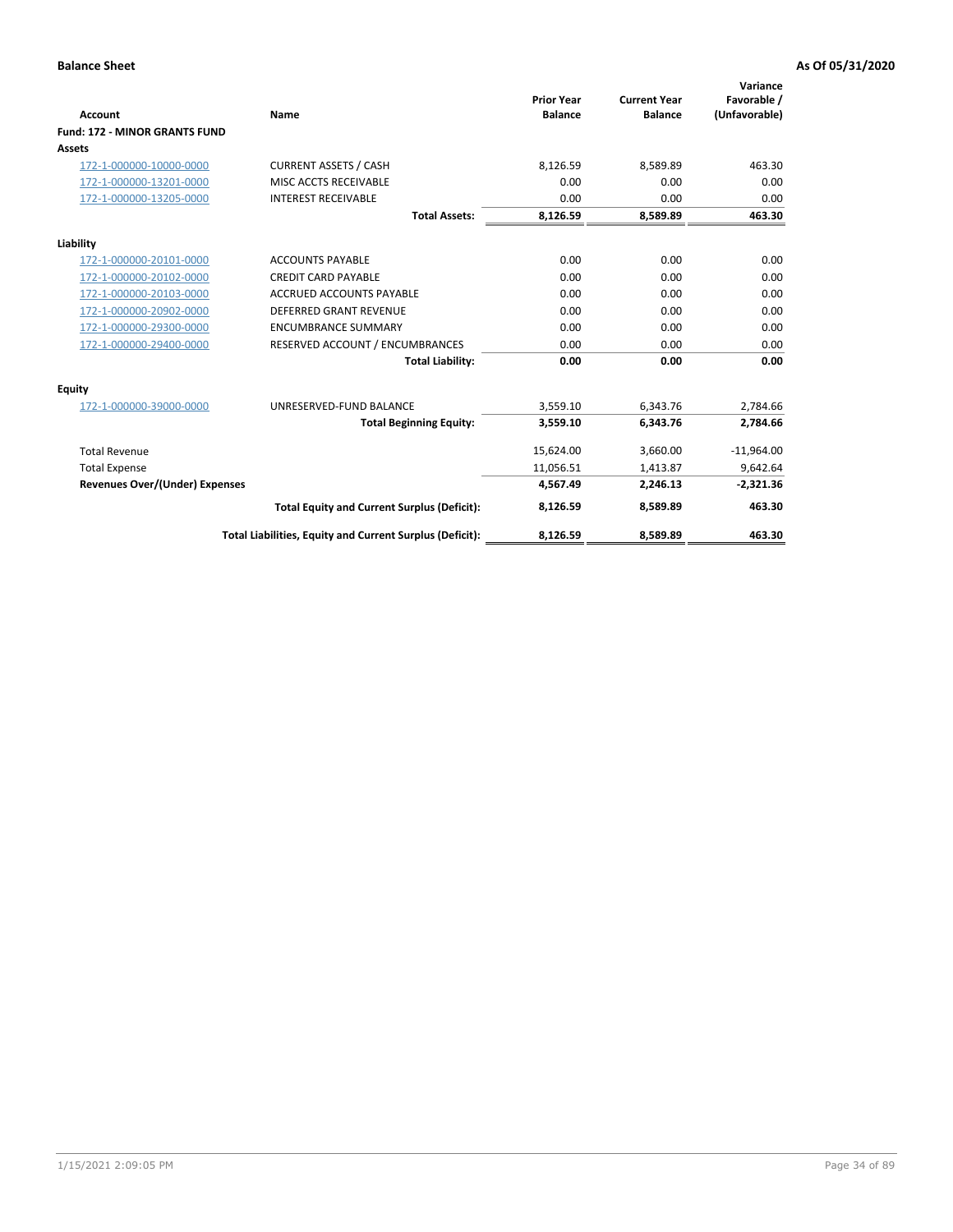| <b>Account</b>                         | <b>Name</b>                                              | <b>Prior Year</b><br><b>Balance</b> | <b>Current Year</b><br><b>Balance</b> | Variance<br>Favorable /<br>(Unfavorable) |
|----------------------------------------|----------------------------------------------------------|-------------------------------------|---------------------------------------|------------------------------------------|
| <b>Fund: 173 - FL YOUNG FOUNDATION</b> |                                                          |                                     |                                       |                                          |
| Assets                                 |                                                          |                                     |                                       |                                          |
| 173-1-000000-10000-0000                | <b>CURRENT ASSETS / CASH</b>                             | 0.00                                | 0.00                                  | 0.00                                     |
| 173-1-000000-13201-0000                | MISC ACCTS RECEIVABLE                                    | 0.00                                | 0.00                                  | 0.00                                     |
|                                        | <b>Total Assets:</b>                                     | 0.00                                | 0.00                                  | 0.00                                     |
| Liability                              |                                                          |                                     |                                       |                                          |
| 173-1-000000-20101-0000                | <b>ACCOUNTS PAYABLE</b>                                  | 0.00                                | 0.00                                  | 0.00                                     |
| 173-1-000000-20102-0000                | <b>CREDIT CARD PAYABLE</b>                               | 0.00                                | 0.00                                  | 0.00                                     |
| 173-1-000000-20902-0000                | <b>DEFERRED GRANT REVENUE</b>                            | 0.00                                | 0.00                                  | 0.00                                     |
| 173-1-000000-29300-0000                | <b>ENCUMBRANCE SUMMARY</b>                               | 0.00                                | 0.00                                  | 0.00                                     |
| 173-1-000000-29400-0000                | RESERVED ACCOUNT / ENCUMBRANCES                          | 0.00                                | 0.00                                  | 0.00                                     |
|                                        | <b>Total Liability:</b>                                  | 0.00                                | 0.00                                  | 0.00                                     |
| Equity                                 |                                                          |                                     |                                       |                                          |
| 173-1-000000-39000-0000                | UNRESERVED-FUND BALANCE                                  | 0.00                                | 0.00                                  | 0.00                                     |
|                                        | <b>Total Beginning Equity:</b>                           | 0.00                                | 0.00                                  | 0.00                                     |
| <b>Total Revenue</b>                   |                                                          | 0.00                                | 0.00                                  | 0.00                                     |
| <b>Total Expense</b>                   |                                                          | 0.00                                | 0.00                                  | 0.00                                     |
| <b>Revenues Over/(Under) Expenses</b>  |                                                          | 0.00                                | 0.00                                  | 0.00                                     |
|                                        | <b>Total Equity and Current Surplus (Deficit):</b>       | 0.00                                | 0.00                                  | 0.00                                     |
|                                        | Total Liabilities, Equity and Current Surplus (Deficit): | 0.00                                | 0.00                                  | 0.00                                     |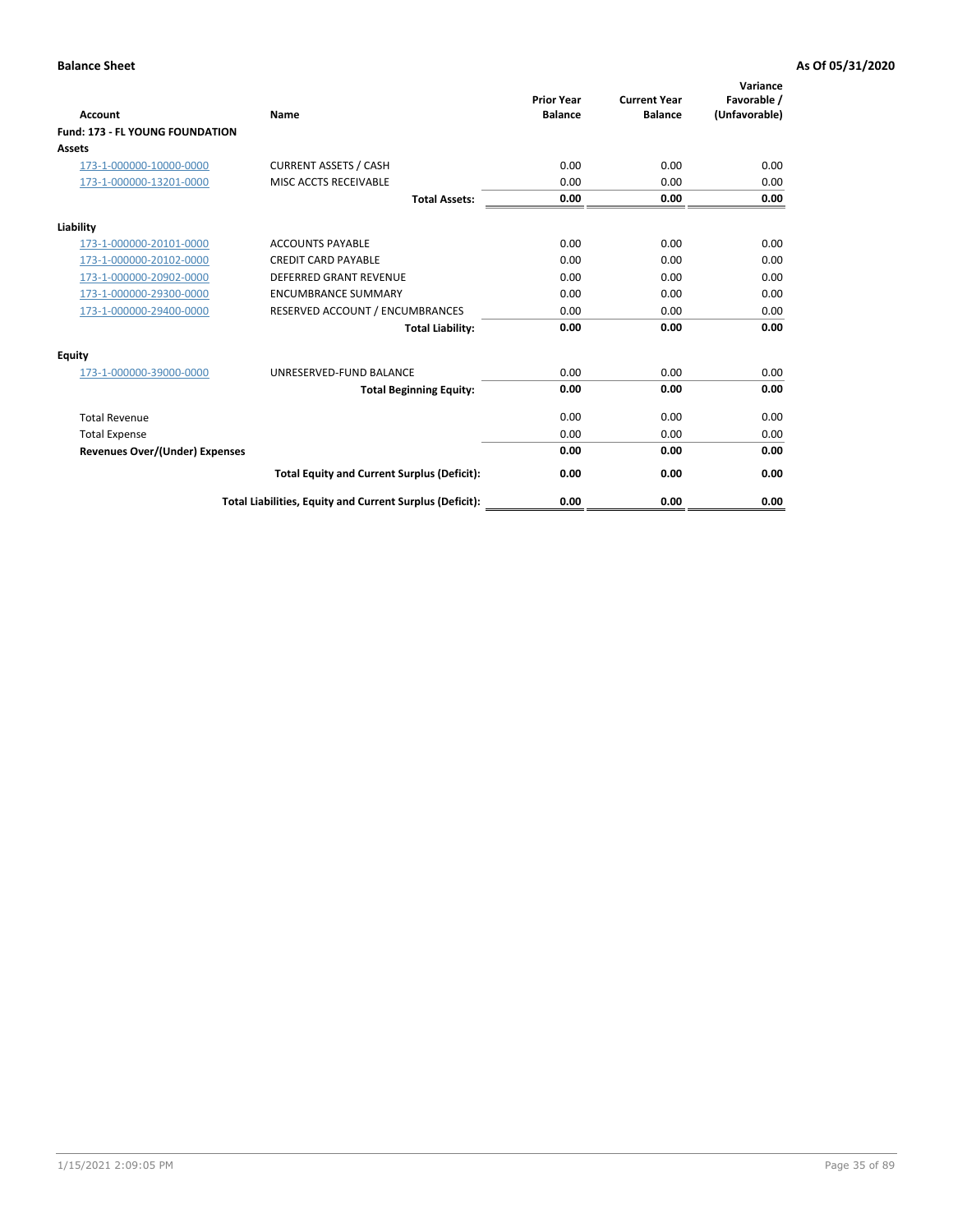| <b>Account</b>                        | Name                                                     | <b>Prior Year</b><br><b>Balance</b> | <b>Current Year</b><br><b>Balance</b> | Variance<br>Favorable /<br>(Unfavorable) |
|---------------------------------------|----------------------------------------------------------|-------------------------------------|---------------------------------------|------------------------------------------|
| Fund: 174 - FEMA GRANT                |                                                          |                                     |                                       |                                          |
| Assets                                |                                                          |                                     |                                       |                                          |
| 174-1-000000-10000-0000               | <b>CURRENT ASSETS / CASH</b>                             | 0.00                                | 0.00                                  | 0.00                                     |
| 174-1-000000-13201-0000               | MISC ACCTS RECEIVABLE                                    | 0.00                                | 0.00                                  | 0.00                                     |
| 174-1-000000-13205-0000               | <b>INTEREST RECEIVABLE</b>                               | 0.00                                | 0.00                                  | 0.00                                     |
|                                       | <b>Total Assets:</b>                                     | 0.00                                | 0.00                                  | 0.00                                     |
| Liability                             |                                                          |                                     |                                       |                                          |
| 174-1-000000-20101-0000               | <b>ACCOUNTS PAYABLE</b>                                  | 0.00                                | 0.00                                  | 0.00                                     |
| 174-1-000000-20102-0000               | <b>CREDIT CARD PAYABLE</b>                               | 0.00                                | 0.00                                  | 0.00                                     |
| 174-1-000000-20103-0000               | <b>ACCRUED ACCOUNTS PAYABLE</b>                          | 0.00                                | 0.00                                  | 0.00                                     |
| 174-1-000000-20902-0000               | <b>DEFERRED GRANT REVENUE</b>                            | 0.00                                | 0.00                                  | 0.00                                     |
| 174-1-000000-29300-0000               | <b>ENCUMBRANCE SUMMARY</b>                               | 0.00                                | 0.00                                  | 0.00                                     |
| 174-1-000000-29400-0000               | RESERVED ACCOUNT / ENCUMBRANCES                          | 0.00                                | 0.00                                  | 0.00                                     |
|                                       | <b>Total Liability:</b>                                  | 0.00                                | 0.00                                  | 0.00                                     |
| Equity                                |                                                          |                                     |                                       |                                          |
| 174-1-000000-39000-0000               | UNRESERVED-FUND BALANCE                                  | 0.00                                | 0.00                                  | 0.00                                     |
|                                       | <b>Total Beginning Equity:</b>                           | 0.00                                | 0.00                                  | 0.00                                     |
| <b>Total Revenue</b>                  |                                                          | 0.00                                | 0.00                                  | 0.00                                     |
| <b>Total Expense</b>                  |                                                          | 0.00                                | 0.00                                  | 0.00                                     |
| <b>Revenues Over/(Under) Expenses</b> |                                                          | 0.00                                | 0.00                                  | 0.00                                     |
|                                       | <b>Total Equity and Current Surplus (Deficit):</b>       | 0.00                                | 0.00                                  | 0.00                                     |
|                                       | Total Liabilities, Equity and Current Surplus (Deficit): | 0.00                                | 0.00                                  | 0.00                                     |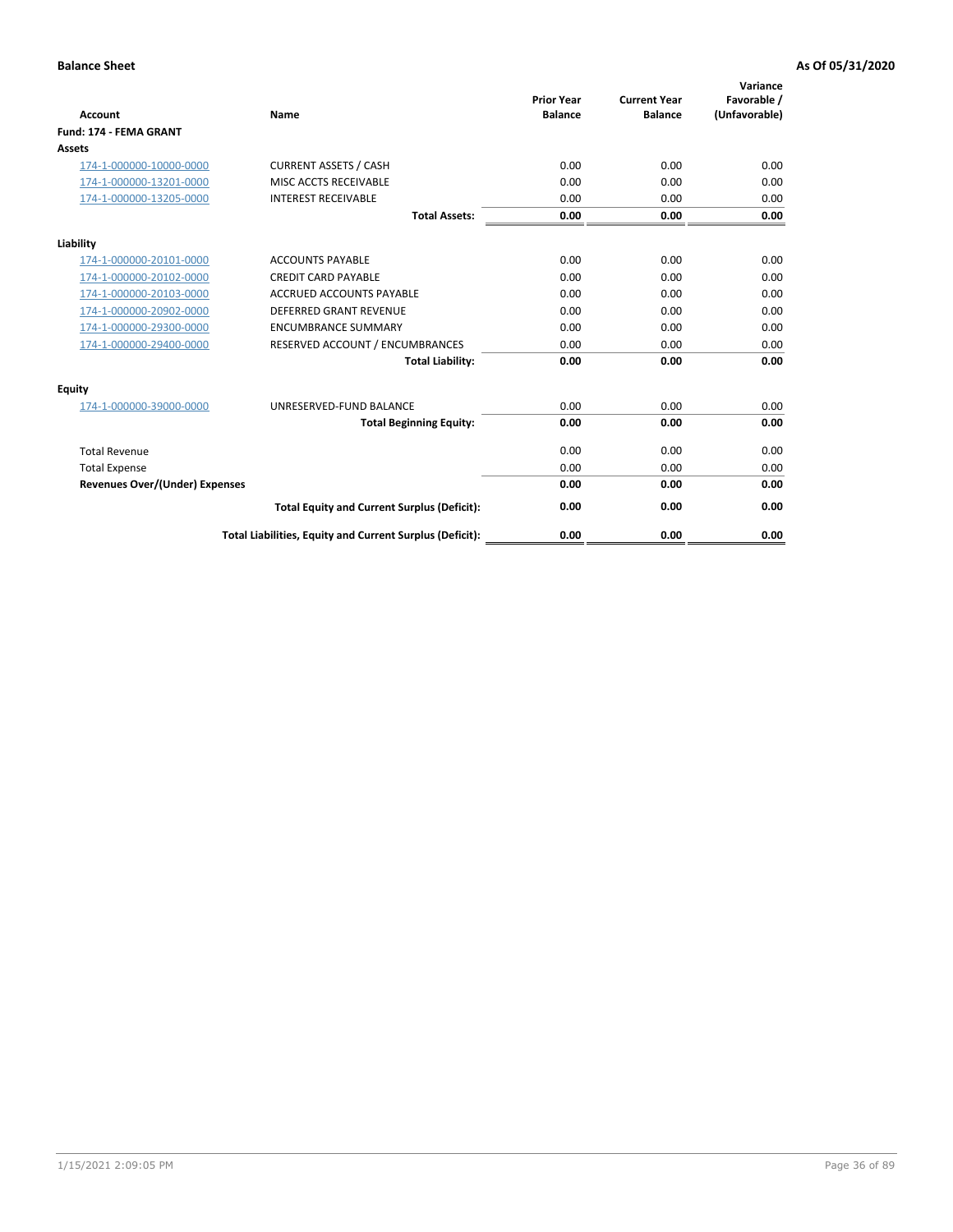| <b>Account</b>                             | Name                                                     | <b>Prior Year</b><br><b>Balance</b> | <b>Current Year</b><br><b>Balance</b> | Variance<br>Favorable /<br>(Unfavorable) |
|--------------------------------------------|----------------------------------------------------------|-------------------------------------|---------------------------------------|------------------------------------------|
| Fund: 175 - JUSTICE ASSISTANCE GRANT - JAG |                                                          |                                     |                                       |                                          |
| <b>Assets</b>                              |                                                          |                                     |                                       |                                          |
| 175-1-000000-10000-0000                    | <b>CURRENT ASSETS / CASH</b>                             | 6,501.65                            | 13,761.65                             | 7,260.00                                 |
| 175-1-000000-13201-0000                    | MISC ACCTS RECEIVABLE                                    | 0.00                                | 0.00                                  | 0.00                                     |
|                                            | <b>Total Assets:</b>                                     | 6,501.65                            | 13,761.65                             | 7,260.00                                 |
| Liability                                  |                                                          |                                     |                                       |                                          |
| 175-1-000000-20101-0000                    | <b>ACCOUNTS PAYABLE</b>                                  | 0.00                                | 0.00                                  | 0.00                                     |
| 175-1-000000-20102-0000                    | <b>CREDIT CARD PAYABLE</b>                               | 0.00                                | 0.00                                  | 0.00                                     |
| 175-1-000000-20902-0000                    | <b>DEFERRED GRANT REVENUE</b>                            | 0.00                                | 0.00                                  | 0.00                                     |
| 175-1-000000-29300-0000                    | <b>ENCUMBRANCE SUMMARY</b>                               | 0.00                                | 0.00                                  | 0.00                                     |
| 175-1-000000-29400-0000                    | RESERVED ACCOUNT / ENCUMBRANCES                          | 0.00                                | 0.00                                  | 0.00                                     |
|                                            | <b>Total Liability:</b>                                  | 0.00                                | 0.00                                  | 0.00                                     |
| Equity                                     |                                                          |                                     |                                       |                                          |
| 175-1-000000-39000-0000                    | UNRESERVED-FUND BALANCE                                  | 13,761.65                           | 2,208.65                              | $-11,553.00$                             |
|                                            | <b>Total Beginning Equity:</b>                           | 13,761.65                           | 2,208.65                              | $-11,553.00$                             |
| <b>Total Revenue</b>                       |                                                          | 1,360.00                            | 11,553.00                             | 10,193.00                                |
| <b>Total Expense</b>                       |                                                          | 8,620.00                            | 0.00                                  | 8,620.00                                 |
| Revenues Over/(Under) Expenses             |                                                          | $-7,260.00$                         | 11,553.00                             | 18,813.00                                |
|                                            | <b>Total Equity and Current Surplus (Deficit):</b>       | 6,501.65                            | 13,761.65                             | 7,260.00                                 |
|                                            | Total Liabilities, Equity and Current Surplus (Deficit): | 6,501.65                            | 13,761.65                             | 7,260.00                                 |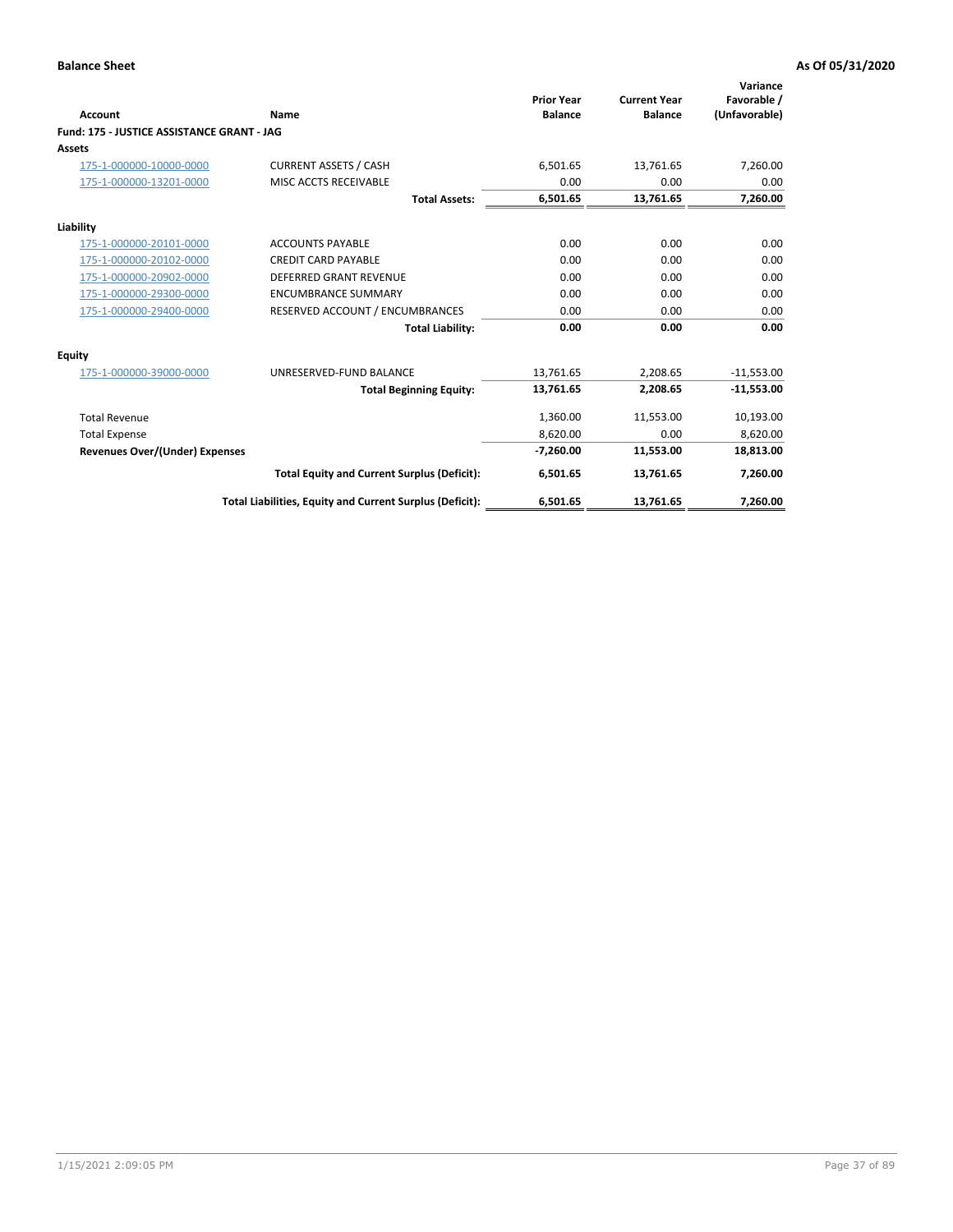| <b>Account</b>                        | Name                                                     | <b>Prior Year</b><br><b>Balance</b> | <b>Current Year</b><br><b>Balance</b> | Variance<br>Favorable /<br>(Unfavorable) |
|---------------------------------------|----------------------------------------------------------|-------------------------------------|---------------------------------------|------------------------------------------|
| Fund: 176 - HOME GRANT FUND           |                                                          |                                     |                                       |                                          |
| Assets                                |                                                          |                                     |                                       |                                          |
| 176-1-000000-10000-0000               | <b>CURRENT ASSETS / CASH</b>                             | 0.00                                | 0.00                                  | 0.00                                     |
| 176-1-000000-13201-0000               | MISC ACCTS RECEIVABLE                                    | 0.00                                | 0.00                                  | 0.00                                     |
| 176-1-000000-13205-0000               | <b>INTEREST RECEIVABLE</b>                               | 0.00                                | 0.00                                  | 0.00                                     |
|                                       | <b>Total Assets:</b>                                     | 0.00                                | 0.00                                  | 0.00                                     |
| Liability                             |                                                          |                                     |                                       |                                          |
| 176-1-000000-20101-0000               | <b>ACCOUNTS PAYABLE</b>                                  | 0.00                                | 0.00                                  | 0.00                                     |
| 176-1-000000-20102-0000               | <b>CREDIT CARD PAYABLE</b>                               | 0.00                                | 0.00                                  | 0.00                                     |
| 176-1-000000-20103-0000               | <b>ACCRUED ACCOUNTS PAYABLE</b>                          | 0.00                                | 0.00                                  | 0.00                                     |
| 176-1-000000-20902-0000               | <b>DEFERRED GRANT REVENUE</b>                            | 0.00                                | 0.00                                  | 0.00                                     |
| 176-1-000000-29300-0000               | <b>ENCUMBRANCE SUMMARY</b>                               | 0.00                                | 0.00                                  | 0.00                                     |
| 176-1-000000-29400-0000               | RESERVED ACCOUNT / ENCUMBRANCES                          | 0.00                                | 0.00                                  | 0.00                                     |
|                                       | <b>Total Liability:</b>                                  | 0.00                                | 0.00                                  | 0.00                                     |
| <b>Equity</b>                         |                                                          |                                     |                                       |                                          |
| 176-1-000000-39000-0000               | UNRESERVED-FUND BALANCE                                  | 0.00                                | 0.00                                  | 0.00                                     |
|                                       | <b>Total Beginning Equity:</b>                           | 0.00                                | 0.00                                  | 0.00                                     |
| <b>Total Revenue</b>                  |                                                          | 0.00                                | 0.00                                  | 0.00                                     |
| <b>Total Expense</b>                  |                                                          | 0.00                                | 0.00                                  | 0.00                                     |
| <b>Revenues Over/(Under) Expenses</b> |                                                          | 0.00                                | 0.00                                  | 0.00                                     |
|                                       | <b>Total Equity and Current Surplus (Deficit):</b>       | 0.00                                | 0.00                                  | 0.00                                     |
|                                       | Total Liabilities, Equity and Current Surplus (Deficit): | 0.00                                | 0.00                                  | 0.00                                     |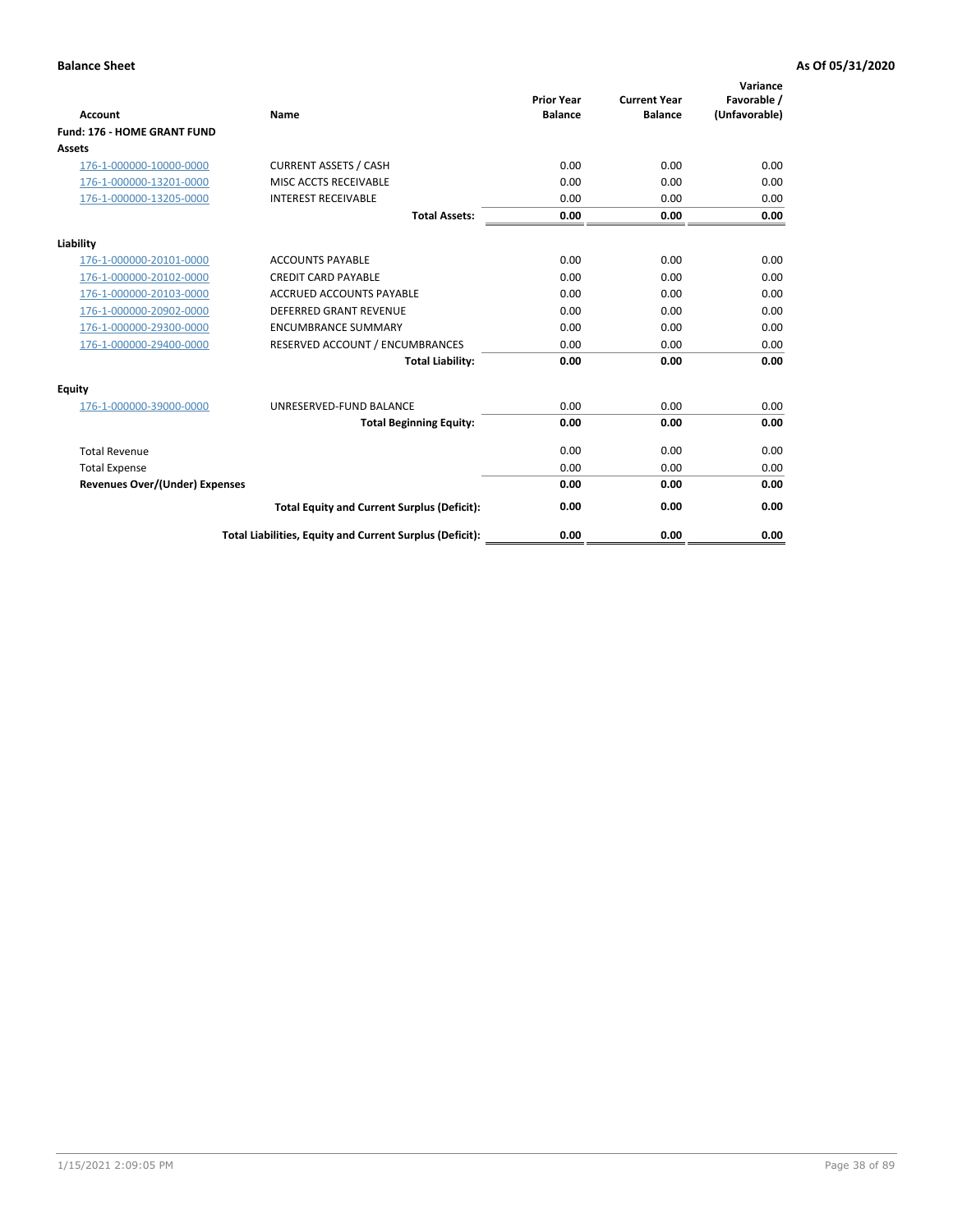| Account                                        | Name                                                     | <b>Prior Year</b><br><b>Balance</b> | <b>Current Year</b><br><b>Balance</b> | Variance<br>Favorable /<br>(Unfavorable) |
|------------------------------------------------|----------------------------------------------------------|-------------------------------------|---------------------------------------|------------------------------------------|
| <b>Fund: 177 - SAFE ROUTES TO SCHOOL GRANT</b> |                                                          |                                     |                                       |                                          |
| <b>Assets</b>                                  |                                                          |                                     |                                       |                                          |
| 177-1-000000-10000-0000                        | <b>CURRENT ASSETS / CASH</b>                             | 0.00                                | 0.00                                  | 0.00                                     |
| 177-1-000000-13201-0000                        | MISC ACCTS RECEIVABLE                                    | 0.00                                | 0.00                                  | 0.00                                     |
| 177-1-000000-13205-0000                        | <b>INTEREST RECEIVABLE</b>                               | 0.00                                | 0.00                                  | 0.00                                     |
|                                                | <b>Total Assets:</b>                                     | 0.00                                | 0.00                                  | 0.00                                     |
| Liability                                      |                                                          |                                     |                                       |                                          |
| 177-1-000000-20101-0000                        | <b>ACCOUNTS PAYABLE</b>                                  | 0.00                                | 0.00                                  | 0.00                                     |
| 177-1-000000-20102-0000                        | <b>CREDIT CARD PAYABLE</b>                               | 0.00                                | 0.00                                  | 0.00                                     |
| 177-1-000000-20139-0000                        | <b>RETAINAGES PAYABLE</b>                                | 0.00                                | 0.00                                  | 0.00                                     |
| 177-1-000000-20902-0000                        | <b>DEFERRED GRANT REVENUE</b>                            | 0.00                                | 0.00                                  | 0.00                                     |
|                                                | <b>Total Liability:</b>                                  | 0.00                                | 0.00                                  | 0.00                                     |
| Equity                                         |                                                          |                                     |                                       |                                          |
| 177-1-000000-39000-0000                        | UNRESERVED-FUND BALANCE                                  | 0.00                                | 0.00                                  | 0.00                                     |
|                                                | <b>Total Beginning Equity:</b>                           | 0.00                                | 0.00                                  | 0.00                                     |
| <b>Total Revenue</b>                           |                                                          | 0.00                                | 0.00                                  | 0.00                                     |
| <b>Total Expense</b>                           |                                                          | 0.00                                | 0.00                                  | 0.00                                     |
| <b>Revenues Over/(Under) Expenses</b>          |                                                          | 0.00                                | 0.00                                  | 0.00                                     |
|                                                | <b>Total Equity and Current Surplus (Deficit):</b>       | 0.00                                | 0.00                                  | 0.00                                     |
|                                                | Total Liabilities, Equity and Current Surplus (Deficit): | 0.00                                | 0.00                                  | 0.00                                     |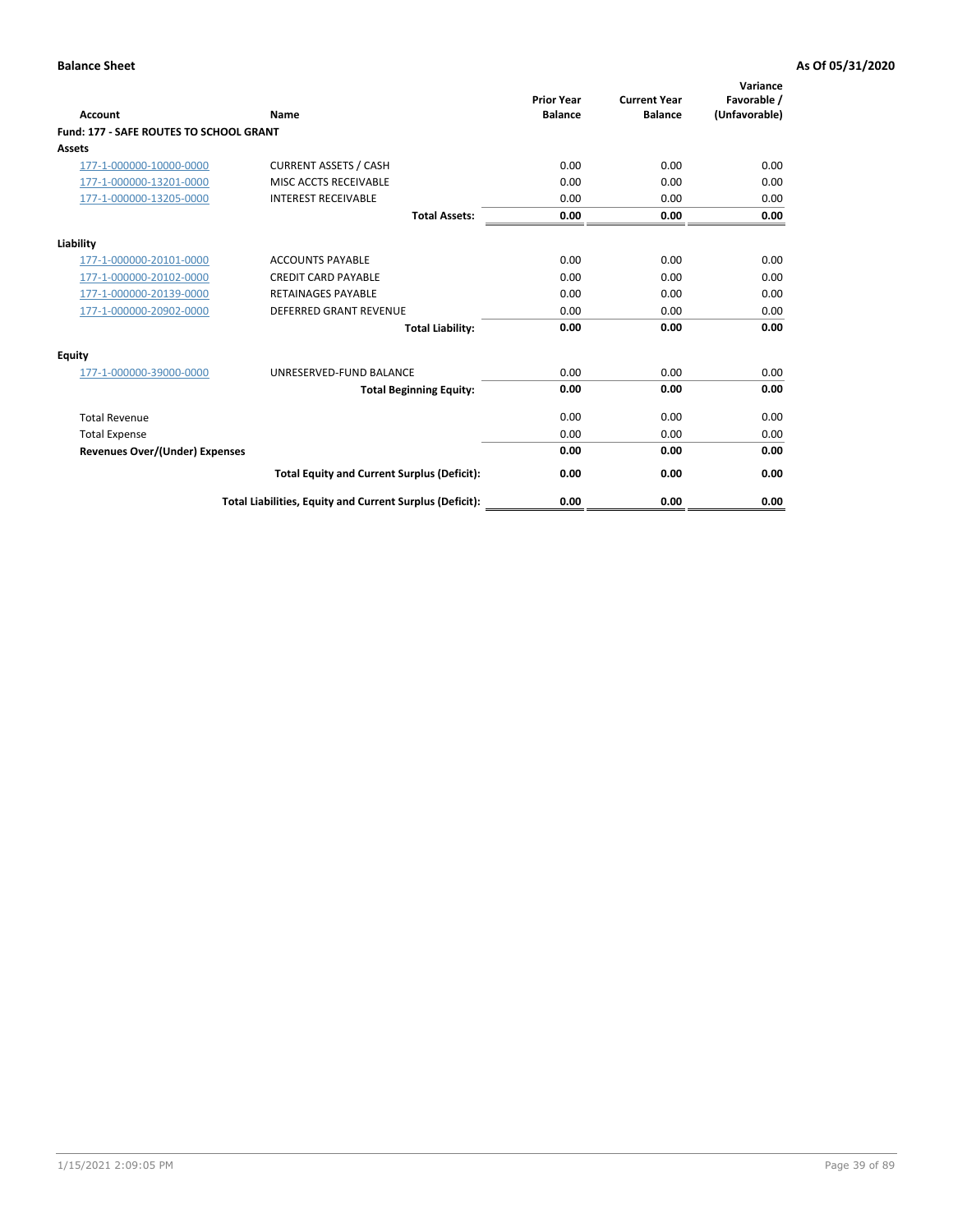| <b>Account</b>                                     | Name                                                     | <b>Prior Year</b><br><b>Balance</b> | <b>Current Year</b><br><b>Balance</b> | Variance<br>Favorable /<br>(Unfavorable) |
|----------------------------------------------------|----------------------------------------------------------|-------------------------------------|---------------------------------------|------------------------------------------|
| Fund: 190 - FIXED ASSETS<br>Assets                 |                                                          |                                     |                                       |                                          |
| 190-1-000000-10000-0000                            | <b>CURRENT ASSETS / CASH</b>                             | 3,979,096.29                        | 3,979,096.29                          | 0.00                                     |
| 190-1-000000-16001-0000                            | FIXED ASSETS / LAND                                      | 4,319,195.57                        | 4,319,195.57                          | 0.00                                     |
| 190-1-000000-16002-0000                            | FIXED ASSETS / IMPROVMENTS-NON BUILDI                    | 9,912,720.98                        | 10,150,860.27                         | 238,139.29                               |
| 190-1-000000-16003-0000                            | ACCUM DEPR / IMPROVEMENTS- NON BUIL                      | $-4,418,664.01$                     | -4,842,913.33                         | $-424,249.32$                            |
| 190-1-000000-16004-0000                            | FIXED ASSETS / BUILDINGS                                 | 18,870,389.31                       | 18,914,154.92                         | 43,765.61                                |
| 190-1-000000-16005-0000                            | <b>ACCUM DEPR / BUILDINGS</b>                            | -7,078,918.90                       | -7,519,821.56                         | -440,902.66                              |
| 190-1-000000-16109-0000                            | FIXED ASSETS / INFRASTRUCTURE                            | 41,233,401.98                       | 42,782,473.41                         | 1,549,071.43                             |
| 190-1-000000-16110-0000                            | ACCUM DEPR / INFRASTRUCTURE                              | -17,759,272.67                      | -18,346,397.83                        | -587,125.16                              |
| 190-1-000000-16201-0000                            | FIXED ASSETS / MACHINERY AND EQUIPMEN                    | 6,681,975.42                        | 7,300,490.92                          | 618,515.50                               |
| 190-1-000000-16202-0000                            | ACCUM DEPR / MACHINERY AND EQUIPMEI                      | $-4,901,148.10$                     | -5,084,807.93                         | -183,659.83                              |
| 190-1-000000-16205-0000                            | FIXED ASSETS / SEIZURE FUNDED VEHICLES                   | 109,736.85                          | 109,736.85                            | 0.00                                     |
| 190-1-000000-16206-0000                            | ACCUM DEPR / SEIZURE FUNDED VEHICLES                     | $-95,298.29$                        | $-104,548.67$                         | $-9,250.38$                              |
| 190-1-000000-16301-0000                            | FIXED ASSETS / C W I P                                   | 6,540,229.12                        | 5,330,772.30                          | $-1,209,456.82$                          |
|                                                    | <b>Total Assets:</b>                                     | 57,393,443.55                       | 56,988,291.21                         | -405,152.34                              |
|                                                    |                                                          |                                     |                                       |                                          |
| Liability                                          |                                                          |                                     |                                       |                                          |
| 190-1-000000-20101-0000<br>190-1-000000-20102-0000 | <b>ACCOUNTS PAYABLE</b>                                  | 0.00                                | 0.00                                  | 0.00                                     |
|                                                    | <b>CREDIT CARD PAYABLE</b>                               | 0.00                                | 0.00                                  | 0.00                                     |
| 190-1-000000-27001-0000                            | CONTRIBUTED CAPITAL / DEVELOPERS                         | 7,196,125.29                        | 7,196,125.29                          | 0.00                                     |
| 190-1-000000-27101-0000                            | INVESTMENT IN GFA / GENERAL FUND                         | 2,194,657.07                        | 2,194,657.07                          | 0.00                                     |
| 190-1-000000-27102-0000                            | SPECIAL REVENUE FUNDS                                    | 4,861,998.29                        | 4,861,998.29                          | 0.00                                     |
| 190-1-000000-27103-0000                            | <b>GENERAL CIP FUND</b>                                  | 64,126,730.55                       | 65,537,873.56                         | $-1,411,143.01$                          |
| 190-1-000000-27104-0000                            | PROPRIETARY FUNDS                                        | 13,885,324.34                       | 13,885,324.34                         | 0.00                                     |
| 190-1-000000-27105-0000                            | <b>INTERNAL SERVICE FUNDS</b>                            | 0.00                                | 0.00                                  | 0.00                                     |
| 190-1-000000-27106-0000                            | <b>EXPENDABLE TRUST FUNDS</b>                            | 0.00                                | 0.00                                  | 0.00                                     |
| 190-1-000000-27107-0000                            | INVESTMENT IN GFA / SEIZURE FUNDS                        | 127,680.68                          | 127,680.68                            | 0.00                                     |
| 190-1-000000-27108-0000                            | INVESTMENT IN GFA / FIRE DEPARTMEN                       | 0.00                                | 0.00                                  | 0.00                                     |
| 190-1-000000-27109-0000                            | PARKS & RECREATION DEPT                                  | 0.00                                | 0.00                                  | 0.00                                     |
| 190-1-000000-27110-0000                            | INVESTMENT IN GFA / 4A EDC                               | 524,560.49                          | 524,560.49                            | 0.00                                     |
| 190-1-000000-27201-0000                            | CAFR USE / MUNICIPAL BUILDINGS                           | 1,862,037.81                        | 1,862,037.81                          | 0.00                                     |
| 190-1-000000-27202-0000                            | CAFR USE / OTHER GENERAL GOVERNMEN                       | 363,987.04                          | 363,987.04                            | 0.00                                     |
| 190-1-000000-27203-0000                            | CAFR USE / POLICE PROTECTION                             | 1,742,383.46                        | 1,742,383.46                          | 0.00                                     |
| 190-1-000000-27204-0000                            | CAFR USE / FIRE PROTECTION                               | 2,609,936.84                        | 2,609,936.84                          | 0.00                                     |
| 190-1-000000-27205-0000                            | CAFR USE / PUBLIC WORKS                                  | 2,509,263.59                        | 2,509,263.59                          | 0.00                                     |
| 190-1-000000-27206-0000                            | CAFR USE / LIBRARIES                                     | 2,147,054.00                        | 2,147,054.00                          | 0.00                                     |
| 190-1-000000-27207-0000                            | CAFR USE / RECREATION<br>CAFR USE / CEMETERY             | 4,153,623.63                        | 4,153,623.63                          | 0.00                                     |
| 190-1-000000-27208-0000<br>190-1-000000-27209-0000 |                                                          | 246,894.00                          | 246,894.00                            | 0.00                                     |
|                                                    | CAFR USE / EXCHANGE BUILDING                             | 6,053,703.29                        | 6,053,703.29                          | 0.00                                     |
| 190-1-000000-27210-0000                            | CAFR USE / INVESTMENT IN GFA                             | -21,688,883.66                      | $-21,688,883.66$                      | 0.00                                     |
| 190-1-000000-27301-0000                            | DONATIONS/GRANTS<br><b>Total Liability:</b>              | 2,478,141.06<br>95,395,217.77       | 2,478,141.06<br>96,806,360.78         | 0.00<br>-1,411,143.01                    |
|                                                    |                                                          |                                     |                                       |                                          |
| <b>Equity</b>                                      |                                                          |                                     |                                       |                                          |
| 190-1-000000-39000-0000                            | UNRESERVED-FUND BALANCE                                  | -38,001,774.22                      | -39,818,069.57                        | $-1,816,295.35$                          |
|                                                    | <b>Total Beginning Equity:</b>                           | -38,001,774.22                      | -39,818,069.57                        | $-1,816,295.35$                          |
| <b>Total Expense</b>                               |                                                          | 0.00                                | 0.00                                  | 0.00                                     |
| <b>Revenues Over/(Under) Expenses</b>              |                                                          | 0.00                                | 0.00                                  | 0.00                                     |
|                                                    | <b>Total Equity and Current Surplus (Deficit):</b>       | -38,001,774.22                      | -39,818,069.57                        | $-1,816,295.35$                          |
|                                                    | Total Liabilities, Equity and Current Surplus (Deficit): | 57,393,443.55                       | 56,988,291.21                         | -405,152.34                              |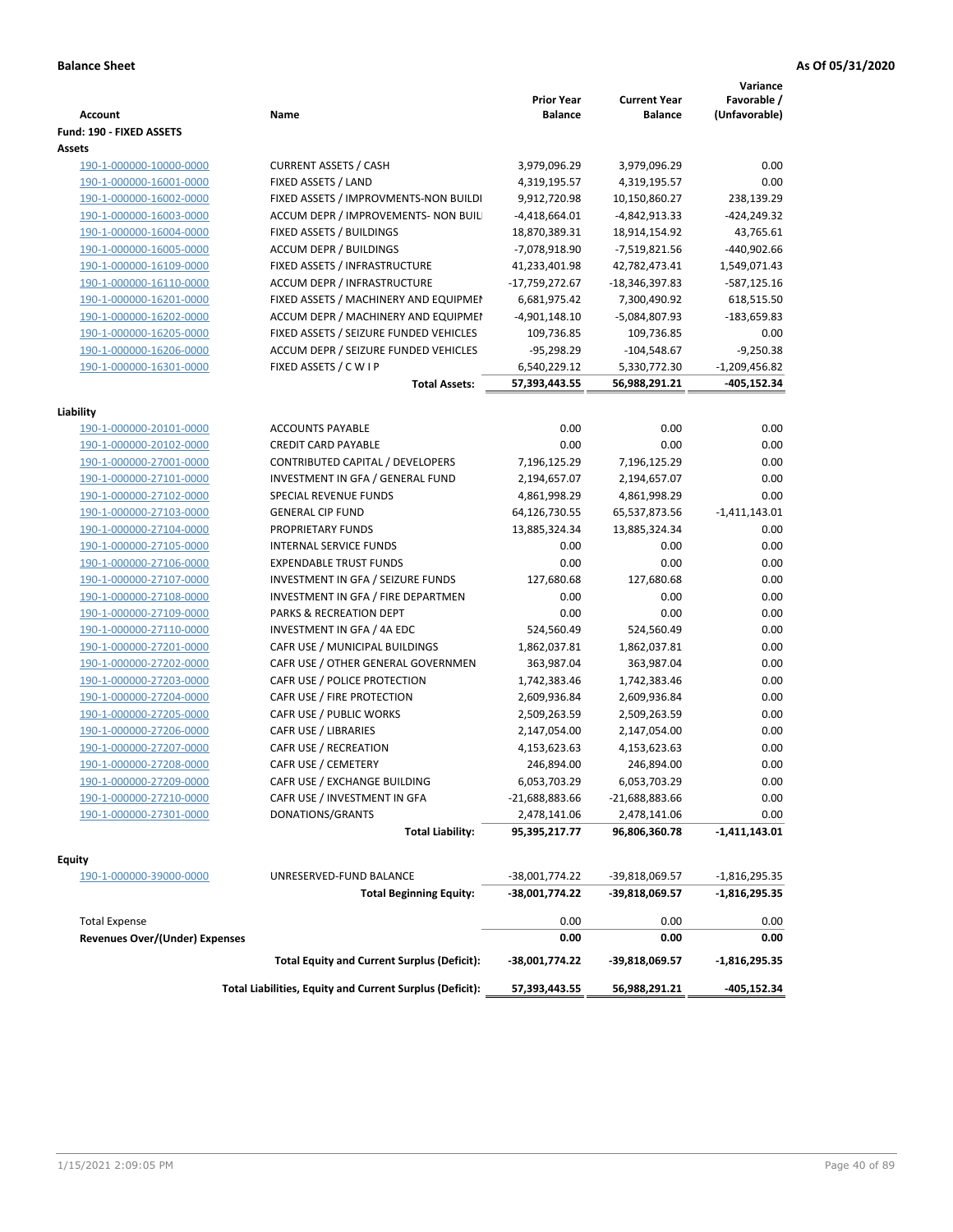| <b>Account</b>                 | Name                                                     | <b>Prior Year</b><br><b>Balance</b> | <b>Current Year</b><br><b>Balance</b> | Variance<br>Favorable /<br>(Unfavorable) |
|--------------------------------|----------------------------------------------------------|-------------------------------------|---------------------------------------|------------------------------------------|
| <b>Fund: 191 - DEBT</b>        |                                                          |                                     |                                       |                                          |
| <b>Assets</b>                  |                                                          |                                     |                                       |                                          |
| 191-1-000000-12101-0000        | <b>BOND ISSUANCE COSTS</b>                               | 0.00                                | 0.00                                  | 0.00                                     |
| 191-1-000000-12201-0000        | DEFERRED CHARGES / BOND DISCOUNT                         | $-849,803.49$                       | $-674,082.28$                         | 175,721.21                               |
| 191-1-000000-14101-0000        | WTR/WWTR UTILITY FUND                                    | 0.00                                | 0.00                                  | 0.00                                     |
| 191-1-000000-17101-0000        | LONG-TERM DEBT / AMT TO BE PROVIDE                       | $-3,071,381.39$                     | $-6,427,283.70$                       | $-3,355,902.31$                          |
|                                | <b>Total Assets:</b>                                     | $-3,921,184.88$                     | -7,101,365.98                         | $-3,180,181.10$                          |
| Liability                      |                                                          |                                     |                                       |                                          |
| 191-1-000000-20102-0000        | <b>CREDIT CARD PAYABLE</b>                               | 0.00                                | 0.00                                  | 0.00                                     |
| 191-1-000000-22002-0000        | <b>VACATION/SICK PAYABLE</b>                             | 1,510,788.95                        | 1,474,018.47                          | 36,770.48                                |
| 191-1-000000-26001-0000        | <b>COMPENSATED ABSENCES PAY</b>                          | 1,738,411.37                        | 1,926,771.56                          | $-188,360.19$                            |
| 191-1-000000-26003-0000        | EXCESS SALES TAX DUE TO STATE OF TEXAS                   | 2,689,497.53                        | 2,689,497.53                          | 0.00                                     |
| 191-1-000000-26101-0000        | <b>GENERAL OBLIG BONDS PAY</b>                           | 30,648,000.00                       | 27,159,000.00                         | 3,489,000.00                             |
| 191-1-000000-26103-0000        | DEFERRED LOSS/DEFEASEMENT                                | 204,408.13                          | 337,197.17                            | $-132,789.04$                            |
| 191-1-000000-26104-0000        | <b>ACCRETED INTEREST</b>                                 | 147,128.64                          | 128,636.62                            | 18,492.02                                |
| 191-1-000000-26105-0000        | INV NET OF RELATED DEBT                                  | -34,384,329.59                      | -34,384,329.59                        | 0.00                                     |
| 191-1-000000-26106-0000        | <b>RESTRICTED DEBT SERVICE</b>                           | 621,308.00                          | 621,308.00                            | 0.00                                     |
|                                | <b>Total Liability:</b>                                  | 3,175,213.03                        | -47,900.24                            | 3,223,113.27                             |
| Equity                         |                                                          |                                     |                                       |                                          |
| 191-1-000000-39000-0000        | UNRESERVED-FUND BALANCE                                  | -7,096,397.91                       | $-7,053,465.74$                       | 42,932.17                                |
|                                | <b>Total Beginning Equity:</b>                           | $-7,096,397.91$                     | -7,053,465.74                         | 42,932.17                                |
| <b>Total Expense</b>           |                                                          | 0.00                                | 0.00                                  | 0.00                                     |
| Revenues Over/(Under) Expenses |                                                          | 0.00                                | 0.00                                  | 0.00                                     |
|                                | <b>Total Equity and Current Surplus (Deficit):</b>       | -7,096,397.91                       | $-7,053,465.74$                       | 42,932.17                                |
|                                | Total Liabilities, Equity and Current Surplus (Deficit): | $-3,921,184.88$                     | -7,101,365.98                         | $-3,180,181.10$                          |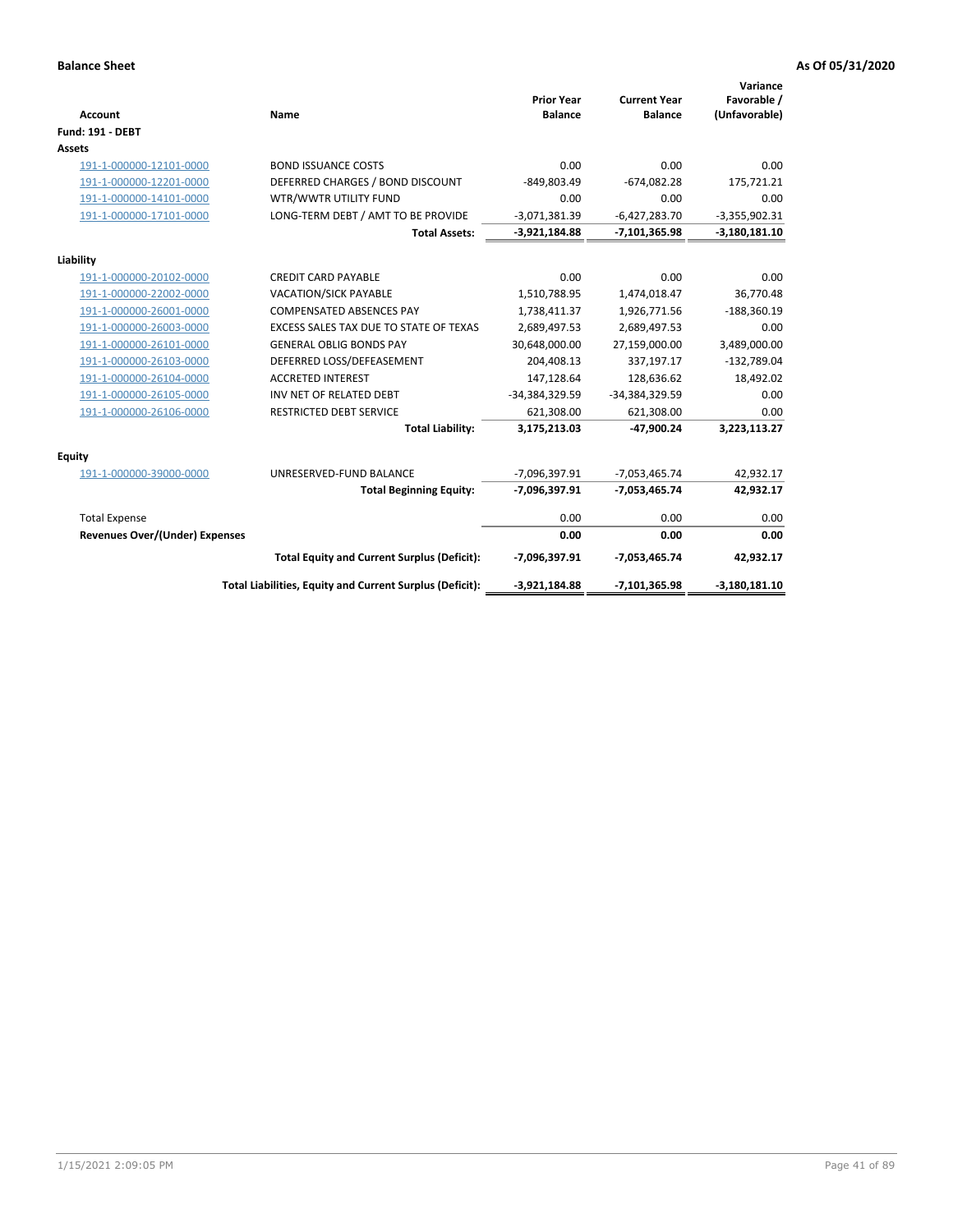| <b>Account</b>                                | Name                                  | <b>Prior Year</b><br><b>Balance</b> | <b>Current Year</b><br><b>Balance</b> | Variance<br>Favorable /<br>(Unfavorable) |
|-----------------------------------------------|---------------------------------------|-------------------------------------|---------------------------------------|------------------------------------------|
| <b>Fund: 192 - PAYROLL CLEARING</b><br>Assets |                                       |                                     |                                       |                                          |
| 192-1-000000-10000-0000                       | <b>CURRENT ASSETS / CASH</b>          | 361,002.11                          | $-31,364.41$                          | -392,366.52                              |
| 192-1-000000-13201-0000                       | MISC ACCTS RECEIVABLE                 | 0.00                                | 0.00                                  | 0.00                                     |
| 192-1-000000-13203-0000                       | NON-CURRENT ASSETS / PREPAYMENTS      | 0.00                                | 0.00                                  | 0.00                                     |
| 192-1-000000-13205-0000                       | <b>INTEREST RECEIVABLE</b>            | 0.00                                | 0.00                                  | 0.00                                     |
|                                               | <b>Total Assets:</b>                  | 361,002.11                          | $-31,364.41$                          | -392,366.52                              |
| Liability                                     |                                       |                                     |                                       |                                          |
| 192-1-000000-20101-0000                       | <b>ACCOUNTS PAYABLE</b>               | 17,958.84                           | 17,958.84                             | 0.00                                     |
| 192-1-000000-20102-0000                       | <b>CREDIT CARD PAYABLE</b>            | 0.00                                | 0.00                                  | 0.00                                     |
| 192-1-000000-20103-0000                       | ACCRUED ACCOUNTS PAYABLE              | 0.00                                | 0.00                                  | 0.00                                     |
| 192-1-000000-22001-0000                       | SALARIES PAYABLE                      | $-457.35$                           | $-457.35$                             | 0.00                                     |
| 192-1-000000-22002-0000                       | <b>VACATION/SICK PAYABLE</b>          | 0.00                                | 0.00                                  | 0.00                                     |
| 192-1-000000-22101-0000                       | TAXES - FEDERAL WITHHOLDING           | 0.00                                | 0.00                                  | 0.00                                     |
| 192-1-000000-22102-0000                       | <b>TAXES - FICA</b>                   | 0.00                                | $-1.35$                               | 1.35                                     |
| 192-1-000000-22103-0000                       | <b>TAXES - MEDICARE</b>               | 0.00                                | 0.00                                  | 0.00                                     |
| 192-1-000000-22201-0000                       | INS - AFLAC                           | $-5,270.59$                         | $-8,998.44$                           | 3,727.85                                 |
| 192-1-000000-22202-0000                       | INS - LIFE INSURANCE                  | 0.00                                | 0.00                                  | 0.00                                     |
| 192-1-000000-22203-0000                       | INS - CITY EMPLOYEE PORTION           | 0.00                                | 0.00                                  | 0.00                                     |
| 192-1-000000-22204-0000                       | INS - GEUS EMPLOYEE PORTION           | 0.00                                | 0.00                                  | 0.00                                     |
| 192-1-000000-22205-0000                       | INS - CITY EMPL-FLEXCARD              | 302.88                              | $-160,336.68$                         | 160,639.56                               |
| 192-1-000000-22206-0000                       | INS - CITY EMPL-DEPENDENT CARE        | 0.00                                | 0.00                                  | 0.00                                     |
| 192-1-000000-22207-0000                       | INS - GEUS EMPL-HEALTH CARE           | 0.00                                | 0.00                                  | 0.00                                     |
| 192-1-000000-22208-0000                       | INS - AMERICAN FIDELITY               | 0.00                                | 0.00                                  | 0.00                                     |
| 192-1-000000-22209-0000                       | INS - GEUS EMPL-DEPENDENT CARE        | 0.00                                | 0.00                                  | 0.00                                     |
| 192-1-000000-22210-0000                       | INS - CITY EMPLOYEE - OPT OU          | 0.00                                | 0.00                                  | 0.00                                     |
| 192-1-000000-22211-0000                       | INS - GEUS EMP - OPT OU               | 0.00                                | 0.00                                  | 0.00                                     |
| 192-1-000000-22212-0000                       | <b>INS - VISION PLAN</b>              | $-1,816.44$                         | $-3,718.87$                           | 1,902.43                                 |
| 192-1-000000-22213-0000                       | INS - AIG CRITICAL CARE               | 0.00                                | 0.00                                  | 0.00                                     |
| 192-1-000000-22214-0000                       | INS - AIG ACCIDENT                    | 0.00                                | 0.00                                  | 0.00                                     |
| 192-1-000000-22215-0000                       | <b>INS - ALLSTATE CANCER</b>          | 0.00                                | 0.00                                  | 0.00                                     |
| 192-1-000000-22216-0000                       | INS - CRITICAL ILLNESS/CHARTIS        | 0.00                                | 0.00                                  | 0.00                                     |
| 192-1-000000-22217-0000                       | <b>INS - MUTUAL OF OMAHA</b>          | $-14,235.32$                        | $-19,608.93$                          | 5,373.61                                 |
| 192-1-000000-22218-0000                       | INS - TX LIFE                         | 764.31                              | $-1,379.08$                           | 2,143.39                                 |
| 192-1-000000-22219-0000                       | <b>INS - NEW YORK LIFE</b>            | 0.00                                | 0.00                                  | 0.00                                     |
| 192-1-000000-22220-0000                       | INS - AFLAC CRITICAL INSURANCE        | $-591.48$                           | $-1,545.28$                           | 953.80                                   |
| 192-1-000000-22223-0000                       | INS - DENTAL PLAN                     | 456.35                              | $-14,069.58$                          | 14,525.93                                |
| 192-1-000000-22301-0000                       | <b>RETIREMENT - TMRS</b>              | 364,593.90                          | 251,241.64                            | 113,352.26                               |
| 192-1-000000-22302-0000                       | RETIREMENT - F R & R                  | 0.00                                | $-62,474.21$                          | 62,474.21                                |
| 192-1-000000-22303-0000                       | RETIREMENT - NATIONWIDE / PEBSCO      | 0.00                                | $-23,471.76$                          | 23,471.76                                |
| 192-1-000000-22304-0000                       | RETIREMENT - 401 ICMA RETIREMENT      | 0.00                                | 0.00                                  | 0.00                                     |
| 192-1-000000-22305-0000                       | RETIREMENT - VANTAGE CARE PRE-TAX RSP | 0.00                                | 0.00                                  | 0.00                                     |
| 192-1-000000-22401-0000                       | <b>GARNISHMENT - TAX LEVY</b>         | 0.00                                | 0.00                                  | 0.00                                     |
| 192-1-000000-22402-0000                       | <b>GARNISHMENT - CHILD SUPPORT</b>    | 0.00                                | 0.00                                  | 0.00                                     |
| 192-1-000000-22403-0000                       | GARNISHMENT - CHAPTER 13              | 0.00                                | 0.00                                  | 0.00                                     |
| 192-1-000000-22404-0000                       | GARNISHMENT - STUDENT LOAN            | 0.00                                | 0.00                                  | 0.00                                     |
| 192-1-000000-22501-0000                       | <b>CHARITY PAYABLE</b>                | 0.00                                | 0.00                                  | 0.00                                     |
| 192-1-000000-22502-0000                       | UNITED WAY                            | 0.00                                | $-6.00$                               | 6.00                                     |
| 192-1-000000-22503-0000                       | AMERICAN CANCER SOCIETY               | 0.00                                | 0.00                                  | 0.00                                     |
| 192-1-000000-22601-0000                       | PR DEDUCT - SAVINGS BOND              | 0.00                                | 0.00                                  | 0.00                                     |
| 192-1-000000-22602-0000                       | PR DEDUCT - CREDIT UNION              | 0.00                                | $-3,261.50$                           | 3,261.50                                 |
| 192-1-000000-22603-0000                       | PR DEDUCT - PRE PAID LEGAL FEE        | $-702.99$                           | $-1,235.86$                           | 532.87                                   |
| 192-1-000000-22604-0000                       | PR DEDUCT - AUTO LEASE AGREEMENT      | 0.00                                | 0.00                                  | 0.00                                     |
| 192-1-000000-22605-0000                       | PR DEDUCT - YMCA                      | 0.00                                | 0.00                                  | 0.00                                     |
| 192-1-000000-22606-0000                       | PR DEDUCT - GAC                       | 0.00                                | 0.00                                  | 0.00                                     |
| 192-1-000000-22607-0000                       | PR DEDUCT - WEIGHT WATCHERS           | 0.00                                | 0.00                                  | 0.00                                     |
| 192-1-000000-22608-0000                       | PR DEDUCT - HUNT REG-FITNESS CTR      | 0.00                                | 0.00                                  | 0.00                                     |
| 192-1-000000-22609-0000                       | PR DEDUCT - MISCELLANEOUS             | 0.00                                | 0.00                                  | 0.00                                     |
|                                               |                                       |                                     |                                       |                                          |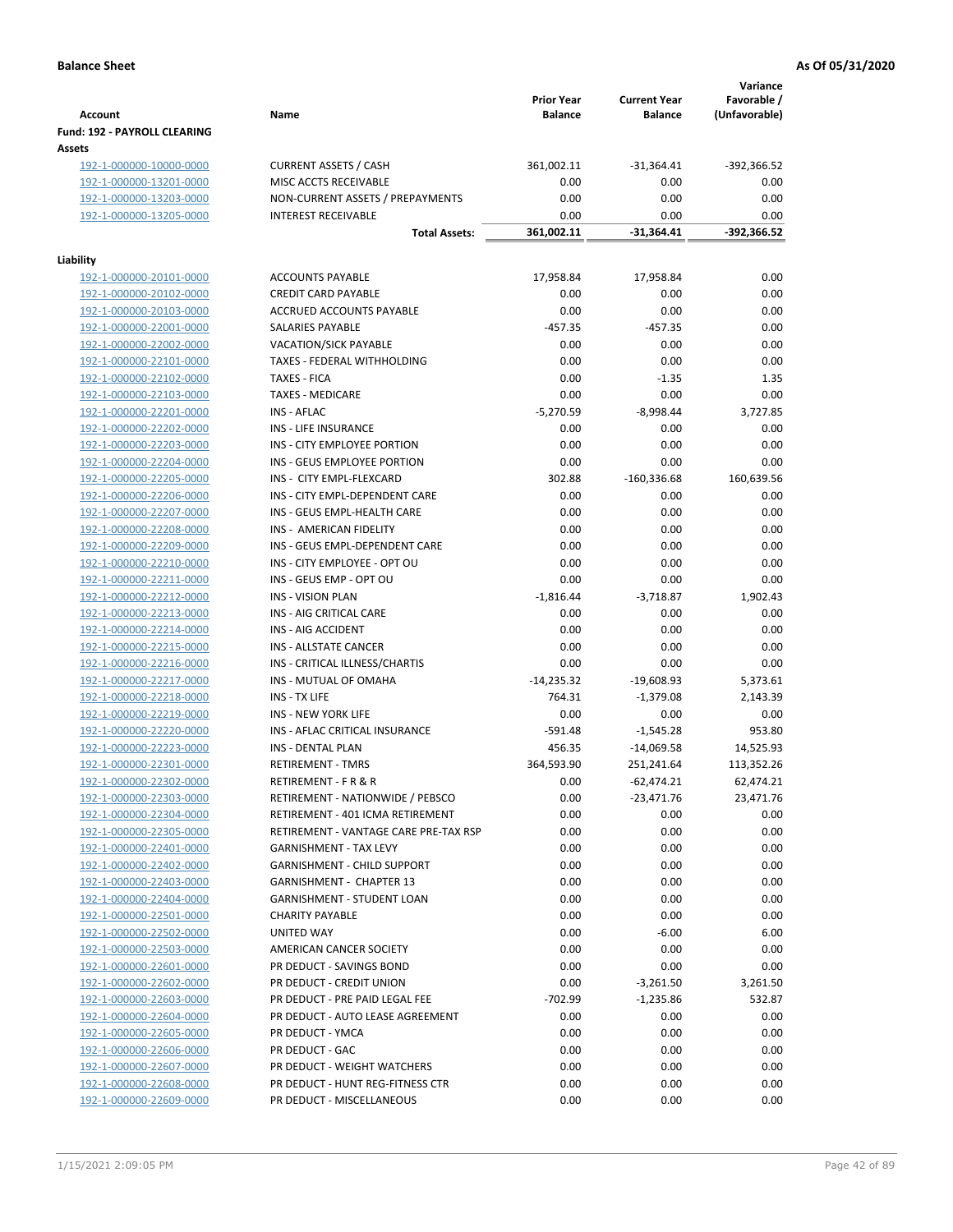| Account                 | Name                                                     | <b>Prior Year</b><br><b>Balance</b> | <b>Current Year</b><br><b>Balance</b> | Variance<br>Favorable /<br>(Unfavorable) |
|-------------------------|----------------------------------------------------------|-------------------------------------|---------------------------------------|------------------------------------------|
| 192-1-000000-22610-0000 | PR DEDUCT - MISC REIMB                                   | 0.00                                | 0.00                                  | 0.00                                     |
| 192-1-000000-22611-0000 | PR DEDUCT - GOLF COURSE FEES                             | 0.00                                | 0.00                                  | 0.00                                     |
| 192-1-000000-22612-0000 | PR DEDUCT - WEARING APPAREL                              | 0.00                                | 0.00                                  | 0.00                                     |
| 192-1-000000-22613-0000 | PR DEDUCT - SNAP FITNESS                                 | 0.00                                | 0.00                                  | 0.00                                     |
|                         | <b>Total Liability:</b>                                  | 361,002.11                          | $-31.364.41$                          | 392,366.52                               |
| Equity                  |                                                          |                                     |                                       |                                          |
| 192-1-000000-39000-0000 | UNRESERVED-FUND BALANCE                                  | 0.00                                | 0.00                                  | 0.00                                     |
|                         | <b>Total Beginning Equity:</b>                           | 0.00                                | 0.00                                  | 0.00                                     |
|                         | <b>Total Equity and Current Surplus (Deficit):</b>       | 0.00                                | 0.00                                  | 0.00                                     |
|                         | Total Liabilities, Equity and Current Surplus (Deficit): | 361,002.11                          | $-31.364.41$                          | -392,366.52                              |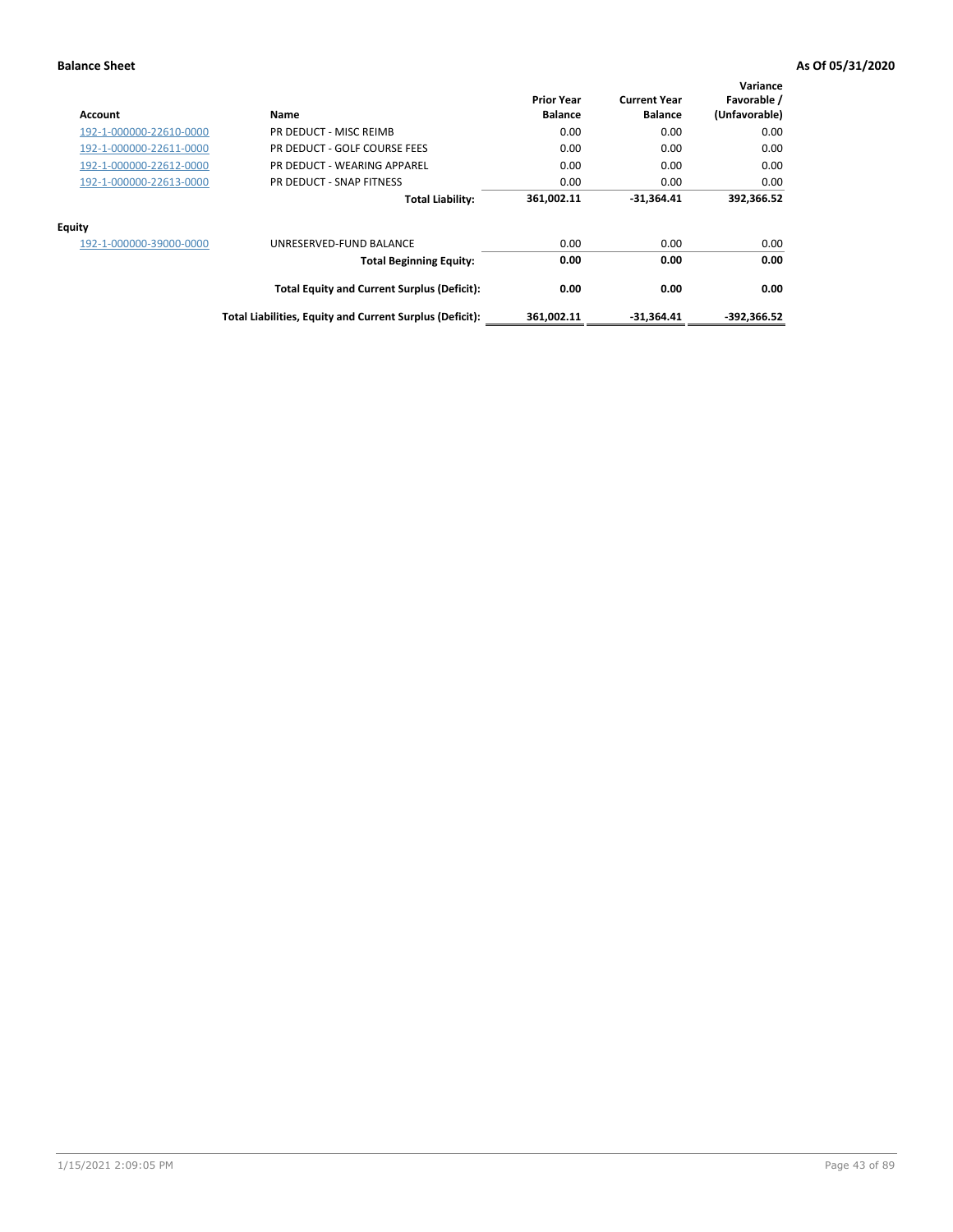|                                     |                                       |                   |                     | Variance         |
|-------------------------------------|---------------------------------------|-------------------|---------------------|------------------|
|                                     |                                       | <b>Prior Year</b> | <b>Current Year</b> | Favorable /      |
| <b>Account</b>                      | Name                                  | <b>Balance</b>    | <b>Balance</b>      | (Unfavorable)    |
| Fund: 200 - WATER / WASTEWATER FUND |                                       |                   |                     |                  |
| Assets                              |                                       |                   |                     |                  |
| 200-2-000000-10000-0000             | <b>CURRENT ASSETS / CASH</b>          | 6,134,787.45      | $-10,067,417.16$    | $-16,202,204.61$ |
| 200-2-000000-12101-0000             | <b>BOND ISSUANCE COSTS</b>            | 0.00              | 0.00                | 0.00             |
| 200-2-000000-12201-0000             | DEFERRED CHARGES / BOND DISCOUNT      | $-29,559.62$      | $-353,374.57$       | $-323,814.95$    |
| 200-2-000000-13000-0000             | <b>CUSTOMER ACCTS RECEIVABLE</b>      | 332,814.65        | 649,840.75          | 317,026.10       |
| 200-2-000000-13001-0000             | NON CURRENT CUSTOMER ACCTS RECEIVAE   | 216,983.34        | 236,881.16          | 19,897.82        |
| 200-2-000000-13002-0000             | ALLOW FOR UNCOLLECT REC               | $-214,138.19$     | $-195,501.08$       | 18,637.11        |
| 200-2-000000-13003-0000             | UNBILLED YEAR-END ACCRUAL             | 1,195,319.12      | 1,171,959.62        | $-23,359.50$     |
| 200-2-000000-13004-0000             | WASTE HAULER RECEIVABLE               | 59,548.20         | $-218,155.05$       | -277,703.25      |
| 200-2-000000-13007-0000             | <b>RETURNED CHECKS</b>                | 0.00              | 0.00                | 0.00             |
| 200-2-000000-13010-0000             | <b>CADDO MILLS</b>                    | 0.00              | 0.00                | 0.00             |
| 200-2-000000-13201-0000             | MISC ACCTS RECEIVABLE                 | $-10,607.57$      | $-33,599.33$        | $-22,991.76$     |
| 200-2-000000-13202-0000             | <b>EMPLOYEE ADVANCES</b>              | 0.00              | 0.00                | 0.00             |
| 200-2-000000-13203-0000             | NON-CURRENT ASSETS / PREPAYMENTS      | 0.00              | 0.00                | 0.00             |
| 200-2-000000-13205-0000             | <b>INTEREST RECEIVABLE</b>            | 0.00              | 0.00                | 0.00             |
| 200-2-000000-14001-0000             | DUE FROM / GENERAL FUND               | 0.00              | 0.00                | 0.00             |
| 200-2-000000-14040-0000             | <b>GENERAL CIP / GENERAL CIP</b>      | 0.00              | 0.00                | 0.00             |
| 200-2-000000-14120-0000             | DUE FROM UTILITY CIP                  | 38,336,026.85     | 38,336,026.85       | 0.00             |
| 200-2-000000-15401-0000             | <b>INVENTORIES / WATER STOCK</b>      | 255,981.59        | 255,981.59          | 0.00             |
| 200-2-000000-15501-0000             | <b>INVENTORIES / WASTEWATER STOCK</b> | 37,338.12         | 37,372.92           | 34.80            |
| 200-2-000000-16001-0000             | FIXED ASSETS / LAND                   | 685,983.11        | 685,983.11          | 0.00             |
| 200-2-000000-16002-0000             | FIXED ASSETS / IMPROVMENTS-NON BUILDI | 5,485,407.69      | 5,485,407.69        | 0.00             |
| 200-2-000000-16003-0000             | ACCUM DEPR / IMPROVEMENTS-NON BUILI   | $-2,196,712.45$   | -2,380,273.29       | $-183,560.84$    |
| 200-2-000000-16004-0000             | FIXED ASSETS / BUILDINGS              | 23,420,750.92     | 23,444,349.28       | 23,598.36        |
| 200-2-000000-16005-0000             | <b>ACCUM DEPR / BUILDINGS</b>         | $-2,776,030.76$   | $-3,240,558.80$     | $-464,528.04$    |
| 200-2-000000-16006-0000             | FIXED ASSETS / FILTRATION PLANT       | 10,551,470.00     | 10,551,470.00       | 0.00             |
| 200-2-000000-16007-0000             | ACCUM DEPR / FILTRATION PLANT         | -7,265,136.20     | -7,478,086.82       | $-212,950.62$    |
| 200-2-000000-16008-0000             | FIXED ASSETS / WATER RECLAMATION PLAN | 7,272,907.47      | 7,290,892.03        | 17,984.56        |
| 200-2-000000-16009-0000             | ACCUM DEPR / WATER RECLAMATION PLAN   | $-6,311,693.12$   | $-6,489,176.25$     | $-177,483.13$    |
| 200-2-000000-16101-0000             | FIXED ASSETS / WATER MAINS            | 20,431,556.67     | 19,369,642.10       | $-1,061,914.57$  |
| 200-2-000000-16102-0000             | <b>ACCUM DEPR / WATER MAINS</b>       | -10,134,183.88    | -10,564,491.83      | -430,307.95      |
| 200-2-000000-16103-0000             | FIXED ASSETS / SANITARY SEWERS        | 25,926,703.76     | 26,762,935.28       | 836,231.52       |
| 200-2-000000-16104-0000             | <b>ACCUM DEPR / SANITARY SEWERS</b>   | -11,368,379.26    | -11,952,765.05      | -584,385.79      |
| 200-2-000000-16105-0000             | FIXED ASSETS / RESERVOIRS & TANKS     | 1,023,525.00      | 10,498,644.74       | 9,475,119.74     |
| 200-2-000000-16106-0000             | ACCUM DEPR / RESERVOIRS & TANKS       | -823,247.66       | $-832,221.74$       | $-8,974.08$      |
| 200-2-000000-16107-0000             | FIXED ASSETS / PUMP STATIONS          | 464,099.82        | 5,559,850.03        | 5,095,750.21     |
| 200-2-000000-16108-0000             | <b>ACCUM DEPR / PUMP STATIONS</b>     | -307,977.97       | $-325,220.11$       | $-17,242.14$     |
| 200-2-000000-16201-0000             | FIXED ASSETS / MACHINERY AND EQUIPMEN | 3,604,616.91      | 3,883,571.50        | 278,954.59       |
| 200-2-000000-16202-0000             | ACCUM DEPR / MACHINERY AND EQUIPMEI   | -1,673,639.61     | $-1,887,320.29$     | $-213,680.68$    |
| 200-2-000000-16301-0000             | FIXED ASSETS / C W I P                | 0.00              | -286,982.00         | $-286,982.00$    |
| 200-2-000000-17501-0000             | <b>EMPLOYEE CONTRIBUTIONS</b>         | 170,787.00        | 195,988.00          | 25,201.00        |
| 200-2-000000-17504-0000             | <b>INVESTMENT RETURN</b>              | $-302,204.00$     | 631,750.00          | 933,954.00       |
| 200-2-000000-17508-0000             | EXPERIENCE DIFFERENCE- OUTFLOW        | $-11,116.00$      | 31,784.00           | 42,900.00        |
| 200-2-000000-17509-0000             | <b>EXPERIENCE DIFFERENCE - INFLOW</b> | $-57,790.00$      | $-37,640.00$        | 20,150.00        |
| 200-2-000000-17520-0000             | <b>ASSUMPTION CHANGES</b>             | 54,025.00         | 0.00                | $-54,025.00$     |
|                                     | <b>Total Assets:</b>                  | 102,178,216.38    | 98,737,547.28       | $-3,440,669.10$  |
|                                     |                                       |                   |                     |                  |
| Liability                           |                                       |                   |                     |                  |
| 200-2-000000-20101-0000             | <b>ACCOUNTS PAYABLE</b>               | $-50.75$          | 0.00                | $-50.75$         |
| 200-2-000000-20102-0000             | <b>CREDIT CARD PAYABLE</b>            | 0.00              | 0.00                | 0.00             |
| 200-2-000000-20103-0000             | ACCRUED ACCOUNTS PAYABLE              | 10,000.00         | 10,000.00           | 0.00             |
| 200-2-000000-20104-0000             | <b>ESCHEATED LIABILITY</b>            | 0.00              | 0.00                | 0.00             |
| 200-2-000000-20109-0000             | <b>GENERAL OBLIG BONDS PAY</b>        | 1,420,000.00      | 1,466,000.00        | $-46,000.00$     |
| 200-2-000000-20110-0000             | REVENUE BONDS PAYABLE                 | 965,000.00        | 1,095,000.00        | $-130,000.00$    |
| 200-2-000000-20112-0000             | ACCRUED INTEREST PAYABLE              | $-16,488.92$      | 142,697.51          | -159,186.43      |
| 200-2-000000-20125-0000             | SALES TAX PAYABLE / IN THE CITY       | 0.00              | 0.00                | 0.00             |
| 200-2-000000-20139-0000             | RETAINAGES PAYABLE                    | 0.00              | 0.00                | 0.00             |
| 200-2-000000-20141-0000             | <b>TELEPHONE CLEARING</b>             | 0.01              | 0.01                | 0.00             |
|                                     |                                       |                   |                     |                  |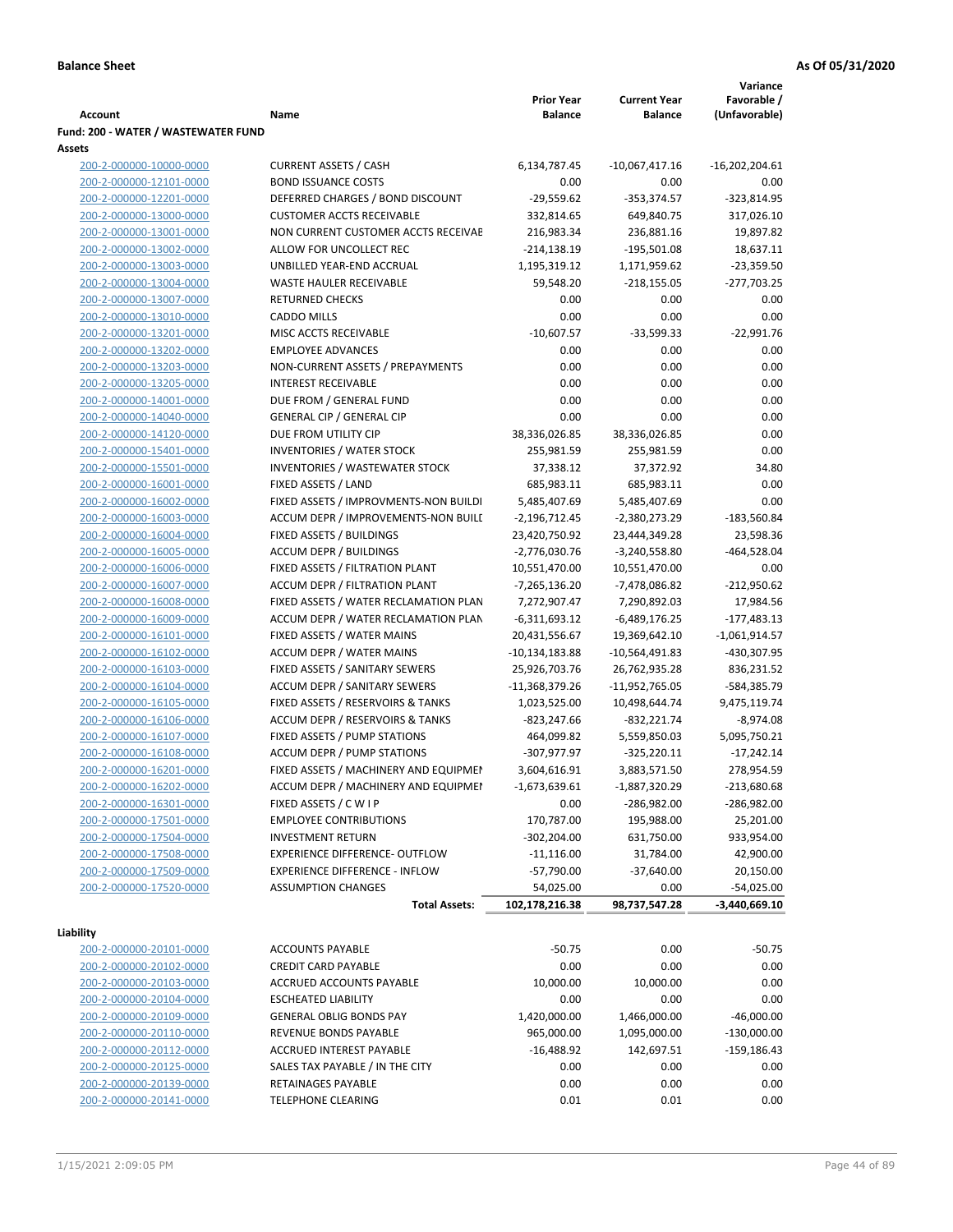|                                       |                                                          |                                     |                                       | Variance                     |
|---------------------------------------|----------------------------------------------------------|-------------------------------------|---------------------------------------|------------------------------|
| Account                               | <b>Name</b>                                              | <b>Prior Year</b><br><b>Balance</b> | <b>Current Year</b><br><b>Balance</b> | Favorable /<br>(Unfavorable) |
| 200-2-000000-20160-0000               | <b>UNAPPLIED CREDIT</b>                                  | 0.00                                | 0.00                                  | 0.00                         |
| 200-2-000000-21001-0000               | <b>GENERAL FUND / GENERAL FUND</b>                       | 0.00                                | 0.00                                  | 0.00                         |
| 200-2-000000-21101-0000               | ENTERPRISE / WTR/WWTR UTILITY FUND                       | 0.00                                | 0.00                                  | 0.00                         |
| 200-2-000000-22001-0000               | <b>SALARIES PAYABLE</b>                                  | 83,164.42                           | 83,164.42                             | 0.00                         |
| 200-2-000000-22002-0000               | <b>VACATION/SICK PAYABLE</b>                             | 153,875.54                          | 234,422.70                            | $-80,547.16$                 |
| 200-2-000000-23001-0000               | CAPITAL LEASE PAYABLE                                    | 0.00                                | 0.00                                  | 0.00                         |
| 200-2-000000-24001-0000               | O/S CHECKS PAYABLE                                       | 0.00                                | 0.00                                  | 0.00                         |
| 200-2-000000-24002-0000               | <b>CUSTOMER DEPOSITS</b>                                 | 819,822.69                          | 768,080.40                            | 51,742.29                    |
| 200-2-000000-24003-0000               | <b>CUSTOMER OVERPMT SUSPENSE</b>                         | 191,661.48                          | 265,743.73                            | $-74,082.25$                 |
| 200-2-000000-24004-0000               | <b>INTEREST PAYABLE ON DEP</b>                           | 0.00                                | 0.00                                  | 0.00                         |
| 200-2-000000-24005-0000               | <b>ACCRUED INT PAY ON DEP</b>                            | 0.00                                | 0.00                                  | 0.00                         |
| 200-2-000000-24006-0000               | <b>AWAITING CUSTOMER SETUP</b>                           | 1,955.61                            | 1,955.61                              | 0.00                         |
| 200-2-000000-24007-0000               | <b>BILLED DEPOSITS SUSPENSE</b>                          | 0.00                                | 0.00                                  | 0.00                         |
| 200-2-000000-26001-0000               | <b>COMPENSATED ABSENCES PAY</b>                          | 310,115.48                          | 211,715.81                            | 98,399.67                    |
| 200-2-000000-26101-0000               | <b>GENERAL OBLIG BONDS PAY</b>                           | 6,033,000.00                        | 4,567,000.00                          | 1,466,000.00                 |
| 200-2-000000-26102-0000               | <b>REVENUE BONDS PAYABLE</b>                             | 12,235,000.00                       | 31,190,000.00                         | $-18,955,000.00$             |
| 200-2-000000-26103-0000               | DEFERRED LOSS/DEFEASEMENT                                | $-227,063.58$                       | $-181,650.73$                         | $-45,412.85$                 |
| 200-2-000000-27001-0000               | <b>CONTRIBUTED CAPITAL</b>                               | 0.00                                | 0.00                                  | 0.00                         |
| 200-2-000000-27002-0000               | CONTRIBUTED CAPITAL / DEVELOPERS                         | 0.00                                | 0.00                                  | 0.00                         |
| 200-2-000000-29300-0000               | <b>ENCUMBRANCE SUMMARY</b>                               | 0.00                                | 0.00                                  | 0.00                         |
| 200-2-000000-29400-0100               | RESERVED ACCOUNT / ENCUMBRANCES                          | 0.00                                | 0.00                                  | 0.00                         |
| 200-2-000000-29999-0000               | <b>NET PENSION LIABILITY</b>                             | 249,699.00                          | 1,415,364.00                          | $-1,165,665.00$              |
| 200-2-000000-92080-0000               | <b>GLTDAG</b>                                            | 0.00                                | 0.00                                  | 0.00                         |
|                                       | <b>Total Liability:</b>                                  | 22,229,690.98                       | 41,269,493.46                         | -19,039,802.48               |
| <b>Equity</b>                         |                                                          |                                     |                                       |                              |
| 200-2-000000-39000-0000               | UNRESERVED-FUND BALANCE                                  | 0.00                                | 0.00                                  | 0.00                         |
| 200-2-000000-39100-0000               | UNRESERVED-RET. EARNINGS                                 | 80,670,908.81                       | 57,924,814.85                         | -22,746,093.96               |
| 200-2-000000-39150-0000               | RESERVED-RET. EARNINGS                                   | 0.00                                | 0.00                                  | 0.00                         |
| 200-2-000000-39500-0000               | NET POSITION - PENSION                                   | $-965.00$                           | $-965.00$                             | 0.00                         |
|                                       | <b>Total Beginning Equity:</b>                           | 80,669,943.81                       | 57,923,849.85                         | -22,746,093.96               |
| <b>Total Revenue</b>                  |                                                          | 8,969,580.90                        | 8,579,153.91                          | -390,426.99                  |
| <b>Total Expense</b>                  |                                                          | 9,690,999.30                        | 9,034,949.93                          | 656,049.37                   |
| <b>Revenues Over/(Under) Expenses</b> |                                                          | $-721,418.40$                       | -455,796.02                           | 265,622.38                   |
|                                       | <b>Total Equity and Current Surplus (Deficit):</b>       | 79,948,525.41                       | 57,468,053.83                         | $-22,480,471.58$             |
|                                       | Total Liabilities, Equity and Current Surplus (Deficit): | 102,178,216.39                      | 98,737,547.29                         | $-3,440,669.10$              |
|                                       | *** FUND 200 OUT OF BALANCE ***                          | $-0.01$                             | $-0.01$                               | 0.00                         |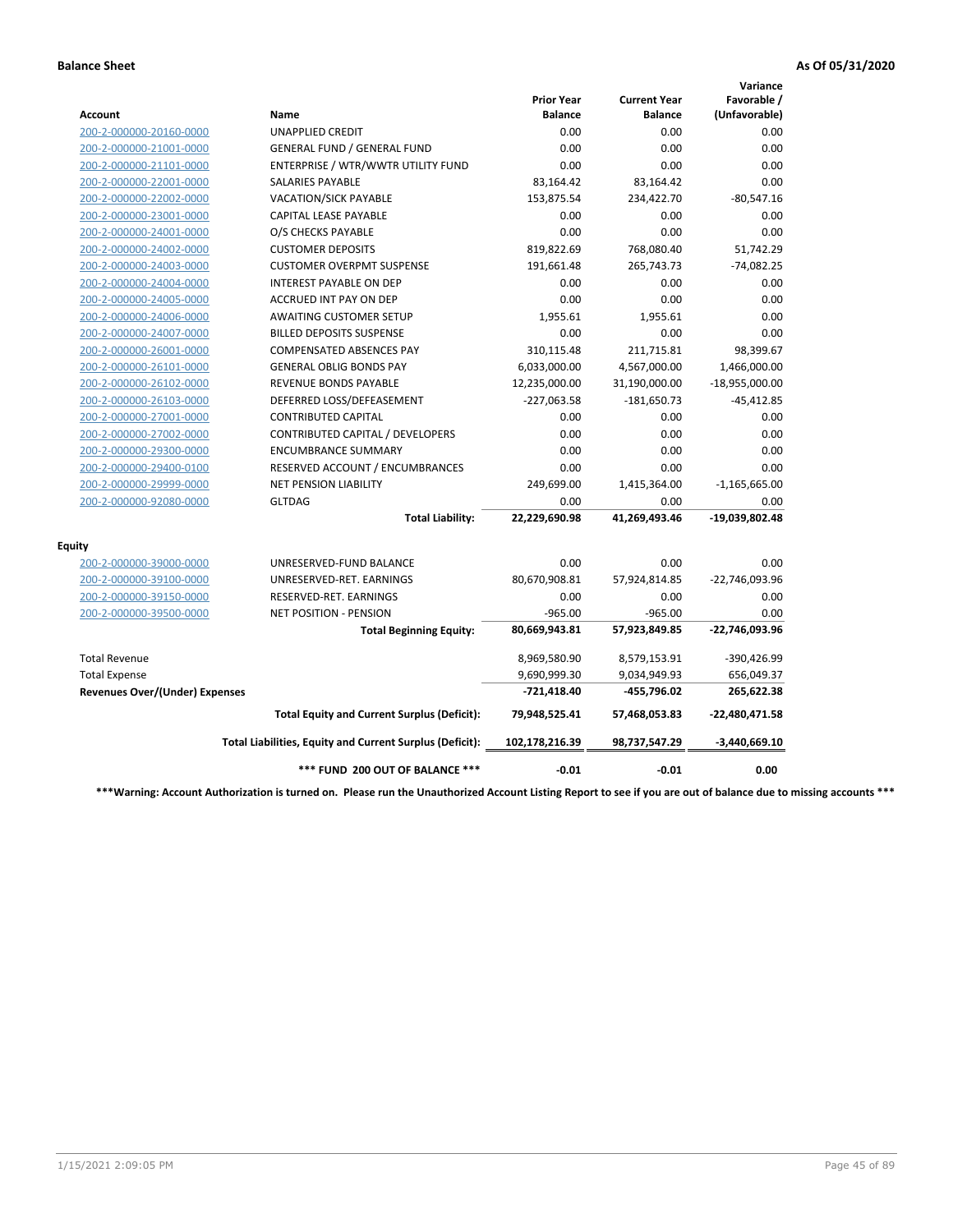| <b>Account</b>                        | <b>Name</b>                                              | <b>Prior Year</b><br><b>Balance</b> | <b>Current Year</b><br><b>Balance</b> | Variance<br>Favorable /<br>(Unfavorable) |
|---------------------------------------|----------------------------------------------------------|-------------------------------------|---------------------------------------|------------------------------------------|
| <b>Fund: 210 - WATER IMPACT FEES</b>  |                                                          |                                     |                                       |                                          |
| <b>Assets</b>                         |                                                          |                                     |                                       |                                          |
| 210-2-000000-10000-0000               | <b>CURRENT ASSETS / CASH</b>                             | 0.00                                | 0.00                                  | 0.00                                     |
| 210-2-000000-13201-0000               | MISC ACCTS RECEIVABLE                                    | 0.00                                | 0.00                                  | 0.00                                     |
| 210-2-000000-13205-0000               | <b>INTEREST RECEIVABLE</b>                               | 0.00                                | 0.00                                  | 0.00                                     |
|                                       | <b>Total Assets:</b>                                     | 0.00                                | 0.00                                  | 0.00                                     |
| Liability                             |                                                          |                                     |                                       |                                          |
| 210-2-000000-20101-0000               | <b>ACCOUNTS PAYABLE</b>                                  | 0.00                                | 0.00                                  | 0.00                                     |
| 210-2-000000-20103-0000               | <b>ACCRUED ACCOUNTS PAYABLE</b>                          | 0.00                                | 0.00                                  | 0.00                                     |
| 210-2-000000-29300-0000               | <b>ENCUMBRANCE SUMMARY</b>                               | 0.00                                | 0.00                                  | 0.00                                     |
| 210-2-000000-29400-0000               | RESERVED ACCOUNT / ENCUMBRANCES                          | 0.00                                | 0.00                                  | 0.00                                     |
|                                       | <b>Total Liability:</b>                                  | 0.00                                | 0.00                                  | 0.00                                     |
| <b>Equity</b>                         |                                                          |                                     |                                       |                                          |
| 210-2-000000-39000-0000               | UNRESERVED-FUND BALANCE                                  | 0.00                                | 0.00                                  | 0.00                                     |
| 210-2-000000-39100-0000               | UNRESERVED-RET. EARNINGS                                 | 0.00                                | 0.00                                  | 0.00                                     |
|                                       | <b>Total Beginning Equity:</b>                           | 0.00                                | 0.00                                  | 0.00                                     |
| <b>Total Revenue</b>                  |                                                          | 0.00                                | 0.00                                  | 0.00                                     |
| <b>Total Expense</b>                  |                                                          | 0.00                                | 0.00                                  | 0.00                                     |
| <b>Revenues Over/(Under) Expenses</b> |                                                          | 0.00                                | 0.00                                  | 0.00                                     |
|                                       | <b>Total Equity and Current Surplus (Deficit):</b>       | 0.00                                | 0.00                                  | 0.00                                     |
|                                       | Total Liabilities, Equity and Current Surplus (Deficit): | 0.00                                | 0.00                                  | 0.00                                     |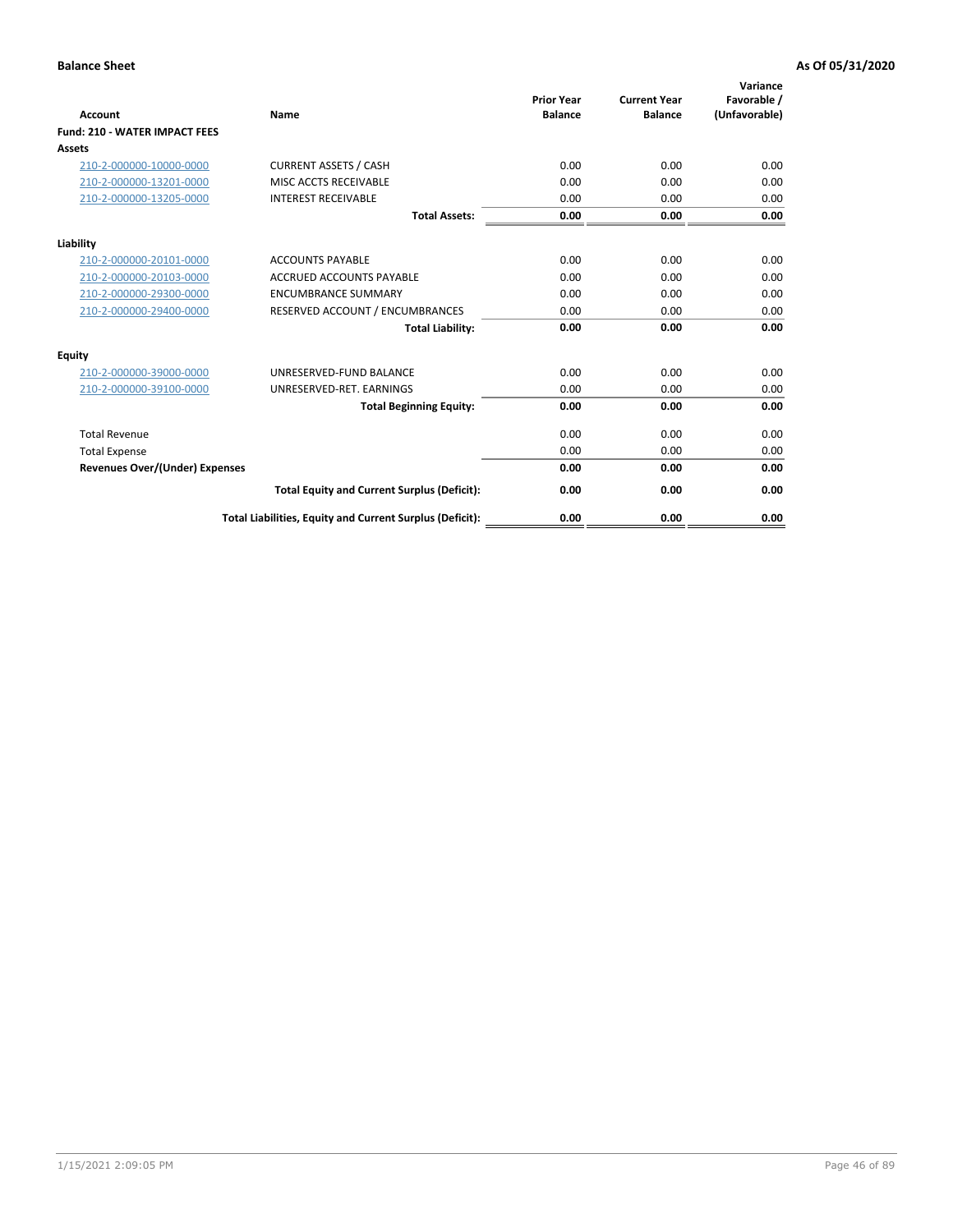| Account                                   | Name                                                     | <b>Prior Year</b><br><b>Balance</b> | <b>Current Year</b><br><b>Balance</b> | Variance<br>Favorable /<br>(Unfavorable) |
|-------------------------------------------|----------------------------------------------------------|-------------------------------------|---------------------------------------|------------------------------------------|
| <b>Fund: 211 - WASTEWATER IMPACT FEES</b> |                                                          |                                     |                                       |                                          |
| <b>Assets</b>                             |                                                          |                                     |                                       |                                          |
| 211-2-000000-10000-0000                   | <b>CURRENT ASSETS / CASH</b>                             | 0.00                                | 0.00                                  | 0.00                                     |
| 211-2-000000-13201-0000                   | MISC ACCTS RECEIVABLE                                    | 0.00                                | 0.00                                  | 0.00                                     |
| 211-2-000000-13205-0000                   | <b>INTEREST RECEIVABLE</b>                               | 0.00                                | 0.00                                  | 0.00                                     |
|                                           | <b>Total Assets:</b>                                     | 0.00                                | 0.00                                  | 0.00                                     |
| Liability                                 |                                                          |                                     |                                       |                                          |
| 211-2-000000-20101-0000                   | <b>ACCOUNTS PAYABLE</b>                                  | 0.00                                | 0.00                                  | 0.00                                     |
| 211-2-000000-20103-0000                   | <b>ACCRUED ACCOUNTS PAYABLE</b>                          | 0.00                                | 0.00                                  | 0.00                                     |
|                                           | <b>Total Liability:</b>                                  | 0.00                                | 0.00                                  | 0.00                                     |
| Equity                                    |                                                          |                                     |                                       |                                          |
| 211-2-000000-39000-0000                   | UNRESERVED-FUND BALANCE                                  | 0.00                                | 0.00                                  | 0.00                                     |
| 211-2-000000-39100-0000                   | UNRESERVED-RET. EARNINGS                                 | 0.00                                | 0.00                                  | 0.00                                     |
|                                           | <b>Total Beginning Equity:</b>                           | 0.00                                | 0.00                                  | 0.00                                     |
| <b>Total Revenue</b>                      |                                                          | 0.00                                | 0.00                                  | 0.00                                     |
| <b>Total Expense</b>                      |                                                          | 0.00                                | 0.00                                  | 0.00                                     |
| <b>Revenues Over/(Under) Expenses</b>     |                                                          | 0.00                                | 0.00                                  | 0.00                                     |
|                                           | <b>Total Equity and Current Surplus (Deficit):</b>       | 0.00                                | 0.00                                  | 0.00                                     |
|                                           | Total Liabilities, Equity and Current Surplus (Deficit): | 0.00                                | 0.00                                  | 0.00                                     |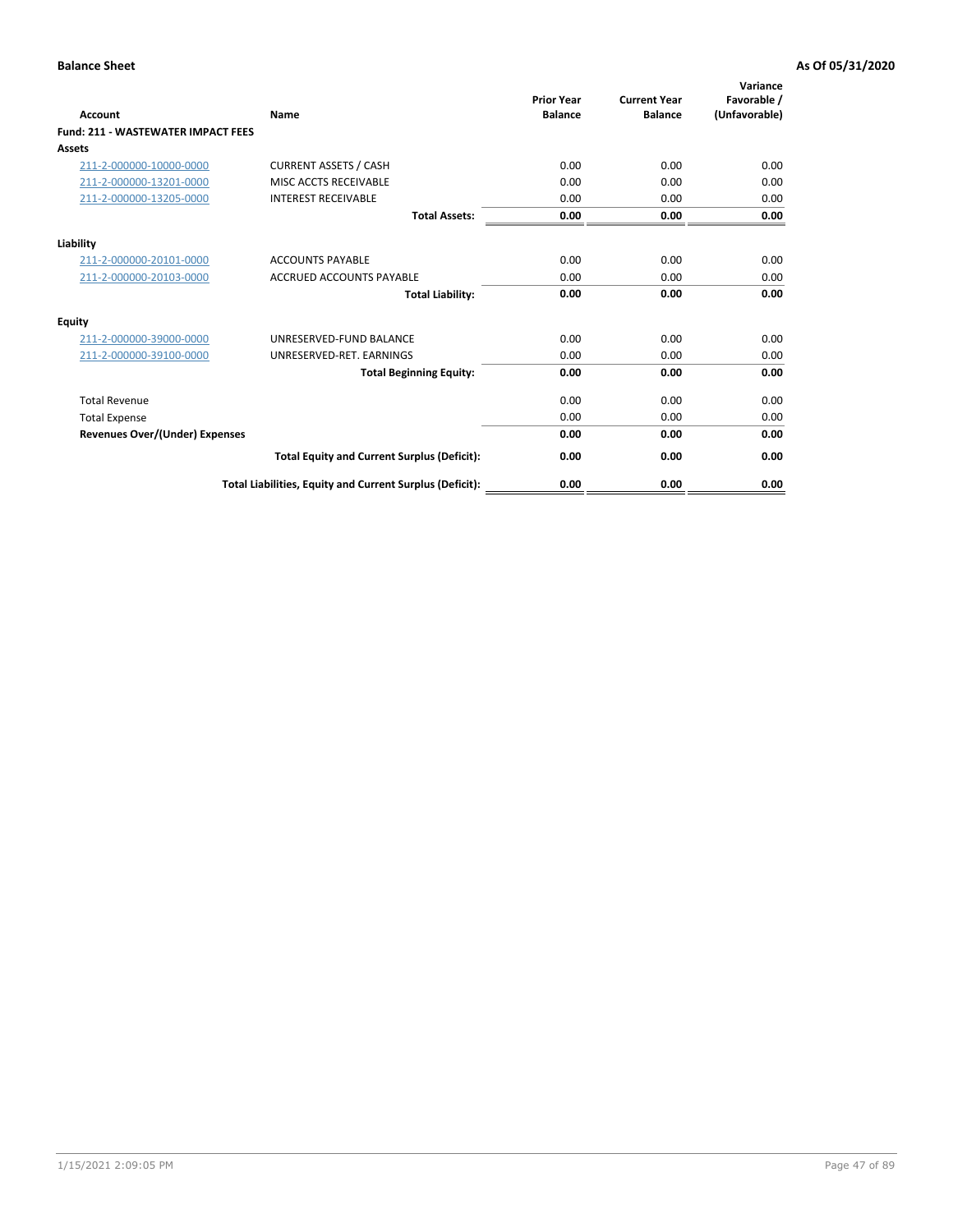| <b>Account</b>                        | Name                                                      | <b>Prior Year</b><br><b>Balance</b> | <b>Current Year</b><br><b>Balance</b> | Variance<br>Favorable /<br>(Unfavorable) |
|---------------------------------------|-----------------------------------------------------------|-------------------------------------|---------------------------------------|------------------------------------------|
|                                       | Fund: 212 - TX COMMUNITY DEV SWR SYSTEM IMPROV PROG GRANT |                                     |                                       |                                          |
| <b>Assets</b>                         |                                                           |                                     |                                       |                                          |
| 212-2-000000-10000-0000               | <b>CURRENT ASSETS / CASH</b>                              | 4,277.97                            | 105,849.57                            | 101,571.60                               |
| 212-2-000000-13201-0000               | MISC ACCTS RECEIVABLE                                     | 0.00                                | 0.00                                  | 0.00                                     |
| 212-2-000000-13205-0000               | <b>INTEREST RECEIVABLE</b>                                | 0.00                                | 0.00                                  | 0.00                                     |
| 212-2-000000-16301-0000               | FIXED ASSETS / C W I P                                    | 0.00                                | 0.00                                  | 0.00                                     |
|                                       | <b>Total Assets:</b>                                      | 4,277.97                            | 105,849.57                            | 101,571.60                               |
| Liability                             |                                                           |                                     |                                       |                                          |
| 212-2-000000-20101-0000               | <b>ACCOUNTS PAYABLE</b>                                   | 0.00                                | 0.00                                  | 0.00                                     |
| 212-2-000000-20102-0000               | <b>CREDIT CARD PAYABLE</b>                                | 0.00                                | 0.00                                  | 0.00                                     |
| 212-2-000000-20103-0000               | <b>ACCRUED ACCOUNTS PAYABLE</b>                           | 0.00                                | 0.00                                  | 0.00                                     |
| 212-2-000000-20139-0000               | <b>RETAINAGES PAYABLE</b>                                 | 0.00                                | 0.00                                  | 0.00                                     |
| 212-2-000000-20902-0000               | <b>DEFERRED GRANT REVENUE</b>                             | 0.00                                | 0.00                                  | 0.00                                     |
| 212-2-000000-21001-0000               | <b>GENERAL FUND / GENERAL FUND</b>                        | 0.00                                | 0.00                                  | 0.00                                     |
| 212-2-000000-29300-0000               | <b>ENCUMBRANCE SUMMARY</b>                                | 0.00                                | 0.00                                  | 0.00                                     |
| 212-2-000000-29400-0100               | RESERVED ACCOUNT / ENCUMBRANCES                           | 0.00                                | 0.00                                  | 0.00                                     |
|                                       | <b>Total Liability:</b>                                   | 0.00                                | 0.00                                  | 0.00                                     |
| Equity                                |                                                           |                                     |                                       |                                          |
| 212-2-000000-39100-0000               | UNRESERVED-RET. EARNINGS                                  | 6,170.12                            | $-61,025.43$                          | $-67,195.55$                             |
|                                       | <b>Total Beginning Equity:</b>                            | 6,170.12                            | $-61,025.43$                          | $-67,195.55$                             |
| <b>Total Revenue</b>                  |                                                           | 7,407.85                            | 168,130.00                            | 160,722.15                               |
| <b>Total Expense</b>                  |                                                           | 9,300.00                            | 1,255.00                              | 8,045.00                                 |
| <b>Revenues Over/(Under) Expenses</b> |                                                           | $-1,892.15$                         | 166,875.00                            | 168,767.15                               |
|                                       | <b>Total Equity and Current Surplus (Deficit):</b>        | 4,277.97                            | 105,849.57                            | 101,571.60                               |
|                                       | Total Liabilities, Equity and Current Surplus (Deficit):  | 4,277.97                            | 105,849.57                            | 101,571.60                               |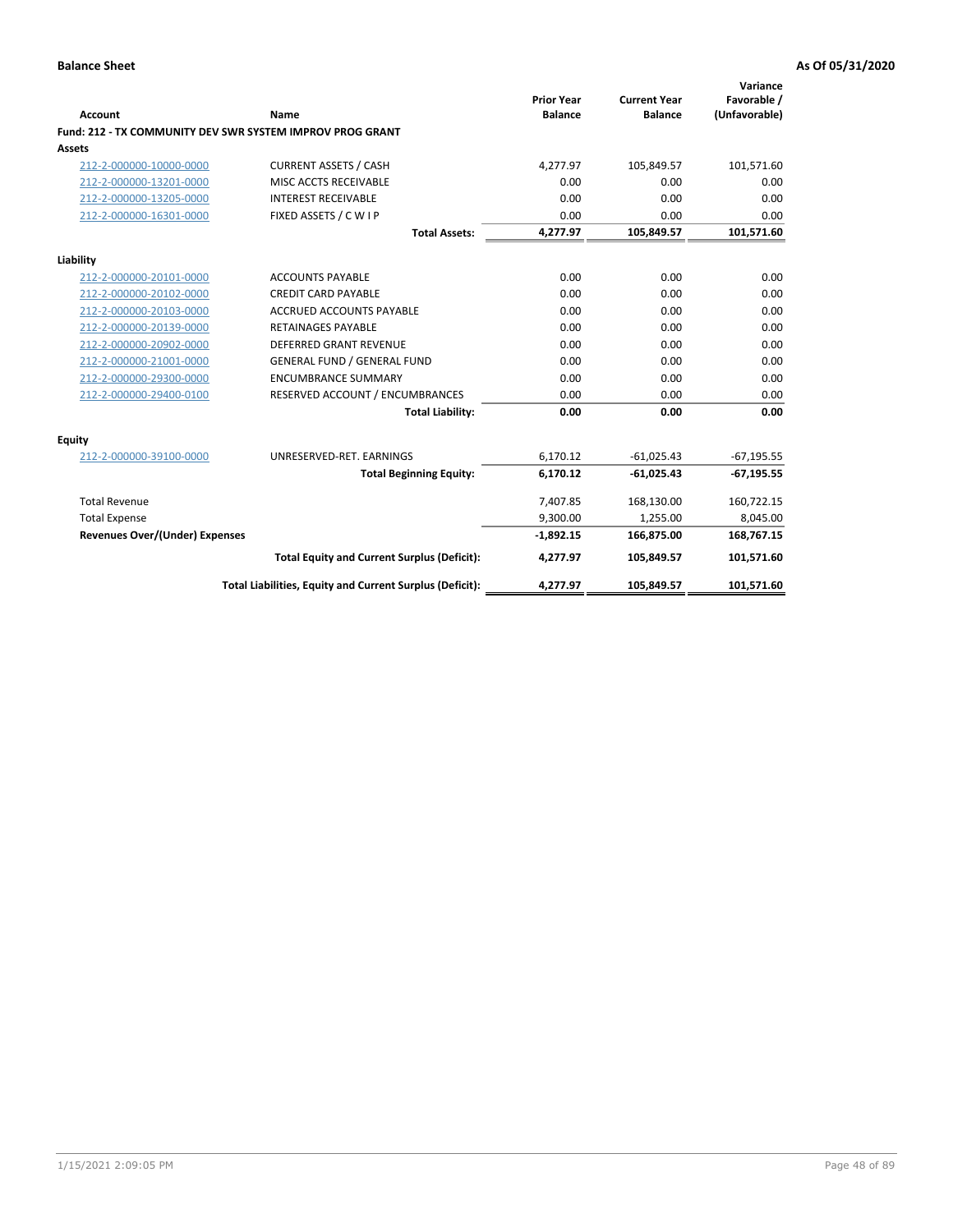| <b>Account</b><br><b>Fund: 216 - UTILIITY CIP FUND</b> | Name                                                     | <b>Prior Year</b><br><b>Balance</b> | <b>Current Year</b><br><b>Balance</b> | Variance<br>Favorable /<br>(Unfavorable) |
|--------------------------------------------------------|----------------------------------------------------------|-------------------------------------|---------------------------------------|------------------------------------------|
| <b>Assets</b>                                          |                                                          |                                     |                                       |                                          |
| 216-2-000000-10000-0000                                | <b>CURRENT ASSETS / CASH</b>                             | $-8,341,510.79$                     | 12,290,557.36                         | 20,632,068.15                            |
| 216-2-000000-11101-0000                                | MBIA ACCOUNTS / 2002 WSSR                                | 0.00                                | 0.00                                  | 0.00                                     |
| 216-2-000000-11103-0000                                | 2005 WSSR                                                | 0.00                                | 0.00                                  | 0.00                                     |
| 216-2-000000-11403-0000                                | RESERVE FUND / 2003 WSSR                                 | 0.00                                | 0.00                                  | 0.00                                     |
| 216-2-000000-11404-0000                                | SERIES 2019 WSSR CO'S                                    | 20,320,523.12                       | 10,603,636.61                         | $-9,716,886.51$                          |
| 216-2-000000-11503-0000                                | 2008WSSR CONST 486000273                                 | 0.00                                | 0.00                                  | 0.00                                     |
| 216-2-000000-11505-0000                                | SRA RAW WATER SALE PROCEEDS                              | 0.00                                | 13,502,109.79                         | 13,502,109.79                            |
| 216-2-000000-13000-0000                                | <b>CUSTOMER ACCTS RECEIVABLE</b>                         | 0.00                                | 0.00                                  | 0.00                                     |
| 216-2-000000-13002-0000                                | ALLOW FOR UNCOLLECT REC                                  | 0.00                                | 0.00                                  | 0.00                                     |
| 216-2-000000-13003-0000                                | UNBILLED YEAR-END ACCRUAL                                | 0.00                                | 0.00                                  | 0.00                                     |
| 216-2-000000-13201-0000                                | MISC ACCTS RECEIVABLE                                    | 70.32                               | 70.32                                 | 0.00                                     |
| 216-2-000000-13205-0000                                | <b>INTEREST RECEIVABLE</b>                               | 0.00                                | 0.00                                  | 0.00                                     |
| 216-2-000000-16301-0000                                | FIXED ASSETS / C W I P                                   | 11,188,075.75                       | 3,557,279.61                          | -7,630,796.14                            |
|                                                        | <b>Total Assets:</b>                                     | 23,167,158.40                       | 39,953,653.69                         | 16,786,495.29                            |
|                                                        |                                                          |                                     |                                       |                                          |
| Liability<br>216-2-000000-20101-0000                   | <b>ACCOUNTS PAYABLE</b>                                  | 0.00                                | 0.00                                  | 0.00                                     |
| 216-2-000000-20102-0000                                | <b>CREDIT CARD PAYABLE</b>                               | 0.00                                | 0.00                                  | 0.00                                     |
| 216-2-000000-20103-0000                                | ACCRUED ACCOUNTS PAYABLE                                 | 0.00                                | 0.00                                  | 0.00                                     |
| 216-2-000000-20113-0000                                | <b>DEVELOPERS ESCROW</b>                                 | 0.00                                | 0.00                                  | 0.00                                     |
| 216-2-000000-20139-0000                                | <b>RETAINAGES PAYABLE</b>                                | 335,626.59                          | 440,275.66                            | $-104,649.07$                            |
| 216-2-000000-21101-0000                                | ENTERPRISE / WTR/WWTR UTILITY FUND                       | 18,939,652.64                       | 18,939,652.64                         | 0.00                                     |
| 216-2-000000-29300-0000                                | <b>ENCUMBRANCE SUMMARY</b>                               | 0.00                                | 0.00                                  | 0.00                                     |
| 216-2-000000-29400-0100                                | RESERVED ACCOUNT / ENCUMBRANCES                          | 0.00                                | 0.00                                  | 0.00                                     |
|                                                        | <b>Total Liability:</b>                                  | 19,275,279.23                       | 19,379,928.30                         | $-104,649.07$                            |
|                                                        |                                                          |                                     |                                       |                                          |
| <b>Equity</b>                                          |                                                          |                                     |                                       |                                          |
| 216-2-000000-39000-0000                                | UNRESERVED-FUND BALANCE                                  | 0.00                                | 0.00                                  | 0.00                                     |
| 216-2-000000-39100-0000                                | UNRESERVED-RET. EARNINGS                                 | -13,754,344.96                      | 9,457,839.30                          | 23,212,184.26                            |
|                                                        | <b>Total Beginning Equity:</b>                           | -13,754,344.96                      | 9,457,839.30                          | 23,212,184.26                            |
| <b>Total Revenue</b>                                   |                                                          | 21,403,788.45                       | 13,645,056.26                         | -7,758,732.19                            |
| <b>Total Expense</b>                                   |                                                          | 3,757,564.32                        | 2,529,170.17                          | 1,228,394.15                             |
| <b>Revenues Over/(Under) Expenses</b>                  |                                                          | 17,646,224.13                       | 11,115,886.09                         | -6,530,338.04                            |
|                                                        | <b>Total Equity and Current Surplus (Deficit):</b>       | 3,891,879.17                        | 20,573,725.39                         | 16,681,846.22                            |
|                                                        | Total Liabilities, Equity and Current Surplus (Deficit): | 23,167,158.40                       | 39,953,653.69                         | 16,786,495.29                            |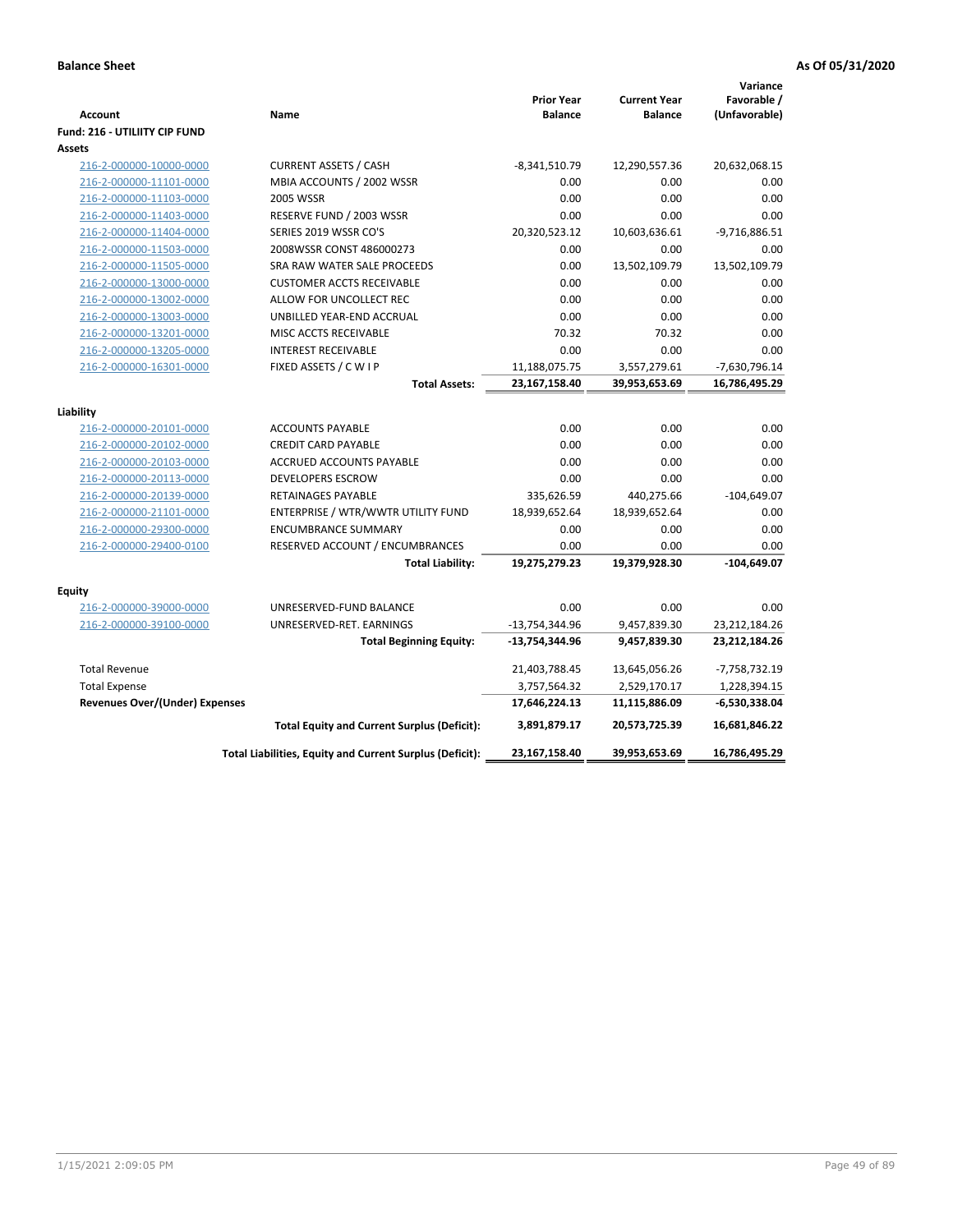| <b>Account</b>                                     | <b>Name</b>                                                     | <b>Prior Year</b><br><b>Balance</b> | <b>Current Year</b><br><b>Balance</b> | Variance<br>Favorable /<br>(Unfavorable) |
|----------------------------------------------------|-----------------------------------------------------------------|-------------------------------------|---------------------------------------|------------------------------------------|
| <b>Fund: 217 - WASTEWATER RECLAMATION FUND</b>     |                                                                 |                                     |                                       |                                          |
| Assets                                             |                                                                 |                                     |                                       |                                          |
| 217-2-000000-10000-0000                            | <b>CURRENT ASSETS / CASH</b>                                    | $-20,619.30$                        | $-20,619.30$                          | 0.00                                     |
| 217-2-000000-11301-0000                            | TEXASTERM / 2008 WSSR REVENUE BOND                              | 0.00                                | 0.00                                  | 0.00                                     |
| 217-2-000000-11302-0000                            | 2008 WSSR REVENUE BOND                                          | 0.00                                | 0.00                                  | 0.00                                     |
| 217-2-000000-11503-0000                            | 2008WSSR CONST 486000273                                        | 764,909.14                          | 777,868.61                            | 12,959.47                                |
| 217-2-000000-13000-0000                            | <b>CUSTOMER ACCTS RECEIVABLE</b>                                | 0.00                                | 0.00                                  | 0.00                                     |
| 217-2-000000-13002-0000                            | ALLOW FOR UNCOLLECT REC                                         | 0.00                                | 0.00                                  | 0.00                                     |
| 217-2-000000-13201-0000                            | MISC ACCTS RECEIVABLE                                           | 0.00                                | 0.00                                  | 0.00                                     |
| 217-2-000000-13205-0000                            | <b>INTEREST RECEIVABLE</b>                                      | 0.00                                | 0.00                                  | 0.00                                     |
| 217-2-000000-16301-0000                            | FIXED ASSETS / C W I P                                          | 0.00                                | 0.00                                  | 0.00                                     |
|                                                    | <b>Total Assets:</b>                                            | 744,289.84                          | 757,249.31                            | 12,959.47                                |
| Liability                                          |                                                                 |                                     |                                       |                                          |
|                                                    | <b>ACCOUNTS PAYABLE</b>                                         | 0.00                                | 0.00                                  | 0.00                                     |
| 217-2-000000-20101-0000                            |                                                                 |                                     |                                       | 0.00                                     |
| 217-2-000000-20102-0000                            | <b>CREDIT CARD PAYABLE</b>                                      | 0.00                                | 0.00                                  |                                          |
| 217-2-000000-20103-0000                            | <b>ACCRUED ACCOUNTS PAYABLE</b>                                 | 0.00<br>0.00                        | 0.00                                  | 0.00                                     |
| 217-2-000000-20139-0000                            | <b>RETAINAGES PAYABLE</b><br>ENTERPRISE / WTR/WWTR UTILITY FUND |                                     | 0.00<br>19,396,374.21                 | 0.00<br>0.00                             |
| 217-2-000000-21101-0000                            | <b>ENCUMBRANCE SUMMARY</b>                                      | 19,396,374.21<br>0.00               | 0.00                                  | 0.00                                     |
| 217-2-000000-29300-0000<br>217-2-000000-29400-0100 | RESERVED ACCOUNT / ENCUMBRANCES                                 | 0.00                                | 0.00                                  | 0.00                                     |
|                                                    |                                                                 |                                     |                                       | 0.00                                     |
|                                                    | <b>Total Liability:</b>                                         | 19,396,374.21                       | 19,396,374.21                         |                                          |
| <b>Equity</b>                                      |                                                                 |                                     |                                       |                                          |
| 217-2-000000-39100-0000                            | UNRESERVED-RET. EARNINGS                                        | $-18,643,277.25$                    | $-18,646,218.79$                      | $-2,941.54$                              |
|                                                    | <b>Total Beginning Equity:</b>                                  | $-18,643,277.25$                    | $-18,646,218.79$                      | $-2,941.54$                              |
| <b>Total Revenue</b>                               |                                                                 | 11,812.18                           | 7,093.89                              | $-4,718.29$                              |
| <b>Total Expense</b>                               |                                                                 | 20,619.30                           | 0.00                                  | 20,619.30                                |
| Revenues Over/(Under) Expenses                     |                                                                 | $-8,807.12$                         | 7,093.89                              | 15,901.01                                |
|                                                    | <b>Total Equity and Current Surplus (Deficit):</b>              | -18,652,084.37                      | -18,639,124.90                        | 12,959.47                                |
|                                                    | Total Liabilities, Equity and Current Surplus (Deficit):        | 744,289.84                          | 757,249.31                            | 12.959.47                                |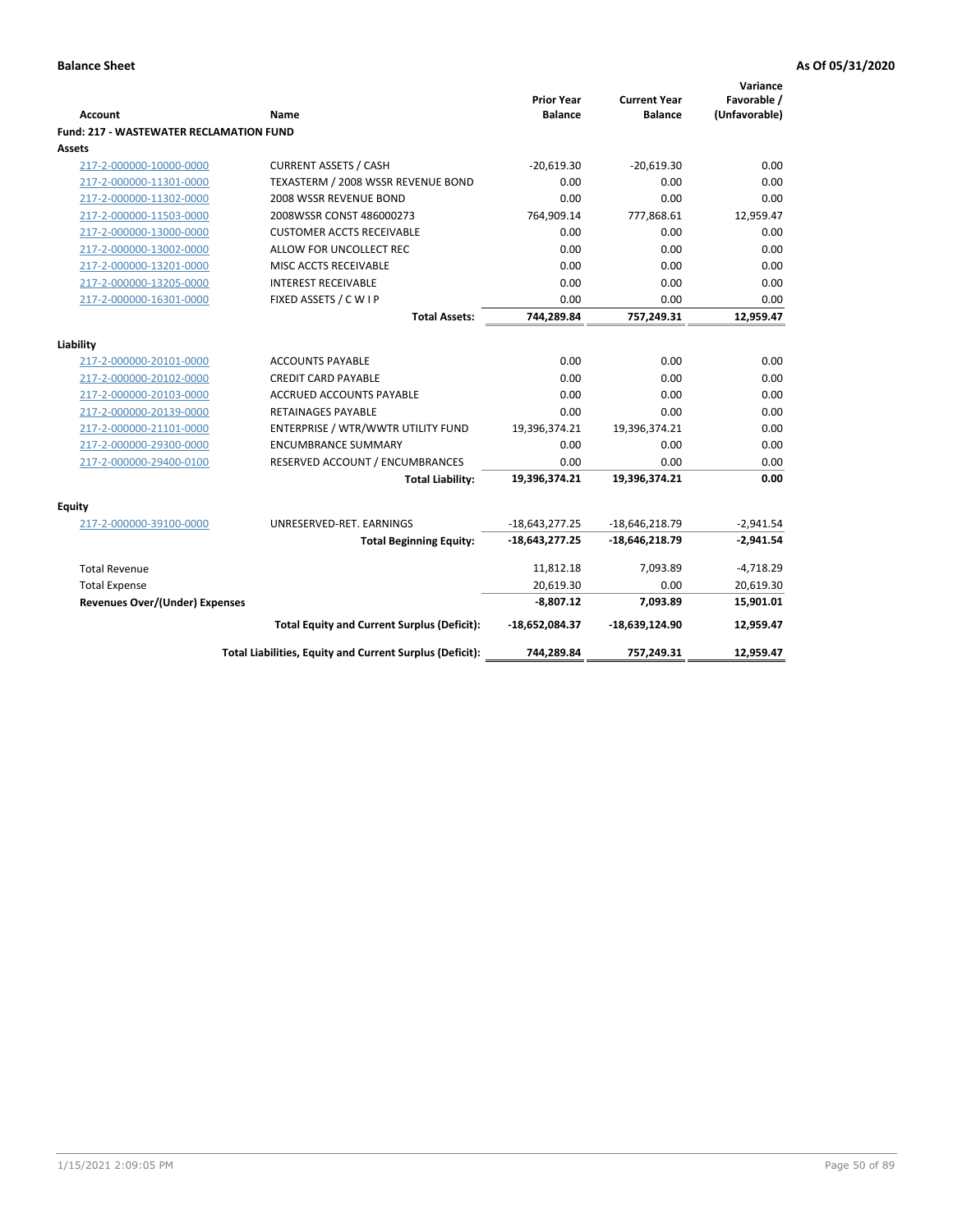|                                |                                                              | <b>Prior Year</b> | <b>Current Year</b> | Variance<br>Favorable / |
|--------------------------------|--------------------------------------------------------------|-------------------|---------------------|-------------------------|
| <b>Account</b>                 | Name                                                         | <b>Balance</b>    | <b>Balance</b>      | (Unfavorable)           |
| Fund: 300 - AIRPORT FUND       |                                                              |                   |                     |                         |
| Assets                         |                                                              |                   |                     |                         |
| 300-2-000000-10000-0000        | <b>CURRENT ASSETS / CASH</b>                                 | -4,366,955.96     | -6,706,805.48       | -2,339,849.52           |
| 300-2-000000-13201-0000        | MISC ACCTS RECEIVABLE                                        | 0.00              | $-650.39$           | -650.39                 |
| 300-2-000000-13202-0000        | <b>EMPLOYEE ADVANCES</b>                                     | 0.00              | 0.00                | 0.00                    |
| 300-2-000000-13203-0000        | NON-CURRENT ASSETS / PREPAYMENTS                             | 0.00              | 0.00                | 0.00                    |
| 300-2-000000-13205-0000        | <b>INTEREST RECEIVABLE</b>                                   | 0.00              | 0.00                | 0.00                    |
| 300-2-000000-14126-0000        | <b>GRANT FUND / AIRPORT GRANT FUND</b>                       | 0.00              | 0.00                | 0.00                    |
| 300-2-000000-16001-0000        | FIXED ASSETS / LAND                                          | 813,937.00        | 813,937.00          | 0.00                    |
| 300-2-000000-16002-0000        | FIXED ASSETS / IMPROVMENTS-NON BUILDI                        | 75,750,553.49     | 75,750,553.49       | 0.00                    |
| 300-2-000000-16003-0000        | ACCUM DEPR / IMPROVEMENTS-NON BUILI                          | -38,526,881.33    | $-40,581,156.28$    | $-2,054,274.95$         |
| 300-2-000000-16004-0000        | FIXED ASSETS / BUILDINGS                                     | 67,994,704.13     | 69,917,050.27       | 1,922,346.14            |
| 300-2-000000-16005-0000        | <b>ACCUM DEPR / BUILDINGS</b>                                | -25,823,518.61    | -27,356,164.49      | $-1,532,645.88$         |
| 300-2-000000-16201-0000        | FIXED ASSETS / MACHINERY AND EQUIPMEN                        | 502,779.61        | 528,771.61          | 25,992.00               |
| 300-2-000000-16202-0000        | ACCUM DEPR / MACHINERY AND EQUIPMEI                          | $-16,426.94$      | $-40,948.94$        | $-24,522.00$            |
| 300-2-000000-16301-0000        | FIXED ASSETS / C W I P                                       | 0.00              | 982,112.50          | 982,112.50              |
| 300-2-000000-17501-0000        | <b>EMPLOYEE CONTRIBUTIONS</b>                                | 0.00              | 0.00                | 0.00                    |
| 300-2-000000-17504-0000        | <b>INVESTMENT RETURN</b>                                     | 0.00              | 0.00                | 0.00                    |
| 300-2-000000-17508-0000        | <b>EXPERIENCE DIFFERENCE- OUTFLOW</b>                        | 0.00              | 0.00                | 0.00                    |
| 300-2-000000-17509-0000        | <b>EXPERIENCE DIFFERENCE - INFLOW</b>                        | 0.00              | 0.00                | 0.00                    |
| 300-2-000000-17520-0000        | <b>ASSUMPTION CHANGES</b>                                    | 0.00              | 0.00                | 0.00                    |
|                                | <b>Total Assets:</b>                                         | 76,328,191.39     | 73,306,699.29       | $-3,021,492.10$         |
| Liability                      |                                                              |                   |                     |                         |
| 300-2-000000-20101-0000        | <b>ACCOUNTS PAYABLE</b>                                      | 0.00              | 0.00                | 0.00                    |
| 300-2-000000-20102-0000        | <b>CREDIT CARD PAYABLE</b>                                   | 0.00              | 0.00                | 0.00                    |
| 300-2-000000-20103-0000        | ACCRUED ACCOUNTS PAYABLE                                     | 0.00              | 0.00                | 0.00                    |
| 300-2-000000-20105-0000        | <b>L-3 FUNDS PAYABLE</b>                                     | 0.00              | 0.00                | 0.00                    |
|                                | <b>GRANT MATCH</b>                                           | 0.00              | 0.00                | 0.00                    |
| 300-2-000000-20106-0000        | MATURED BONDS PAYABLE                                        | 0.00              | 0.00                | 0.00                    |
| 300-2-000000-20108-0000        | REVENUE BONDS PAYABLE                                        | 0.00              |                     |                         |
| 300-2-000000-20110-0000        |                                                              |                   | 0.00                | 0.00                    |
| 300-2-000000-20111-0000        | MATURED INTEREST PAYABLE                                     | 0.00              | 0.00                | 0.00                    |
| 300-2-000000-20112-0000        | <b>ACCRUED INTEREST PAYABLE</b><br><b>RETAINAGES PAYABLE</b> | 0.00<br>0.00      | 0.00<br>0.00        | 0.00<br>0.00            |
| 300-2-000000-20139-0000        |                                                              |                   |                     |                         |
| 300-2-000000-20141-0000        | <b>TELEPHONE CLEARING</b>                                    | 0.00              | 0.00                | 0.00                    |
| 300-2-000000-20160-0000        | <b>UNAPPLIED CREDIT</b>                                      | 0.00              | 0.00                | 0.00                    |
| 300-2-000000-20201-0000        | <b>DEFERRED REVENUE</b>                                      | 0.00              | 0.00                | 0.00                    |
| 300-2-000000-21001-0000        | <b>GENERAL FUND / GENERAL FUND</b>                           | 0.00              | 0.00                | 0.00                    |
| <u>300-2-000000-22001-0000</u> | SALARIES PAYABLE                                             | 2,201.13          | 2,201.13            | 0.00                    |
| 300-2-000000-22002-0000        | VACATION/SICK PAYABLE                                        | $-2,468.99$       | 2,188.24            | -4,657.23               |
| 300-2-000000-26001-0000        | COMPENSATED ABSENCES PAY                                     | 6,937.88          | 10,603.68           | $-3,665.80$             |
| 300-2-000000-26101-0000        | <b>GENERAL OBLIG BONDS PAY</b>                               | 0.00              | 0.00                | 0.00                    |
| 300-2-000000-26102-0000        | <b>REVENUE BONDS PAYABLE</b>                                 | 0.00              | 0.00                | 0.00                    |
| 300-2-000000-27001-0000        | <b>CONTRIBUTED CAPITAL</b>                                   | $-0.39$           | $-0.39$             | 0.00                    |
| 300-2-000000-29300-0000        | <b>ENCUMBRANCE SUMMARY</b>                                   | 0.00              | 0.00                | 0.00                    |
| 300-2-000000-29400-0100        | RESERVED ACCOUNT / ENCUMBRANCES                              | 0.00              | 0.00                | 0.00                    |
| 300-2-000000-29999-0000        | <b>NET PENSION LIABILITY</b>                                 | 0.00              | 0.00                | 0.00                    |
|                                | <b>Total Liability:</b>                                      | 6,669.63          | 14,992.66           | $-8,323.03$             |
| <b>Equity</b>                  |                                                              |                   |                     |                         |
| 300-2-000000-39000-0000        | UNRESERVED-FUND BALANCE                                      | 0.00              | 0.00                | 0.00                    |
| 300-2-000000-39100-0000        | UNRESERVED-RET. EARNINGS                                     | 75,949,282.18     | 72,911,614.18       | $-3,037,668.00$         |
| 300-2-000000-39500-0000        | NET POSITION - PENSION                                       | 0.00              | 0.00                | 0.00                    |
|                                | <b>Total Beginning Equity:</b>                               | 75,949,282.18     | 72,911,614.18       | $-3,037,668.00$         |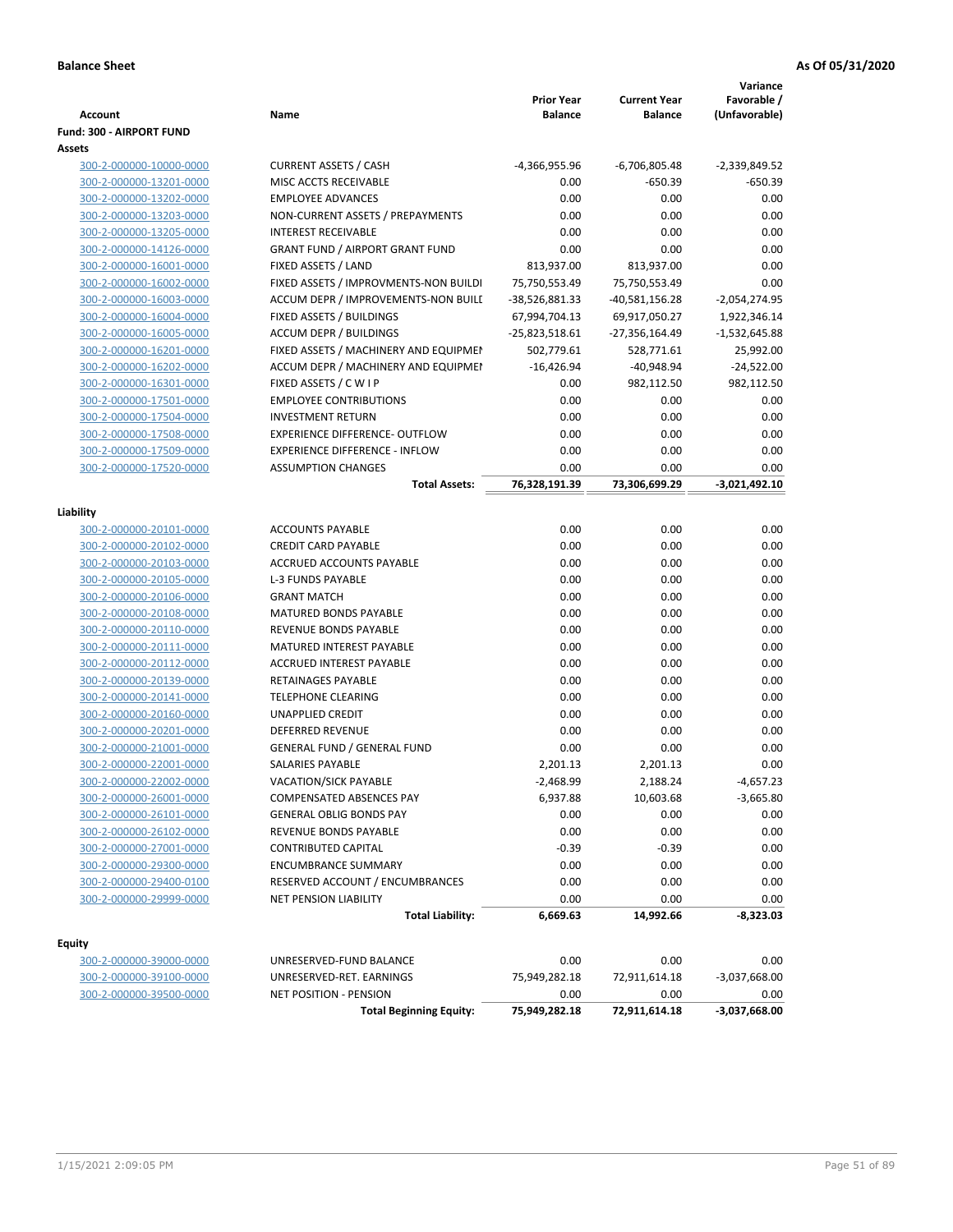| Account                        | Name                                                     | <b>Prior Year</b><br><b>Balance</b> | <b>Current Year</b><br><b>Balance</b> | Variance<br>Favorable /<br>(Unfavorable) |
|--------------------------------|----------------------------------------------------------|-------------------------------------|---------------------------------------|------------------------------------------|
| <b>Total Revenue</b>           |                                                          | 471,386.11                          | 481,467.50                            | 10,081.39                                |
| <b>Total Expense</b>           |                                                          | 99,146.52                           | 101,375.04                            | $-2,228.52$                              |
| Revenues Over/(Under) Expenses |                                                          | 372,239.59                          | 380,092.46                            | 7,852.87                                 |
|                                | <b>Total Equity and Current Surplus (Deficit):</b>       | 76,321,521.77                       | 73.291.706.64                         | $-3,029,815.13$                          |
|                                | Total Liabilities, Equity and Current Surplus (Deficit): | 76,328,191.40                       | 73,306,699.30                         | $-3,021,492.10$                          |
|                                | *** FUND 300 OUT OF BALANCE ***                          | $-0.01$                             | $-0.01$                               | 0.00                                     |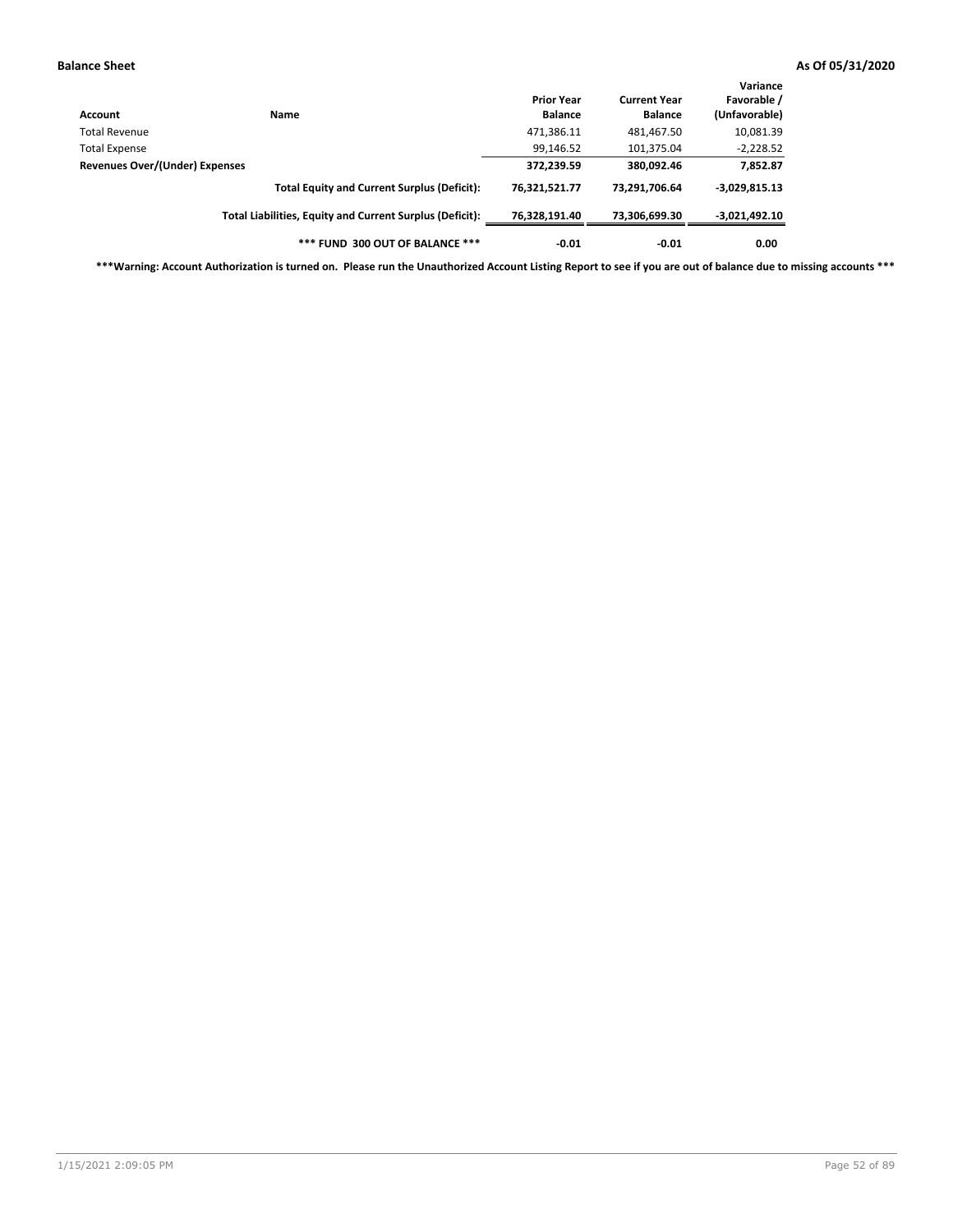|                                       |                                                          |                                     |                                       | Variance                     |
|---------------------------------------|----------------------------------------------------------|-------------------------------------|---------------------------------------|------------------------------|
| <b>Account</b>                        | Name                                                     | <b>Prior Year</b><br><b>Balance</b> | <b>Current Year</b><br><b>Balance</b> | Favorable /<br>(Unfavorable) |
| Fund: 320 - AIRPORT TXDOT GRANT       |                                                          |                                     |                                       |                              |
| Assets                                |                                                          |                                     |                                       |                              |
| 320-2-000000-10000-0000               | <b>CURRENT ASSETS / CASH</b>                             | 200,000.84                          | 200,000.84                            | 0.00                         |
| 320-2-000000-13201-0000               | MISC ACCTS RECEIVABLE                                    | 0.00                                | 0.00                                  | 0.00                         |
| 320-2-000000-13205-0000               | <b>INTEREST RECEIVABLE</b>                               | 0.00                                | 0.00                                  | 0.00                         |
|                                       | <b>Total Assets:</b>                                     | 200,000.84                          | 200,000.84                            | 0.00                         |
| Liability                             |                                                          |                                     |                                       |                              |
| 320-2-000000-20101-0000               | <b>ACCOUNTS PAYABLE</b>                                  | 0.00                                | 0.00                                  | 0.00                         |
| 320-2-000000-20102-0000               | <b>CREDIT CARD PAYABLE</b>                               | 0.00                                | 0.00                                  | 0.00                         |
| 320-2-000000-20103-0000               | <b>ACCRUED ACCOUNTS PAYABLE</b>                          | 0.00                                | 0.00                                  | 0.00                         |
| 320-2-000000-20902-0000               | <b>DEFERRED GRANT REVENUE</b>                            | 0.00                                | 0.00                                  | 0.00                         |
| 320-2-000000-21125-0000               | DUE TO / AIRPORT FUND                                    | 0.00                                | 0.00                                  | 0.00                         |
| 320-2-000000-29300-0000               | <b>ENCUMBRANCE SUMMARY</b>                               | 0.00                                | 0.00                                  | 0.00                         |
| 320-2-000000-29400-0100               | RESERVED ACCOUNT / ENCUMBRANCES                          | 0.00                                | 0.00                                  | 0.00                         |
|                                       | <b>Total Liability:</b>                                  | 0.00                                | 0.00                                  | 0.00                         |
| <b>Equity</b>                         |                                                          |                                     |                                       |                              |
| 320-2-000000-39000-0000               | UNRESERVED-FUND BALANCE                                  | 200,000.84                          | 200,000.84                            | 0.00                         |
|                                       | <b>Total Beginning Equity:</b>                           | 200,000.84                          | 200,000.84                            | 0.00                         |
| <b>Total Revenue</b>                  |                                                          | 0.00                                | 0.00                                  | 0.00                         |
| <b>Total Expense</b>                  |                                                          | 0.00                                | 0.00                                  | 0.00                         |
| <b>Revenues Over/(Under) Expenses</b> |                                                          | 0.00                                | 0.00                                  | 0.00                         |
|                                       | <b>Total Equity and Current Surplus (Deficit):</b>       | 200,000.84                          | 200,000.84                            | 0.00                         |
|                                       | Total Liabilities, Equity and Current Surplus (Deficit): | 200,000.84                          | 200,000.84                            | 0.00                         |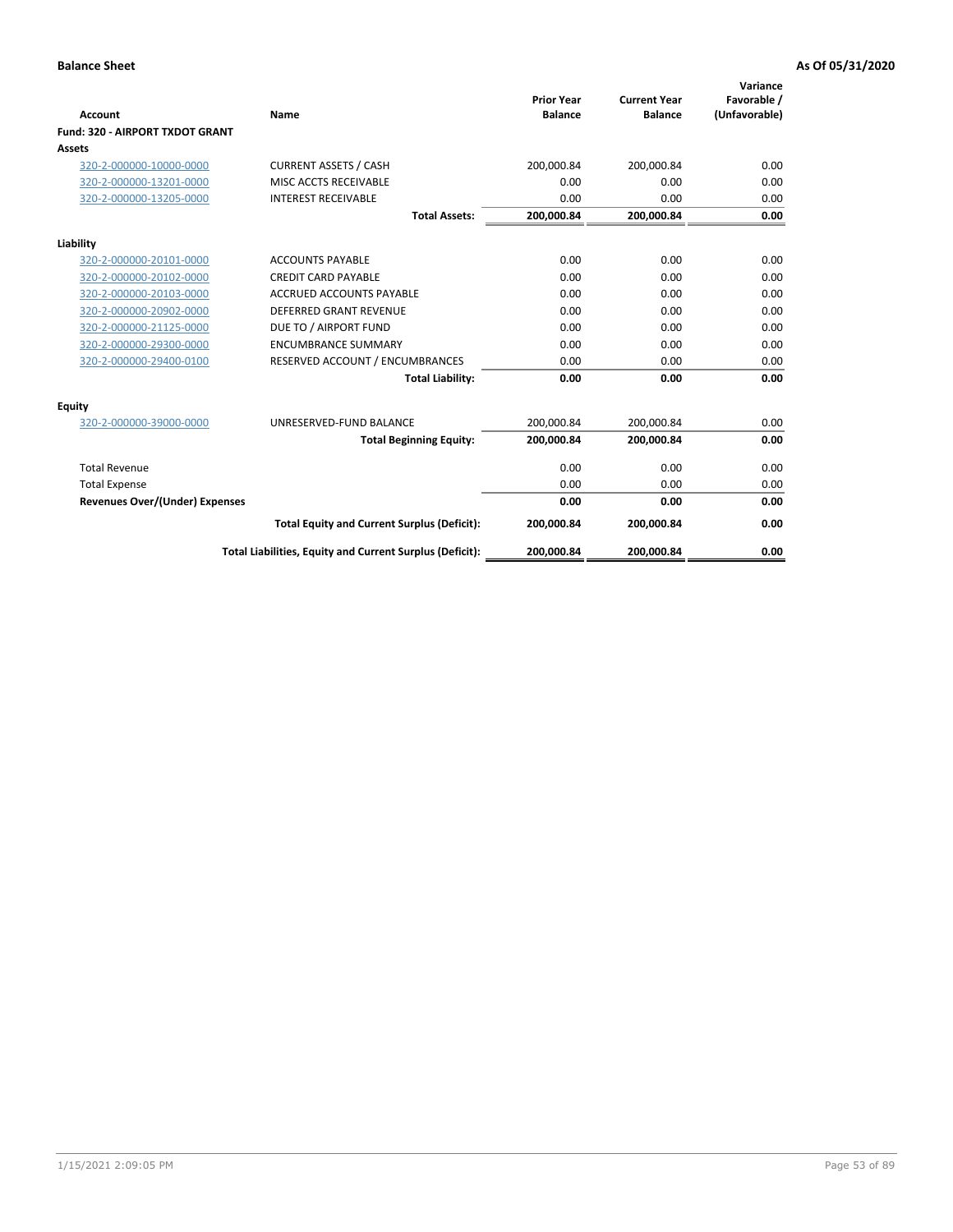| <b>Account</b>                          | Name                                                     | <b>Prior Year</b><br><b>Balance</b> | <b>Current Year</b><br><b>Balance</b> | Variance<br>Favorable /<br>(Unfavorable) |
|-----------------------------------------|----------------------------------------------------------|-------------------------------------|---------------------------------------|------------------------------------------|
| <b>Fund: 360 - AIRPORT CAPITAL FUND</b> |                                                          |                                     |                                       |                                          |
| Assets                                  |                                                          |                                     |                                       |                                          |
| 360-2-000000-10000-0000                 | <b>CURRENT ASSETS / CASH</b>                             | 7,912,396.96                        | 7,799,082.83                          | $-113,314.13$                            |
| 360-2-000000-13201-0000                 | MISC ACCTS RECEIVABLE                                    | 0.00                                | 0.00                                  | 0.00                                     |
| 360-2-000000-13205-0000                 | <b>INTEREST RECEIVABLE</b>                               | 0.00                                | 0.00                                  | 0.00                                     |
| 360-2-000000-16301-0000                 | FIXED ASSETS / C W I P                                   | 132,616.88                          | 132,616.88                            | 0.00                                     |
|                                         | <b>Total Assets:</b>                                     | 8,045,013.84                        | 7,931,699.71                          | $-113,314.13$                            |
| Liability                               |                                                          |                                     |                                       |                                          |
| 360-2-000000-20101-0000                 | <b>ACCOUNTS PAYABLE</b>                                  | 0.00                                | 0.00                                  | 0.00                                     |
| 360-2-000000-20102-0000                 | <b>CREDIT CARD PAYABLE</b>                               | 0.00                                | 0.00                                  | 0.00                                     |
| 360-2-000000-20103-0000                 | <b>ACCRUED ACCOUNTS PAYABLE</b>                          | 0.00                                | 0.00                                  | 0.00                                     |
| 360-2-000000-20125-0000                 | SALES TAX PAYABLE / IN THE CITY                          | 0.00                                | 0.00                                  | 0.00                                     |
| 360-2-000000-20139-0000                 | <b>RETAINAGES PAYABLE</b>                                | 0.00                                | 0.00                                  | 0.00                                     |
| 360-2-000000-21001-0000                 | <b>GENERAL FUND / GENERAL FUND</b>                       | 0.00                                | 0.00                                  | 0.00                                     |
| 360-2-000000-27001-0000                 | <b>CONTRIBUTED CAPITAL</b>                               | 0.00                                | 0.00                                  | 0.00                                     |
| 360-2-000000-29300-0000                 | <b>ENCUMBRANCE SUMMARY</b>                               | 0.00                                | 0.00                                  | 0.00                                     |
| 360-2-000000-29400-0000                 | RESERVED ACCOUNT / ENCUMBRANCES                          | 0.00                                | 0.00                                  | 0.00                                     |
|                                         | <b>Total Liability:</b>                                  | 0.00                                | 0.00                                  | 0.00                                     |
| Equity                                  |                                                          |                                     |                                       |                                          |
| 360-2-000000-39000-0000                 | UNRESERVED-FUND BALANCE                                  | 0.00                                | 0.00                                  | 0.00                                     |
| 360-2-000000-39100-0000                 | UNRESERVED-RET. EARNINGS                                 | 8,016,141.66                        | 8,131,751.78                          | 115,610.12                               |
|                                         | <b>Total Beginning Equity:</b>                           | 8,016,141.66                        | 8,131,751.78                          | 115,610.12                               |
| <b>Total Revenue</b>                    |                                                          | 56,121.72                           | 79,919.41                             | 23,797.69                                |
| <b>Total Expense</b>                    |                                                          | 27,249.54                           | 279,971.48                            | $-252,721.94$                            |
| <b>Revenues Over/(Under) Expenses</b>   |                                                          | 28,872.18                           | $-200,052.07$                         | $-228,924.25$                            |
|                                         | <b>Total Equity and Current Surplus (Deficit):</b>       | 8,045,013.84                        | 7,931,699.71                          | $-113,314.13$                            |
|                                         | Total Liabilities, Equity and Current Surplus (Deficit): | 8,045,013.84                        | 7,931,699.71                          | $-113,314.13$                            |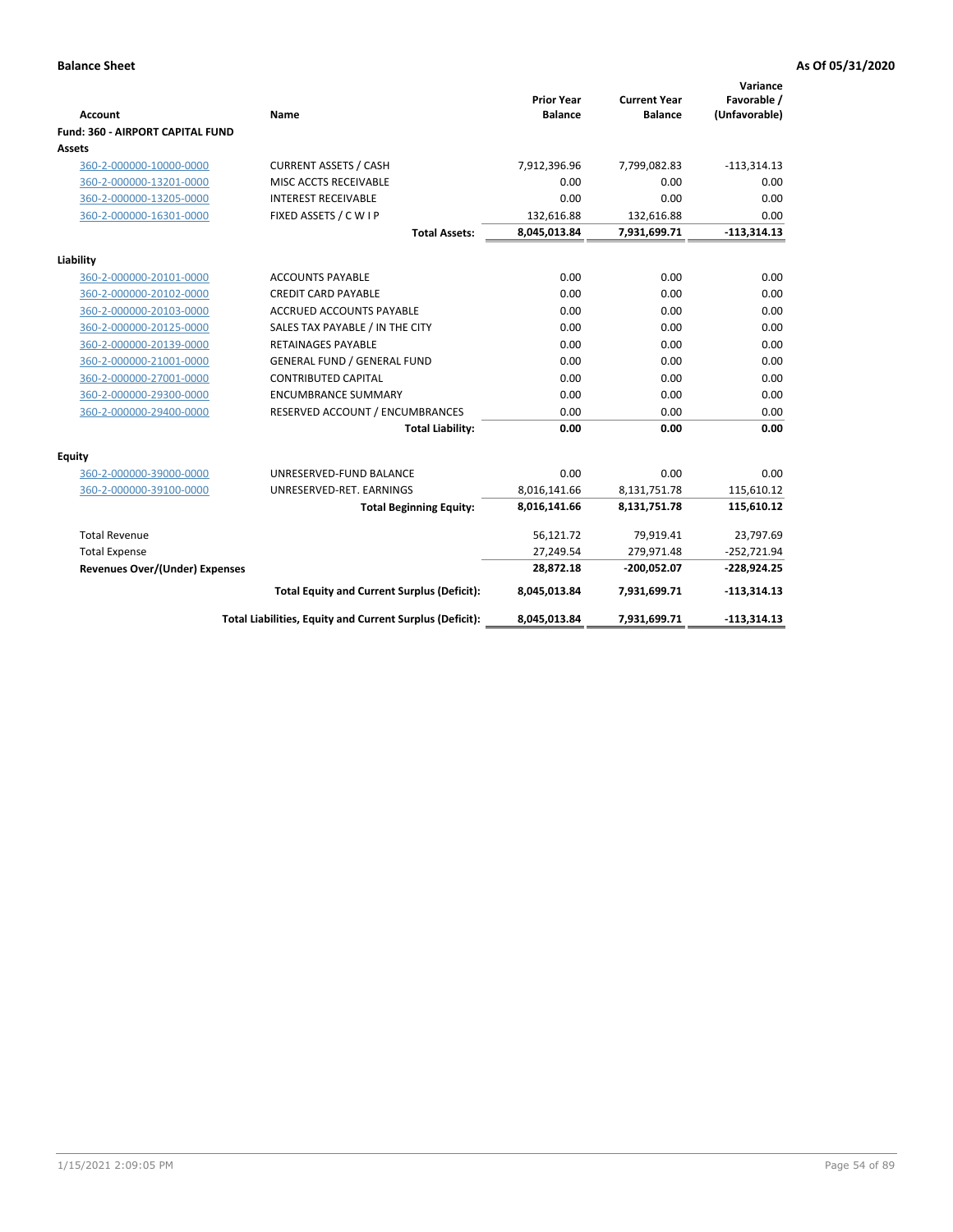| <b>Account</b>                        | <b>Name</b>                                              | <b>Prior Year</b><br><b>Balance</b> | <b>Current Year</b><br><b>Balance</b> | Variance<br>Favorable /<br>(Unfavorable) |
|---------------------------------------|----------------------------------------------------------|-------------------------------------|---------------------------------------|------------------------------------------|
| <b>Fund: 361 - L3-IDC FUND</b>        |                                                          |                                     |                                       |                                          |
| Assets                                |                                                          |                                     |                                       |                                          |
| 361-2-000000-10000-0000               | <b>CURRENT ASSETS / CASH</b>                             | 0.00                                | 0.00                                  | 0.00                                     |
| 361-2-000000-13201-0000               | MISC ACCTS RECEIVABLE                                    | 0.00                                | 0.00                                  | 0.00                                     |
| 361-2-000000-13205-0000               | <b>INTEREST RECEIVABLE</b>                               | 0.00                                | 0.00                                  | 0.00                                     |
|                                       | <b>Total Assets:</b>                                     | 0.00                                | 0.00                                  | 0.00                                     |
| Liability                             |                                                          |                                     |                                       |                                          |
| 361-2-000000-20101-0000               | <b>ACCOUNTS PAYABLE</b>                                  | 0.00                                | 0.00                                  | 0.00                                     |
| 361-2-000000-20102-0000               | <b>CREDIT CARD PAYABLE</b>                               | 0.00                                | 0.00                                  | 0.00                                     |
| 361-2-000000-20103-0000               | MISCELLANEOUS LIABILITIES                                | 0.00                                | 0.00                                  | 0.00                                     |
| 361-2-000000-20108-0000               | <b>MATURED BONDS PAYABLE</b>                             | 0.00                                | 0.00                                  | 0.00                                     |
| 361-2-000000-20111-0000               | <b>MATURED INTEREST PAYABLE</b>                          | 0.00                                | 0.00                                  | 0.00                                     |
| 361-2-000000-20112-0000               | <b>ACCRUED INTEREST PAYABLE</b>                          | 0.00                                | 0.00                                  | 0.00                                     |
| 361-2-000000-20139-0000               | <b>RETAINAGES PAYABLE</b>                                | 0.00                                | 0.00                                  | 0.00                                     |
| 361-2-000000-21001-0000               | <b>GENERAL FUND / GENERAL FUND</b>                       | 0.00                                | 0.00                                  | 0.00                                     |
|                                       | <b>Total Liability:</b>                                  | 0.00                                | 0.00                                  | 0.00                                     |
| Equity                                |                                                          |                                     |                                       |                                          |
| 361-2-000000-39000-0000               | UNRESERVED-FUND BALANCE                                  | 0.00                                | 0.00                                  | 0.00                                     |
| 361-2-000000-39100-0000               | UNRESERVED-RET. EARNINGS                                 | $-2,881,924.85$                     | $-2,881,924.85$                       | 0.00                                     |
| 361-2-000000-39150-0000               | RESERVED-RET. EARNINGS                                   | 2,881,924.85                        | 2,881,924.85                          | 0.00                                     |
|                                       | <b>Total Beginning Equity:</b>                           | 0.00                                | 0.00                                  | 0.00                                     |
| <b>Total Revenue</b>                  |                                                          | 0.00                                | 0.00                                  | 0.00                                     |
| <b>Total Expense</b>                  |                                                          | 0.00                                | 0.00                                  | 0.00                                     |
| <b>Revenues Over/(Under) Expenses</b> |                                                          | 0.00                                | 0.00                                  | 0.00                                     |
|                                       | <b>Total Equity and Current Surplus (Deficit):</b>       | 0.00                                | 0.00                                  | 0.00                                     |
|                                       | Total Liabilities, Equity and Current Surplus (Deficit): | 0.00                                | 0.00                                  | 0.00                                     |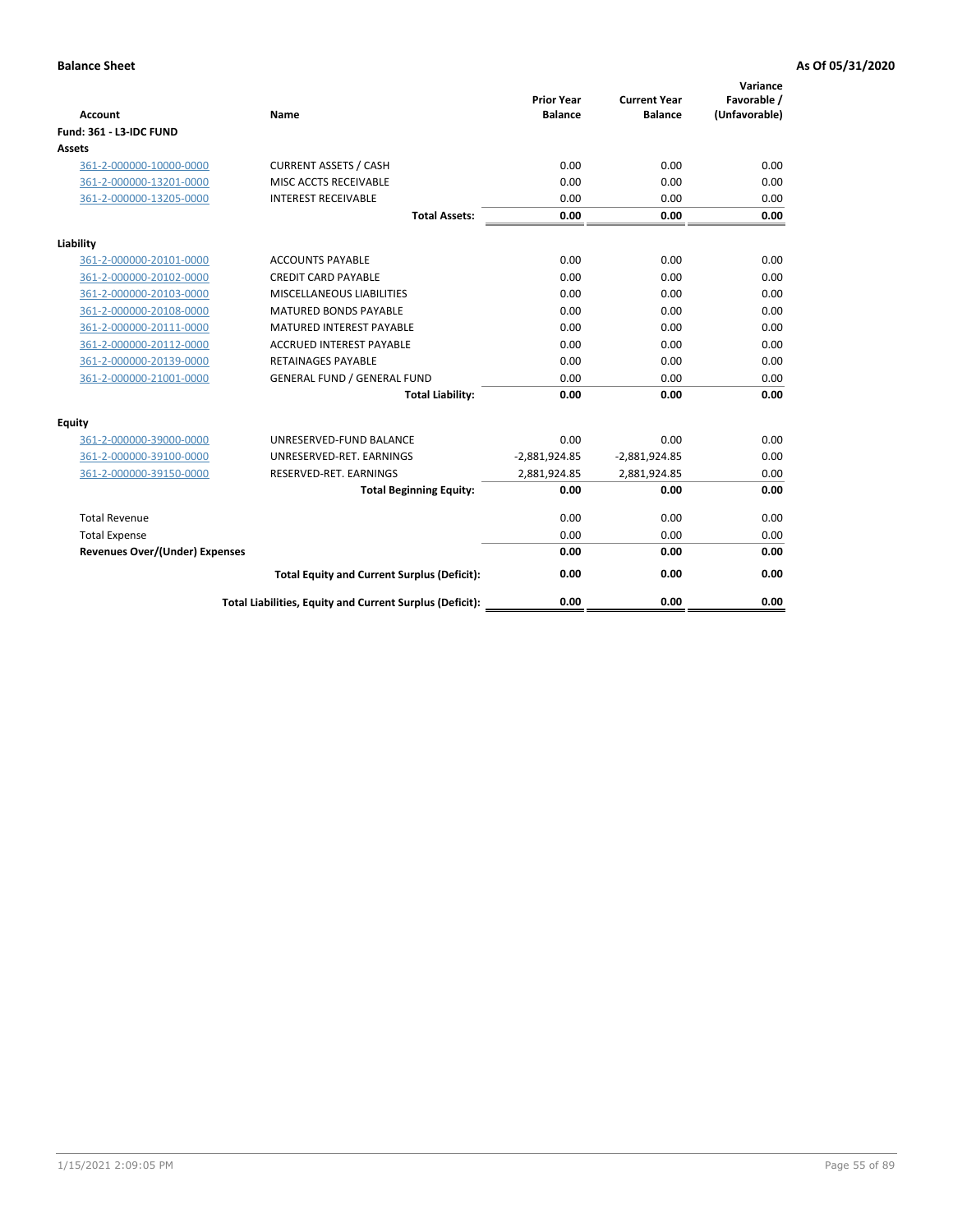|                                       |                                                          |                                     |                                       | Variance                     |
|---------------------------------------|----------------------------------------------------------|-------------------------------------|---------------------------------------|------------------------------|
| <b>Account</b>                        | Name                                                     | <b>Prior Year</b><br><b>Balance</b> | <b>Current Year</b><br><b>Balance</b> | Favorable /<br>(Unfavorable) |
| Fund: 362 - AIRPORT FBO FUEL          |                                                          |                                     |                                       |                              |
| Assets                                |                                                          |                                     |                                       |                              |
| 362-2-000000-10000-0000               | <b>CURRENT ASSETS / CASH</b>                             | 187,636.68                          | 280,672.32                            | 93,035.64                    |
| 362-2-000000-13201-0000               | MISC ACCTS RECEIVABLE                                    | 0.00                                | 0.00                                  | 0.00                         |
| 362-2-000000-13205-0000               | <b>INTEREST RECEIVABLE</b>                               | 0.00                                | 0.00                                  | 0.00                         |
|                                       | <b>Total Assets:</b>                                     | 187,636.68                          | 280,672.32                            | 93,035.64                    |
| Liability                             |                                                          |                                     |                                       |                              |
| 362-2-000000-20101-0000               | <b>ACCOUNTS PAYABLE</b>                                  | 0.00                                | 0.00                                  | 0.00                         |
| 362-2-000000-20102-0000               | <b>CREDIT CARD PAYABLE</b>                               | 0.00                                | 0.00                                  | 0.00                         |
| 362-2-000000-20103-0000               | <b>ACCRUED ACCOUNTS PAYABLE</b>                          | 0.00                                | 0.00                                  | 0.00                         |
| 362-2-000000-20125-0000               | SALES TAX PAYABLE / IN THE CITY                          | 48.28                               | 13.40                                 | 34.88                        |
| 362-2-000000-29300-0000               | <b>ENCUMBRANCE SUMMARY</b>                               | 0.00                                | 0.00                                  | 0.00                         |
| 362-2-000000-29400-0000               | RESERVED ACCOUNT / ENCUMBRANCES                          | 0.00                                | 0.00                                  | 0.00                         |
|                                       | <b>Total Liability:</b>                                  | 48.28                               | 13.40                                 | 34.88                        |
| <b>Equity</b>                         |                                                          |                                     |                                       |                              |
| 362-2-000000-39000-0000               | UNRESERVED-FUND BALANCE                                  | 0.00                                | 0.00                                  | 0.00                         |
| 362-2-000000-39100-0000               | UNRESERVED-RET. EARNINGS                                 | $-41.31$                            | 111,973.47                            | 112,014.78                   |
|                                       | <b>Total Beginning Equity:</b>                           | $-41.31$                            | 111,973.47                            | 112,014.78                   |
| <b>Total Revenue</b>                  |                                                          | 263,568.46                          | 286,029.49                            | 22,461.03                    |
| <b>Total Expense</b>                  |                                                          | 75,938.75                           | 117,344.04                            | $-41,405.29$                 |
| <b>Revenues Over/(Under) Expenses</b> |                                                          | 187,629.71                          | 168,685.45                            | $-18,944.26$                 |
|                                       | <b>Total Equity and Current Surplus (Deficit):</b>       | 187,588.40                          | 280,658.92                            | 93,070.52                    |
|                                       | Total Liabilities, Equity and Current Surplus (Deficit): | 187,636.68                          | 280,672.32                            | 93,035.64                    |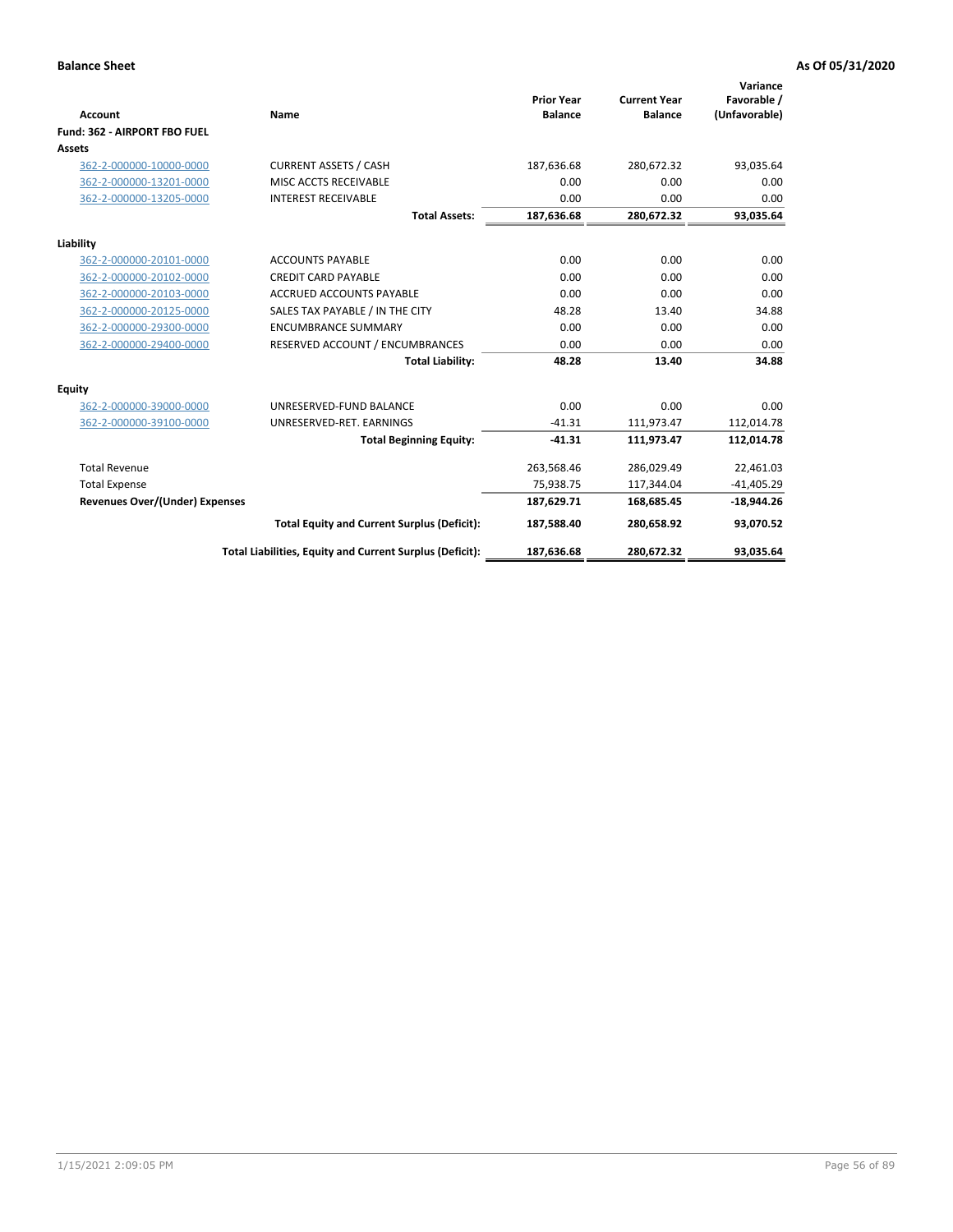| Account                                            | Name                                                                     | <b>Prior Year</b><br><b>Balance</b> | <b>Current Year</b><br><b>Balance</b> | Variance<br>Favorable /<br>(Unfavorable) |
|----------------------------------------------------|--------------------------------------------------------------------------|-------------------------------------|---------------------------------------|------------------------------------------|
| Fund: 400 - GOLF FUND                              |                                                                          |                                     |                                       |                                          |
| Assets                                             |                                                                          |                                     |                                       |                                          |
| 400-2-000000-10000-0000                            | <b>CURRENT ASSETS / CASH</b>                                             | -426,933.12                         | -478,611.39                           | $-51,678.27$                             |
| 400-2-000000-10304-0000                            | CASH / PETTY CASH/CHANGE DRAWERS                                         | 200.00                              | 200.00                                | 0.00                                     |
| 400-2-000000-13007-0000                            | <b>RETURNED CHECKS</b>                                                   | 0.00                                | 0.00                                  | 0.00                                     |
| 400-2-000000-13201-0000                            | MISC ACCTS RECEIVABLE                                                    | $-401.02$                           | $-516.82$                             | $-115.80$                                |
| 400-2-000000-13202-0000                            | <b>EMPLOYEE ADVANCES</b>                                                 | 0.00                                | 0.00                                  | 0.00                                     |
| 400-2-000000-13203-0000                            | NON-CURRENT ASSETS / PREPAYMENTS                                         | 0.00                                | 0.00                                  | 0.00                                     |
| 400-2-000000-13205-0000                            | <b>INTEREST RECEIVABLE</b>                                               | 0.00                                | 0.00                                  | 0.00                                     |
| 400-2-000000-13206-0000                            | <b>CHARGES RECEIVABLE</b>                                                | 35,600.40                           | 32,300.45                             | $-3,299.95$                              |
| 400-2-000000-15301-0000                            | INVENTORIES / GOLF COURSE                                                | 8,301.68                            | 8,301.68                              | 0.00                                     |
| 400-2-000000-16001-0000                            | FIXED ASSETS / LAND                                                      | 93,000.00                           | 93,000.00                             | 0.00                                     |
| 400-2-000000-16002-0000                            | FIXED ASSETS / IMPROVMENTS-NON BUILDI                                    | 521,160.58                          | 521,160.58                            | 0.00                                     |
| 400-2-000000-16003-0000                            | ACCUM DEPR / IMPROVEMENTS-NON BUILI                                      | -294,442.34                         | -310,540.70                           | $-16,098.36$                             |
| 400-2-000000-16004-0000                            | FIXED ASSETS / BUILDINGS                                                 | 109,640.00                          | 109,640.00                            | 0.00                                     |
| 400-2-000000-16005-0000                            | <b>ACCUM DEPR / BUILDINGS</b>                                            | $-108,983.62$                       | $-109,589.51$                         | $-605.89$                                |
| 400-2-000000-16201-0000                            | FIXED ASSETS / MACHINERY AND EQUIPMEN                                    | 51,957.00                           | 51,957.00                             | 0.00                                     |
| 400-2-000000-16202-0000                            | ACCUM DEPR / MACHINERY AND EQUIPMEI                                      | $-51,957.00$                        | $-51,957.00$                          | 0.00                                     |
| 400-2-000000-16301-0000                            | FIXED ASSETS / C W I P                                                   | 0.00                                | 0.00                                  | 0.00                                     |
| 400-2-000000-17501-0000                            | <b>EMPLOYEE CONTRIBUTIONS</b>                                            | 7,763.00                            | 17,817.00                             | 10,054.00                                |
| 400-2-000000-17504-0000                            | <b>INVESTMENT RETURN</b>                                                 | $-13,737.00$                        | 57,432.00                             | 71,169.00                                |
| 400-2-000000-17508-0000                            | <b>EXPERIENCE DIFFERENCE- OUTFLOW</b>                                    | $-505.00$                           | 2,889.00                              | 3,394.00                                 |
| 400-2-000000-17509-0000                            | <b>EXPERIENCE DIFFERENCE - INFLOW</b>                                    | $-2,627.00$                         | $-3,422.00$                           | $-795.00$                                |
| 400-2-000000-17520-0000                            | <b>ASSUMPTION CHANGES</b>                                                | 2,456.00                            | 0.00                                  | $-2,456.00$                              |
|                                                    | <b>Total Assets:</b>                                                     | -69,507.44                          | -59,939.71                            | 9,567.73                                 |
|                                                    |                                                                          |                                     |                                       |                                          |
| Liability                                          |                                                                          |                                     |                                       |                                          |
| 400-2-000000-20101-0000                            | <b>ACCOUNTS PAYABLE</b>                                                  | 0.00                                | 0.00                                  | 0.00                                     |
| 400-2-000000-20102-0000                            | <b>CREDIT CARD PAYABLE</b>                                               | 0.00                                | 0.00                                  | 0.00                                     |
| 400-2-000000-20103-0000                            | ACCRUED ACCOUNTS PAYABLE                                                 | 0.00                                | 0.00                                  | 0.00                                     |
| 400-2-000000-20112-0000                            | <b>ACCRUED INTEREST PAYABLE</b>                                          | 0.00                                | 0.00                                  | 0.00                                     |
| 400-2-000000-20124-0000                            | <b>GOLF COURSE RESALE</b>                                                | 0.00                                | 0.00                                  | 0.00                                     |
| 400-2-000000-20125-0000                            | SALES TAX PAYABLE / IN THE CITY<br><b>RETAINAGES PAYABLE</b>             | 1,355.45                            | 4.96                                  | 1,350.49                                 |
| 400-2-000000-20139-0000                            |                                                                          | 0.00                                | 0.00                                  | 0.00                                     |
| 400-2-000000-20141-0000                            | <b>TELEPHONE CLEARING</b>                                                | 0.00                                | 0.00                                  | 0.00                                     |
| 400-2-000000-20160-0000                            | <b>UNAPPLIED CREDIT</b>                                                  | 0.00                                | 0.00                                  | 0.00                                     |
| 400-2-000000-21001-0000                            | <b>GENERAL FUND / GENERAL FUND</b><br>ENTERPRISE / WTR/WWTR UTILITY FUND | 0.00                                | 0.00                                  | 0.00<br>0.00                             |
| 400-2-000000-21101-0000                            | SALARIES PAYABLE                                                         | 0.00<br>4,564.90                    | 0.00<br>4,564.90                      | 0.00                                     |
| 400-2-000000-22001-0000<br>400-2-000000-22002-0000 | VACATION/SICK PAYABLE                                                    | 13,978.60                           | 11,373.88                             | 2,604.72                                 |
| 400-2-000000-23001-0000                            | CAPITAL LEASE PAYABLE                                                    | 0.00                                | 0.00                                  | 0.00                                     |
| 400-2-000000-24001-0000                            | O/S CHECKS PAYABLE                                                       | 0.00                                | 0.00                                  | 0.00                                     |
| 400-2-000000-26001-0000                            | COMPENSATED ABSENCES PAY                                                 | 30,272.55                           | 31,821.18                             | $-1,548.63$                              |
| 400-2-000000-27001-0000                            | <b>CONTRIBUTED CAPITAL</b>                                               | 0.00                                | 0.00                                  | 0.00                                     |
| 400-2-000000-27002-0000                            | <b>CONTRIBUTED CAPITAL / DEVELOPERS</b>                                  | 0.00                                | 0.00                                  | 0.00                                     |
| 400-2-000000-29300-0000                            | <b>ENCUMBRANCE SUMMARY</b>                                               | 0.00                                | 0.00                                  | 0.00                                     |
| 400-2-000000-29400-0100                            | RESERVED ACCOUNT / ENCUMBRANCES                                          | 0.00                                | 0.00                                  | 0.00                                     |
| 400-2-000000-29999-0000                            | <b>NET PENSION LIABILITY</b>                                             | 11,349.00                           | 128,669.00                            | $-117,320.00$                            |
|                                                    | <b>Total Liability:</b>                                                  | 61,520.50                           | 176,433.92                            | -114,913.42                              |
|                                                    |                                                                          |                                     |                                       |                                          |
| <b>Equity</b>                                      |                                                                          |                                     |                                       |                                          |
| 400-2-000000-39000-0000                            | UNRESERVED-FUND BALANCE                                                  | 0.00                                | 0.00                                  | 0.00                                     |
| 400-2-000000-39100-0000                            | UNRESERVED-RET. EARNINGS                                                 | -74,958.09                          | $-167,361.70$                         | $-92,403.61$                             |
| 400-2-000000-39500-0000                            | NET POSITION - PENSION                                                   | $-44.00$                            | $-44.00$                              | 0.00                                     |
|                                                    | <b>Total Beginning Equity:</b>                                           | -75,002.09                          | $-167,405.70$                         | $-92,403.61$                             |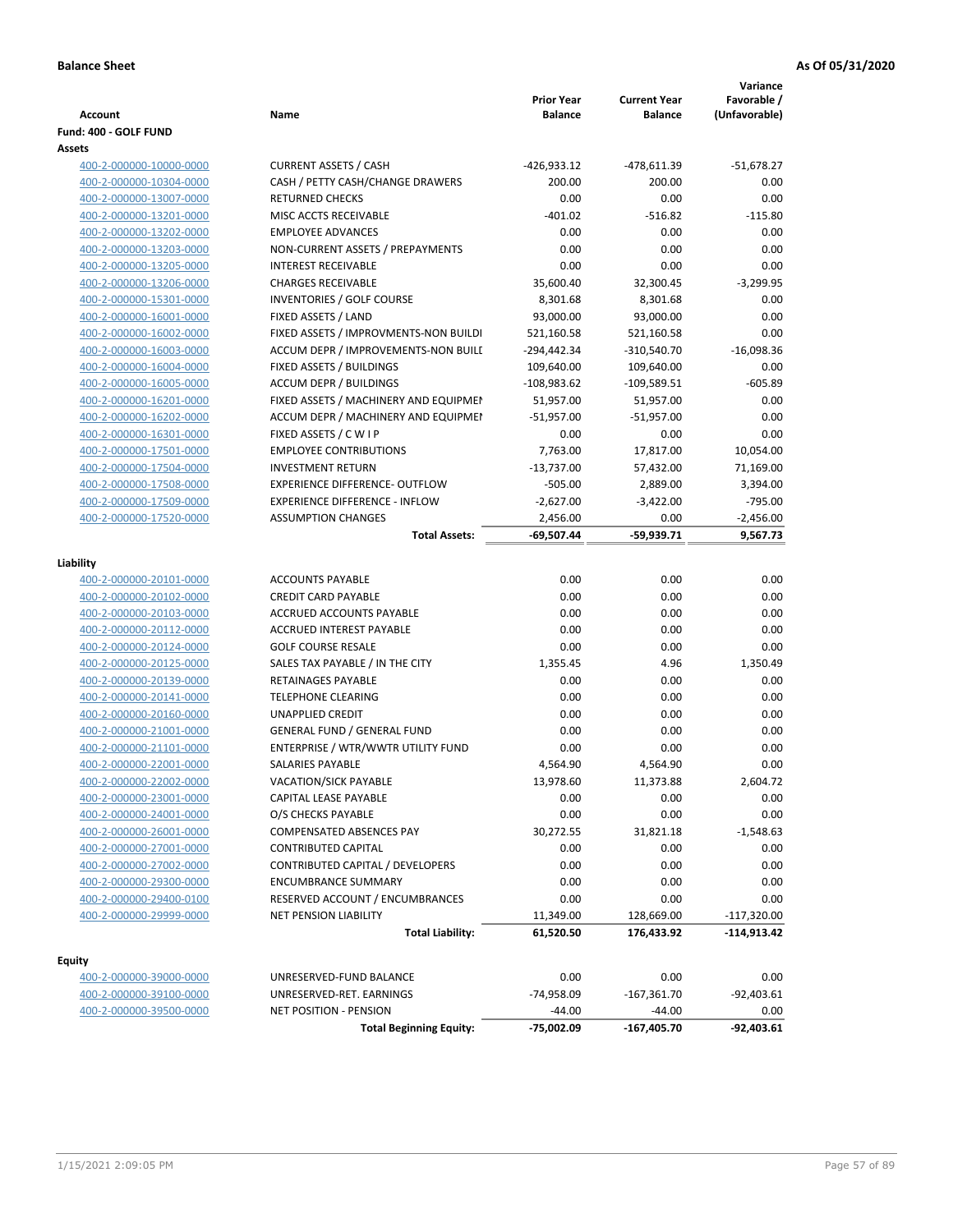| Account                        | Name                                                     | <b>Prior Year</b><br><b>Balance</b> | <b>Current Year</b><br><b>Balance</b> | Variance<br>Favorable /<br>(Unfavorable) |
|--------------------------------|----------------------------------------------------------|-------------------------------------|---------------------------------------|------------------------------------------|
| Total Revenue                  |                                                          | 94,511.84                           | 76,350.76                             | $-18,161.08$                             |
| <b>Total Expense</b>           |                                                          | 150,537.68                          | 145,318.68                            | 5,219.00                                 |
| Revenues Over/(Under) Expenses |                                                          | $-56,025.84$                        | $-68,967.92$                          | $-12,942.08$                             |
|                                | <b>Total Equity and Current Surplus (Deficit):</b>       | $-131.027.93$                       | $-236.373.62$                         | $-105.345.69$                            |
|                                | Total Liabilities, Equity and Current Surplus (Deficit): | $-69,507.43$                        | -59,939.70                            | 9,567.73                                 |
|                                | *** FUND 400 OUT OF BALANCE ***                          | $-0.01$                             | $-0.01$                               | 0.00                                     |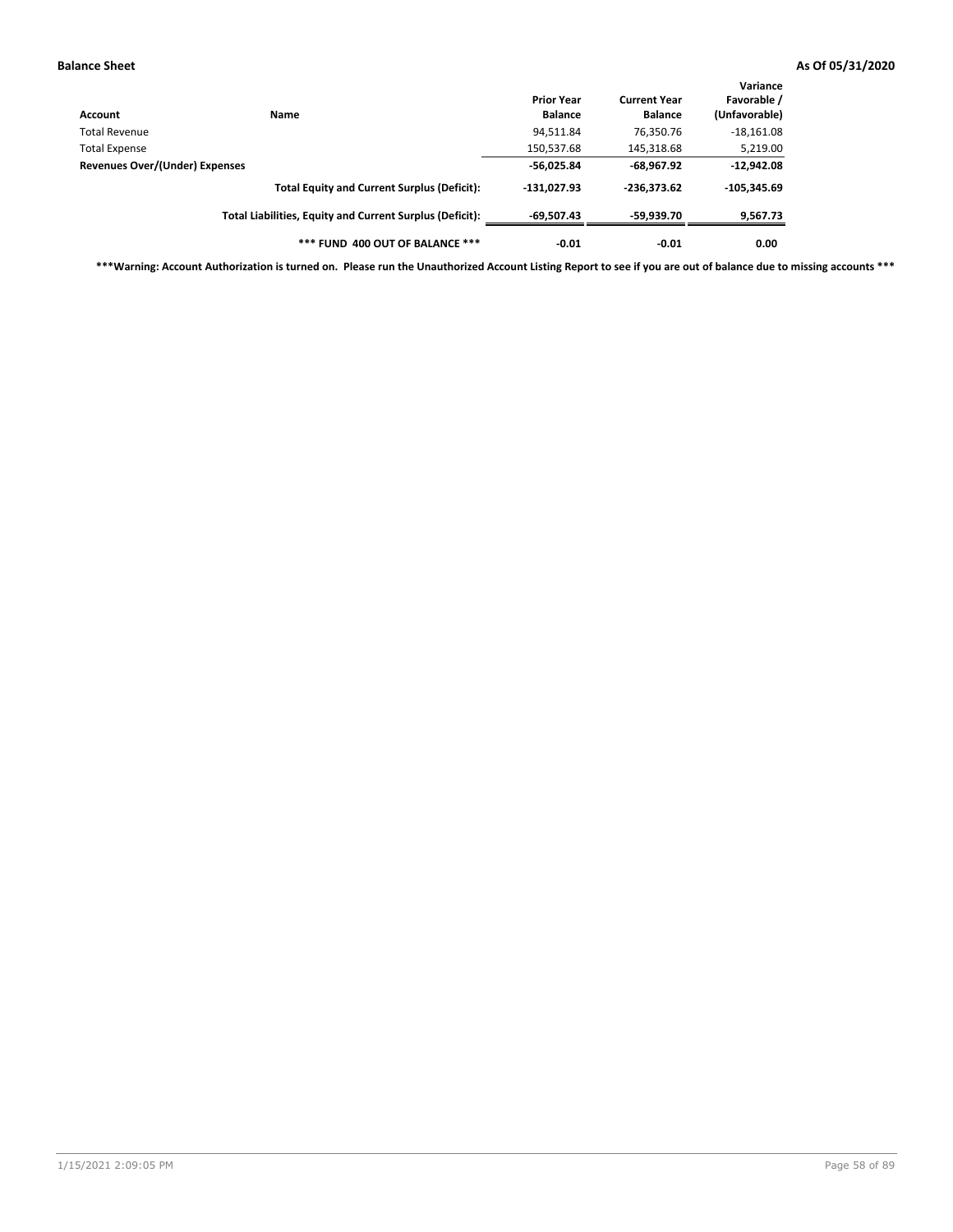|                                                    |                                                                      | <b>Prior Year</b>      | <b>Current Year</b>    | Variance<br>Favorable / |
|----------------------------------------------------|----------------------------------------------------------------------|------------------------|------------------------|-------------------------|
| <b>Account</b>                                     | Name                                                                 | <b>Balance</b>         | <b>Balance</b>         | (Unfavorable)           |
| <b>Fund: 500 - SANITATION FUND</b>                 |                                                                      |                        |                        |                         |
| Assets                                             |                                                                      |                        |                        |                         |
| 500-2-000000-10000-0000                            | <b>CURRENT ASSETS / CASH</b>                                         | 2,073,729.79           | 1,697,540.64           | $-376,189.15$           |
| 500-2-000000-13000-0000                            | <b>CUSTOMER ACCTS RECEIVABLE</b>                                     | 149,561.07             | 325,073.13             | 175,512.06              |
| 500-2-000000-13001-0000                            | NON CURRENT CUSTOMER ACCTS RECEIVAE                                  | 69,982.37              | 77,831.04              | 7,848.67                |
| 500-2-000000-13002-0000                            | ALLOW FOR UNCOLLECT REC                                              | $-68,443.18$           | 37,475.14              | 105,918.32              |
| 500-2-000000-13003-0000                            | UNBILLED YEAR-END ACCRUAL                                            | 470.767.37             | 418,902.98             | $-51,864.39$            |
| 500-2-000000-13201-0000                            | MISC ACCTS RECEIVABLE                                                | 0.00                   | 0.00                   | 0.00                    |
| 500-2-000000-17501-0000                            | <b>EMPLOYEE CONTRIBUTIONS</b>                                        | 7,763.00               | 17,817.00              | 10,054.00               |
| 500-2-000000-17504-0000                            | <b>INVESTMENT RETURN</b>                                             | $-13,737.00$           | 57,432.00              | 71,169.00               |
| 500-2-000000-17508-0000                            | <b>EXPERIENCE DIFFERENCE- OUTFLOW</b>                                | $-505.00$              | 2,889.00               | 3,394.00                |
| 500-2-000000-17509-0000                            | <b>EXPERIENCE DIFFERENCE - INFLOW</b>                                | $-2,627.00$            | $-3,422.00$            | $-795.00$               |
| 500-2-000000-17520-0000                            | <b>ASSUMPTION CHANGES</b>                                            | 2,456.00               | 0.00                   | $-2,456.00$             |
|                                                    | <b>Total Assets:</b>                                                 | 2,688,947.42           | 2,631,538.93           | -57,408.49              |
|                                                    |                                                                      |                        |                        |                         |
| Liability                                          |                                                                      |                        |                        |                         |
| 500-2-000000-20101-0000                            | <b>ACCOUNTS PAYABLE</b>                                              | 0.00                   | 0.00                   | 0.00                    |
| 500-2-000000-20102-0000                            | <b>CREDIT CARD PAYABLE</b><br><b>ACCRUED ACCOUNTS PAYABLE</b>        | 0.00                   | 0.00                   | 0.00                    |
| 500-2-000000-20103-0000                            |                                                                      | 0.00                   | 0.00                   | 0.00<br>276.55          |
| 500-2-000000-20125-0000                            | SALES TAX PAYABLE / IN THE CITY                                      | 27,798.63              | 27,522.08              |                         |
| 500-2-000000-20126-0000                            | SALES TAX PAYABLE / OUT OF CITY                                      | 0.00                   | 0.00                   | 0.00                    |
| 500-2-000000-20133-0000                            | <b>GARBAGE CLEARING</b>                                              | 0.00                   | 0.00                   | 0.00                    |
| 500-2-000000-20135-0000                            | <b>GARBAGE CLEARING / BAD DEBT EXPENS</b><br><b>UNAPPLIED CREDIT</b> | 61,813.52              | 143,469.88             | $-81,656.36$            |
| 500-2-000000-20160-0000                            |                                                                      | 0.00                   | 0.00                   | 0.00                    |
| 500-2-000000-20201-0000                            | <b>DEFERRED REVENUE</b>                                              | 0.00                   | 0.00                   | 0.00<br>0.00            |
| 500-2-000000-21001-0000                            | <b>GENERAL FUND / GENERAL FUND</b>                                   | 0.00                   | 0.00                   |                         |
| 500-2-000000-22001-0000                            | <b>SALARIES PAYABLE</b>                                              | 4,509.88               | 4,509.88               | 0.00                    |
| 500-2-000000-22002-0000<br>500-2-000000-24002-0000 | <b>VACATION/SICK PAYABLE</b><br><b>CUSTOMER DEPOSITS</b>             | 6,619.16<br>263,043.59 | 6,856.51<br>239,600.22 | $-237.35$<br>23,443.37  |
| 500-2-000000-24007-0000                            | <b>BILLED DEPOSITS SUSPENSE</b>                                      | 0.00                   | 0.00                   | 0.00                    |
|                                                    | <b>COMPENSATED ABSENCES PAY</b>                                      |                        | 7,315.63               | $-754.12$               |
| 500-2-000000-26001-0000                            |                                                                      | 6,561.51               |                        |                         |
| 500-2-000000-29300-0000                            | <b>ENCUMBRANCE SUMMARY</b>                                           | 0.00<br>0.00           | 0.00<br>0.00           | 0.00                    |
| 500-2-000000-29400-0100<br>500-2-000000-29999-0000 | RESERVED ACCOUNT / ENCUMBRANCES<br><b>NET PENSION LIABILITY</b>      | 11,349.00              | 128,669.00             | 0.00<br>$-117,320.00$   |
|                                                    |                                                                      |                        |                        |                         |
|                                                    | <b>Total Liability:</b>                                              | 381,695.29             | 557,943.20             | $-176,247.91$           |
| Equity                                             |                                                                      |                        |                        |                         |
| 500-2-000000-39000-0000                            | UNRESERVED-FUND BALANCE                                              | 0.00                   | 0.00                   | 0.00                    |
| 500-2-000000-39100-0000                            | UNRESERVED-RET. EARNINGS                                             | 2,175,567.37           | 1,899,147.78           | $-276,419.59$           |
| 500-2-000000-39500-0000                            | NET POSITION - PENSION                                               | $-44.00$               | $-44.00$               | 0.00                    |
|                                                    | <b>Total Beginning Equity:</b>                                       | 2,175,523.37           | 1,899,103.78           | -276,419.59             |
| <b>Total Revenue</b>                               |                                                                      | 3,504,441.23           | 3,460,426.00           | -44,015.23              |
| <b>Total Expense</b>                               |                                                                      | 3,372,712.47           | 3,285,934.05           | 86,778.42               |
| <b>Revenues Over/(Under) Expenses</b>              |                                                                      | 131,728.76             | 174,491.95             | 42,763.19               |
|                                                    | <b>Total Equity and Current Surplus (Deficit):</b>                   | 2,307,252.13           | 2,073,595.73           | $-233,656.40$           |
|                                                    | Total Liabilities, Equity and Current Surplus (Deficit):             | 2,688,947.42           | 2,631,538.93           | -57,408.49              |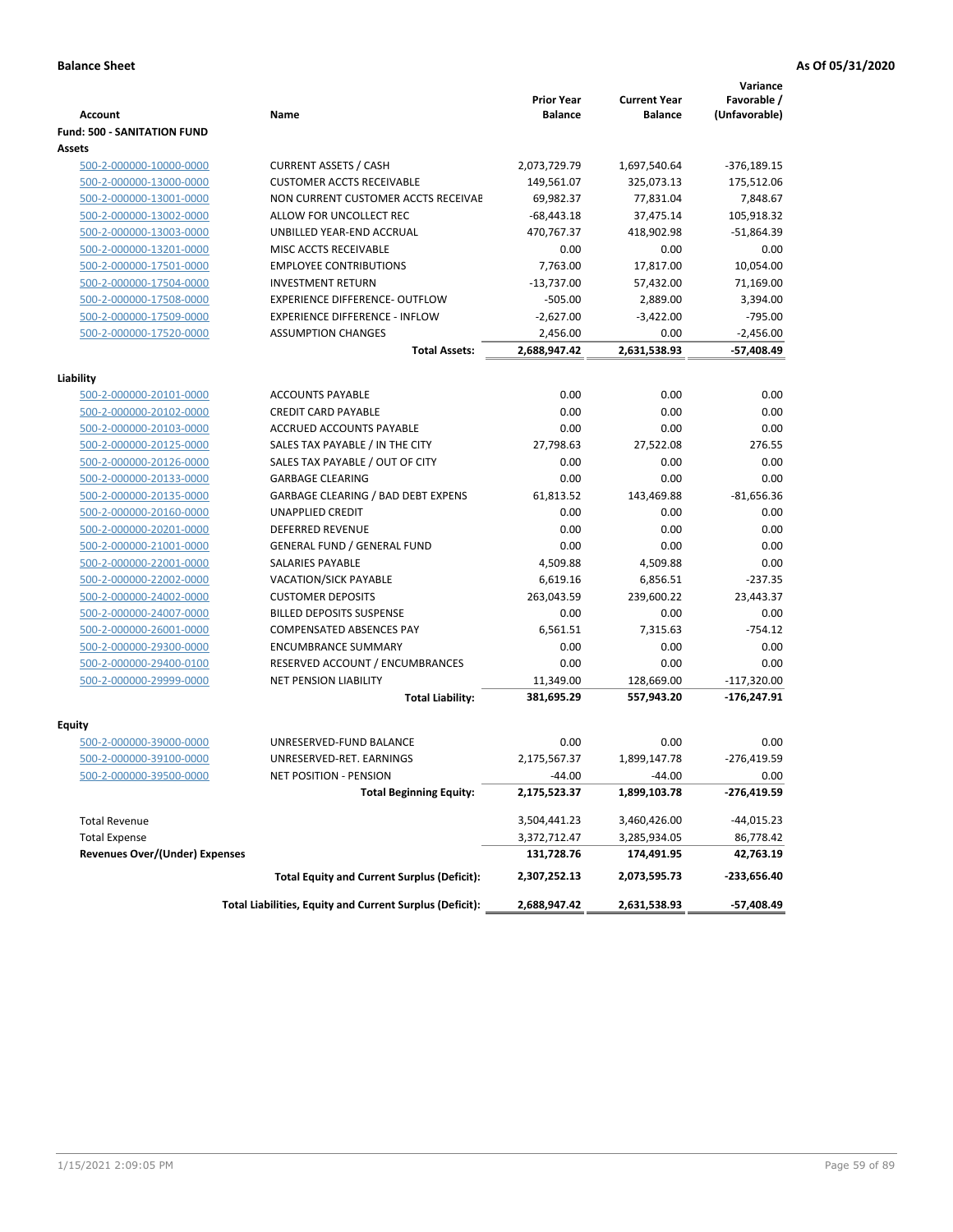| <b>Account</b>                                             | Name                                                     | <b>Prior Year</b><br><b>Balance</b> | <b>Current Year</b><br><b>Balance</b> | Variance<br>Favorable /<br>(Unfavorable) |
|------------------------------------------------------------|----------------------------------------------------------|-------------------------------------|---------------------------------------|------------------------------------------|
| <b>Fund: 561 - REGINAL HOUSEHOLD HAZARDOUS WASTE GRANT</b> |                                                          |                                     |                                       |                                          |
| <b>Assets</b>                                              |                                                          |                                     |                                       |                                          |
| 561-2-000000-10000-0000                                    | <b>CURRENT ASSETS / CASH</b>                             | 0.00                                | 0.00                                  | 0.00                                     |
| 561-2-000000-13201-0000                                    | MISC ACCTS RECEIVABLE                                    | 0.00                                | 0.00                                  | 0.00                                     |
| 561-2-000000-13205-0000                                    | <b>INTEREST RECEIVABLE</b>                               | 0.00                                | 0.00                                  | 0.00                                     |
|                                                            | <b>Total Assets:</b>                                     | 0.00                                | 0.00                                  | 0.00                                     |
| Liability                                                  |                                                          |                                     |                                       |                                          |
| 561-2-000000-20101-0000                                    | <b>ACCOUNTS PAYABLE</b>                                  | 0.00                                | 0.00                                  | 0.00                                     |
| 561-2-000000-20102-0000                                    | <b>CREDIT CARD PAYABLE</b>                               | 0.00                                | 0.00                                  | 0.00                                     |
| 561-2-000000-20103-0000                                    | <b>ACCRUED ACCOUNTS PAYABLE</b>                          | 0.00                                | 0.00                                  | 0.00                                     |
| 561-2-000000-21140-0000                                    | DUE TO / SANITATION FUND                                 | 0.00                                | 0.00                                  | 0.00                                     |
| 561-2-000000-29300-0000                                    | <b>ENCUMBRANCE SUMMARY</b>                               | 0.00                                | 0.00                                  | 0.00                                     |
| 561-2-000000-29400-0100                                    | RESERVED ACCOUNT / ENCUMBRANCES                          | 0.00                                | 0.00                                  | 0.00                                     |
|                                                            | <b>Total Liability:</b>                                  | 0.00                                | 0.00                                  | 0.00                                     |
| <b>Equity</b>                                              |                                                          |                                     |                                       |                                          |
| 561-2-000000-39100-0000                                    | UNRESERVED-RET. EARNINGS                                 | 0.00                                | 0.00                                  | 0.00                                     |
|                                                            | <b>Total Beginning Equity:</b>                           | 0.00                                | 0.00                                  | 0.00                                     |
| <b>Total Revenue</b>                                       |                                                          | 0.00                                | 0.00                                  | 0.00                                     |
| <b>Total Expense</b>                                       |                                                          | 0.00                                | 0.00                                  | 0.00                                     |
| <b>Revenues Over/(Under) Expenses</b>                      |                                                          | 0.00                                | 0.00                                  | 0.00                                     |
|                                                            | <b>Total Equity and Current Surplus (Deficit):</b>       | 0.00                                | 0.00                                  | 0.00                                     |
|                                                            | Total Liabilities, Equity and Current Surplus (Deficit): | 0.00                                | 0.00                                  | 0.00                                     |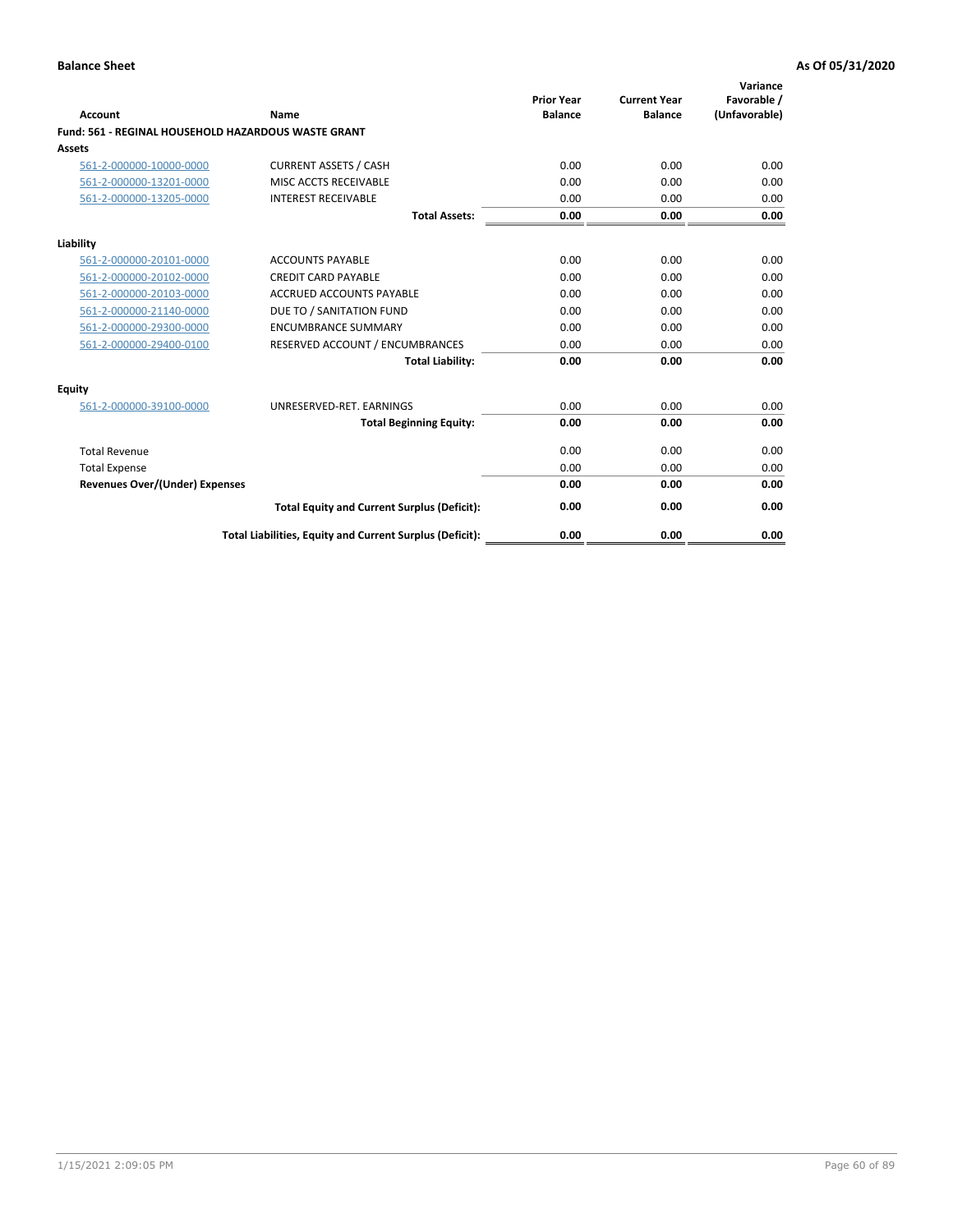| Fund: 601 - CENTRAL SERVICE FUND<br>Assets<br><b>CURRENT ASSETS / CASH</b><br>-227,859.76<br>$-192,297.20$<br>601-2-000000-10000-0000<br>$-420,156.96$<br>MISC ACCTS RECEIVABLE<br>0.00<br>0.00<br>0.00<br>601-2-000000-13201-0000<br>601-2-000000-13203-0000<br>NON-CURRENT ASSETS / PREPAYMENTS<br>0.00<br>0.00<br>0.00<br>0.00<br>601-2-000000-13204-0000<br>PREPAYMENTS / INSURANCE PREPAYMENT<br>0.00<br>0.00<br>0.00<br>0.00<br>601-2-000000-13205-0000<br><b>INTEREST RECEIVABLE</b><br>0.00<br>0.00<br>0.00<br>601-2-000000-15001-0000<br><b>INVENTORIES / POSTAGE</b><br>0.00<br>15,233.60<br>601-2-000000-15101-0000<br><b>FACILITIES MAINT STOCK INVENTORIES</b><br>29,964.90<br>45,198.50<br>71,231.16<br>601-2-000000-15201-0000<br><b>INVENTORIES / GARAGE</b><br>341,117.59<br>412,348.75<br>FIXED ASSETS / LAND<br>601-2-000000-16001-0000<br>0.00<br>0.00<br>0.00<br>0.00<br>601-2-000000-16002-0000<br>FIXED ASSETS / IMPROVMENTS-NON BUILDI<br>0.00<br>0.00<br>0.00<br>0.00<br>601-2-000000-16003-0000<br>ACCUM DEPR / IMPROVEMENTS-NON BUILI<br>0.00<br>601-2-000000-16004-0000<br>FIXED ASSETS / BUILDINGS<br>100,832.00<br>100,832.00<br>0.00<br>0.00<br>601-2-000000-16005-0000<br><b>ACCUM DEPR / BUILDINGS</b><br>$-100,832.00$<br>$-100,832.00$<br>0.00<br>601-2-000000-16201-0000<br>FIXED ASSETS / MACHINERY AND EQUIPMEN<br>157,057.00<br>157,057.00<br>0.00<br>601-2-000000-16202-0000<br>ACCUM DEPR / MACHINERY AND EQUIPMEI<br>$-157,057.01$<br>$-157,057.01$<br><b>EMPLOYEE CONTRIBUTIONS</b><br>31,052.00<br>35,634.00<br>4,582.00<br>601-2-000000-17501-0000<br>601-2-000000-17504-0000<br><b>INVESTMENT RETURN</b><br>$-54,946.00$<br>114,864.00<br>169,810.00<br>7,800.00<br>601-2-000000-17508-0000<br><b>EXPERIENCE DIFFERENCE- OUTFLOW</b><br>$-2,021.00$<br>5,779.00<br>601-2-000000-17509-0000<br><b>EXPERIENCE DIFFERENCE - INFLOW</b><br>$-10,507.00$<br>$-6,844.00$<br>3,663.00<br>601-2-000000-17520-0000<br><b>ASSUMPTION CHANGES</b><br>9,823.00<br>0.00<br>$-9,823.00$<br>116,623.72<br>186,823.28<br>70,199.56<br><b>Total Assets:</b><br>Liability<br><b>ACCOUNTS PAYABLE</b><br>0.00<br>$-254.55$<br>254.55<br>601-2-000000-20101-0000<br>601-2-000000-20102-0000<br><b>CREDIT CARD PAYABLE</b><br>0.00<br>0.00<br>0.00<br>0.00<br>601-2-000000-20103-0000<br>ACCRUED ACCOUNTS PAYABLE<br>0.00<br>0.00<br>0.00<br>601-2-000000-20115-0000<br><b>DRINK SUPPLY</b><br>0.00<br>0.00<br>0.00<br><b>TELEPHONE CLEARING</b><br>0.00<br>0.00<br>601-2-000000-20141-0000<br><b>FLEET FUEL CLEARING</b><br>0.00<br>0.00<br>0.00<br>601-2-000000-20148-0000<br>84.03<br>0.00<br>601-2-000000-20149-0000<br>FLEET MAINTENANCE CLEARING<br>84.03<br><b>DEFERRED REVENUE</b><br>0.00<br>0.00<br>601-2-000000-20201-0000<br>0.00<br>0.00<br>0.00<br>601-2-000000-21001-0000<br><b>GENERAL FUND / GENERAL FUND</b><br>0.00<br>ENTERPRISE / WTR/WWTR UTILITY FUND<br>0.00<br>0.00<br>0.00<br>601-2-000000-21101-0000<br>0.00<br>601-2-000000-22001-0000<br>SALARIES PAYABLE<br>16,767.22<br>16,767.22<br>11,407.24<br>601-2-000000-22002-0000<br><b>VACATION/SICK PAYABLE</b><br>51,869.40<br>40,462.16<br><b>CIVIC CENTER DEPOSITS</b><br>601-2-000000-24011-0000<br>0.00<br>0.00<br>0.00<br>0.00<br>0.00<br>601-2-000000-24012-0000<br><b>AUDITORIUM DEPOSITS</b><br>0.00<br>26,709.92<br>$-36,294.16$<br>601-2-000000-26001-0000<br><b>COMPENSATED ABSENCES PAY</b><br>63,004.08<br>601-2-000000-27001-0000<br>0.00<br>0.00<br>0.00<br>CONTRIBUTED CAPITAL<br>601-2-000000-29300-0000<br><b>ENCUMBRANCE SUMMARY</b><br>0.00<br>0.00<br>0.00<br>601-2-000000-29400-0100<br>RESERVED ACCOUNT / ENCUMBRANCES<br>0.00<br>0.00<br>0.00<br>601-2-000000-29999-0000<br><b>NET PENSION LIABILITY</b><br>45,400.00<br>257,339.00<br>$-211,939.00$<br><b>Total Liability:</b><br>140,830.57<br>377,401.94<br>-236,571.37<br><b>Equity</b><br>0.00<br>601-2-000000-39000-0000<br>UNRESERVED-FUND BALANCE<br>0.00<br>0.00<br>601-2-000000-39100-0000<br>UNRESERVED-RET. EARNINGS<br>36,221.81<br>-71,678.35<br>$-107,900.16$<br>601-2-000000-39500-0000<br>NET POSITION - PENSION<br>$-175.00$<br>$-175.00$<br>0.00<br>$-107,900.16$<br>36,046.81<br>$-71,853.35$<br><b>Total Beginning Equity:</b> | <b>Account</b> | Name | <b>Prior Year</b><br><b>Balance</b> | <b>Current Year</b><br><b>Balance</b> | Variance<br>Favorable /<br>(Unfavorable) |
|--------------------------------------------------------------------------------------------------------------------------------------------------------------------------------------------------------------------------------------------------------------------------------------------------------------------------------------------------------------------------------------------------------------------------------------------------------------------------------------------------------------------------------------------------------------------------------------------------------------------------------------------------------------------------------------------------------------------------------------------------------------------------------------------------------------------------------------------------------------------------------------------------------------------------------------------------------------------------------------------------------------------------------------------------------------------------------------------------------------------------------------------------------------------------------------------------------------------------------------------------------------------------------------------------------------------------------------------------------------------------------------------------------------------------------------------------------------------------------------------------------------------------------------------------------------------------------------------------------------------------------------------------------------------------------------------------------------------------------------------------------------------------------------------------------------------------------------------------------------------------------------------------------------------------------------------------------------------------------------------------------------------------------------------------------------------------------------------------------------------------------------------------------------------------------------------------------------------------------------------------------------------------------------------------------------------------------------------------------------------------------------------------------------------------------------------------------------------------------------------------------------------------------------------------------------------------------------------------------------------------------------------------------------------------------------------------------------------------------------------------------------------------------------------------------------------------------------------------------------------------------------------------------------------------------------------------------------------------------------------------------------------------------------------------------------------------------------------------------------------------------------------------------------------------------------------------------------------------------------------------------------------------------------------------------------------------------------------------------------------------------------------------------------------------------------------------------------------------------------------------------------------------------------------------------------------------------------------------------------------------------------------------------------------------------------------------------------------------------------------------------------------------------------------------------------------------------------------------------------------------------------------------------------------------------------------------------------------------------------------------------------------------------------------------------------------------------------------------------------------------------------------------------------------------------------------------------------------------------|----------------|------|-------------------------------------|---------------------------------------|------------------------------------------|
|                                                                                                                                                                                                                                                                                                                                                                                                                                                                                                                                                                                                                                                                                                                                                                                                                                                                                                                                                                                                                                                                                                                                                                                                                                                                                                                                                                                                                                                                                                                                                                                                                                                                                                                                                                                                                                                                                                                                                                                                                                                                                                                                                                                                                                                                                                                                                                                                                                                                                                                                                                                                                                                                                                                                                                                                                                                                                                                                                                                                                                                                                                                                                                                                                                                                                                                                                                                                                                                                                                                                                                                                                                                                                                                                                                                                                                                                                                                                                                                                                                                                                                                                                                                                                                |                |      |                                     |                                       |                                          |
|                                                                                                                                                                                                                                                                                                                                                                                                                                                                                                                                                                                                                                                                                                                                                                                                                                                                                                                                                                                                                                                                                                                                                                                                                                                                                                                                                                                                                                                                                                                                                                                                                                                                                                                                                                                                                                                                                                                                                                                                                                                                                                                                                                                                                                                                                                                                                                                                                                                                                                                                                                                                                                                                                                                                                                                                                                                                                                                                                                                                                                                                                                                                                                                                                                                                                                                                                                                                                                                                                                                                                                                                                                                                                                                                                                                                                                                                                                                                                                                                                                                                                                                                                                                                                                |                |      |                                     |                                       |                                          |
|                                                                                                                                                                                                                                                                                                                                                                                                                                                                                                                                                                                                                                                                                                                                                                                                                                                                                                                                                                                                                                                                                                                                                                                                                                                                                                                                                                                                                                                                                                                                                                                                                                                                                                                                                                                                                                                                                                                                                                                                                                                                                                                                                                                                                                                                                                                                                                                                                                                                                                                                                                                                                                                                                                                                                                                                                                                                                                                                                                                                                                                                                                                                                                                                                                                                                                                                                                                                                                                                                                                                                                                                                                                                                                                                                                                                                                                                                                                                                                                                                                                                                                                                                                                                                                |                |      |                                     |                                       |                                          |
|                                                                                                                                                                                                                                                                                                                                                                                                                                                                                                                                                                                                                                                                                                                                                                                                                                                                                                                                                                                                                                                                                                                                                                                                                                                                                                                                                                                                                                                                                                                                                                                                                                                                                                                                                                                                                                                                                                                                                                                                                                                                                                                                                                                                                                                                                                                                                                                                                                                                                                                                                                                                                                                                                                                                                                                                                                                                                                                                                                                                                                                                                                                                                                                                                                                                                                                                                                                                                                                                                                                                                                                                                                                                                                                                                                                                                                                                                                                                                                                                                                                                                                                                                                                                                                |                |      |                                     |                                       |                                          |
|                                                                                                                                                                                                                                                                                                                                                                                                                                                                                                                                                                                                                                                                                                                                                                                                                                                                                                                                                                                                                                                                                                                                                                                                                                                                                                                                                                                                                                                                                                                                                                                                                                                                                                                                                                                                                                                                                                                                                                                                                                                                                                                                                                                                                                                                                                                                                                                                                                                                                                                                                                                                                                                                                                                                                                                                                                                                                                                                                                                                                                                                                                                                                                                                                                                                                                                                                                                                                                                                                                                                                                                                                                                                                                                                                                                                                                                                                                                                                                                                                                                                                                                                                                                                                                |                |      |                                     |                                       |                                          |
|                                                                                                                                                                                                                                                                                                                                                                                                                                                                                                                                                                                                                                                                                                                                                                                                                                                                                                                                                                                                                                                                                                                                                                                                                                                                                                                                                                                                                                                                                                                                                                                                                                                                                                                                                                                                                                                                                                                                                                                                                                                                                                                                                                                                                                                                                                                                                                                                                                                                                                                                                                                                                                                                                                                                                                                                                                                                                                                                                                                                                                                                                                                                                                                                                                                                                                                                                                                                                                                                                                                                                                                                                                                                                                                                                                                                                                                                                                                                                                                                                                                                                                                                                                                                                                |                |      |                                     |                                       |                                          |
|                                                                                                                                                                                                                                                                                                                                                                                                                                                                                                                                                                                                                                                                                                                                                                                                                                                                                                                                                                                                                                                                                                                                                                                                                                                                                                                                                                                                                                                                                                                                                                                                                                                                                                                                                                                                                                                                                                                                                                                                                                                                                                                                                                                                                                                                                                                                                                                                                                                                                                                                                                                                                                                                                                                                                                                                                                                                                                                                                                                                                                                                                                                                                                                                                                                                                                                                                                                                                                                                                                                                                                                                                                                                                                                                                                                                                                                                                                                                                                                                                                                                                                                                                                                                                                |                |      |                                     |                                       |                                          |
|                                                                                                                                                                                                                                                                                                                                                                                                                                                                                                                                                                                                                                                                                                                                                                                                                                                                                                                                                                                                                                                                                                                                                                                                                                                                                                                                                                                                                                                                                                                                                                                                                                                                                                                                                                                                                                                                                                                                                                                                                                                                                                                                                                                                                                                                                                                                                                                                                                                                                                                                                                                                                                                                                                                                                                                                                                                                                                                                                                                                                                                                                                                                                                                                                                                                                                                                                                                                                                                                                                                                                                                                                                                                                                                                                                                                                                                                                                                                                                                                                                                                                                                                                                                                                                |                |      |                                     |                                       |                                          |
|                                                                                                                                                                                                                                                                                                                                                                                                                                                                                                                                                                                                                                                                                                                                                                                                                                                                                                                                                                                                                                                                                                                                                                                                                                                                                                                                                                                                                                                                                                                                                                                                                                                                                                                                                                                                                                                                                                                                                                                                                                                                                                                                                                                                                                                                                                                                                                                                                                                                                                                                                                                                                                                                                                                                                                                                                                                                                                                                                                                                                                                                                                                                                                                                                                                                                                                                                                                                                                                                                                                                                                                                                                                                                                                                                                                                                                                                                                                                                                                                                                                                                                                                                                                                                                |                |      |                                     |                                       |                                          |
|                                                                                                                                                                                                                                                                                                                                                                                                                                                                                                                                                                                                                                                                                                                                                                                                                                                                                                                                                                                                                                                                                                                                                                                                                                                                                                                                                                                                                                                                                                                                                                                                                                                                                                                                                                                                                                                                                                                                                                                                                                                                                                                                                                                                                                                                                                                                                                                                                                                                                                                                                                                                                                                                                                                                                                                                                                                                                                                                                                                                                                                                                                                                                                                                                                                                                                                                                                                                                                                                                                                                                                                                                                                                                                                                                                                                                                                                                                                                                                                                                                                                                                                                                                                                                                |                |      |                                     |                                       |                                          |
|                                                                                                                                                                                                                                                                                                                                                                                                                                                                                                                                                                                                                                                                                                                                                                                                                                                                                                                                                                                                                                                                                                                                                                                                                                                                                                                                                                                                                                                                                                                                                                                                                                                                                                                                                                                                                                                                                                                                                                                                                                                                                                                                                                                                                                                                                                                                                                                                                                                                                                                                                                                                                                                                                                                                                                                                                                                                                                                                                                                                                                                                                                                                                                                                                                                                                                                                                                                                                                                                                                                                                                                                                                                                                                                                                                                                                                                                                                                                                                                                                                                                                                                                                                                                                                |                |      |                                     |                                       |                                          |
|                                                                                                                                                                                                                                                                                                                                                                                                                                                                                                                                                                                                                                                                                                                                                                                                                                                                                                                                                                                                                                                                                                                                                                                                                                                                                                                                                                                                                                                                                                                                                                                                                                                                                                                                                                                                                                                                                                                                                                                                                                                                                                                                                                                                                                                                                                                                                                                                                                                                                                                                                                                                                                                                                                                                                                                                                                                                                                                                                                                                                                                                                                                                                                                                                                                                                                                                                                                                                                                                                                                                                                                                                                                                                                                                                                                                                                                                                                                                                                                                                                                                                                                                                                                                                                |                |      |                                     |                                       |                                          |
|                                                                                                                                                                                                                                                                                                                                                                                                                                                                                                                                                                                                                                                                                                                                                                                                                                                                                                                                                                                                                                                                                                                                                                                                                                                                                                                                                                                                                                                                                                                                                                                                                                                                                                                                                                                                                                                                                                                                                                                                                                                                                                                                                                                                                                                                                                                                                                                                                                                                                                                                                                                                                                                                                                                                                                                                                                                                                                                                                                                                                                                                                                                                                                                                                                                                                                                                                                                                                                                                                                                                                                                                                                                                                                                                                                                                                                                                                                                                                                                                                                                                                                                                                                                                                                |                |      |                                     |                                       |                                          |
|                                                                                                                                                                                                                                                                                                                                                                                                                                                                                                                                                                                                                                                                                                                                                                                                                                                                                                                                                                                                                                                                                                                                                                                                                                                                                                                                                                                                                                                                                                                                                                                                                                                                                                                                                                                                                                                                                                                                                                                                                                                                                                                                                                                                                                                                                                                                                                                                                                                                                                                                                                                                                                                                                                                                                                                                                                                                                                                                                                                                                                                                                                                                                                                                                                                                                                                                                                                                                                                                                                                                                                                                                                                                                                                                                                                                                                                                                                                                                                                                                                                                                                                                                                                                                                |                |      |                                     |                                       |                                          |
|                                                                                                                                                                                                                                                                                                                                                                                                                                                                                                                                                                                                                                                                                                                                                                                                                                                                                                                                                                                                                                                                                                                                                                                                                                                                                                                                                                                                                                                                                                                                                                                                                                                                                                                                                                                                                                                                                                                                                                                                                                                                                                                                                                                                                                                                                                                                                                                                                                                                                                                                                                                                                                                                                                                                                                                                                                                                                                                                                                                                                                                                                                                                                                                                                                                                                                                                                                                                                                                                                                                                                                                                                                                                                                                                                                                                                                                                                                                                                                                                                                                                                                                                                                                                                                |                |      |                                     |                                       |                                          |
|                                                                                                                                                                                                                                                                                                                                                                                                                                                                                                                                                                                                                                                                                                                                                                                                                                                                                                                                                                                                                                                                                                                                                                                                                                                                                                                                                                                                                                                                                                                                                                                                                                                                                                                                                                                                                                                                                                                                                                                                                                                                                                                                                                                                                                                                                                                                                                                                                                                                                                                                                                                                                                                                                                                                                                                                                                                                                                                                                                                                                                                                                                                                                                                                                                                                                                                                                                                                                                                                                                                                                                                                                                                                                                                                                                                                                                                                                                                                                                                                                                                                                                                                                                                                                                |                |      |                                     |                                       |                                          |
|                                                                                                                                                                                                                                                                                                                                                                                                                                                                                                                                                                                                                                                                                                                                                                                                                                                                                                                                                                                                                                                                                                                                                                                                                                                                                                                                                                                                                                                                                                                                                                                                                                                                                                                                                                                                                                                                                                                                                                                                                                                                                                                                                                                                                                                                                                                                                                                                                                                                                                                                                                                                                                                                                                                                                                                                                                                                                                                                                                                                                                                                                                                                                                                                                                                                                                                                                                                                                                                                                                                                                                                                                                                                                                                                                                                                                                                                                                                                                                                                                                                                                                                                                                                                                                |                |      |                                     |                                       |                                          |
|                                                                                                                                                                                                                                                                                                                                                                                                                                                                                                                                                                                                                                                                                                                                                                                                                                                                                                                                                                                                                                                                                                                                                                                                                                                                                                                                                                                                                                                                                                                                                                                                                                                                                                                                                                                                                                                                                                                                                                                                                                                                                                                                                                                                                                                                                                                                                                                                                                                                                                                                                                                                                                                                                                                                                                                                                                                                                                                                                                                                                                                                                                                                                                                                                                                                                                                                                                                                                                                                                                                                                                                                                                                                                                                                                                                                                                                                                                                                                                                                                                                                                                                                                                                                                                |                |      |                                     |                                       |                                          |
|                                                                                                                                                                                                                                                                                                                                                                                                                                                                                                                                                                                                                                                                                                                                                                                                                                                                                                                                                                                                                                                                                                                                                                                                                                                                                                                                                                                                                                                                                                                                                                                                                                                                                                                                                                                                                                                                                                                                                                                                                                                                                                                                                                                                                                                                                                                                                                                                                                                                                                                                                                                                                                                                                                                                                                                                                                                                                                                                                                                                                                                                                                                                                                                                                                                                                                                                                                                                                                                                                                                                                                                                                                                                                                                                                                                                                                                                                                                                                                                                                                                                                                                                                                                                                                |                |      |                                     |                                       |                                          |
|                                                                                                                                                                                                                                                                                                                                                                                                                                                                                                                                                                                                                                                                                                                                                                                                                                                                                                                                                                                                                                                                                                                                                                                                                                                                                                                                                                                                                                                                                                                                                                                                                                                                                                                                                                                                                                                                                                                                                                                                                                                                                                                                                                                                                                                                                                                                                                                                                                                                                                                                                                                                                                                                                                                                                                                                                                                                                                                                                                                                                                                                                                                                                                                                                                                                                                                                                                                                                                                                                                                                                                                                                                                                                                                                                                                                                                                                                                                                                                                                                                                                                                                                                                                                                                |                |      |                                     |                                       |                                          |
|                                                                                                                                                                                                                                                                                                                                                                                                                                                                                                                                                                                                                                                                                                                                                                                                                                                                                                                                                                                                                                                                                                                                                                                                                                                                                                                                                                                                                                                                                                                                                                                                                                                                                                                                                                                                                                                                                                                                                                                                                                                                                                                                                                                                                                                                                                                                                                                                                                                                                                                                                                                                                                                                                                                                                                                                                                                                                                                                                                                                                                                                                                                                                                                                                                                                                                                                                                                                                                                                                                                                                                                                                                                                                                                                                                                                                                                                                                                                                                                                                                                                                                                                                                                                                                |                |      |                                     |                                       |                                          |
|                                                                                                                                                                                                                                                                                                                                                                                                                                                                                                                                                                                                                                                                                                                                                                                                                                                                                                                                                                                                                                                                                                                                                                                                                                                                                                                                                                                                                                                                                                                                                                                                                                                                                                                                                                                                                                                                                                                                                                                                                                                                                                                                                                                                                                                                                                                                                                                                                                                                                                                                                                                                                                                                                                                                                                                                                                                                                                                                                                                                                                                                                                                                                                                                                                                                                                                                                                                                                                                                                                                                                                                                                                                                                                                                                                                                                                                                                                                                                                                                                                                                                                                                                                                                                                |                |      |                                     |                                       |                                          |
|                                                                                                                                                                                                                                                                                                                                                                                                                                                                                                                                                                                                                                                                                                                                                                                                                                                                                                                                                                                                                                                                                                                                                                                                                                                                                                                                                                                                                                                                                                                                                                                                                                                                                                                                                                                                                                                                                                                                                                                                                                                                                                                                                                                                                                                                                                                                                                                                                                                                                                                                                                                                                                                                                                                                                                                                                                                                                                                                                                                                                                                                                                                                                                                                                                                                                                                                                                                                                                                                                                                                                                                                                                                                                                                                                                                                                                                                                                                                                                                                                                                                                                                                                                                                                                |                |      |                                     |                                       |                                          |
|                                                                                                                                                                                                                                                                                                                                                                                                                                                                                                                                                                                                                                                                                                                                                                                                                                                                                                                                                                                                                                                                                                                                                                                                                                                                                                                                                                                                                                                                                                                                                                                                                                                                                                                                                                                                                                                                                                                                                                                                                                                                                                                                                                                                                                                                                                                                                                                                                                                                                                                                                                                                                                                                                                                                                                                                                                                                                                                                                                                                                                                                                                                                                                                                                                                                                                                                                                                                                                                                                                                                                                                                                                                                                                                                                                                                                                                                                                                                                                                                                                                                                                                                                                                                                                |                |      |                                     |                                       |                                          |
|                                                                                                                                                                                                                                                                                                                                                                                                                                                                                                                                                                                                                                                                                                                                                                                                                                                                                                                                                                                                                                                                                                                                                                                                                                                                                                                                                                                                                                                                                                                                                                                                                                                                                                                                                                                                                                                                                                                                                                                                                                                                                                                                                                                                                                                                                                                                                                                                                                                                                                                                                                                                                                                                                                                                                                                                                                                                                                                                                                                                                                                                                                                                                                                                                                                                                                                                                                                                                                                                                                                                                                                                                                                                                                                                                                                                                                                                                                                                                                                                                                                                                                                                                                                                                                |                |      |                                     |                                       |                                          |
|                                                                                                                                                                                                                                                                                                                                                                                                                                                                                                                                                                                                                                                                                                                                                                                                                                                                                                                                                                                                                                                                                                                                                                                                                                                                                                                                                                                                                                                                                                                                                                                                                                                                                                                                                                                                                                                                                                                                                                                                                                                                                                                                                                                                                                                                                                                                                                                                                                                                                                                                                                                                                                                                                                                                                                                                                                                                                                                                                                                                                                                                                                                                                                                                                                                                                                                                                                                                                                                                                                                                                                                                                                                                                                                                                                                                                                                                                                                                                                                                                                                                                                                                                                                                                                |                |      |                                     |                                       |                                          |
|                                                                                                                                                                                                                                                                                                                                                                                                                                                                                                                                                                                                                                                                                                                                                                                                                                                                                                                                                                                                                                                                                                                                                                                                                                                                                                                                                                                                                                                                                                                                                                                                                                                                                                                                                                                                                                                                                                                                                                                                                                                                                                                                                                                                                                                                                                                                                                                                                                                                                                                                                                                                                                                                                                                                                                                                                                                                                                                                                                                                                                                                                                                                                                                                                                                                                                                                                                                                                                                                                                                                                                                                                                                                                                                                                                                                                                                                                                                                                                                                                                                                                                                                                                                                                                |                |      |                                     |                                       |                                          |
|                                                                                                                                                                                                                                                                                                                                                                                                                                                                                                                                                                                                                                                                                                                                                                                                                                                                                                                                                                                                                                                                                                                                                                                                                                                                                                                                                                                                                                                                                                                                                                                                                                                                                                                                                                                                                                                                                                                                                                                                                                                                                                                                                                                                                                                                                                                                                                                                                                                                                                                                                                                                                                                                                                                                                                                                                                                                                                                                                                                                                                                                                                                                                                                                                                                                                                                                                                                                                                                                                                                                                                                                                                                                                                                                                                                                                                                                                                                                                                                                                                                                                                                                                                                                                                |                |      |                                     |                                       |                                          |
|                                                                                                                                                                                                                                                                                                                                                                                                                                                                                                                                                                                                                                                                                                                                                                                                                                                                                                                                                                                                                                                                                                                                                                                                                                                                                                                                                                                                                                                                                                                                                                                                                                                                                                                                                                                                                                                                                                                                                                                                                                                                                                                                                                                                                                                                                                                                                                                                                                                                                                                                                                                                                                                                                                                                                                                                                                                                                                                                                                                                                                                                                                                                                                                                                                                                                                                                                                                                                                                                                                                                                                                                                                                                                                                                                                                                                                                                                                                                                                                                                                                                                                                                                                                                                                |                |      |                                     |                                       |                                          |
|                                                                                                                                                                                                                                                                                                                                                                                                                                                                                                                                                                                                                                                                                                                                                                                                                                                                                                                                                                                                                                                                                                                                                                                                                                                                                                                                                                                                                                                                                                                                                                                                                                                                                                                                                                                                                                                                                                                                                                                                                                                                                                                                                                                                                                                                                                                                                                                                                                                                                                                                                                                                                                                                                                                                                                                                                                                                                                                                                                                                                                                                                                                                                                                                                                                                                                                                                                                                                                                                                                                                                                                                                                                                                                                                                                                                                                                                                                                                                                                                                                                                                                                                                                                                                                |                |      |                                     |                                       |                                          |
|                                                                                                                                                                                                                                                                                                                                                                                                                                                                                                                                                                                                                                                                                                                                                                                                                                                                                                                                                                                                                                                                                                                                                                                                                                                                                                                                                                                                                                                                                                                                                                                                                                                                                                                                                                                                                                                                                                                                                                                                                                                                                                                                                                                                                                                                                                                                                                                                                                                                                                                                                                                                                                                                                                                                                                                                                                                                                                                                                                                                                                                                                                                                                                                                                                                                                                                                                                                                                                                                                                                                                                                                                                                                                                                                                                                                                                                                                                                                                                                                                                                                                                                                                                                                                                |                |      |                                     |                                       |                                          |
|                                                                                                                                                                                                                                                                                                                                                                                                                                                                                                                                                                                                                                                                                                                                                                                                                                                                                                                                                                                                                                                                                                                                                                                                                                                                                                                                                                                                                                                                                                                                                                                                                                                                                                                                                                                                                                                                                                                                                                                                                                                                                                                                                                                                                                                                                                                                                                                                                                                                                                                                                                                                                                                                                                                                                                                                                                                                                                                                                                                                                                                                                                                                                                                                                                                                                                                                                                                                                                                                                                                                                                                                                                                                                                                                                                                                                                                                                                                                                                                                                                                                                                                                                                                                                                |                |      |                                     |                                       |                                          |
|                                                                                                                                                                                                                                                                                                                                                                                                                                                                                                                                                                                                                                                                                                                                                                                                                                                                                                                                                                                                                                                                                                                                                                                                                                                                                                                                                                                                                                                                                                                                                                                                                                                                                                                                                                                                                                                                                                                                                                                                                                                                                                                                                                                                                                                                                                                                                                                                                                                                                                                                                                                                                                                                                                                                                                                                                                                                                                                                                                                                                                                                                                                                                                                                                                                                                                                                                                                                                                                                                                                                                                                                                                                                                                                                                                                                                                                                                                                                                                                                                                                                                                                                                                                                                                |                |      |                                     |                                       |                                          |
|                                                                                                                                                                                                                                                                                                                                                                                                                                                                                                                                                                                                                                                                                                                                                                                                                                                                                                                                                                                                                                                                                                                                                                                                                                                                                                                                                                                                                                                                                                                                                                                                                                                                                                                                                                                                                                                                                                                                                                                                                                                                                                                                                                                                                                                                                                                                                                                                                                                                                                                                                                                                                                                                                                                                                                                                                                                                                                                                                                                                                                                                                                                                                                                                                                                                                                                                                                                                                                                                                                                                                                                                                                                                                                                                                                                                                                                                                                                                                                                                                                                                                                                                                                                                                                |                |      |                                     |                                       |                                          |
|                                                                                                                                                                                                                                                                                                                                                                                                                                                                                                                                                                                                                                                                                                                                                                                                                                                                                                                                                                                                                                                                                                                                                                                                                                                                                                                                                                                                                                                                                                                                                                                                                                                                                                                                                                                                                                                                                                                                                                                                                                                                                                                                                                                                                                                                                                                                                                                                                                                                                                                                                                                                                                                                                                                                                                                                                                                                                                                                                                                                                                                                                                                                                                                                                                                                                                                                                                                                                                                                                                                                                                                                                                                                                                                                                                                                                                                                                                                                                                                                                                                                                                                                                                                                                                |                |      |                                     |                                       |                                          |
|                                                                                                                                                                                                                                                                                                                                                                                                                                                                                                                                                                                                                                                                                                                                                                                                                                                                                                                                                                                                                                                                                                                                                                                                                                                                                                                                                                                                                                                                                                                                                                                                                                                                                                                                                                                                                                                                                                                                                                                                                                                                                                                                                                                                                                                                                                                                                                                                                                                                                                                                                                                                                                                                                                                                                                                                                                                                                                                                                                                                                                                                                                                                                                                                                                                                                                                                                                                                                                                                                                                                                                                                                                                                                                                                                                                                                                                                                                                                                                                                                                                                                                                                                                                                                                |                |      |                                     |                                       |                                          |
|                                                                                                                                                                                                                                                                                                                                                                                                                                                                                                                                                                                                                                                                                                                                                                                                                                                                                                                                                                                                                                                                                                                                                                                                                                                                                                                                                                                                                                                                                                                                                                                                                                                                                                                                                                                                                                                                                                                                                                                                                                                                                                                                                                                                                                                                                                                                                                                                                                                                                                                                                                                                                                                                                                                                                                                                                                                                                                                                                                                                                                                                                                                                                                                                                                                                                                                                                                                                                                                                                                                                                                                                                                                                                                                                                                                                                                                                                                                                                                                                                                                                                                                                                                                                                                |                |      |                                     |                                       |                                          |
|                                                                                                                                                                                                                                                                                                                                                                                                                                                                                                                                                                                                                                                                                                                                                                                                                                                                                                                                                                                                                                                                                                                                                                                                                                                                                                                                                                                                                                                                                                                                                                                                                                                                                                                                                                                                                                                                                                                                                                                                                                                                                                                                                                                                                                                                                                                                                                                                                                                                                                                                                                                                                                                                                                                                                                                                                                                                                                                                                                                                                                                                                                                                                                                                                                                                                                                                                                                                                                                                                                                                                                                                                                                                                                                                                                                                                                                                                                                                                                                                                                                                                                                                                                                                                                |                |      |                                     |                                       |                                          |
|                                                                                                                                                                                                                                                                                                                                                                                                                                                                                                                                                                                                                                                                                                                                                                                                                                                                                                                                                                                                                                                                                                                                                                                                                                                                                                                                                                                                                                                                                                                                                                                                                                                                                                                                                                                                                                                                                                                                                                                                                                                                                                                                                                                                                                                                                                                                                                                                                                                                                                                                                                                                                                                                                                                                                                                                                                                                                                                                                                                                                                                                                                                                                                                                                                                                                                                                                                                                                                                                                                                                                                                                                                                                                                                                                                                                                                                                                                                                                                                                                                                                                                                                                                                                                                |                |      |                                     |                                       |                                          |
|                                                                                                                                                                                                                                                                                                                                                                                                                                                                                                                                                                                                                                                                                                                                                                                                                                                                                                                                                                                                                                                                                                                                                                                                                                                                                                                                                                                                                                                                                                                                                                                                                                                                                                                                                                                                                                                                                                                                                                                                                                                                                                                                                                                                                                                                                                                                                                                                                                                                                                                                                                                                                                                                                                                                                                                                                                                                                                                                                                                                                                                                                                                                                                                                                                                                                                                                                                                                                                                                                                                                                                                                                                                                                                                                                                                                                                                                                                                                                                                                                                                                                                                                                                                                                                |                |      |                                     |                                       |                                          |
|                                                                                                                                                                                                                                                                                                                                                                                                                                                                                                                                                                                                                                                                                                                                                                                                                                                                                                                                                                                                                                                                                                                                                                                                                                                                                                                                                                                                                                                                                                                                                                                                                                                                                                                                                                                                                                                                                                                                                                                                                                                                                                                                                                                                                                                                                                                                                                                                                                                                                                                                                                                                                                                                                                                                                                                                                                                                                                                                                                                                                                                                                                                                                                                                                                                                                                                                                                                                                                                                                                                                                                                                                                                                                                                                                                                                                                                                                                                                                                                                                                                                                                                                                                                                                                |                |      |                                     |                                       |                                          |
|                                                                                                                                                                                                                                                                                                                                                                                                                                                                                                                                                                                                                                                                                                                                                                                                                                                                                                                                                                                                                                                                                                                                                                                                                                                                                                                                                                                                                                                                                                                                                                                                                                                                                                                                                                                                                                                                                                                                                                                                                                                                                                                                                                                                                                                                                                                                                                                                                                                                                                                                                                                                                                                                                                                                                                                                                                                                                                                                                                                                                                                                                                                                                                                                                                                                                                                                                                                                                                                                                                                                                                                                                                                                                                                                                                                                                                                                                                                                                                                                                                                                                                                                                                                                                                |                |      |                                     |                                       |                                          |
|                                                                                                                                                                                                                                                                                                                                                                                                                                                                                                                                                                                                                                                                                                                                                                                                                                                                                                                                                                                                                                                                                                                                                                                                                                                                                                                                                                                                                                                                                                                                                                                                                                                                                                                                                                                                                                                                                                                                                                                                                                                                                                                                                                                                                                                                                                                                                                                                                                                                                                                                                                                                                                                                                                                                                                                                                                                                                                                                                                                                                                                                                                                                                                                                                                                                                                                                                                                                                                                                                                                                                                                                                                                                                                                                                                                                                                                                                                                                                                                                                                                                                                                                                                                                                                |                |      |                                     |                                       |                                          |
|                                                                                                                                                                                                                                                                                                                                                                                                                                                                                                                                                                                                                                                                                                                                                                                                                                                                                                                                                                                                                                                                                                                                                                                                                                                                                                                                                                                                                                                                                                                                                                                                                                                                                                                                                                                                                                                                                                                                                                                                                                                                                                                                                                                                                                                                                                                                                                                                                                                                                                                                                                                                                                                                                                                                                                                                                                                                                                                                                                                                                                                                                                                                                                                                                                                                                                                                                                                                                                                                                                                                                                                                                                                                                                                                                                                                                                                                                                                                                                                                                                                                                                                                                                                                                                |                |      |                                     |                                       |                                          |
|                                                                                                                                                                                                                                                                                                                                                                                                                                                                                                                                                                                                                                                                                                                                                                                                                                                                                                                                                                                                                                                                                                                                                                                                                                                                                                                                                                                                                                                                                                                                                                                                                                                                                                                                                                                                                                                                                                                                                                                                                                                                                                                                                                                                                                                                                                                                                                                                                                                                                                                                                                                                                                                                                                                                                                                                                                                                                                                                                                                                                                                                                                                                                                                                                                                                                                                                                                                                                                                                                                                                                                                                                                                                                                                                                                                                                                                                                                                                                                                                                                                                                                                                                                                                                                |                |      |                                     |                                       |                                          |
|                                                                                                                                                                                                                                                                                                                                                                                                                                                                                                                                                                                                                                                                                                                                                                                                                                                                                                                                                                                                                                                                                                                                                                                                                                                                                                                                                                                                                                                                                                                                                                                                                                                                                                                                                                                                                                                                                                                                                                                                                                                                                                                                                                                                                                                                                                                                                                                                                                                                                                                                                                                                                                                                                                                                                                                                                                                                                                                                                                                                                                                                                                                                                                                                                                                                                                                                                                                                                                                                                                                                                                                                                                                                                                                                                                                                                                                                                                                                                                                                                                                                                                                                                                                                                                |                |      |                                     |                                       |                                          |
|                                                                                                                                                                                                                                                                                                                                                                                                                                                                                                                                                                                                                                                                                                                                                                                                                                                                                                                                                                                                                                                                                                                                                                                                                                                                                                                                                                                                                                                                                                                                                                                                                                                                                                                                                                                                                                                                                                                                                                                                                                                                                                                                                                                                                                                                                                                                                                                                                                                                                                                                                                                                                                                                                                                                                                                                                                                                                                                                                                                                                                                                                                                                                                                                                                                                                                                                                                                                                                                                                                                                                                                                                                                                                                                                                                                                                                                                                                                                                                                                                                                                                                                                                                                                                                |                |      |                                     |                                       |                                          |
|                                                                                                                                                                                                                                                                                                                                                                                                                                                                                                                                                                                                                                                                                                                                                                                                                                                                                                                                                                                                                                                                                                                                                                                                                                                                                                                                                                                                                                                                                                                                                                                                                                                                                                                                                                                                                                                                                                                                                                                                                                                                                                                                                                                                                                                                                                                                                                                                                                                                                                                                                                                                                                                                                                                                                                                                                                                                                                                                                                                                                                                                                                                                                                                                                                                                                                                                                                                                                                                                                                                                                                                                                                                                                                                                                                                                                                                                                                                                                                                                                                                                                                                                                                                                                                |                |      |                                     |                                       |                                          |
|                                                                                                                                                                                                                                                                                                                                                                                                                                                                                                                                                                                                                                                                                                                                                                                                                                                                                                                                                                                                                                                                                                                                                                                                                                                                                                                                                                                                                                                                                                                                                                                                                                                                                                                                                                                                                                                                                                                                                                                                                                                                                                                                                                                                                                                                                                                                                                                                                                                                                                                                                                                                                                                                                                                                                                                                                                                                                                                                                                                                                                                                                                                                                                                                                                                                                                                                                                                                                                                                                                                                                                                                                                                                                                                                                                                                                                                                                                                                                                                                                                                                                                                                                                                                                                |                |      |                                     |                                       |                                          |
|                                                                                                                                                                                                                                                                                                                                                                                                                                                                                                                                                                                                                                                                                                                                                                                                                                                                                                                                                                                                                                                                                                                                                                                                                                                                                                                                                                                                                                                                                                                                                                                                                                                                                                                                                                                                                                                                                                                                                                                                                                                                                                                                                                                                                                                                                                                                                                                                                                                                                                                                                                                                                                                                                                                                                                                                                                                                                                                                                                                                                                                                                                                                                                                                                                                                                                                                                                                                                                                                                                                                                                                                                                                                                                                                                                                                                                                                                                                                                                                                                                                                                                                                                                                                                                |                |      |                                     |                                       |                                          |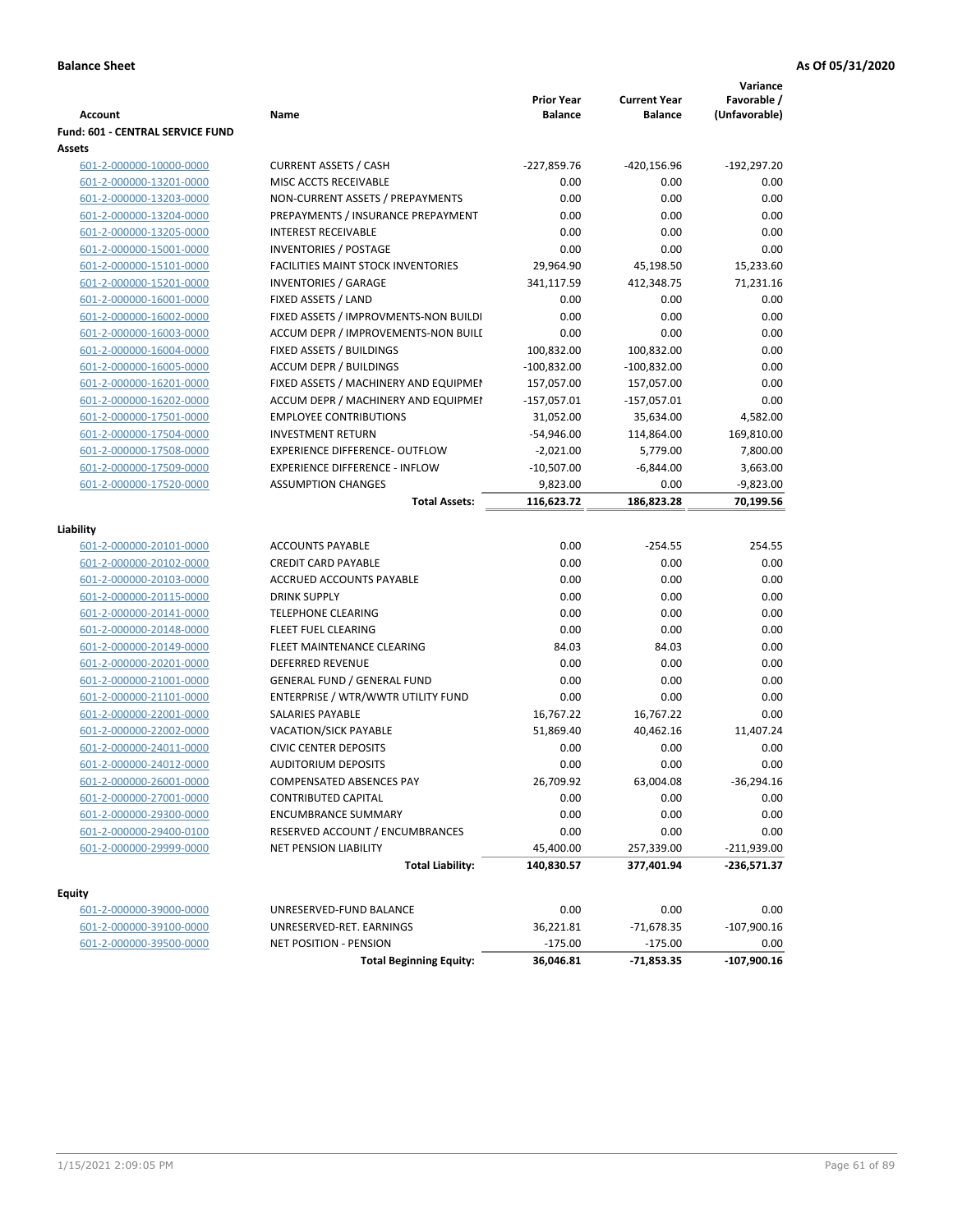| Account                        | Name                                                     | <b>Prior Year</b><br><b>Balance</b> | <b>Current Year</b><br><b>Balance</b> | Variance<br>Favorable /<br>(Unfavorable) |
|--------------------------------|----------------------------------------------------------|-------------------------------------|---------------------------------------|------------------------------------------|
| Total Revenue                  |                                                          | 576,864.36                          | 598,352.55                            | 21,488.19                                |
| <b>Total Expense</b>           |                                                          | 637,118.21                          | 717,078.05                            | -79,959.84                               |
| Revenues Over/(Under) Expenses |                                                          | $-60,253.85$                        | $-118,725.50$                         | $-58,471.65$                             |
|                                | <b>Total Equity and Current Surplus (Deficit):</b>       | $-24.207.04$                        | -190,578.85                           | $-166,371.81$                            |
|                                | Total Liabilities, Equity and Current Surplus (Deficit): | 116,623.53                          | 186.823.09                            | 70,199.56                                |
|                                | *** FUND 601 OUT OF BALANCE ***                          | 0.19                                | 0.19                                  | 0.00                                     |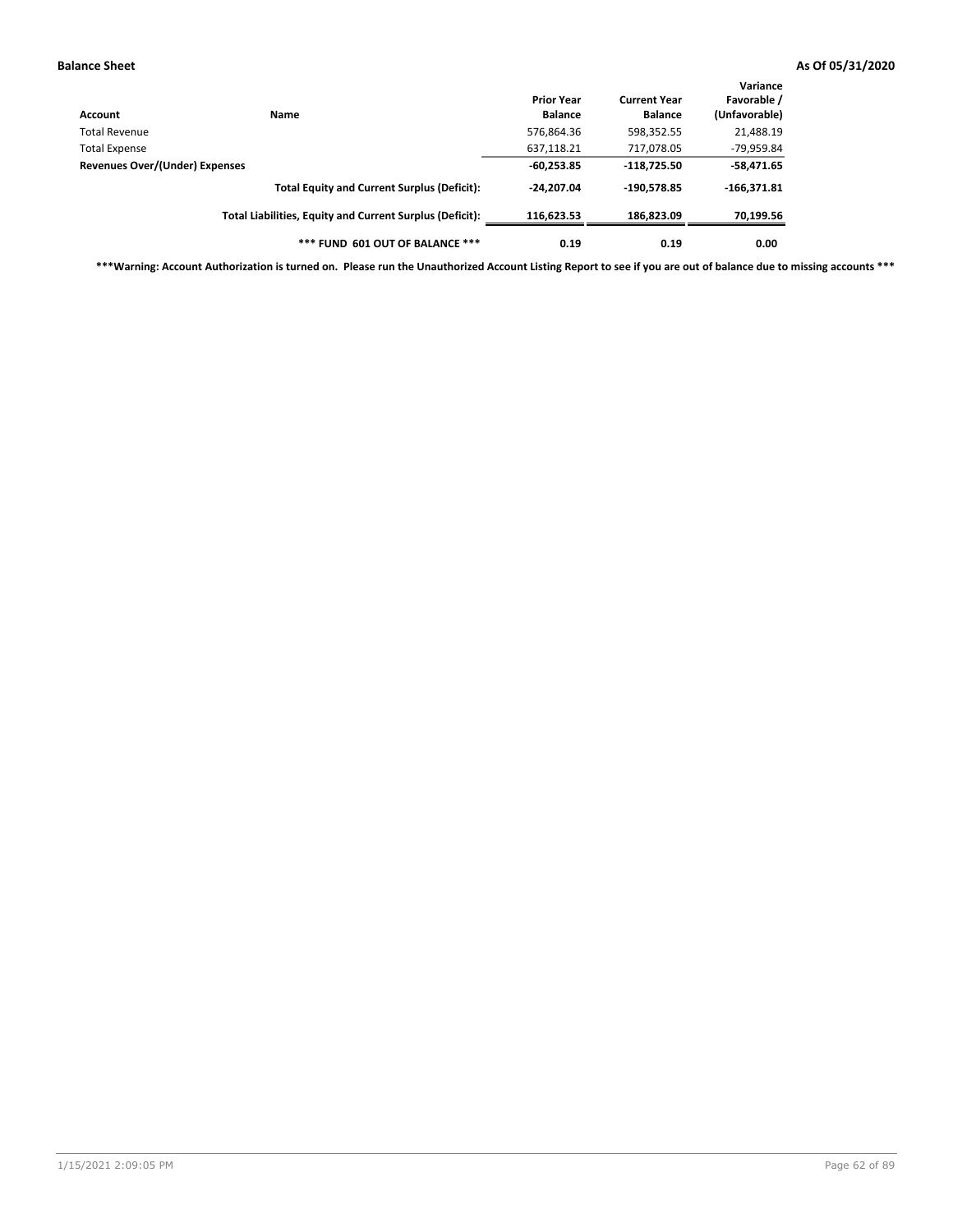| <b>Account</b>                        | Name                                                     | <b>Prior Year</b><br><b>Balance</b> | <b>Current Year</b><br><b>Balance</b> | Variance<br>Favorable /<br>(Unfavorable) |
|---------------------------------------|----------------------------------------------------------|-------------------------------------|---------------------------------------|------------------------------------------|
| <b>Fund: 602 - INSURANCE FUND</b>     |                                                          |                                     |                                       |                                          |
| <b>Assets</b>                         |                                                          |                                     |                                       |                                          |
| 602-2-000000-10000-0000               | <b>CURRENT ASSETS / CASH</b>                             | 206,820.11                          | 84,427.18                             | $-122,392.93$                            |
| 602-2-000000-13201-0000               | MISC ACCTS RECEIVABLE                                    | 0.00                                | 0.00                                  | 0.00                                     |
| 602-2-000000-13204-0000               | PREPAYMENTS / INSURANCE PREPAYMENT                       | 0.00                                | 0.00                                  | 0.00                                     |
| 602-2-000000-13205-0000               | <b>INTEREST RECEIVABLE</b>                               | 0.00                                | 0.00                                  | 0.00                                     |
|                                       | <b>Total Assets:</b>                                     | 206,820.11                          | 84,427.18                             | $-122,392.93$                            |
| Liability                             |                                                          |                                     |                                       |                                          |
| 602-2-000000-20101-0000               | <b>ACCOUNTS PAYABLE</b>                                  | $-0.09$                             | $-500.09$                             | 500.00                                   |
| 602-2-000000-20102-0000               | <b>CREDIT CARD PAYABLE</b>                               | 0.00                                | 0.00                                  | 0.00                                     |
| 602-2-000000-20103-0000               | <b>ACCRUED ACCOUNTS PAYABLE</b>                          | 0.00                                | 0.00                                  | 0.00                                     |
| 602-2-000000-20201-0000               | <b>DEFERRED REVENUE</b>                                  | 0.00                                | 0.00                                  | 0.00                                     |
| 602-2-000000-29300-0000               | <b>ENCUMBRANCE SUMMARY</b>                               | 0.00                                | 0.00                                  | 0.00                                     |
| 602-2-000000-29400-0100               | RESERVED ACCOUNT / ENCUMBRANCES                          | 0.00                                | 0.00                                  | 0.00                                     |
|                                       | <b>Total Liability:</b>                                  | $-0.09$                             | $-500.09$                             | 500.00                                   |
| <b>Equity</b>                         |                                                          |                                     |                                       |                                          |
| 602-2-000000-39000-0000               | UNRESERVED-FUND BALANCE                                  | 0.00                                | 0.00                                  | 0.00                                     |
| 602-2-000000-39100-0000               | UNRESERVED-RET. EARNINGS                                 | 358,277.11                          | 613,796.41                            | 255,519.30                               |
|                                       | <b>Total Beginning Equity:</b>                           | 358,277.11                          | 613,796.41                            | 255,519.30                               |
| <b>Total Revenue</b>                  |                                                          | 3,893,953.07                        | 4,027,195.62                          | 133,242.55                               |
| <b>Total Expense</b>                  |                                                          | 4,045,409.98                        | 4,556,064.76                          | $-510,654.78$                            |
| <b>Revenues Over/(Under) Expenses</b> |                                                          | $-151,456.91$                       | $-528,869.14$                         | $-377,412.23$                            |
|                                       | <b>Total Equity and Current Surplus (Deficit):</b>       | 206,820.20                          | 84,927.27                             | $-121,892.93$                            |
|                                       | Total Liabilities, Equity and Current Surplus (Deficit): | 206,820.11                          | 84.427.18                             | $-122.392.93$                            |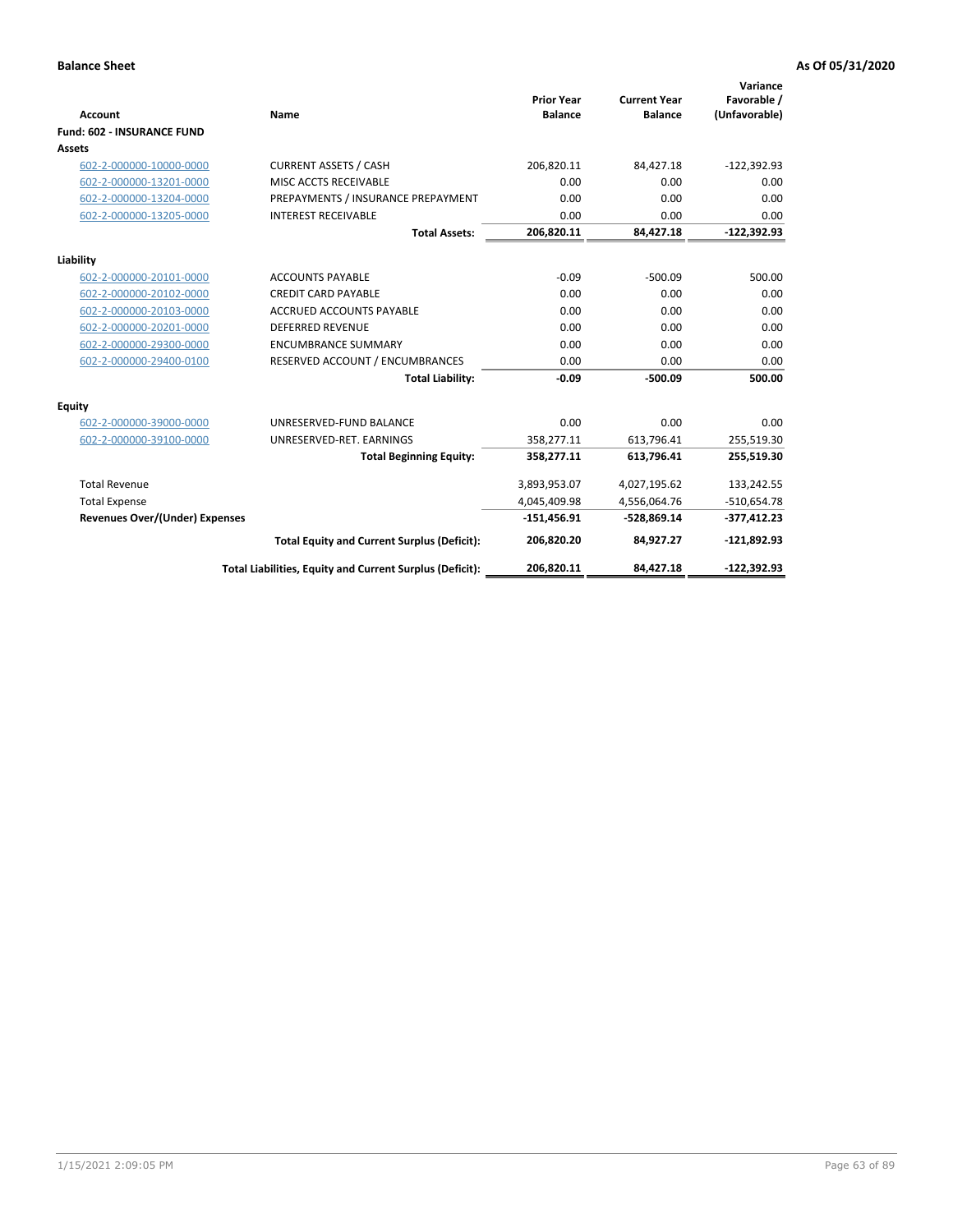| <b>Account</b>                        | Name                                                     | <b>Prior Year</b><br><b>Balance</b> | <b>Current Year</b><br><b>Balance</b> | Variance<br>Favorable /<br>(Unfavorable) |
|---------------------------------------|----------------------------------------------------------|-------------------------------------|---------------------------------------|------------------------------------------|
| Fund: 604 - MIS FUND                  |                                                          |                                     |                                       |                                          |
| Assets                                |                                                          |                                     |                                       |                                          |
| 604-2-000000-10000-0000               | <b>CURRENT ASSETS / CASH</b>                             | 60,740.37                           | $-392.846.64$                         | $-453,587.01$                            |
| 604-2-000000-13201-0000               | MISC ACCTS RECEIVABLE                                    | 0.00                                | 0.00                                  | 0.00                                     |
| 604-2-000000-13202-1400               | <b>EMPLOYEE ADVANCES</b>                                 | 0.00                                | 0.00                                  | 0.00                                     |
| 604-2-000000-13203-0000               | NON-CURRENT ASSETS / PREPAYMENTS                         | 0.00                                | 0.00                                  | 0.00                                     |
| 604-2-000000-13205-0000               | <b>INTEREST RECEIVABLE</b>                               | 0.00                                | 0.00                                  | 0.00                                     |
| 604-2-000000-15601-0000               | IT NETWORK PRINTER SUPPLY INVENTORY                      | 0.00                                | 0.00                                  | 0.00                                     |
| 604-2-000000-16004-0000               | FIXED ASSETS / BUILDINGS                                 | 0.00                                | 0.00                                  | 0.00                                     |
| 604-2-000000-16005-0000               | <b>ACCUM DEPR / BUILDINGS</b>                            | 0.00                                | 0.00                                  | 0.00                                     |
| 604-2-000000-16201-0000               | FIXED ASSETS / MACHINERY AND EQUIPMEN                    | 1,733,475.22                        | 1,830,840.62                          | 97,365.40                                |
| 604-2-000000-16202-0000               | ACCUM DEPR / MACHINERY AND EQUIPMEI                      | $-1,392,235.18$                     | $-1,448,565.52$                       | $-56,330.34$                             |
| 604-2-000000-16301-0000               | FIXED ASSETS / C W I P                                   | $-0.20$                             | $-0.20$                               | 0.00                                     |
| 604-2-000000-17501-0000               | <b>EMPLOYEE CONTRIBUTIONS</b>                            | 15,526.00                           | 17,817.00                             | 2,291.00                                 |
| 604-2-000000-17504-0000               | <b>INVESTMENT RETURN</b>                                 | $-27,473.00$                        | 57,432.00                             | 84,905.00                                |
| 604-2-000000-17508-0000               | <b>EXPERIENCE DIFFERENCE- OUTFLOW</b>                    | $-1,010.00$                         | 2,889.00                              | 3,899.00                                 |
| 604-2-000000-17509-0000               | <b>EXPERIENCE DIFFERENCE - INFLOW</b>                    | $-5,254.00$                         | $-3,422.00$                           | 1,832.00                                 |
| 604-2-000000-17520-0000               | <b>ASSUMPTION CHANGES</b>                                | 4,911.00                            | 0.00                                  | $-4,911.00$                              |
|                                       | <b>Total Assets:</b>                                     | 388,680.21                          | 64,144.26                             | $-324,535.95$                            |
|                                       |                                                          |                                     |                                       |                                          |
| Liability                             |                                                          |                                     |                                       |                                          |
| 604-2-000000-20101-0000               | <b>ACCOUNTS PAYABLE</b>                                  | 0.00                                | 0.00                                  | 0.00                                     |
| 604-2-000000-20102-0000               | <b>CREDIT CARD PAYABLE</b>                               | 0.00                                | 0.00                                  | 0.00                                     |
| 604-2-000000-20103-0000               | <b>ACCRUED ACCOUNTS PAYABLE</b>                          | 0.00                                | 0.00                                  | 0.00                                     |
| 604-2-000000-20141-0000               | <b>TELEPHONE CLEARING</b>                                | 0.00                                | 0.00                                  | 0.00                                     |
| 604-2-000000-21035-0000               | DEBT SERVICE / DUE TO DEBT SERVICE                       | 0.00                                | 0.00                                  | 0.00                                     |
| 604-2-000000-22001-0000               | SALARIES PAYABLE                                         | 10,507.77                           | 10,507.77                             | 0.00                                     |
| 604-2-000000-22002-0000               | <b>VACATION/SICK PAYABLE</b>                             | 17,486.05                           | 19,667.45                             | $-2,181.40$                              |
| 604-2-000000-22208-0000               | INSURANCE / AMERICAN FIDELITY                            | 0.00                                | 0.00                                  | 0.00                                     |
| 604-2-000000-23001-0000               | CAPITAL LEASE PAYABLE                                    | $-1.88$                             | $-1.88$                               | 0.00                                     |
| 604-2-000000-23101-0000               | CAPITAL LEASE PAYABLE                                    | $-0.40$                             | $-0.40$                               | 0.00                                     |
| 604-2-000000-26001-0000               | <b>COMPENSATED ABSENCES PAY</b>                          | 22,134.84                           | 0.14                                  | 22,134.70                                |
| 604-2-000000-27001-0000               | <b>CONTRIBUTED CAPITAL</b>                               | 0.00                                | 0.00                                  | 0.00                                     |
| 604-2-000000-29300-0000               | <b>ENCUMBRANCE SUMMARY</b>                               | 0.00                                | 0.00                                  | 0.00                                     |
| 604-2-000000-29400-0100               | RESERVED ACCOUNT / ENCUMBRANCES                          | 0.27                                | 0.27                                  | 0.00                                     |
| 604-2-000000-29999-0000               | <b>NET PENSION LIABILITY</b>                             | 22,699.00                           | 128,669.00                            | $-105,970.00$                            |
| 604-2-000000-92194-0101               | <b>BANK ONE / DIGITEC</b>                                | 0.00                                | 0.00                                  | 0.00                                     |
|                                       | <b>Total Liability:</b>                                  | 72,825.65                           | 158,842.35                            | $-86,016.70$                             |
| Equity                                |                                                          |                                     |                                       |                                          |
| 604-2-000000-39000-0000               | UNRESERVED-FUND BALANCE                                  | 0.00                                | 0.00                                  | 0.00                                     |
| 604-2-000000-39100-0000               | UNRESERVED-RET. EARNINGS                                 | 506,487.50                          | 299,931.97                            | $-206,555.53$                            |
| 604-2-000000-39500-0000               | NET POSITION - PENSION                                   | $-88.00$                            | $-88.00$                              | 0.00                                     |
|                                       | <b>Total Beginning Equity:</b>                           | 506,399.50                          | 299,843.97                            | $-206,555.53$                            |
| <b>Total Revenue</b>                  |                                                          | 352,852.72                          | 334,876.00                            | $-17,976.72$                             |
| <b>Total Expense</b>                  |                                                          | 543,397.66                          | 729,418.06                            | $-186,020.40$                            |
| <b>Revenues Over/(Under) Expenses</b> |                                                          | -190,544.94                         | -394,542.06                           | -203,997.12                              |
|                                       | <b>Total Equity and Current Surplus (Deficit):</b>       | 315,854.56                          | -94,698.09                            | -410,552.65                              |
|                                       | Total Liabilities, Equity and Current Surplus (Deficit): | 388,680.21                          | 64,144.26                             | -324,535.95                              |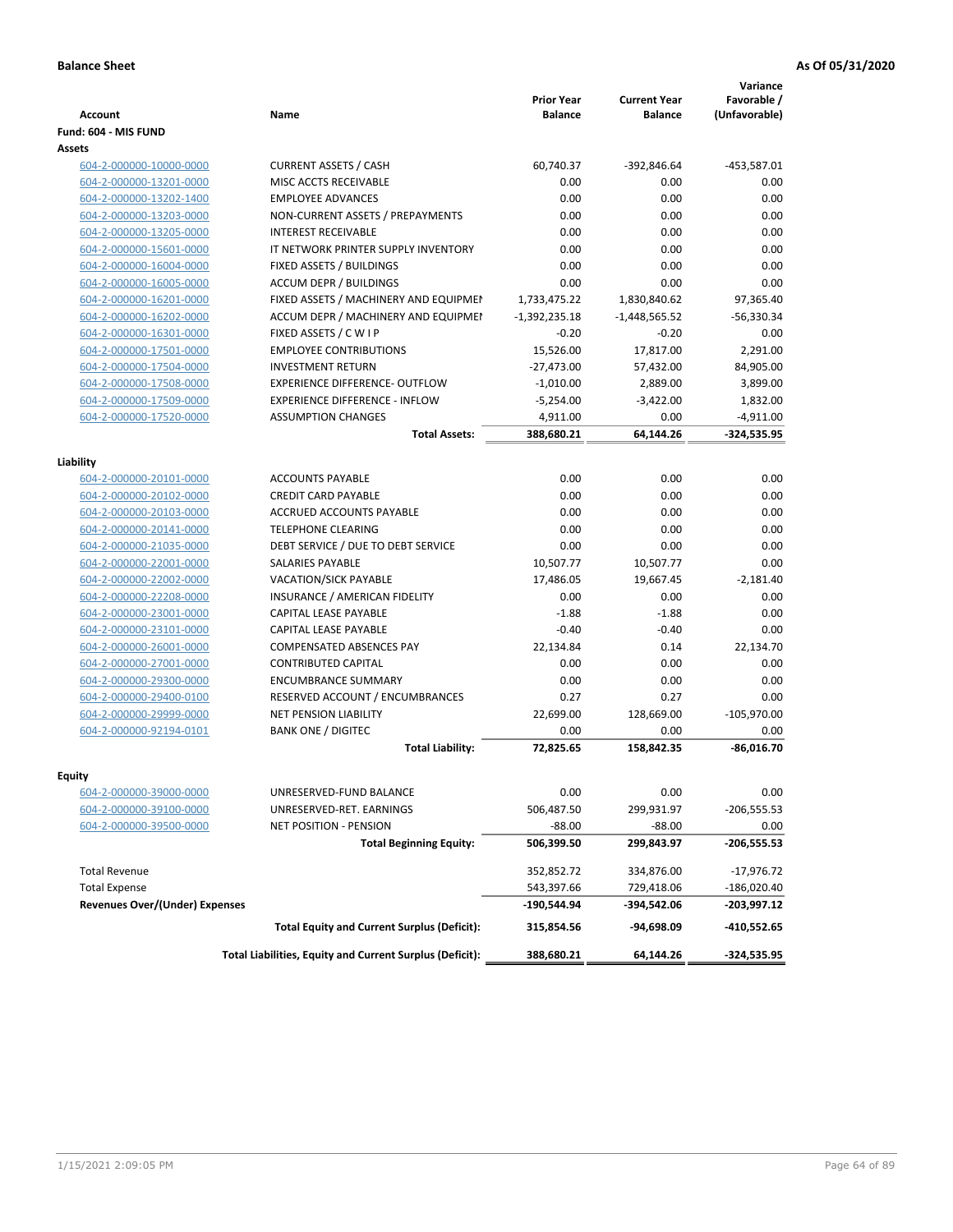|                                             |                                                          |                                     |                                       | Variance                     |
|---------------------------------------------|----------------------------------------------------------|-------------------------------------|---------------------------------------|------------------------------|
| <b>Account</b>                              | Name                                                     | <b>Prior Year</b><br><b>Balance</b> | <b>Current Year</b><br><b>Balance</b> | Favorable /<br>(Unfavorable) |
| <b>Fund: 660 - VEHICLE REPLACEMENT FUND</b> |                                                          |                                     |                                       |                              |
| Assets                                      |                                                          |                                     |                                       |                              |
| 660-2-000000-10000-0000                     | <b>CURRENT ASSETS / CASH</b>                             | $-132,690.19$                       | $-363,181.54$                         | $-230,491.35$                |
| 660-2-000000-11309-0000                     | TAX ANTICIPATION NOTES                                   | 0.00                                | 0.00                                  | 0.00                         |
| 660-2-000000-11510-0000                     | PUBLIC SAFETY VEHICLE REPLACEMENT                        | 889,996.04                          | 905,074.77                            | 15,078.73                    |
| 660-2-000000-11520-0000                     | <b>CERTIFICATES OF DEPOSIT</b>                           | 0.00                                | 0.00                                  | 0.00                         |
| 660-2-000000-11530-0000                     | <b>TexasTERM CP</b>                                      | 0.00                                | 0.00                                  | 0.00                         |
| 660-2-000000-13201-0000                     | MISC ACCTS RECEIVABLE                                    | 0.00                                | 0.00                                  | 0.00                         |
| 660-2-000000-13205-0000                     | <b>INTEREST RECEIVABLE</b>                               | 0.00                                | 0.00                                  | 0.00                         |
| 660-2-000000-16201-0000                     | FIXED ASSETS / MACHINERY AND EQUIPMEN                    | 8,663,774.25                        | 8,412,023.77                          | $-251,750.48$                |
| 660-2-000000-16202-0000                     | ACCUM DEPR / MACHINERY AND EQUIPMEI                      | $-6,694,304.85$                     | $-6,843,218.59$                       | $-148,913.74$                |
| 660-2-000000-16301-0000                     | FIXED ASSETS / C W I P                                   | 0.00                                | 0.00                                  | 0.00                         |
| 660-2-000000-39300-0000                     | RESERVED ACCOUNT / ESCROW BALANCE                        | 0.00                                | 0.00                                  | 0.00                         |
|                                             | <b>Total Assets:</b>                                     | 2,726,775.25                        | 2,110,698.41                          | $-616,076.84$                |
|                                             |                                                          |                                     |                                       |                              |
| Liability                                   |                                                          |                                     |                                       |                              |
| 660-2-000000-20101-0000                     | <b>ACCOUNTS PAYABLE</b>                                  | 0.00                                | 0.00                                  | 0.00                         |
| 660-2-000000-20102-0000                     | <b>CREDIT CARD PAYABLE</b>                               | 0.00                                | 0.00                                  | 0.00                         |
| 660-2-000000-20103-0000                     | ACCRUED ACCOUNTS PAYABLE                                 | 0.00                                | 0.00                                  | 0.00                         |
| 660-2-000000-21001-0000                     | <b>GENERAL FUND / GENERAL FUND</b>                       | 0.00                                | 0.00                                  | 0.00                         |
| 660-2-000000-23001-0000                     | <b>CAPITAL LEASE PAYABLE</b>                             | 53,071.85                           | 0.00                                  | 53,071.85                    |
| 660-2-000000-23101-0000                     | <b>CAPITAL LEASE PAYABLE</b>                             | 0.15                                | 0.15                                  | 0.00                         |
| 660-2-000000-27001-0000                     | <b>CONTRIBUTED CAPITAL</b>                               | 0.00                                | 0.00                                  | 0.00                         |
| 660-2-000000-29300-0000                     | <b>ENCUMBRANCE SUMMARY</b>                               | 0.00                                | 0.00                                  | 0.00                         |
| 660-2-000000-29400-0100                     | RESERVED ACCOUNT / ENCUMBRANCES                          | 0.00                                | 0.00                                  | 0.00                         |
|                                             | <b>Total Liability:</b>                                  | 53,072.00                           | 0.15                                  | 53,071.85                    |
| <b>Equity</b>                               |                                                          |                                     |                                       |                              |
| 660-2-000000-39000-0000                     | UNRESERVED-FUND BALANCE                                  | 0.00                                | 0.00                                  | 0.00                         |
| 660-2-000000-39100-0000                     | UNRESERVED-RET. EARNINGS                                 | 2,698,538.06                        | 2,682,559.21                          | $-15,978.85$                 |
|                                             | <b>Total Beginning Equity:</b>                           | 2,698,538.06                        | 2,682,559.21                          | -15,978.85                   |
| <b>Total Revenue</b>                        |                                                          | 467,340.18                          | 315,687.12                            | $-151,653.06$                |
| <b>Total Expense</b>                        |                                                          | 492,174.99                          | 887,548.07                            | -395,373.08                  |
| Revenues Over/(Under) Expenses              |                                                          | $-24,834.81$                        | -571,860.95                           | $-547,026.14$                |
|                                             | <b>Total Equity and Current Surplus (Deficit):</b>       | 2,673,703.25                        | 2,110,698.26                          | $-563,004.99$                |
|                                             | Total Liabilities, Equity and Current Surplus (Deficit): | 2,726,775.25                        | 2,110,698.41                          | $-616,076.84$                |
|                                             |                                                          |                                     |                                       |                              |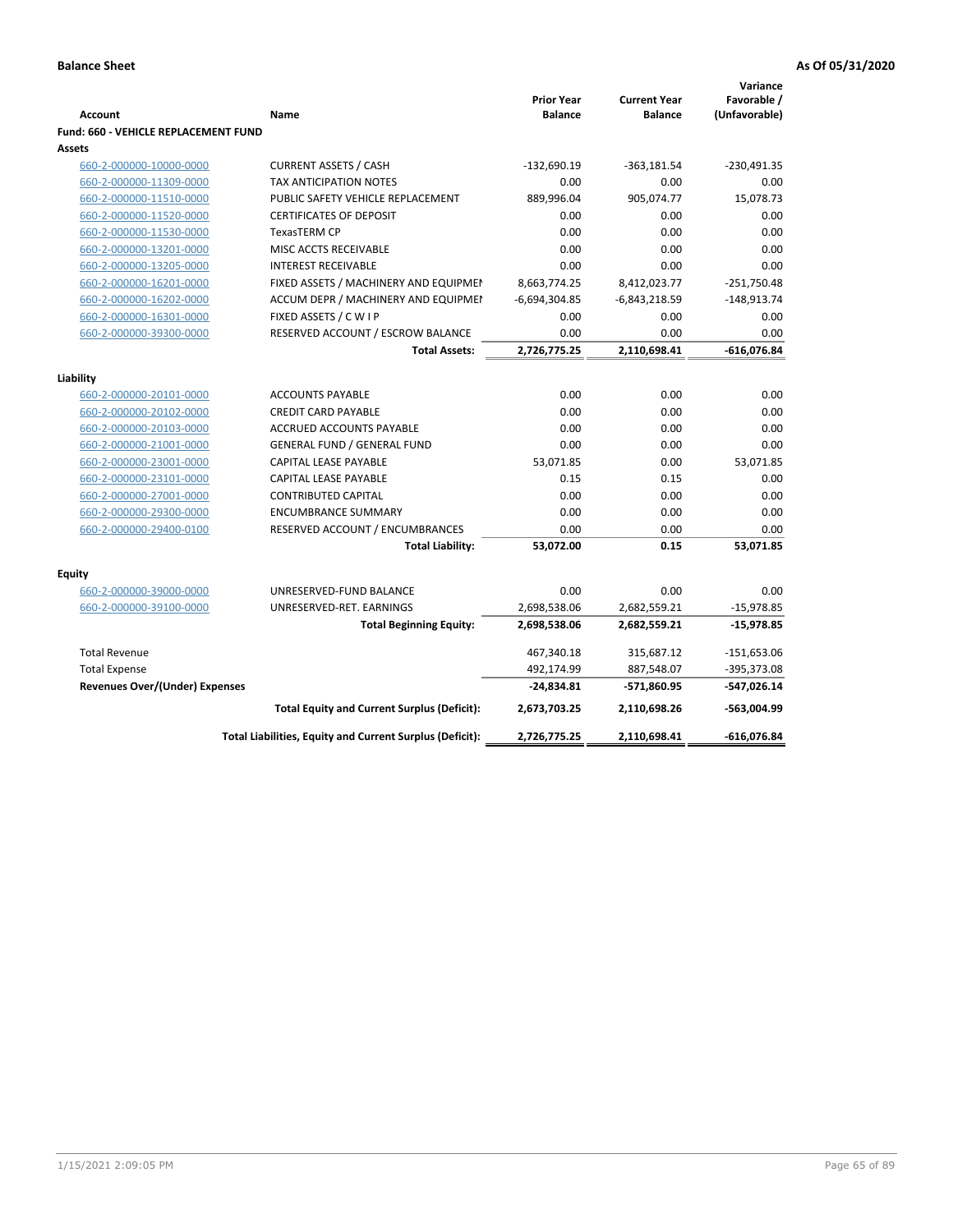| Account                               | Name                                                     | <b>Prior Year</b><br><b>Balance</b> | <b>Current Year</b><br><b>Balance</b> | Variance<br>Favorable /<br>(Unfavorable) |
|---------------------------------------|----------------------------------------------------------|-------------------------------------|---------------------------------------|------------------------------------------|
| Fund: 701 - FIREMEN'S PENSION         |                                                          |                                     |                                       |                                          |
| <b>Assets</b>                         |                                                          |                                     |                                       |                                          |
| 701-1-000000-10000-0000               | <b>CURRENT ASSETS / CASH</b>                             | 0.00                                | 0.00                                  | 0.00                                     |
|                                       | <b>Total Assets:</b>                                     | 0.00                                | 0.00                                  | 0.00                                     |
| Liability                             |                                                          |                                     |                                       |                                          |
| 701-1-000000-20103-0000               | <b>ACCOUNTS PAYABLE</b>                                  | 0.00                                | 0.00                                  | 0.00                                     |
| 701-1-000000-22306-1000               | UNREALIZED GAIN/LOSS                                     | 543,546.00                          | 543,546.00                            | 0.00                                     |
|                                       | <b>Total Liability:</b>                                  | 543,546.00                          | 543,546.00                            | 0.00                                     |
| <b>Equity</b>                         |                                                          |                                     |                                       |                                          |
| 701-1-000000-39000-0000               | UNRESERVED-FUND BALANCE                                  | $-543,546.00$                       | $-543,546.00$                         | 0.00                                     |
|                                       | <b>Total Beginning Equity:</b>                           | $-543,546.00$                       | $-543,546.00$                         | 0.00                                     |
| <b>Total Expense</b>                  |                                                          | 0.00                                | 0.00                                  | 0.00                                     |
| <b>Revenues Over/(Under) Expenses</b> |                                                          | 0.00                                | 0.00                                  | 0.00                                     |
|                                       | <b>Total Equity and Current Surplus (Deficit):</b>       | $-543,546.00$                       | $-543,546.00$                         | 0.00                                     |
|                                       | Total Liabilities, Equity and Current Surplus (Deficit): | 0.00                                | 0.00                                  | 0.00                                     |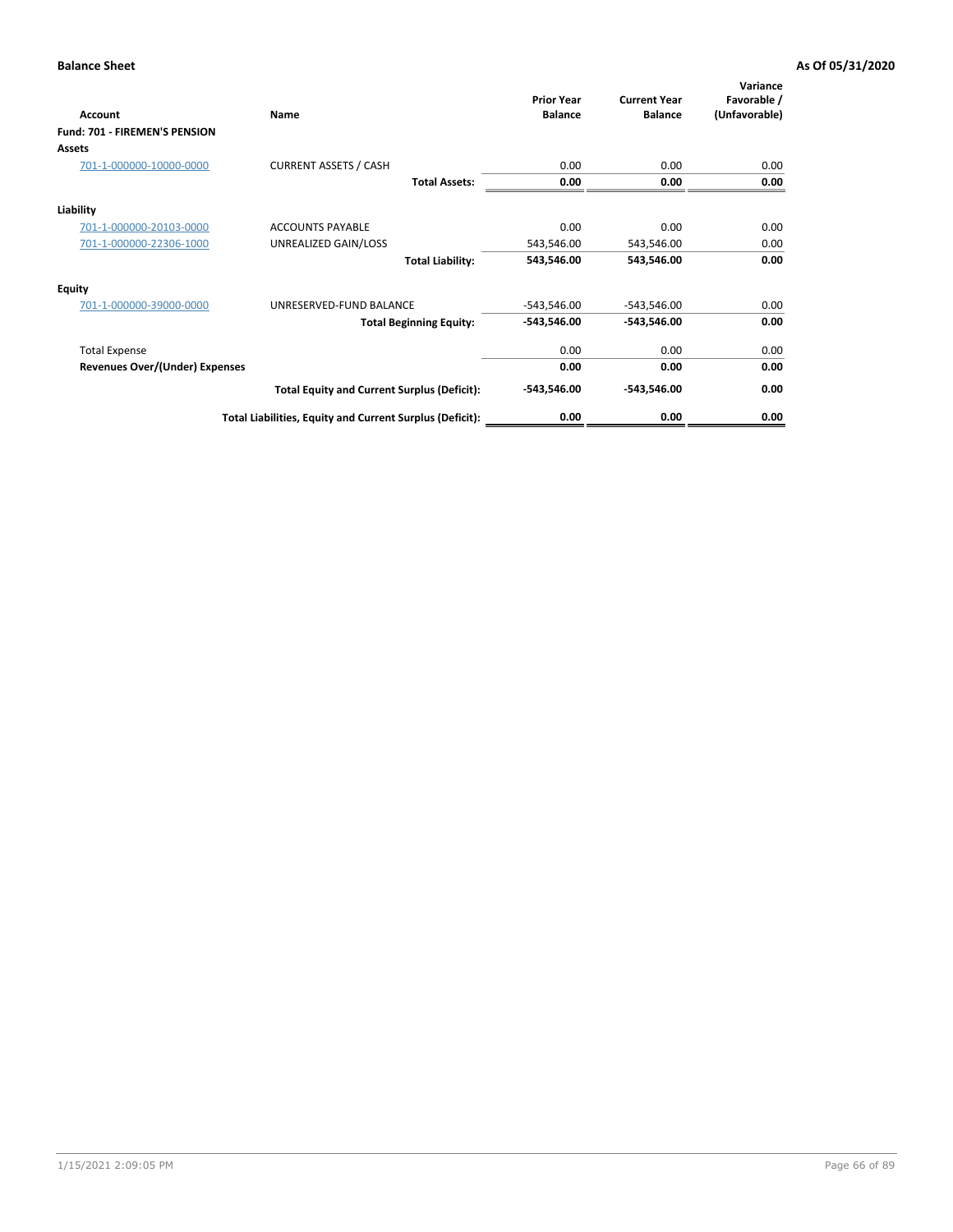|                                          |                                                          |                                     |                                       | Variance                     |
|------------------------------------------|----------------------------------------------------------|-------------------------------------|---------------------------------------|------------------------------|
| <b>Account</b>                           | <b>Name</b>                                              | <b>Prior Year</b><br><b>Balance</b> | <b>Current Year</b><br><b>Balance</b> | Favorable /<br>(Unfavorable) |
| Fund: 800 - SPENCE FUND                  |                                                          |                                     |                                       |                              |
| <b>Assets</b>                            |                                                          |                                     |                                       |                              |
| 800-3-000000-10000-0000                  | <b>CURRENT ASSETS / CASH</b>                             | $-2,616.38$                         | $-16,826.80$                          | $-14,210.42$                 |
| 800-3-000000-11507-0000                  | <b>SPENCE ENDOWMENT</b>                                  | 592,091.93                          | 602.123.42                            | 10,031.49                    |
| 800-3-000000-11520-0000                  | <b>CERTIFICATES OF DEPOSIT</b>                           | 0.00                                | 0.00                                  | 0.00                         |
| 800-3-000000-11605-0000                  | <b>SPENCE ENDOWMENT</b>                                  | 0.00                                | 0.00                                  | 0.00                         |
| 800-3-000000-13205-0000                  | <b>INTEREST RECEIVABLE</b>                               | 0.00                                | 0.00                                  | 0.00                         |
|                                          | <b>Total Assets:</b>                                     | 589,475.55                          | 585,296.62                            | $-4,178.93$                  |
| Liability                                |                                                          |                                     |                                       |                              |
| 800-3-000000-20101-0000                  | <b>ACCOUNTS PAYABLE</b>                                  | 0.00                                | $-13,610.42$                          | 13,610.42                    |
| 800-3-000000-20102-0000                  | <b>CREDIT CARD PAYABLE</b>                               | 0.00                                | 0.00                                  | 0.00                         |
| 800-3-000000-20103-0000                  | <b>ACCRUED ACCOUNTS PAYABLE</b>                          | 0.00                                | 0.00                                  | 0.00                         |
| 800-3-000000-20139-0000                  | <b>RETAINAGES PAYABLE</b>                                | 0.00                                | 0.00                                  | 0.00                         |
| 800-3-000000-21001-0000                  | <b>GENERAL FUND / GENERAL FUND</b>                       | 0.00                                | 0.00                                  | 0.00                         |
| 800-3-000000-29300-0000                  | <b>ENCUMBRANCE SUMMARY</b>                               | 0.00                                | 0.00                                  | 0.00                         |
| 800-3-000000-29400-0000                  | RESERVED ACCOUNT / ENCUMBRANCES                          | 0.00                                | 0.00                                  | 0.00                         |
|                                          | <b>Total Liability:</b>                                  | 0.00                                | $-13,610.42$                          | 13,610.42                    |
|                                          |                                                          |                                     |                                       |                              |
| <b>Equity</b><br>800-3-000000-39000-0000 | UNRESERVED-FUND BALANCE                                  | 580,732.13                          | 593,815.90                            | 13,083.77                    |
|                                          | <b>Total Beginning Equity:</b>                           | 580,732.13                          | 593,815.90                            | 13,083.77                    |
|                                          |                                                          |                                     |                                       |                              |
| <b>Total Revenue</b>                     |                                                          | 9,143.42                            | 5,491.14                              | $-3,652.28$                  |
| <b>Total Expense</b>                     |                                                          | 400.00                              | 400.00                                | 0.00                         |
| <b>Revenues Over/(Under) Expenses</b>    |                                                          | 8,743.42                            | 5,091.14                              | $-3,652.28$                  |
|                                          | <b>Total Equity and Current Surplus (Deficit):</b>       | 589,475.55                          | 598,907.04                            | 9,431.49                     |
|                                          | Total Liabilities, Equity and Current Surplus (Deficit): | 589,475.55                          | 585,296.62                            | $-4,178.93$                  |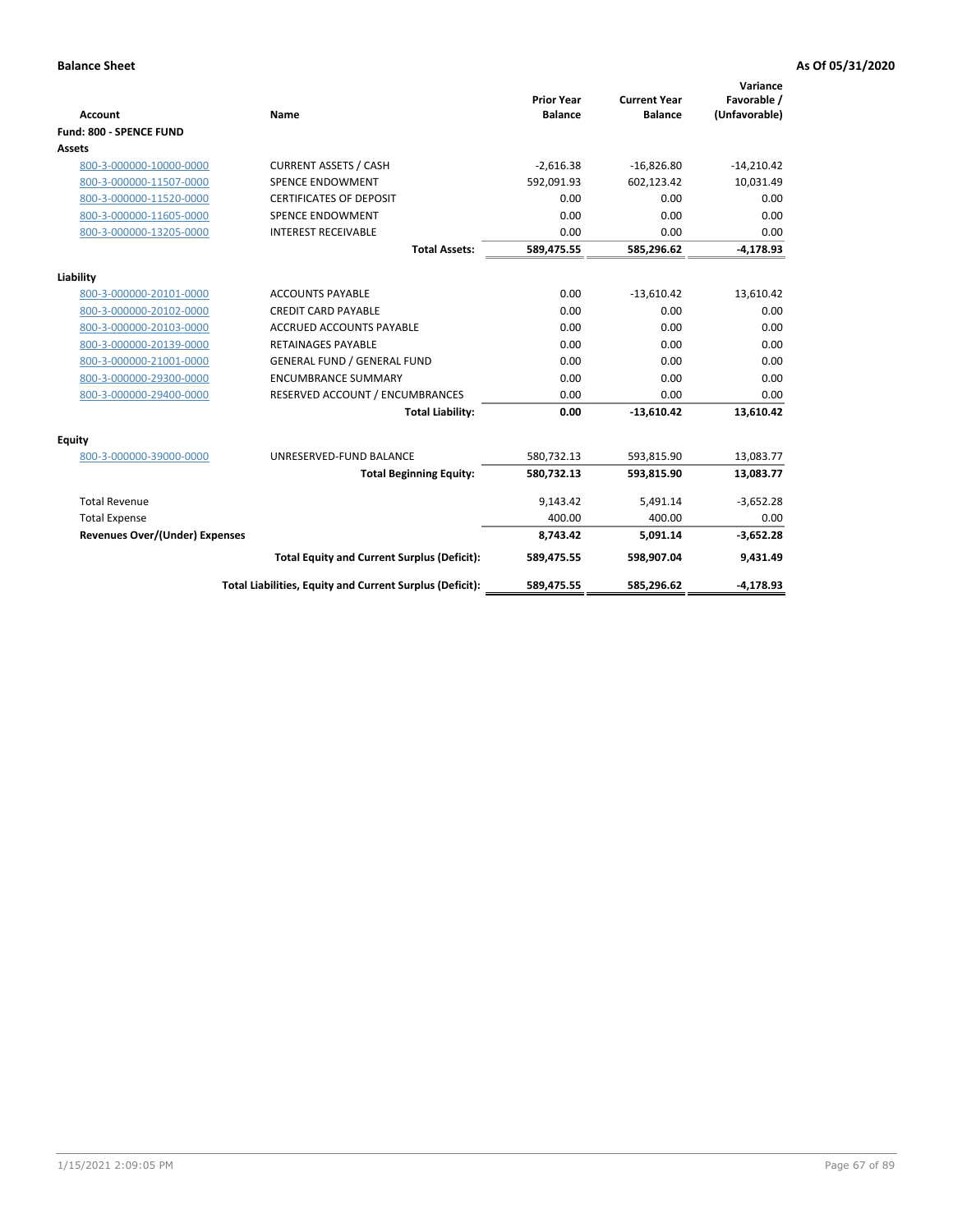| <b>Account</b>                         | Name                                                     | <b>Prior Year</b><br><b>Balance</b> | <b>Current Year</b><br><b>Balance</b> | Variance<br>Favorable /<br>(Unfavorable) |
|----------------------------------------|----------------------------------------------------------|-------------------------------------|---------------------------------------|------------------------------------------|
| <b>Fund: 801 - JONES LIBRARY TRUST</b> |                                                          |                                     |                                       |                                          |
| Assets                                 |                                                          |                                     |                                       |                                          |
| 801-3-000000-10000-0000                | <b>CURRENT ASSETS / CASH</b>                             | 15,732.62                           | 16,011.15                             | 278.53                                   |
| 801-3-000000-13201-0000                | MISC ACCTS RECEIVABLE                                    | 0.00                                | 0.00                                  | 0.00                                     |
| 801-3-000000-13205-0000                | <b>INTEREST RECEIVABLE</b>                               | 0.00                                | 0.00                                  | 0.00                                     |
|                                        | <b>Total Assets:</b>                                     | 15,732.62                           | 16,011.15                             | 278.53                                   |
| Liability                              |                                                          |                                     |                                       |                                          |
| 801-3-000000-20101-0000                | <b>ACCOUNTS PAYABLE</b>                                  | 0.00                                | 0.00                                  | 0.00                                     |
| 801-3-000000-20102-0000                | <b>CREDIT CARD PAYABLE</b>                               | 0.00                                | 0.00                                  | 0.00                                     |
| 801-3-000000-20103-0000                | <b>ACCRUED ACCOUNTS PAYABLE</b>                          | 0.00                                | 0.00                                  | 0.00                                     |
|                                        | <b>Total Liability:</b>                                  | 0.00                                | 0.00                                  | 0.00                                     |
| Equity                                 |                                                          |                                     |                                       |                                          |
| 801-3-000000-39000-0000                | UNRESERVED-FUND BALANCE                                  | 15,532.72                           | 15,853.00                             | 320.28                                   |
|                                        | <b>Total Beginning Equity:</b>                           | 15,532.72                           | 15,853.00                             | 320.28                                   |
| <b>Total Revenue</b>                   |                                                          | 204.59                              | 161.44                                | $-43.15$                                 |
| <b>Total Expense</b>                   |                                                          | 4.69                                | 3.29                                  | 1.40                                     |
| <b>Revenues Over/(Under) Expenses</b>  |                                                          | 199.90                              | 158.15                                | $-41.75$                                 |
|                                        | <b>Total Equity and Current Surplus (Deficit):</b>       | 15,732.62                           | 16,011.15                             | 278.53                                   |
|                                        | Total Liabilities, Equity and Current Surplus (Deficit): | 15,732.62                           | 16,011.15                             | 278.53                                   |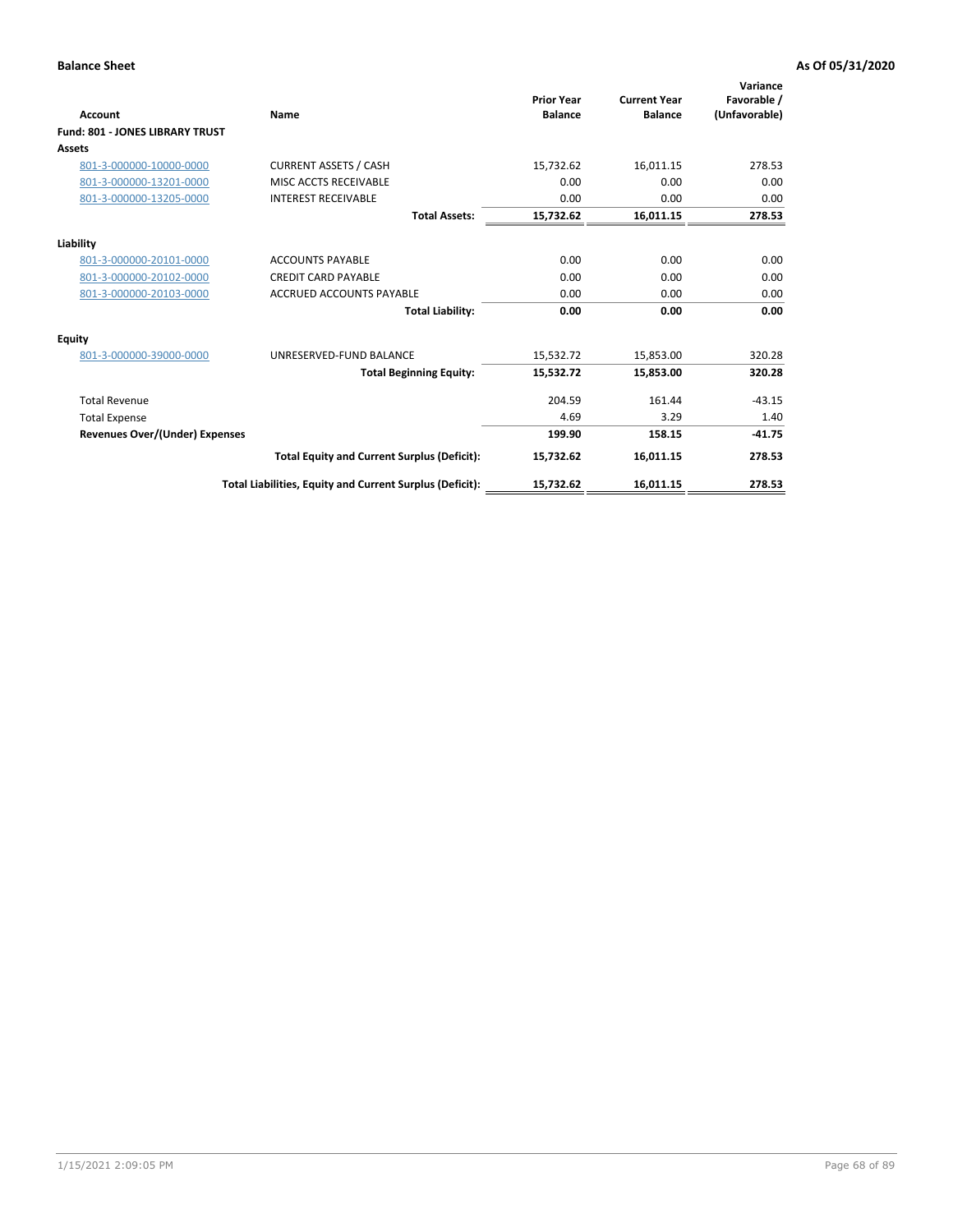| <b>Account</b>                              | Name                                                     | <b>Prior Year</b><br><b>Balance</b> | <b>Current Year</b><br><b>Balance</b> | Variance<br>Favorable /<br>(Unfavorable) |
|---------------------------------------------|----------------------------------------------------------|-------------------------------------|---------------------------------------|------------------------------------------|
| Fund: 803 - GREENVILLE BOARD OF DEVELOPMENT |                                                          |                                     |                                       |                                          |
| Assets                                      |                                                          |                                     |                                       |                                          |
| 803-3-000000-10000-0000                     | <b>CURRENT ASSETS / CASH</b>                             | 0.00                                | 0.00                                  | 0.00                                     |
| 803-3-000000-13201-0000                     | MISC ACCTS RECEIVABLE                                    | 0.00                                | 0.00                                  | 0.00                                     |
| 803-3-000000-13203-0000                     | NON-CURRENT ASSETS / PREPAYMENTS                         | 0.00                                | 0.00                                  | 0.00                                     |
|                                             | <b>Total Assets:</b>                                     | 0.00                                | 0.00                                  | 0.00                                     |
| Liability                                   |                                                          |                                     |                                       |                                          |
| 803-3-000000-20101-0000                     | <b>ACCOUNTS PAYABLE</b>                                  | 0.00                                | 0.00                                  | 0.00                                     |
| 803-3-000000-20102-0000                     | <b>ACCOUNTS PAYABLE</b>                                  | 0.00                                | 0.00                                  | 0.00                                     |
| 803-3-000000-20103-0000                     | <b>ACCRUED ACCOUNTS PAYABLE</b>                          | 0.00                                | 0.00                                  | 0.00                                     |
| 803-3-000000-20139-0000                     | <b>RETAINAGES PAYABLE</b>                                | 0.00                                | 0.00                                  | 0.00                                     |
| 803-3-000000-20141-0000                     | <b>TELEPHONE CLEARING</b>                                | 0.00                                | 0.00                                  | 0.00                                     |
| 803-3-000000-21400-0000                     | <b>ELECTRIC OPERATING FUND</b>                           | 0.00                                | 0.00                                  | 0.00                                     |
| 803-3-000000-22001-0000                     | ACCRUED SALARIES/WAGES                                   | 0.00                                | 0.00                                  | 0.00                                     |
| 803-3-000000-22002-0000                     | <b>ACCRUED SALARIES/WAGES</b>                            | 0.00                                | 0.00                                  | 0.00                                     |
| 803-3-000000-26001-0000                     | <b>COMPENSATED ABSENCES PAY</b>                          | 0.00                                | 0.00                                  | 0.00                                     |
| 803-3-000000-29300-0000                     | <b>ENCUMBRANCE SUMMARY</b>                               | 0.00                                | 0.00                                  | 0.00                                     |
| 803-3-000000-29400-0100                     | RESERVED ACCOUNT / ENCUMBRANCES                          | 0.00                                | 103,228.62                            | $-103,228.62$                            |
|                                             | <b>Total Liability:</b>                                  | 0.00                                | 103,228.62                            | $-103,228.62$                            |
| Equity                                      |                                                          |                                     |                                       |                                          |
| 803-3-000000-39000-0000                     | UNRESERVED-FUND BALANCE                                  | 0.00                                | $-103,228.62$                         | $-103,228.62$                            |
|                                             | <b>Total Beginning Equity:</b>                           | 0.00                                | $-103,228.62$                         | $-103,228.62$                            |
| <b>Total Revenue</b>                        |                                                          | 0.00                                | 0.00                                  | 0.00                                     |
| <b>Total Expense</b>                        |                                                          | 0.00                                | 0.00                                  | 0.00                                     |
| <b>Revenues Over/(Under) Expenses</b>       |                                                          | 0.00                                | 0.00                                  | 0.00                                     |
|                                             | <b>Total Equity and Current Surplus (Deficit):</b>       | 0.00                                | $-103,228.62$                         | $-103,228.62$                            |
|                                             | Total Liabilities, Equity and Current Surplus (Deficit): | 0.00                                | 0.00                                  | 0.00                                     |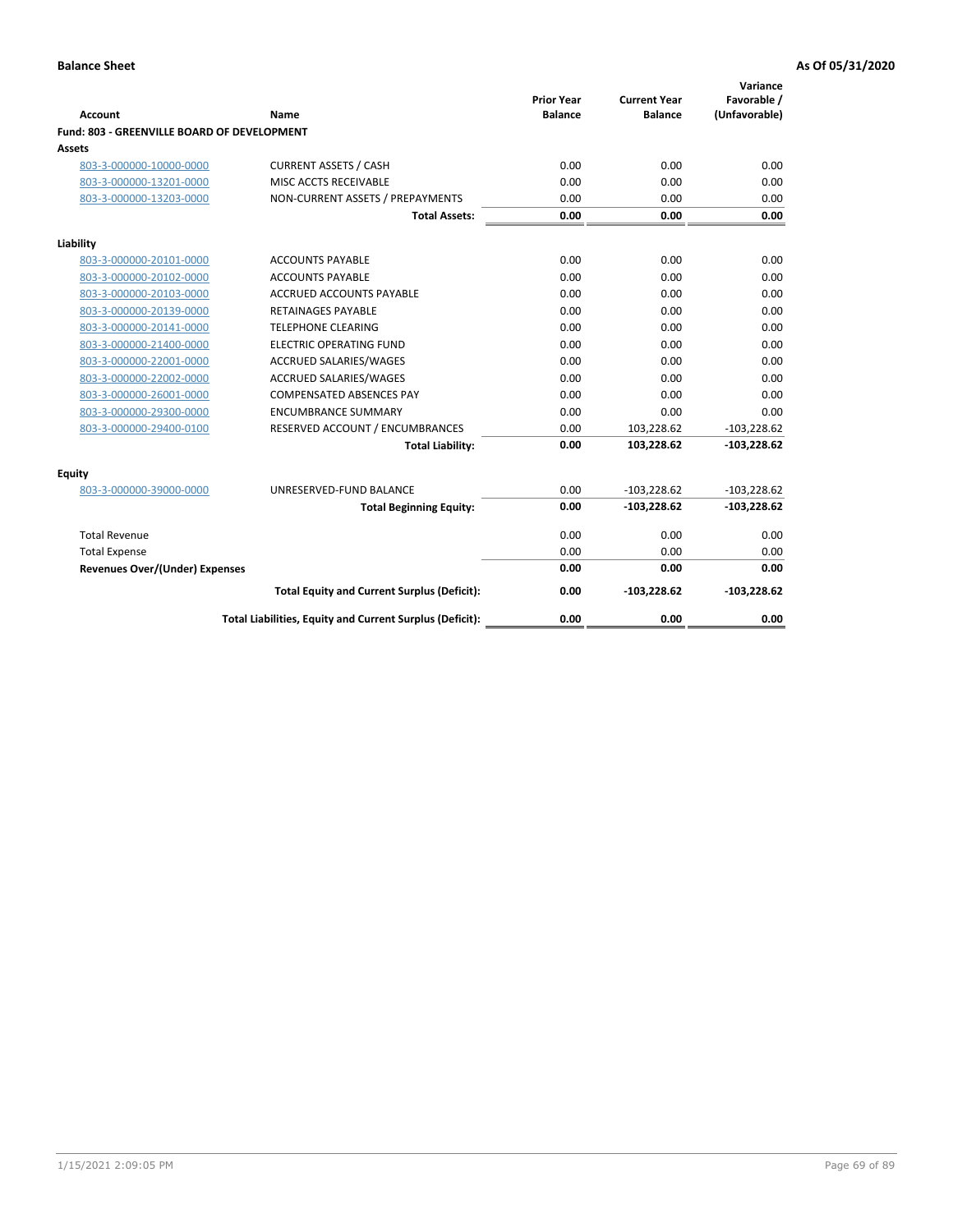| <b>Account</b>                        | Name                                                     | <b>Prior Year</b><br><b>Balance</b> | <b>Current Year</b><br><b>Balance</b> | Variance<br>Favorable /<br>(Unfavorable) |
|---------------------------------------|----------------------------------------------------------|-------------------------------------|---------------------------------------|------------------------------------------|
| <b>Fund: 807 - 4A-EDC</b>             |                                                          |                                     |                                       |                                          |
| <b>Assets</b>                         |                                                          |                                     |                                       |                                          |
| 807-3-000000-10000-0000               | <b>CURRENT ASSETS / CASH</b>                             | 0.00                                | 0.00                                  | 0.00                                     |
| 807-3-000000-13201-0000               | MISC ACCTS RECEIVABLE                                    | 0.00                                | 0.00                                  | 0.00                                     |
| 807-3-000000-16301-0000               | FIXED ASSETS / C W I P                                   | 0.00                                | 0.00                                  | 0.00                                     |
|                                       | <b>Total Assets:</b>                                     | 0.00                                | 0.00                                  | 0.00                                     |
| Liability                             |                                                          |                                     |                                       |                                          |
| 807-3-000000-20101-0000               | <b>ACCOUNTS PAYABLE</b>                                  | 0.00                                | 0.00                                  | 0.00                                     |
| 807-3-000000-20103-0000               | <b>ACCOUNTS PAYABLE</b>                                  | 0.00                                | 0.00                                  | 0.00                                     |
| 807-3-000000-20139-0000               | <b>RETAINAGES PAYABLE</b>                                | 0.00                                | 0.00                                  | 0.00                                     |
| 807-3-000000-26105-0000               | INV NET OF RELATED DEBT                                  | 0.00                                | 305,846.00                            | $-305,846.00$                            |
| 807-3-000000-29300-0000               | <b>ENCUMBRANCE SUMMARY</b>                               | 0.00                                | 0.00                                  | 0.00                                     |
| 807-3-000000-29400-0100               | RESERVED ACCOUNT / ENCUMBRANCES                          | 0.00                                | 18,078.76                             | $-18,078.76$                             |
| 807-3-495000-20180-0000               | <b>CURRENT DEBT</b>                                      | 0.00                                | 0.00                                  | 0.00                                     |
| 807-3-495000-26002-0000               | CA - LONG-TERM DEBT / AMT TO BE PROVIL                   | 0.00                                | 0.00                                  | 0.00                                     |
|                                       | <b>Total Liability:</b>                                  | 0.00                                | 323,924.76                            | $-323,924.76$                            |
| Equity                                |                                                          |                                     |                                       |                                          |
| 807-3-000000-39000-0000               | UNRESERVED-FUND BALANCE                                  | 0.00                                | $-323,924.76$                         | $-323,924.76$                            |
|                                       | <b>Total Beginning Equity:</b>                           | 0.00                                | $-323,924.76$                         | $-323,924.76$                            |
| <b>Total Revenue</b>                  |                                                          | 0.00                                | 0.00                                  | 0.00                                     |
| <b>Total Expense</b>                  |                                                          | 0.00                                | 0.00                                  | 0.00                                     |
| <b>Revenues Over/(Under) Expenses</b> |                                                          | 0.00                                | 0.00                                  | 0.00                                     |
|                                       | <b>Total Equity and Current Surplus (Deficit):</b>       | 0.00                                | $-323,924.76$                         | $-323,924.76$                            |
|                                       | Total Liabilities, Equity and Current Surplus (Deficit): | 0.00                                | 0.00                                  | 0.00                                     |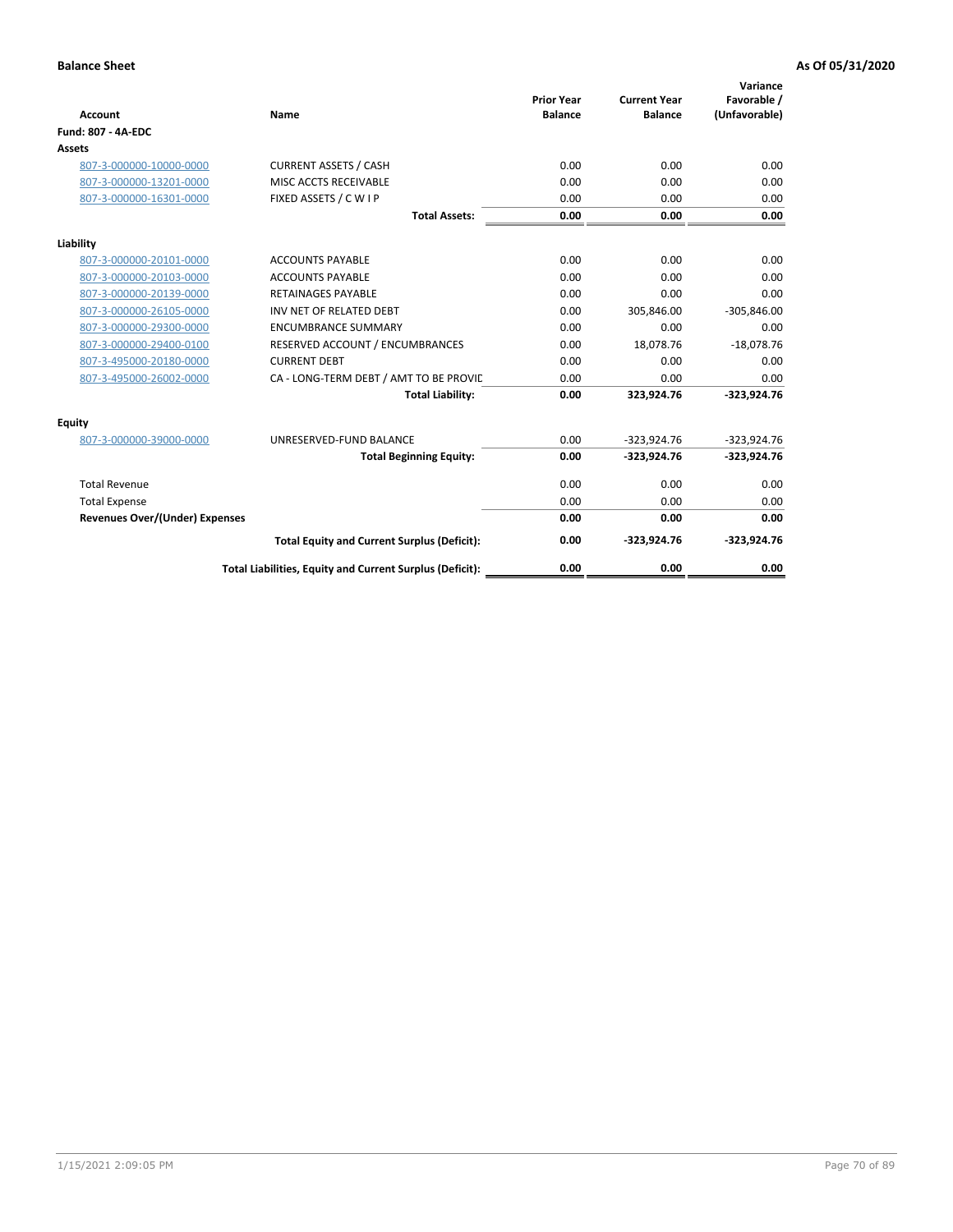| <b>Account</b>                        | Name                                                     | <b>Prior Year</b><br><b>Balance</b> | <b>Current Year</b><br><b>Balance</b> | Variance<br>Favorable /<br>(Unfavorable) |
|---------------------------------------|----------------------------------------------------------|-------------------------------------|---------------------------------------|------------------------------------------|
| Fund: 809 - GREENVILLE IDC (L-3)      |                                                          |                                     |                                       |                                          |
| <b>Assets</b>                         |                                                          |                                     |                                       |                                          |
| 809-3-000000-10000-0000               | <b>CURRENT ASSETS / CASH</b>                             | 1.40                                | 2,905,370.49                          | 2,905,369.09                             |
| 809-3-000000-13201-0000               | MISC ACCTS RECEIVABLE                                    | 0.00                                | 0.00                                  | 0.00                                     |
|                                       | <b>Total Assets:</b>                                     | 1.40                                | 2,905,370.49                          | 2,905,369.09                             |
| Liability                             |                                                          |                                     |                                       |                                          |
| 809-3-000000-20101-0000               | <b>ACCOUNTS PAYABLE</b>                                  | 0.00                                | 0.00                                  | 0.00                                     |
| 809-3-000000-20103-0000               | <b>ACCRUED ACCOUNTS PAYABLE</b>                          | $-787.94$                           | $-518,507.41$                         | 517,719.47                               |
| 809-3-000000-21001-0000               | <b>GENERAL FUND / GENERAL FUND</b>                       | 0.00                                | 0.00                                  | 0.00                                     |
|                                       | <b>Total Liability:</b>                                  | $-787.94$                           | $-518,507.41$                         | 517,719.47                               |
| Equity                                |                                                          |                                     |                                       |                                          |
| 809-3-000000-39000-0000               | UNRESERVED-FUND BALANCE                                  | 788.34                              | 2,543,262.85                          | 2,542,474.51                             |
| 809-3-000000-39100-0000               | UNRESERVED-RET. EARNINGS                                 | 0.00                                | 0.00                                  | 0.00                                     |
| 809-3-000000-39150-0000               | RESERVED-RET. EARNINGS                                   | 0.00                                | 0.00                                  | 0.00                                     |
|                                       | <b>Total Beginning Equity:</b>                           | 788.34                              | 2,543,262.85                          | 2,542,474.51                             |
| <b>Total Revenue</b>                  |                                                          | 2,130,143.03                        | 1,073,848.79                          | $-1,056,294.24$                          |
| <b>Total Expense</b>                  |                                                          | 2,130,142.03                        | 193,233.74                            | 1,936,908.29                             |
| <b>Revenues Over/(Under) Expenses</b> |                                                          | 1.00                                | 880,615.05                            | 880,614.05                               |
|                                       | <b>Total Equity and Current Surplus (Deficit):</b>       | 789.34                              | 3,423,877.90                          | 3,423,088.56                             |
|                                       | Total Liabilities, Equity and Current Surplus (Deficit): | 1.40                                | 2,905,370.49                          | 2,905,369.09                             |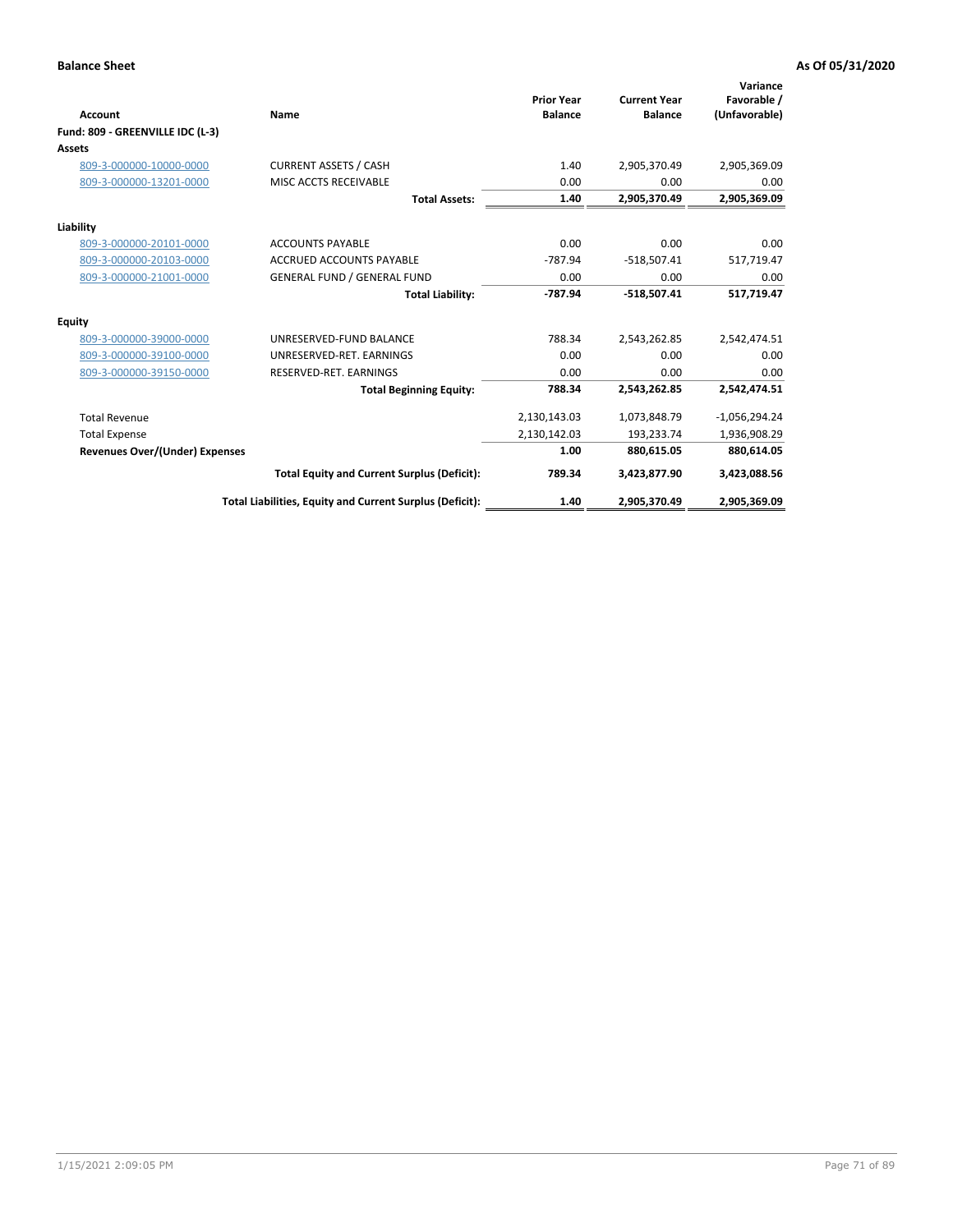| <b>Account</b>                                 | <b>Name</b>                                              | <b>Prior Year</b><br><b>Balance</b> | <b>Current Year</b><br><b>Balance</b> | Variance<br>Favorable /<br>(Unfavorable) |
|------------------------------------------------|----------------------------------------------------------|-------------------------------------|---------------------------------------|------------------------------------------|
| <b>Fund: 810 - SEIZURE FUNDS - STATE RULES</b> |                                                          |                                     |                                       |                                          |
| Assets                                         |                                                          |                                     |                                       |                                          |
| 810-3-000000-10000-0000                        | <b>CURRENT ASSETS / CASH</b>                             | 279,651.55                          | 259,031.74                            | $-20,619.81$                             |
| 810-3-000000-13201-0000                        | MISC ACCTS RECEIVABLE                                    | $-23.590.00$                        | 0.00                                  | 23,590.00                                |
| 810-3-000000-13202-1400                        | <b>EMPLOYEE ADVANCES</b>                                 | 0.00                                | 0.00                                  | 0.00                                     |
| 810-3-000000-13205-0000                        | <b>INTEREST RECEIVABLE</b>                               | 0.00                                | 0.00                                  | 0.00                                     |
| 810-3-000000-16201-0000                        | <b>MACHINERY AND EQUIPMENT</b>                           | 0.00                                | 0.00                                  | 0.00                                     |
| 810-3-000000-16202-0000                        | <b>ACCUMULATED DEPRECATION</b>                           | 0.00                                | 0.00                                  | 0.00                                     |
|                                                | <b>Total Assets:</b>                                     | 256,061.55                          | 259,031.74                            | 2,970.19                                 |
|                                                |                                                          |                                     |                                       |                                          |
| Liability                                      |                                                          |                                     |                                       |                                          |
| 810-3-000000-20101-0000                        | <b>ACCOUNTS PAYABLE</b>                                  | 0.00                                | 0.00                                  | 0.00                                     |
| 810-3-000000-20102-0000                        | <b>CREDIT CARD PAYABLE</b>                               | 0.00                                | 0.00                                  | 0.00                                     |
| 810-3-000000-20103-0000                        | <b>ACCRUED ACCOUNTS PAYABLE</b>                          | 0.00                                | 0.00                                  | 0.00                                     |
| 810-3-000000-29300-0000                        | <b>ENCUMBRANCE SUMMARY</b>                               | 0.00                                | 0.00                                  | 0.00                                     |
| 810-3-000000-29400-0100                        | RESERVED ACCOUNT / ENCUMBRANCES                          | 0.00                                | 0.00                                  | 0.00                                     |
| 810-3-000000-92520-0600                        | RESERVED ACCOUNT/HB65 SIEZURES                           | 0.00                                | 0.00                                  | 0.00                                     |
|                                                | <b>Total Liability:</b>                                  | 0.00                                | 0.00                                  | 0.00                                     |
| <b>Equity</b>                                  |                                                          |                                     |                                       |                                          |
| 810-3-000000-39000-0000                        | UNRESERVED-FUND BALANCE                                  | 266,708.55                          | 282,316.10                            | 15,607.55                                |
|                                                | <b>Total Beginning Equity:</b>                           | 266,708.55                          | 282,316.10                            | 15,607.55                                |
| <b>Total Revenue</b>                           |                                                          | 4,436.70                            | $-5,028.74$                           | $-9,465.44$                              |
| <b>Total Expense</b>                           |                                                          | 15,083.70                           | 18,255.62                             | $-3,171.92$                              |
| Revenues Over/(Under) Expenses                 |                                                          | $-10,647.00$                        | $-23,284.36$                          | $-12,637.36$                             |
|                                                | <b>Total Equity and Current Surplus (Deficit):</b>       | 256,061.55                          | 259,031.74                            | 2,970.19                                 |
|                                                | Total Liabilities, Equity and Current Surplus (Deficit): | 256,061.55                          | 259,031.74                            | 2,970.19                                 |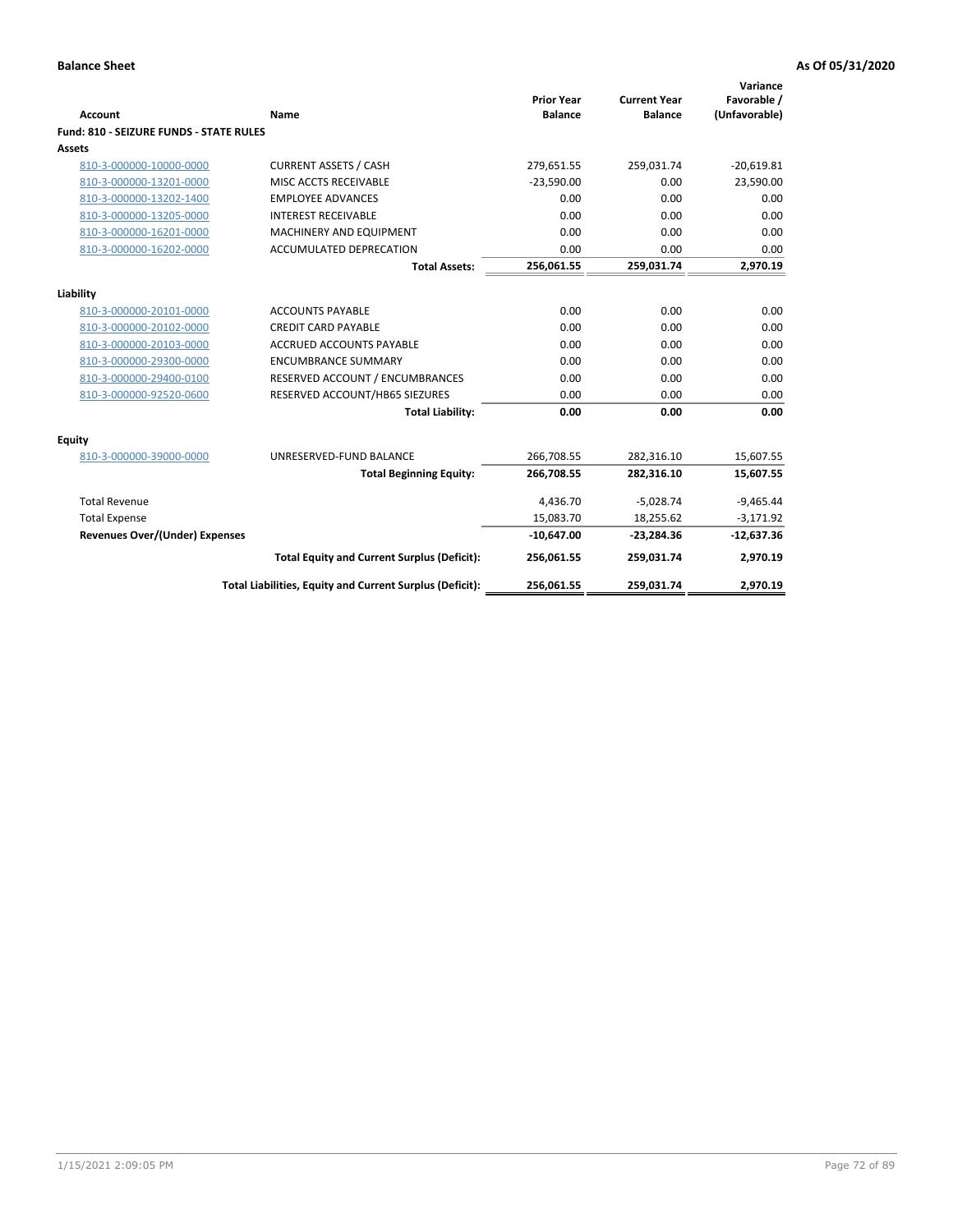| <b>Account</b>                        | Name                                                     | <b>Prior Year</b><br><b>Balance</b> | <b>Current Year</b><br><b>Balance</b> | Variance<br>Favorable /<br>(Unfavorable) |
|---------------------------------------|----------------------------------------------------------|-------------------------------------|---------------------------------------|------------------------------------------|
| Fund: 811 - SEIZURE FUNDS - FED RULES |                                                          |                                     |                                       |                                          |
| <b>Assets</b>                         |                                                          |                                     |                                       |                                          |
| 811-3-000000-10000-0000               | <b>CURRENT ASSETS / CASH</b>                             | 301,116.34                          | 222,289.31                            | $-78,827.03$                             |
| 811-3-000000-13201-0000               | MISC ACCTS RECEIVABLE                                    | 0.00                                | 0.00                                  | 0.00                                     |
| 811-3-000000-13205-0000               | <b>INTEREST RECEIVABLE</b>                               | 0.00                                | 0.00                                  | 0.00                                     |
| 811-3-000000-16201-0000               | <b>MACHINERY AND EQUIPMENT</b>                           | 0.00                                | 0.00                                  | 0.00                                     |
| 811-3-000000-16202-0000               | <b>ACCUMULATED DEPRECATION</b>                           | 0.00                                | 0.00                                  | 0.00                                     |
|                                       | <b>Total Assets:</b>                                     | 301,116.34                          | 222,289.31                            | $-78,827.03$                             |
| Liability                             |                                                          |                                     |                                       |                                          |
| 811-3-000000-20101-0000               | <b>ACCOUNTS PAYABLE</b>                                  | 0.00                                | 0.00                                  | 0.00                                     |
| 811-3-000000-20102-0000               | <b>CREDIT CARD PAYABLE</b>                               | 0.00                                | 0.00                                  | 0.00                                     |
| 811-3-000000-20103-0000               | <b>ACCRUED ACCOUNTS PAYABLE</b>                          | 0.00                                | 0.00                                  | 0.00                                     |
| 811-3-000000-29300-0000               | <b>ENCUMBRANCE SUMMARY</b>                               | 0.00                                | 0.00                                  | 0.00                                     |
| 811-3-000000-29400-0100               | RESERVED ACCOUNT / ENCUMBRANCES                          | 0.00                                | 0.00                                  | 0.00                                     |
| 811-3-000000-92521-0700               | RESERVED ACCOUNT/FED SIEZURES                            | 0.00                                | 0.00                                  | 0.00                                     |
|                                       | <b>Total Liability:</b>                                  | 0.00                                | 0.00                                  | 0.00                                     |
|                                       |                                                          |                                     |                                       |                                          |
| Equity<br>811-3-000000-39000-0000     | UNRESERVED-FUND BALANCE                                  | 298,929.55                          | 249,025.30                            | $-49,904.25$                             |
|                                       | <b>Total Beginning Equity:</b>                           | 298,929.55                          | 249,025.30                            | $-49,904.25$                             |
|                                       |                                                          |                                     |                                       |                                          |
| <b>Total Revenue</b>                  |                                                          | 3,926.87                            | 3,061.54                              | $-865.33$                                |
| <b>Total Expense</b>                  |                                                          | 1,740.08                            | 29,797.53                             | $-28,057.45$                             |
| Revenues Over/(Under) Expenses        |                                                          | 2,186.79                            | $-26,735.99$                          | $-28,922.78$                             |
|                                       | <b>Total Equity and Current Surplus (Deficit):</b>       | 301,116.34                          | 222,289.31                            | $-78,827.03$                             |
|                                       | Total Liabilities, Equity and Current Surplus (Deficit): | 301,116.34                          | 222,289.31                            | $-78.827.03$                             |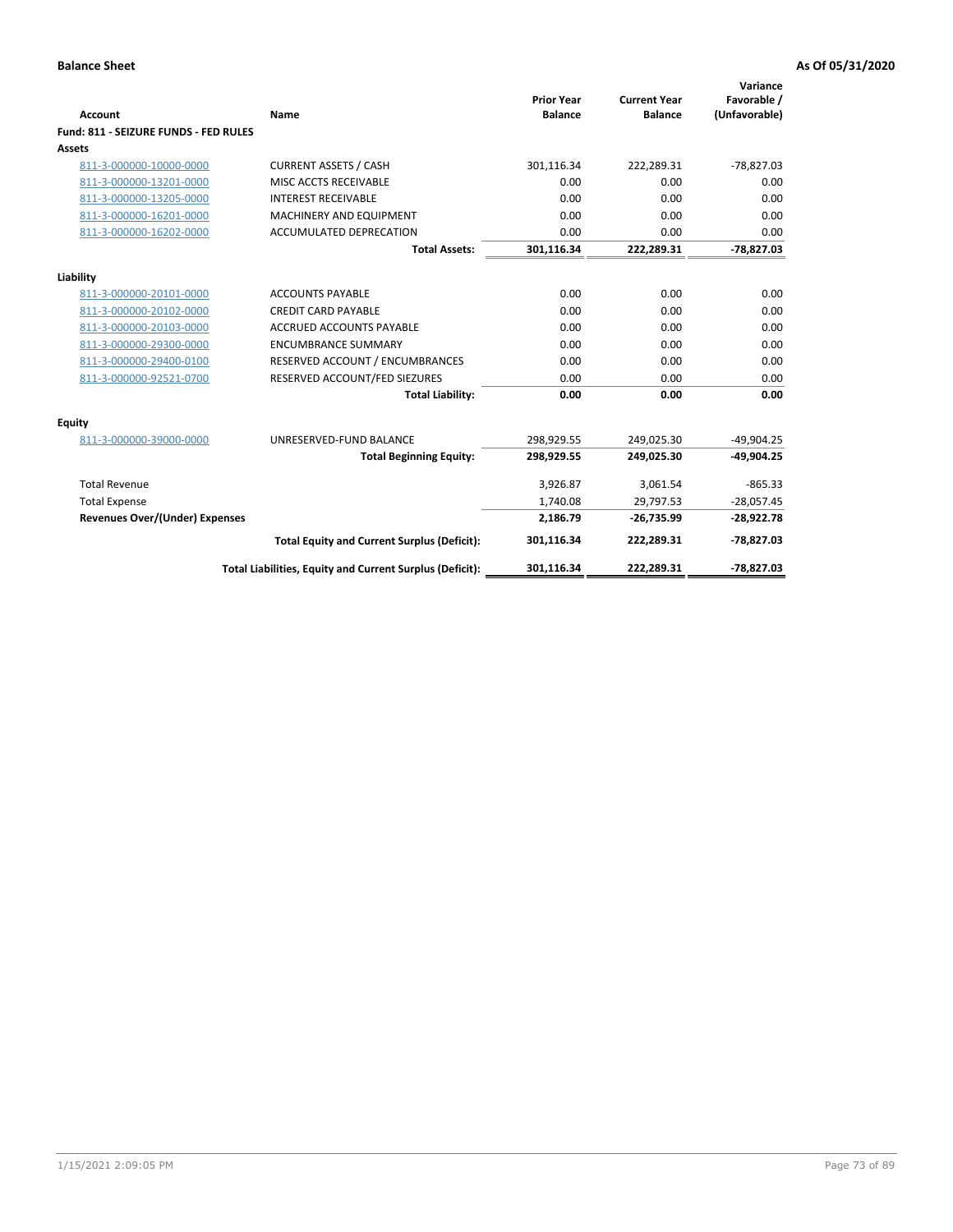|                                                         |                                                          | <b>Prior Year</b> | <b>Current Year</b> | Variance<br>Favorable / |
|---------------------------------------------------------|----------------------------------------------------------|-------------------|---------------------|-------------------------|
| <b>Account</b>                                          | Name                                                     | <b>Balance</b>    | <b>Balance</b>      | (Unfavorable)           |
| Fund: 820 - TIRZ FUND (Tax Increment Reinvestment Zone) |                                                          |                   |                     |                         |
| Assets                                                  |                                                          |                   |                     |                         |
| 820-3-000000-10000-0000                                 | <b>CURRENT ASSETS / CASH</b>                             | 2,358,198.88      | 2,655,565.54        | 297,366.66              |
| 820-3-000000-13101-0000                                 | TAX RECEIVABLE-CURRENT                                   | 50,256.20         | 419,262.07          | 369,005.87              |
| 820-3-000000-13102-0000                                 | <b>TAXES REC-DELINQUENT</b>                              | 7,611.09          | 19,034.05           | 11,422.96               |
| 820-3-000000-13103-0000                                 | ALLOW FOR UNCOLLECT TAXES                                | $-2,438.54$       | $-3,548.61$         | $-1,110.07$             |
| 820-3-000000-13201-0000                                 | MISC ACCTS RECEIVABLE                                    | 0.00              | 0.00                | 0.00                    |
| 820-3-000000-13205-0000                                 | <b>INTEREST RECEIVABLE</b>                               | 0.00              | 0.00                | 0.00                    |
| 820-3-000000-13221-0000                                 | MISC A/R - PROPERTY TAXES                                | 6,764.76          | 38,239.95           | 31,475.19               |
|                                                         | <b>Total Assets:</b>                                     | 2,420,392.39      | 3,128,553.00        | 708,160.61              |
| Liability                                               |                                                          |                   |                     |                         |
| 820-3-000000-20101-0000                                 | <b>ACCOUNTS PAYABLE</b>                                  | 0.00              | 0.00                | 0.00                    |
| 820-3-000000-20103-0000                                 | <b>ACCRUED ACCOUNTS PAYABLE</b>                          | 0.00              | 0.00                | 0.00                    |
| 820-3-000000-20203-0000                                 | <b>DEFERRED TAX REVENUE</b>                              | 56,973.02         | 430,575.78          | $-373,602.76$           |
| 820-3-000000-29300-0000                                 | <b>ENCUMBRANCE SUMMARY</b>                               | 0.00              | 0.00                | 0.00                    |
| 820-3-000000-29400-0100                                 | RESERVED ACCOUNT / ENCUMBRANCES                          | 0.00              | 0.00                | 0.00                    |
|                                                         | <b>Total Liability:</b>                                  | 56,973.02         | 430,575.78          | $-373,602.76$           |
| Equity                                                  |                                                          |                   |                     |                         |
| 820-3-000000-39000-0000                                 | UNRESERVED-FUND BALANCE                                  | 1,730,143.81      | 2,242,774.53        | 512,630.72              |
| 820-3-000000-39100-0000                                 | UNRESERVED-RET. EARNINGS                                 | 0.00              | 0.00                | 0.00                    |
|                                                         | <b>Total Beginning Equity:</b>                           | 1,730,143.81      | 2,242,774.53        | 512,630.72              |
| <b>Total Revenue</b>                                    |                                                          | 642,082.93        | 478,488.22          | $-163,594.71$           |
| <b>Total Expense</b>                                    |                                                          | 8,807.37          | 23,285.53           | $-14,478.16$            |
| Revenues Over/(Under) Expenses                          |                                                          | 633,275.56        | 455,202.69          | $-178,072.87$           |
|                                                         | <b>Total Equity and Current Surplus (Deficit):</b>       | 2,363,419.37      | 2,697,977.22        | 334,557.85              |
|                                                         | Total Liabilities, Equity and Current Surplus (Deficit): | 2,420,392.39      | 3,128,553.00        | 708,160.61              |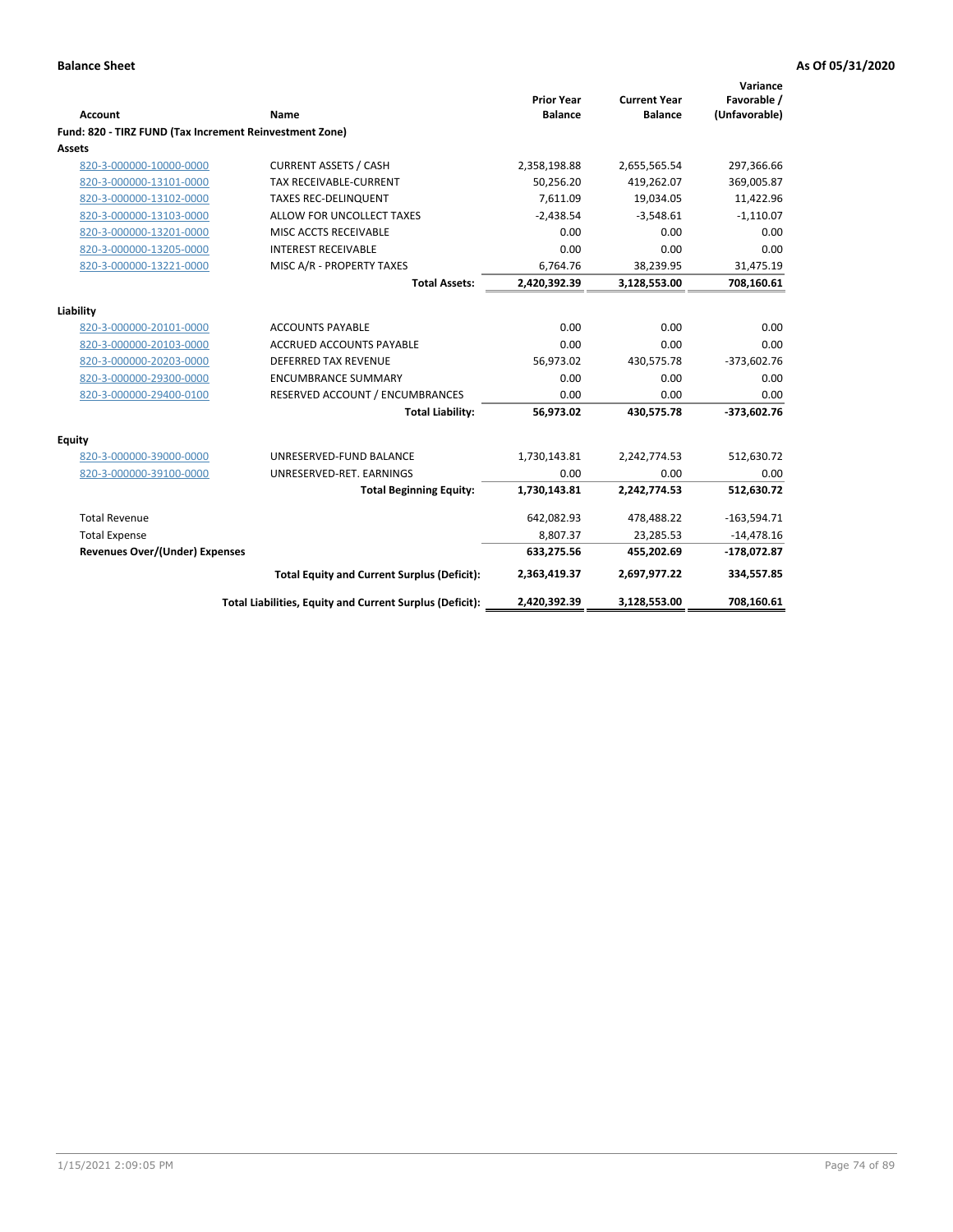| <b>Account</b>                           | Name                                                     | <b>Prior Year</b><br><b>Balance</b> | <b>Current Year</b><br><b>Balance</b> | Variance<br>Favorable /<br>(Unfavorable) |
|------------------------------------------|----------------------------------------------------------|-------------------------------------|---------------------------------------|------------------------------------------|
| Fund: 890 - GRNVL IDC (L-3) FIXED ASSETS |                                                          |                                     |                                       |                                          |
| <b>Assets</b>                            |                                                          |                                     |                                       |                                          |
| 890-3-000000-10000-0000                  | <b>CURRENT ASSETS / CASH</b>                             | $-0.18$                             | $-0.18$                               | 0.00                                     |
| 890-3-000000-16004-0000                  | FIXED ASSETS / BUILDINGS                                 | 0.00                                | 0.00                                  | 0.00                                     |
| 890-3-000000-16005-0000                  | <b>ACCUMULATED DEPRECIATION</b>                          | 0.00                                | 0.00                                  | 0.00                                     |
| 890-3-000000-16301-0000                  | FIXED ASSETS / C W I P                                   | 0.25                                | 0.25                                  | 0.00                                     |
|                                          | <b>Total Assets:</b>                                     | 0.07                                | 0.07                                  | 0.00                                     |
| Liability                                |                                                          |                                     |                                       |                                          |
| 890-3-000000-20101-0000                  | <b>ACCOUNTS PAYABLE</b>                                  | 0.00                                | 0.00                                  | 0.00                                     |
| 890-3-000000-27001-0000                  | <b>CONTRIBUTED CAPITAL</b>                               | 0.00                                | 0.00                                  | 0.00                                     |
| 890-3-000000-27101-0000                  | INVESTMENT IN GFA / GENERAL FUND                         | 0.00                                | 0.00                                  | 0.00                                     |
| 890-3-000000-27102-0000                  | <b>SPECIAL REVENUE FUNDS</b>                             | 0.00                                | 0.00                                  | 0.00                                     |
| 890-3-000000-27103-0000                  | <b>GENERAL CIP FUND</b>                                  | 0.00                                | 0.00                                  | 0.00                                     |
| 890-3-000000-27104-0000                  | PROPRIETARY FUNDS                                        | 0.07                                | 0.07                                  | 0.00                                     |
| 890-3-000000-27201-0000                  | CAFR USE / MUNICIPAL BUILDINGS                           | 0.00                                | 0.00                                  | 0.00                                     |
| 890-3-000000-27202-0000                  | CAFR USE / OTHER GENERAL GOVERNMEN                       | 0.00                                | 0.00                                  | 0.00                                     |
| 890-3-000000-27205-0000                  | CAFR USE / PUBLIC WORKS                                  | 0.00                                | 0.00                                  | 0.00                                     |
| 890-3-000000-27210-0000                  | CAFR USE / INVESTMENT IN GFA                             | 0.00                                | 0.00                                  | 0.00                                     |
| 890-3-000000-27301-0000                  | DONATIONS/GRANTS                                         | 0.00                                | 0.00                                  | 0.00                                     |
|                                          | <b>Total Liability:</b>                                  | 0.07                                | 0.07                                  | 0.00                                     |
| Equity                                   |                                                          |                                     |                                       |                                          |
| 890-3-000000-39000-0000                  | UNRESERVED-FUND BALANCE                                  | 0.00                                | 0.00                                  | 0.00                                     |
|                                          | <b>Total Beginning Equity:</b>                           | 0.00                                | 0.00                                  | 0.00                                     |
| <b>Total Expense</b>                     |                                                          | 0.00                                | 0.00                                  | 0.00                                     |
| <b>Revenues Over/(Under) Expenses</b>    |                                                          | 0.00                                | 0.00                                  | 0.00                                     |
|                                          | <b>Total Equity and Current Surplus (Deficit):</b>       | 0.00                                | 0.00                                  | 0.00                                     |
|                                          | Total Liabilities, Equity and Current Surplus (Deficit): | 0.07                                | 0.07                                  | 0.00                                     |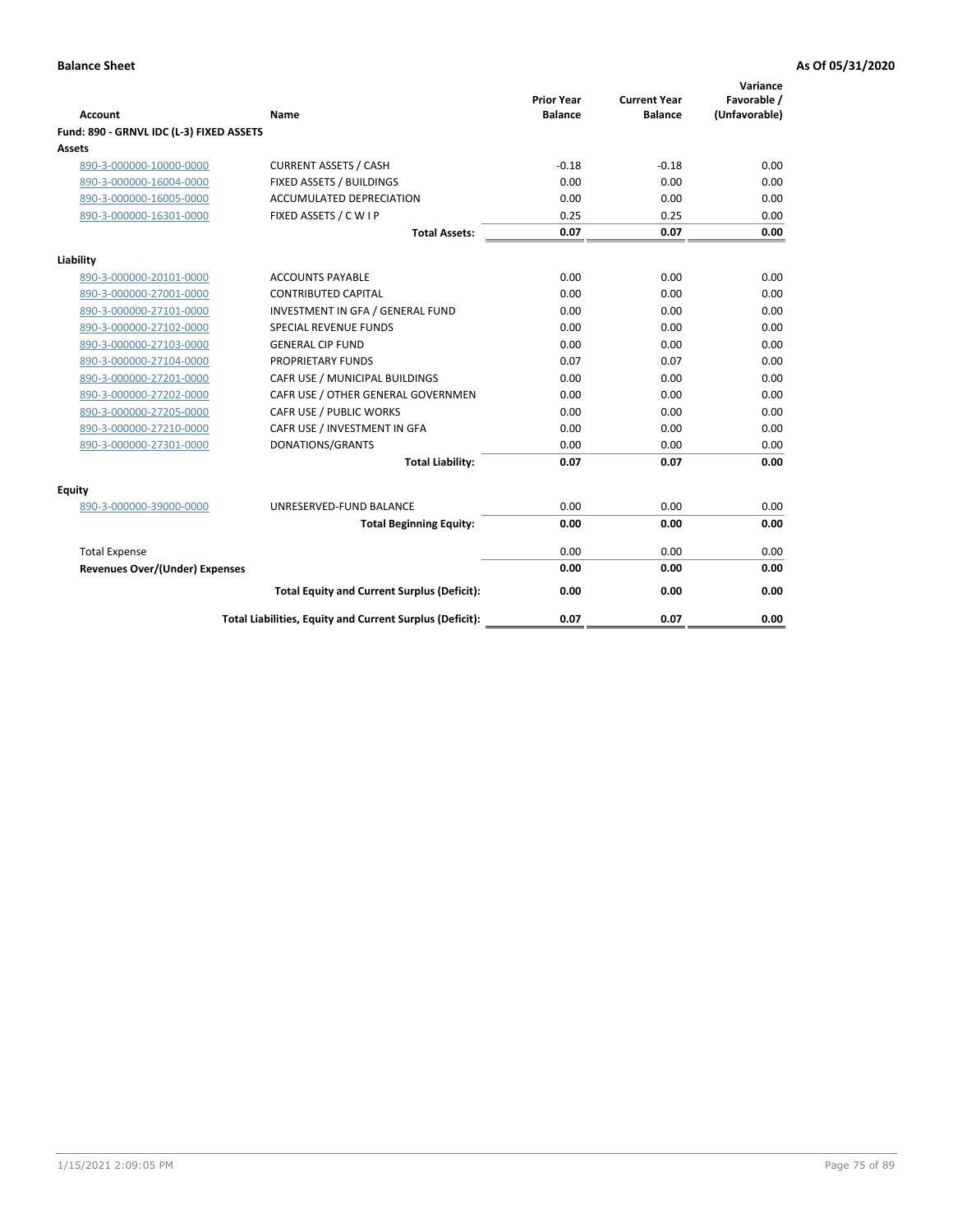|                                                    |                                                                  |                                     |                                       | Variance                     |
|----------------------------------------------------|------------------------------------------------------------------|-------------------------------------|---------------------------------------|------------------------------|
| Account                                            | Name                                                             | <b>Prior Year</b><br><b>Balance</b> | <b>Current Year</b><br><b>Balance</b> | Favorable /<br>(Unfavorable) |
| Fund: 899 - POOLED CASH                            |                                                                  |                                     |                                       |                              |
| Assets                                             |                                                                  |                                     |                                       |                              |
| 899-8-000000-10000-0000                            | <b>CURRENT ASSETS / CASH</b>                                     | 0.00                                | 0.00                                  | 0.00                         |
| 899-8-000000-10101-0000                            | CHASE OUTBOUND OPERATING                                         | $-1,381,749.47$                     | $-1,473,591.33$                       | $-91,841.86$                 |
| 899-8-000000-10102-0000                            | <b>CHASE INBOUND OPERATING</b>                                   | 4,669,934.11                        | 5,498,712.04                          | 828,777.93                   |
| 899-8-000000-10103-0000                            | OPERATING ACCOUNT / CLAIMS ACCOUNT                               | 0.00                                | 0.00                                  | 0.00                         |
| 899-8-000000-10105-0000                            | CHASE BANK / SAVINGS - 3003113077                                | 1,545,360.06                        | 1,548,135.52                          | 2,775.46                     |
| 899-8-000000-10106-0000                            | CHASE BANK / SAVINGS - 2911913371                                | 1,621,938.31                        | 1,626,472.36                          | 4,534.05                     |
| 899-8-000000-10107-0000                            | CHASE TASC FLEX SPENDING                                         | 2.53                                | 0.00                                  | $-2.53$                      |
| 899-8-000000-10401-0000                            | <b>CURRENT ASSETS / INTERNAL CLEARING</b>                        | $-957.16$                           | 2,255.75                              | 3,212.91                     |
| 899-8-000000-10402-0000                            | <b>CREDIT CARD CLEARING</b>                                      | 0.00                                | 0.00                                  | 0.00                         |
| 899-8-000000-10403-0000                            | <b>NET BILL PAYMENTS</b>                                         | 0.00                                | 0.00                                  | 0.00                         |
| 899-8-000000-11101-0000                            | TX CLASS / OPERATING                                             | 1,035,577.58                        | 42,260.54                             | -993,317.04                  |
| 899-8-000000-11201-0000<br>899-8-000000-11401-0000 | LOGIC INVESTMENTS / OPERATING<br><b>TEXSTAR ACCT - OPERATING</b> | 1,053,225.42<br>0.01                | 3,071,427.91<br>0.01                  | 2,018,202.49<br>0.00         |
| 899-8-000000-11601-0000                            | <b>TEXPOOL ACCT - OPERATING</b>                                  | 1,044,692.93                        | 3,059,061.90                          | 2,014,368.97                 |
| 899-8-000000-11801-0000                            | TX GEN TERM OPERATING                                            | 13,277,809.09                       | 18,184,977.87                         | 4,907,168.78                 |
| 899-8-000000-12001-0000                            | AMERICAN NATIONAL OPERATING                                      | 0.00                                | 0.00                                  | 0.00                         |
| 899-8-000000-12002-0000                            | PFM ACCT OPERATING                                               | 16,808,485.95                       | 16,526,269.05                         | $-282,216.90$                |
| 899-8-000000-12003-0000                            | <b>TREASURIES - CITY ONLY</b>                                    | 0.00                                | 0.00                                  | 0.00                         |
| 899-8-000000-12301-0000                            | <b>BOND PROCEEDS / PURCHASED INTEREST</b>                        | 0.00                                | 0.00                                  | 0.00                         |
| 899-8-000000-13205-0000                            | <b>INTEREST RECEIVABLE</b>                                       | 55,192.52                           | 52,594.66                             | $-2,597.86$                  |
| 899-8-000000-14100-0000                            | DUE FROM FUND 100                                                | 377.82                              | 227.95                                | $-149.87$                    |
| 899-8-000000-14101-0000                            | DUE FROM FUND 101                                                | 0.00                                | 0.00                                  | 0.00                         |
| 899-8-000000-14102-0000                            | DUE FROM FUND 102                                                | 0.00                                | 0.00                                  | 0.00                         |
| 899-8-000000-14103-0000                            | DUE FROM FUND 103                                                | 0.00                                | 6,735.94                              | 6,735.94                     |
| 899-8-000000-14110-0000                            | DUE FROM FUND 110                                                | 0.00                                | 0.00                                  | 0.00                         |
| 899-8-000000-14111-0000                            | DUE FROM FUND 111                                                | 0.00                                | 0.00                                  | 0.00                         |
| 899-8-000000-14112-0000                            | DUE FROM FUND 112                                                | 0.00                                | 0.00                                  | 0.00                         |
| 899-8-000000-14113-0000<br>899-8-000000-14114-0000 | DUE FROM FUND 113<br>DUE FROM FUND 114                           | 0.00<br>0.00                        | 0.00<br>0.00                          | 0.00<br>0.00                 |
| 899-8-000000-14115-0000                            | DUE FROM FUND 115                                                | 0.00                                | 0.00                                  | 0.00                         |
| 899-8-000000-14116-0000                            | DUE FROM FUND 116                                                | 0.00                                | 0.00                                  | 0.00                         |
| 899-8-000000-14117-0000                            | DUE FROM FUND 117                                                | 0.00                                | 0.00                                  | 0.00                         |
| 899-8-000000-14118-0000                            | DUE FROM FUND 118                                                | 0.00                                | 0.00                                  | 0.00                         |
| 899-8-000000-14119-0000                            | DUE FROM FUND 119                                                | 0.00                                | 0.00                                  | 0.00                         |
| 899-8-000000-14120-0000                            | DUE FROM FUND 120                                                | 0.00                                | 0.00                                  | 0.00                         |
| 899-8-000000-14121-0000                            | DUE FROM FUND 121                                                | 0.00                                | 0.00                                  | 0.00                         |
| 899-8-000000-14122-0000                            | DUE FROM FUND 122                                                | 0.00                                | 0.00                                  | 0.00                         |
| 899-8-000000-14123-0000                            | DUE FROM FUND 123                                                | 0.00                                | 0.00                                  | 0.00                         |
| 899-8-000000-14124-0000                            | DUE FROM FUND 124                                                | 0.00                                | 0.00                                  | 0.00                         |
| 899-8-000000-14125-0000                            | DUE FROM FUND 125                                                | 0.00                                | 0.00                                  | 0.00                         |
| 899-8-000000-14126-0000                            | DUE FROM FUND 126                                                | 0.00                                | 0.00                                  | 0.00                         |
| 899-8-000000-14140-0000                            | DUE FROM FUND 140                                                | 0.00                                | 0.00                                  | 0.00                         |
| 899-8-000000-14160-0000                            | DUE FROM FUND 160                                                | 0.00                                | 0.00                                  | 0.00                         |
| 899-8-000000-14161-0000<br>899-8-000000-14162-0000 | DUE FROM FUND 161<br>DUE FROM FUND 162                           | 0.00<br>0.00                        | 0.00<br>0.00                          | 0.00<br>0.00                 |
| 899-8-000000-14163-0000                            | DUE FROM FUND 163                                                | 0.00                                | 0.00                                  | 0.00                         |
| 899-8-000000-14164-0000                            | DUE FROM FUND 164                                                | 0.00                                | 0.00                                  | 0.00                         |
| 899-8-000000-14165-0000                            | DUE FROM FUND 165                                                | 0.00                                | 0.00                                  | 0.00                         |
| 899-8-000000-14170-0000                            | DUE FROM FUND 170                                                | 0.00                                | 0.00                                  | 0.00                         |
| 899-8-000000-14171-0000                            | DUE FROM FUND 171                                                | 0.00                                | 0.00                                  | 0.00                         |
| 899-8-000000-14172-0000                            | DUE FROM FUND 172                                                | 0.00                                | 0.00                                  | 0.00                         |
| 899-8-000000-14173-0000                            | DUE FROM FUND 173                                                | 0.00                                | 0.00                                  | 0.00                         |
| 899-8-000000-14174-0000                            | DUE FROM FUND 174                                                | 0.00                                | 0.00                                  | 0.00                         |
| 899-8-000000-14175-0000                            | DUE FROM FUND 175                                                | 0.00                                | 0.00                                  | 0.00                         |
| 899-8-000000-14176-0000                            | DUE FROM FUND 176                                                | 0.00                                | 0.00                                  | 0.00                         |
| 899-8-000000-14177-0000                            | DUE FROM FUND 177                                                | 0.00                                | 0.00                                  | 0.00                         |
| 899-8-000000-14190-0000                            | DUE FROM FUND 190                                                | 0.00                                | 0.00                                  | 0.00                         |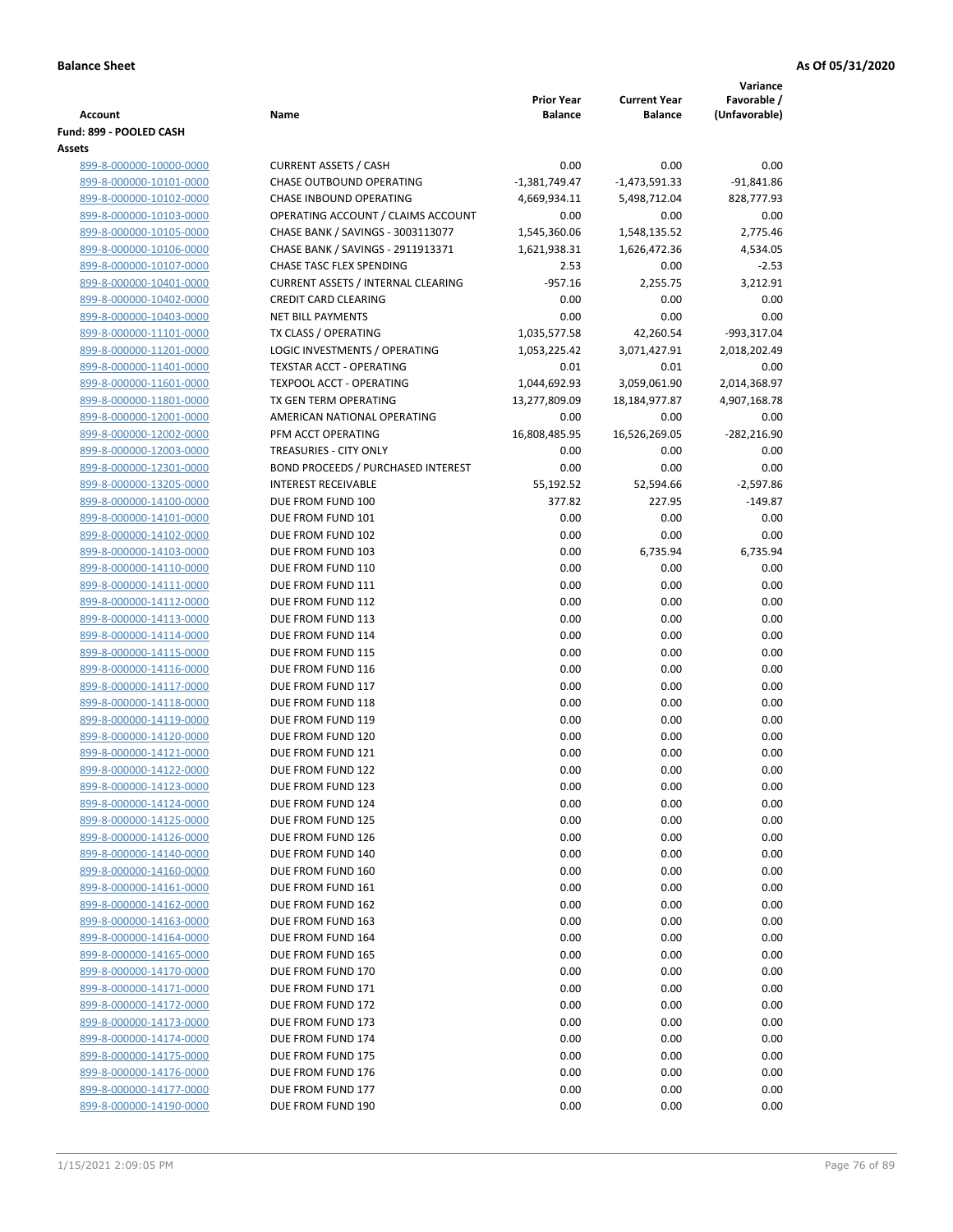|                         |                                       |                                     |                                       | Variance                     |
|-------------------------|---------------------------------------|-------------------------------------|---------------------------------------|------------------------------|
| <b>Account</b>          | Name                                  | <b>Prior Year</b><br><b>Balance</b> | <b>Current Year</b><br><b>Balance</b> | Favorable /<br>(Unfavorable) |
| 899-8-000000-14192-0000 | DUE FROM FUND 192                     | 0.00                                | 0.00                                  | 0.00                         |
| 899-8-000000-14200-0000 | DUE FROM FUND 200                     | $-50.75$                            | 0.00                                  | 50.75                        |
| 899-8-000000-14210-0000 | DUE FROM FUND 210                     | 0.00                                | 0.00                                  | 0.00                         |
| 899-8-000000-14211-0000 | DUE FROM FUND 211                     | 0.00                                | 0.00                                  | 0.00                         |
| 899-8-000000-14212-0000 | DUE FROM FUND 212                     | 0.00                                | 0.00                                  | 0.00                         |
| 899-8-000000-14216-0000 | DUE FROM FUND 216                     | 0.00                                | 0.00                                  | 0.00                         |
| 899-8-000000-14217-0000 | DUE FROM FUND 217                     | 0.00                                | 0.00                                  | 0.00                         |
| 899-8-000000-14300-0000 | DUE FROM FUND 300                     | 0.00                                | 0.00                                  | 0.00                         |
| 899-8-000000-14320-0000 | DUE FROM FUND 320                     | 0.00                                | 0.00                                  | 0.00                         |
| 899-8-000000-14360-0000 | DUE FROM FUND 360                     | 0.00                                | 0.00                                  | 0.00                         |
| 899-8-000000-14361-0000 | DUE FROM FUND 361                     | 0.00                                | 0.00                                  | 0.00                         |
| 899-8-000000-14400-0000 | DUE FROM FUND 400                     | 0.00                                | 0.00                                  | 0.00                         |
| 899-8-000000-14500-0000 | DUE FROM FUND 500                     | 0.00                                | 0.00                                  | 0.00                         |
| 899-8-000000-14561-0000 | DUE FROM FUND 561                     | 0.00                                | 0.00                                  | 0.00                         |
| 899-8-000000-14601-0000 | DUE FROM FUND 601                     | 0.00                                | $-254.55$                             | $-254.55$                    |
| 899-8-000000-14602-0000 | DUE FROM FUND 602                     | $-0.09$                             | $-500.09$                             | $-500.00$                    |
| 899-8-000000-14604-0000 | DUE FROM FUND 604                     | 0.00                                | 0.00                                  | 0.00                         |
| 899-8-000000-14660-0000 | DUE FROM FUND 660                     | 0.00                                | 0.00                                  | 0.00                         |
| 899-8-000000-14800-0000 | DUE FROM FUND 800                     | 0.00                                | 0.00                                  | 0.00                         |
| 899-8-000000-14801-0000 | DUE FROM FUND 801                     | 0.00                                | 0.00                                  | 0.00                         |
| 899-8-000000-14802-0000 | DUE FROM FUND 802                     | 0.00                                | 0.00                                  | 0.00                         |
| 899-8-000000-14803-0000 | DUE FROM FUND 803                     | 0.00                                | 0.00                                  | 0.00                         |
| 899-8-000000-14807-0000 | DUE FROM FUND 807                     | 0.00                                | 0.00                                  | 0.00                         |
| 899-8-000000-14809-0000 | DUE FROM FUND 809                     | 0.00                                | 0.00                                  | 0.00                         |
| 899-8-000000-14810-0000 | DUE FROM FUND 810                     | 0.00                                | 0.00                                  | 0.00                         |
| 899-8-000000-14811-0000 | DUE FROM FUND 811                     | 0.00                                | 0.00                                  | 0.00                         |
| 899-8-000000-14820-0000 | DUE FROM TIRZ FUND                    | 0.00                                | 0.00                                  | 0.00                         |
| 899-8-000000-14890-0000 | DUE FROM GRNVL IDC (L-3) FIXED ASSETS | 0.00                                | 0.00                                  | 0.00                         |
| 899-8-000000-14910-0000 | DUE FROM FUND 910                     | 14,058.00                           | 79,422.78                             | 65,364.78                    |
| 899-8-000000-14911-0000 | DUE FROM FUND 911                     | 0.00                                | 0.00                                  | 0.00                         |
| 899-8-000000-14912-0000 | DUE FROM FUND 912                     | 0.00                                | 0.00                                  | 0.00                         |
| 899-8-000000-14913-0000 | DUE FROM FUND 913                     | 0.00                                | 0.00                                  | 0.00                         |
| 899-8-000000-14916-0000 | DUE FROM FUND 916                     | 0.00                                | 0.00                                  | 0.00                         |
| 899-8-000000-14950-0000 | DUE FROM FUND 950                     | 0.00                                | 2,630.40                              | 2,630.40                     |
| 899-8-000000-91011-1001 | <b>BANK OF AMERICA</b>                | 0.00                                | 0.00                                  | 0.00                         |
|                         | <b>Total Assets:</b>                  | 39,743,896.86                       | 48,226,838.71                         | 8,482,941.85                 |
| Liability               |                                       |                                     |                                       |                              |
| 899-8-000000-20101-0000 | <b>ACCOUNTS PAYABLE</b>               | 14,384.98                           | 88,262.43                             | -73,877.45                   |
| 899-8-000000-20102-0000 | <b>CREDIT CARD PAYABLE</b>            | 0.00                                | 0.00                                  | 0.00                         |
| 899-8-000000-21040-0000 | DUE TO OTHER FUNDS                    | 39,729,512.98                       | 48,138,576.68                         | $-8,409,063.70$              |
|                         | <b>Total Liability:</b>               | 39,743,897.96                       | 48,226,839.11                         | -8,482,941.15                |
| <b>Equity</b>           |                                       |                                     |                                       |                              |
| 899-3-000000-39000-0000 | UNRESERVED-FUND BALANCE               | $-1.10$                             | $-0.46$                               | 0.64                         |
| 899-8-000000-14362-0000 | DUE FROM FUND 362                     | 0.00                                | 0.00                                  | 0.00                         |
| 899-8-000000-39200-0101 | EQUITY IN POOLED CASH                 | 0.00                                | 0.00                                  | 0.00                         |
| 899-8-000000-39200-0110 | EQUITY IN POOLED CASH                 | 0.00                                | 0.00                                  | 0.00                         |
| 899-8-000000-39200-0111 | EQUITY IN POOLED CASH                 | 0.00                                | 0.00                                  | 0.00                         |
| 899-8-000000-39200-0112 | EQUITY IN POOLED CASH                 | 0.00                                | 0.00                                  | 0.00                         |
| 899-8-000000-39200-0190 | EQUITY IN POOLED CASH                 | 0.00                                | 0.00                                  | 0.00                         |
| 899-8-000000-39200-0201 | EQUITY IN POOLED CASH                 | 0.00                                | 0.00                                  | 0.00                         |
| 899-8-000000-39200-0202 | EQUITY IN POOLED CASH                 | 0.00                                | 0.00                                  | 0.00                         |
| 899-8-000000-39200-0203 | EQUITY IN POOLED CASH                 | 0.00                                | 0.00                                  | 0.00                         |
| 899-8-000000-39200-0204 | EQUITY IN POOLED CASH                 | 0.00                                | 0.00                                  | 0.00                         |
| 899-8-000000-39200-0205 | EQUITY IN POOLED CASH                 | 0.00                                | 0.00                                  | 0.00                         |
| 899-8-000000-39200-0206 | EQUITY IN POOLED CASH                 | 0.00                                | 0.00                                  | 0.00                         |
| 899-8-000000-39200-0207 | EQUITY IN POOLED CASH                 | 0.00                                | 0.00                                  | 0.00                         |
| 899-8-000000-39200-0208 | EQUITY IN POOLED CASH                 | 0.00                                | 0.00                                  | 0.00                         |
| 899-8-000000-39200-0209 | EQUITY IN POOLED CASH                 | 0.00                                | 0.00                                  | 0.00                         |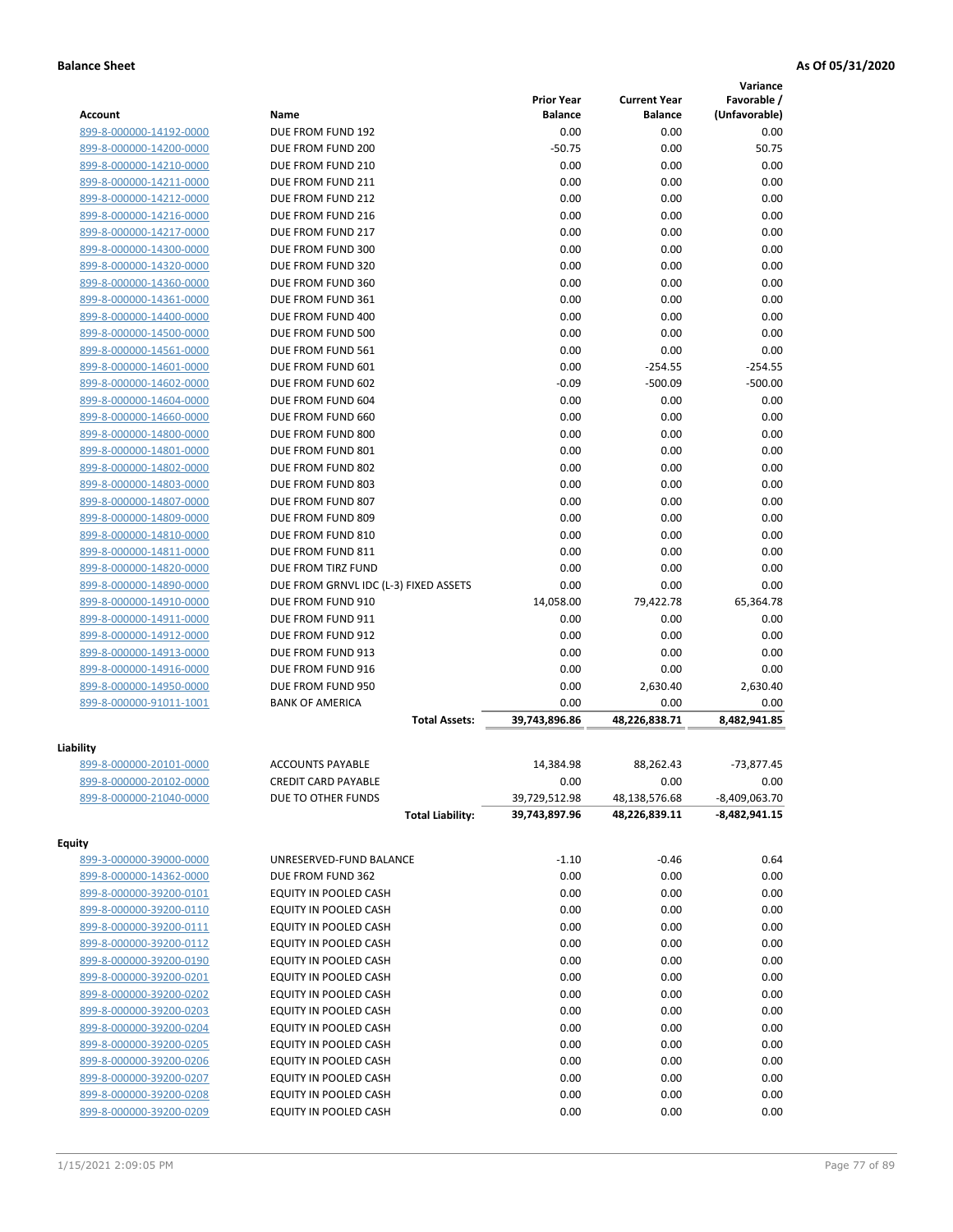**Variance**

|                         |                              | <b>Prior Year</b> | <b>Current Year</b> | Favorable /   |
|-------------------------|------------------------------|-------------------|---------------------|---------------|
| Account                 | Name                         | <b>Balance</b>    | <b>Balance</b>      | (Unfavorable) |
| 899-8-000000-39200-0210 | EQUITY IN POOLED CASH        | 0.00              | 0.00                | 0.00          |
| 899-8-000000-39200-0211 | EQUITY IN POOLED CASH        | 0.00              | 0.00                | 0.00          |
| 899-8-000000-39200-0212 | EQUITY IN POOLED CASH        | 0.00              | 0.00                | 0.00          |
| 899-8-000000-39200-0213 | EQUITY IN POOLED CASH        | 0.00              | 0.00                | 0.00          |
| 899-8-000000-39200-0214 | <b>EQUITY IN POOLED CASH</b> | 0.00              | 0.00                | 0.00          |
| 899-8-000000-39200-0215 | EQUITY IN POOLED CASH        | 0.00              | 0.00                | 0.00          |
| 899-8-000000-39200-0216 | EQUITY IN POOLED CASH        | 0.00              | 0.00                | 0.00          |
| 899-8-000000-39200-0217 | EQUITY IN POOLED CASH        | 0.00              | 0.00                | 0.00          |
| 899-8-000000-39200-0218 | EQUITY IN POOLED CASH        | 0.00              | 0.00                | 0.00          |
| 899-8-000000-39200-0219 | EQUITY IN POOLED CASH        | 0.00              | 0.00                | 0.00          |
| 899-8-000000-39200-0220 | EQUITY IN POOLED CASH        | 0.00              | 0.00                | 0.00          |
| 899-8-000000-39200-0221 | EQUITY IN POOLED CASH        | 0.00              | 0.00                | 0.00          |
| 899-8-000000-39200-0222 | EQUITY IN POOLED CASH        | 0.00              | 0.00                | 0.00          |
| 899-8-000000-39200-0223 | EQUITY IN POOLED CASH        | 0.00              | 0.00                | 0.00          |
| 899-8-000000-39200-0224 | EQUITY IN POOLED CASH        | 0.00              | 0.00                | 0.00          |
| 899-8-000000-39200-0225 | EQUITY IN POOLED CASH        | 0.00              | 0.00                | 0.00          |
| 899-8-000000-39200-0226 | EQUITY IN POOLED CASH        | 0.00              | 0.00                | 0.00          |
| 899-8-000000-39200-0227 | EQUITY IN POOLED CASH        | 0.00              | 0.00                | 0.00          |
| 899-8-000000-39200-0228 | EQUITY IN POOLED CASH        | 0.00              | 0.00                | 0.00          |
| 899-8-000000-39200-0229 | EQUITY IN POOLED CASH        | 0.00              | 0.00                | 0.00          |
| 899-8-000000-39200-0231 | EQUITY IN POOLED CASH        | 0.00              | 0.00                | 0.00          |
| 899-8-000000-39200-0232 | EQUITY IN POOLED CASH        | 0.00              | 0.00                | 0.00          |
| 899-8-000000-39200-0233 | EQUITY IN POOLED CASH        | 0.00              | 0.00                | 0.00          |
| 899-8-000000-39200-0234 | EQUITY IN POOLED CASH        | 0.00              | 0.00                | 0.00          |
| 899-8-000000-39200-0235 | EQUITY IN POOLED CASH        | 0.00              | 0.00                | 0.00          |
| 899-8-000000-39200-0236 | EQUITY IN POOLED CASH        | 0.00              | 0.00                | 0.00          |
| 899-8-000000-39200-0241 | EQUITY IN POOLED CASH        | 0.00              | 0.00                | 0.00          |
| 899-8-000000-39200-0247 | EQUITY IN POOLED CASH        | 0.00              | 0.00                | 0.00          |
| 899-8-000000-39200-0250 | EQUITY IN POOLED CASH        | 0.00              | 0.00                | 0.00          |
| 899-8-000000-39200-0251 | EQUITY IN POOLED CASH        | 0.00              | 0.00                | 0.00          |
| 899-8-000000-39200-0252 | EQUITY IN POOLED CASH        | 0.00              | 0.00                | 0.00          |
| 899-8-000000-39200-0253 | EQUITY IN POOLED CASH        | 0.00              | 0.00                | 0.00          |
| 899-8-000000-39200-0254 | EQUITY IN POOLED CASH        | 0.00              | 0.00                | 0.00          |
| 899-8-000000-39200-0301 | EQUITY IN POOLED CASH        | 0.00              | 0.00                | 0.00          |
| 899-8-000000-39200-0302 | EQUITY IN POOLED CASH        | 0.00              | 0.00                | 0.00          |
| 899-8-000000-39200-0401 | EQUITY IN POOLED CASH        | 0.00              | 0.00                | 0.00          |
| 899-8-000000-39200-0402 | EQUITY IN POOLED CASH        | 0.00              | 0.00                | 0.00          |
| 899-8-000000-39200-0403 | EQUITY IN POOLED CASH        | 0.00              | 0.00                | 0.00          |
| 899-8-000000-39200-0405 | EQUITY IN POOLED CASH        | 0.00              | 0.00                | 0.00          |
| 899-8-000000-39200-0406 | EQUITY IN POOLED CASH        | 0.00              | 0.00                | 0.00          |
| 899-8-000000-39200-0410 | EQUITY IN POOLED CASH        | 0.00              | 0.00                | 0.00          |
| 899-8-000000-39200-0411 | EQUITY IN POOLED CASH        | 0.00              | 0.00                | 0.00          |
| 899-8-000000-39200-0501 | EQUITY IN POOLED CASH        | 0.00              | 0.00                | 0.00          |
| 899-8-000000-39200-0502 | EQUITY IN POOLED CASH        | 0.00              | 0.00                | 0.00          |
| 899-8-000000-39200-0503 | EQUITY IN POOLED CASH        | 0.00              | 0.00                | 0.00          |
| 899-8-000000-39200-0504 | EQUITY IN POOLED CASH        | 0.00              | 0.00                | 0.00          |
| 899-8-000000-39200-0505 | EQUITY IN POOLED CASH        | 0.00              | 0.00                | 0.00          |
| 899-8-000000-39200-0506 | EQUITY IN POOLED CASH        | 0.00              | 0.00                | 0.00          |
| 899-8-000000-39200-0507 | EQUITY IN POOLED CASH        | 0.00              | 0.00                | 0.00          |
| 899-8-000000-39200-0511 | EQUITY IN POOLED CASH        | 0.00              | 0.00                | 0.00          |
| 899-8-000000-39200-0513 | EQUITY IN POOLED CASH        | 0.00              | 0.00                | 0.00          |
| 899-8-000000-39200-0521 | EQUITY IN POOLED CASH        | 0.00              | 0.00                | 0.00          |
| 899-8-000000-39200-0522 | EQUITY IN POOLED CASH        | 0.00              | 0.00                | 0.00          |
| 899-8-000000-39200-0523 | EQUITY IN POOLED CASH        | 0.00              | 0.00                | 0.00          |
| 899-8-000000-39200-0601 | EQUITY IN POOLED CASH        | 0.00              | 0.00                | 0.00          |
| 899-8-000000-39200-0602 | EQUITY IN POOLED CASH        | 0.00              | 0.00                | 0.00          |
| 899-8-000000-39200-0603 | EQUITY IN POOLED CASH        | 0.00              | 0.00                | 0.00          |
| 899-8-000000-39200-0604 | EQUITY IN POOLED CASH        | 0.00              | 0.00                | 0.00          |
| 899-8-000000-39200-0702 | EQUITY IN POOLED CASH        | 0.00              | 0.00                | 0.00          |
|                         |                              |                   |                     |               |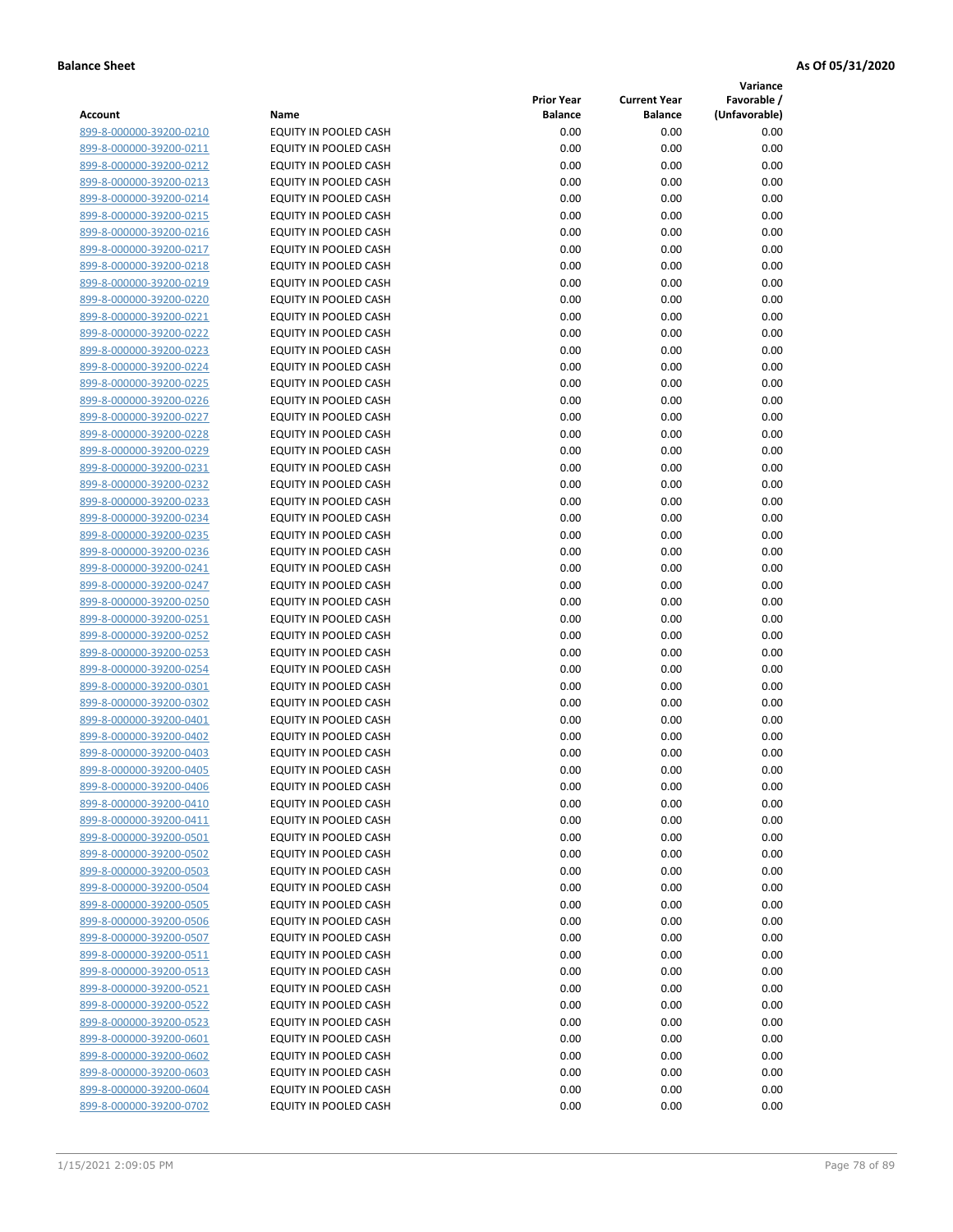|                                       |                                                          |                   |                     | Variance      |
|---------------------------------------|----------------------------------------------------------|-------------------|---------------------|---------------|
|                                       |                                                          | <b>Prior Year</b> | <b>Current Year</b> | Favorable /   |
| <b>Account</b>                        | <b>Name</b>                                              | <b>Balance</b>    | <b>Balance</b>      | (Unfavorable) |
| 899-8-000000-39200-0703               | <b>EQUITY IN POOLED CASH</b>                             | 0.00              | 0.00                | 0.00          |
| 899-8-000000-39200-0704               | EQUITY IN POOLED CASH                                    | 0.00              | 0.00                | 0.00          |
| 899-8-000000-39200-0705               | <b>EQUITY IN POOLED CASH</b>                             | 0.00              | 0.00                | 0.00          |
| 899-8-000000-39200-0706               | <b>EQUITY IN POOLED CASH</b>                             | 0.00              | 0.00                | 0.00          |
| 899-8-000000-39200-0707               | <b>EQUITY IN POOLED CASH</b>                             | 0.00              | 0.00                | 0.00          |
| 899-8-000000-39200-0708               | <b>EQUITY IN POOLED CASH</b>                             | 0.00              | 0.00                | 0.00          |
| 899-8-000000-39200-0710               | <b>EQUITY IN POOLED CASH</b>                             | 0.00              | 0.00                | 0.00          |
| 899-8-000000-39200-0721               | <b>EQUITY IN POOLED CASH</b>                             | 0.00              | 0.00                | 0.00          |
| 899-8-000000-39200-0722               | <b>EQUITY IN POOLED CASH</b>                             | 0.00              | 0.00                | 0.00          |
| 899-8-000000-39200-0723               | <b>EQUITY IN POOLED CASH</b>                             | 0.00              | 0.00                | 0.00          |
| 899-8-000000-39200-0731               | <b>EQUITY IN POOLED CASH</b>                             | 0.00              | 0.00                | 0.00          |
| 899-8-000000-39200-0825               | EQUITY IN POOLED CASH                                    | 0.00              | 0.00                | 0.00          |
| 899-8-000000-39200-0901               | EQUITY IN POOLED CASH                                    | 0.00              | 0.00                | 0.00          |
| 899-8-000000-39200-0902               | <b>EQUITY IN POOLED CASH</b>                             | 0.00              | 0.00                | 0.00          |
| 899-8-000000-39200-0903               | <b>EQUITY IN POOLED CASH</b>                             | 0.00              | 0.00                | 0.00          |
| 899-8-000000-39200-0904               | <b>EQUITY IN POOLED CASH</b>                             | 0.00              | 0.00                | 0.00          |
| 899-8-000000-39200-0905               | EQUITY IN POOLED CASH                                    | 0.00              | 0.00                | 0.00          |
| 899-8-000000-39200-0909               | EQUITY IN POOLED CASH                                    | 0.00              | 0.00                | 0.00          |
| 899-8-000000-39200-0910               | <b>EQUITY IN POOLED CASH</b>                             | 0.00              | 0.00                | 0.00          |
| 899-8-000000-39200-0960               | <b>EQUITY IN POOLED CASH</b>                             | 0.00              | 0.00                | 0.00          |
| 899-8-000000-39200-9999               | EQUITY IN POOLED CASH                                    | 0.00              | 0.00                | 0.00          |
|                                       | <b>Total Beginning Equity:</b>                           | $-1.10$           | $-0.46$             | 0.64          |
| <b>Total Revenue</b>                  |                                                          | 0.00              | 0.06                | 0.06          |
| <b>Revenues Over/(Under) Expenses</b> |                                                          | 0.00              | 0.06                | 0.06          |
|                                       | <b>Total Equity and Current Surplus (Deficit):</b>       | $-1.10$           | $-0.40$             | 0.70          |
|                                       | Total Liabilities, Equity and Current Surplus (Deficit): | 39,743,896.86     | 48,226,838.71       | 8,482,941.85  |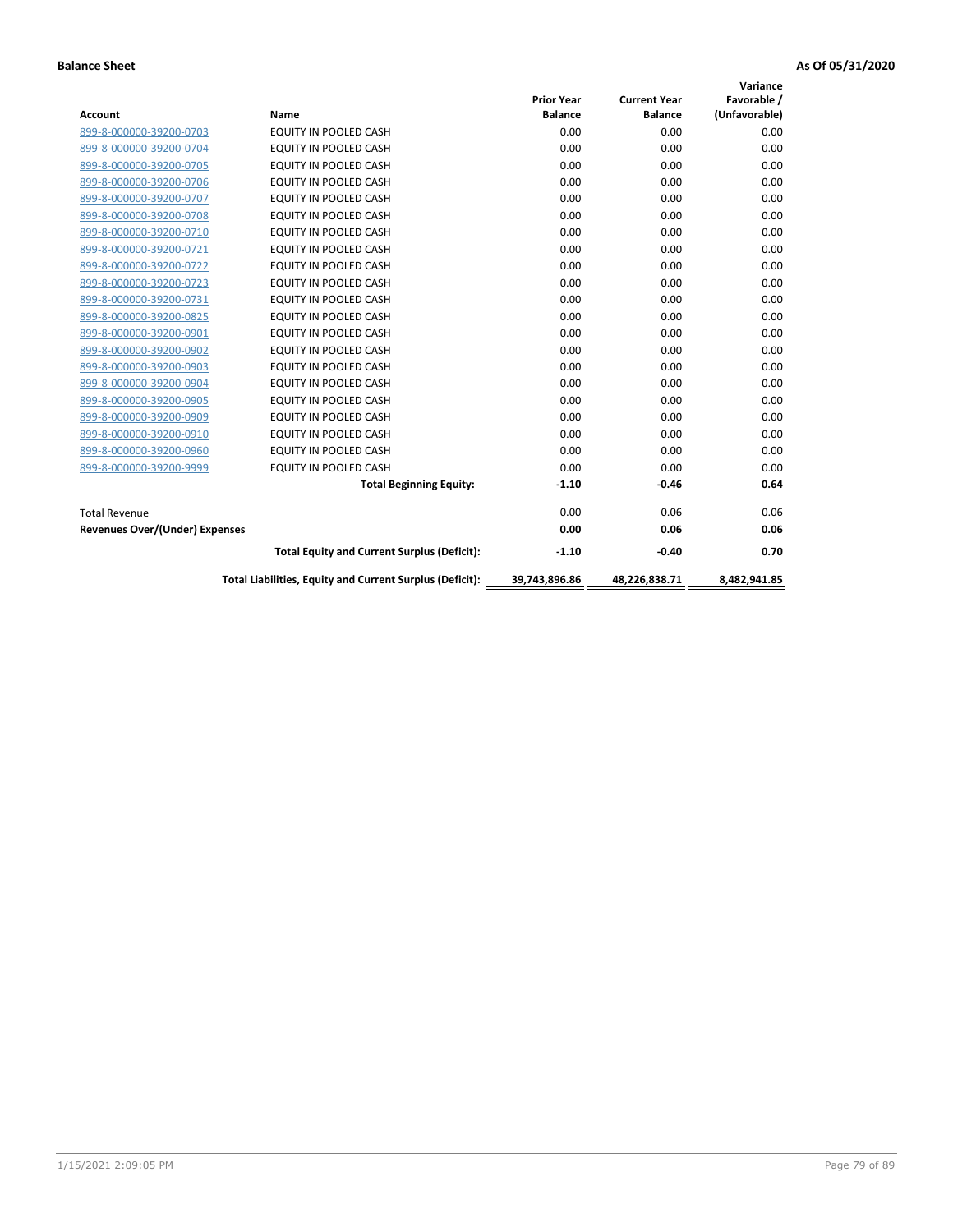|                                                    |                                                                                |                             |                            | Variance                  |
|----------------------------------------------------|--------------------------------------------------------------------------------|-----------------------------|----------------------------|---------------------------|
|                                                    |                                                                                | <b>Prior Year</b>           | <b>Current Year</b>        | Favorable /               |
| Account                                            | Name                                                                           | <b>Balance</b>              | <b>Balance</b>             | (Unfavorable)             |
| <b>Fund: 910 - ELECTRIC OPERATING FUND</b>         |                                                                                |                             |                            |                           |
| <b>Assets</b>                                      |                                                                                |                             |                            |                           |
| 910-9-000000-10000-1300                            | CASH                                                                           | 10,254,583.33               | 20,324,360.13              | 10,069,776.80             |
| 910-9-000000-10209-1300                            | <b>ADMIN PETTY CASH</b>                                                        | 658.89                      | 200.00                     | $-458.89$                 |
| 910-9-000000-10308-1300                            | <b>GEUS SERVICE CENTER CHANGE</b>                                              | 849.90                      | 849.90                     | 0.00                      |
| 910-9-000000-10309-1300                            | <b>GEUS DOWNTOWN CHANGE</b><br>PTO LIABILITY FUNDING                           | 1,650.00                    | 1,650.00<br>461,346.88     | 0.00<br>7,686.14          |
| 910-9-000000-11540-1301<br>910-9-000000-11541-1301 | CASH INVESTED - TX TERM GENERAL                                                | 453,660.74<br>4,637,404.89  | 4,754,334.94               | 116,930.05                |
|                                                    | DEFERRED ISSUANCE COSTS 2001                                                   | 0.00                        | 0.00                       | 0.00                      |
| 910-9-000000-12190-1810                            |                                                                                |                             |                            |                           |
| 910-9-000000-12191-1810                            | DEFERRED ISSUANCE COST 2008 ENGINE PR                                          | 0.00                        | 0.00                       | 0.00                      |
| 910-9-000000-12192-1810<br>910-9-000000-12193-1810 | DEFERRED ISSUANCE COSTS 2010 BOA ENGI<br>DEFERRED ISSUANCE COSTS 2010 SCRUBBEI | 0.00<br>0.00                | 0.00<br>0.00               | 0.00<br>0.00              |
|                                                    | DEFERRED ISSUANCE COSTS 2010 TMPA DEI                                          | 0.00                        | 0.00                       | 0.00                      |
| 910-9-000000-12194-1810                            | <b>BOND DISCOUNT</b>                                                           |                             |                            |                           |
| 910-9-000000-12201-1810                            | <b>CUSTOMER ACCOUNTS RECEIVABLE</b>                                            | 103,096.73                  | 153,371.59                 | 50,274.86                 |
| 910-9-000000-13000-1420                            | NON CURRENT CUSTOMER ACCTS RECEIVAE                                            | 856,564.43                  | 2,160,321.35<br>653,054.01 | 1,303,756.92              |
| 910-9-000000-13001-1420<br>910-9-000000-13002-1440 | ALLOWANCE FOR UNCOLLECTABLE                                                    | 588,570.87<br>$-581,494.93$ | $-513,614.39$              | 64,483.14                 |
|                                                    | UNBILLED YEAR-END ACCRUAL                                                      |                             |                            | 67,880.54<br>$-13,761.78$ |
| 910-9-000000-13003-1422                            |                                                                                | 4,682,899.58                | 4,669,137.80               |                           |
| 910-9-000000-13009-1423                            | FUEL ADJUSTMENT - UNDER/OVER                                                   | 822,699.64                  | -873,620.22                | $-1,696,319.86$           |
| 910-9-000000-13011-1420                            | AMP RECEIVABLE                                                                 | $-13,687.50$                | $-17,889.97$               | $-4,202.47$               |
| 910-9-000000-13012-1420                            | ROUNDUP ACCOUNTS RECEIVABLE                                                    | 0.00                        | 0.00                       | 0.00                      |
| 910-9-000000-13066-1421                            | AMPY CUSTOMER ACCOUNTS RECEIVABLE                                              | 0.00                        | 0.00                       | 0.00                      |
| 910-9-000000-13067-1421                            | AMPY ARREARS ACCOUNTS RECEIVABLE                                               | $-4,385.95$                 | $-5,128.24$                | $-742.29$                 |
| 910-9-000000-13068-1421                            | AMPY Customers Left With Balance A/R                                           | 57,281.98                   | 61,896.80                  | 4,614.82                  |
| 910-9-000000-13201-1430                            | MISCELLANEOUS ACCOUNTS RECEIVABLE                                              | $-12,549.18$                | 91,067.74                  | 103,616.92                |
| 910-9-000000-13205-1710<br>910-9-000000-13290-1650 | <b>INTEREST RECEIVABLE</b><br>PREPAYMENTS                                      | 0.00<br>0.00                | 0.00<br>0.00               | 0.00<br>0.00              |
| 910-9-000000-13291-1651                            | TMPA SCRUBBER PREPAYMENT                                                       | 0.00                        | 0.00                       | 0.00                      |
|                                                    |                                                                                |                             |                            |                           |
| 910-9-000000-13293-1653                            | TMPA FIXED COSTS PREPAYMENT                                                    | 0.00                        | 0.00                       | 0.00<br>0.00              |
| 910-9-000000-13294-1654                            | TMPA DEMAND COSTS ESCROW<br><b>ERCOT CRR PREPAYMENTS</b>                       | 0.00                        | 0.00                       |                           |
| 910-9-000000-13297-1657<br>910-9-000000-13299-1655 | <b>ERCOT COLLATERAL</b>                                                        | 19,898.77<br>111,550.00     | $-10,711.15$<br>111,550.00 | $-30,609.92$<br>0.00      |
| 910-9-000000-14001-1461                            | DUE FROM COG - GENERAL FUND                                                    | 0.00                        | 0.00                       | 0.00                      |
| 910-9-000000-14402-1469                            | DUE FROM DEBT SERVICE FUND                                                     | 4,625,445.97                | 0.00                       | $-4,625,445.97$           |
| 910-9-000000-14501-1467                            | DUE FROM GBOD                                                                  | 0.00                        | 0.00                       | 0.00                      |
| 910-9-000000-14916-1469                            | DUE FROM FUND 916                                                              | 0.00                        | 0.00                       | 0.00                      |
| 910-9-000000-14999-1910                            | DUE FROM 906                                                                   | 0.00                        | 0.00                       | 0.00                      |
| 910-9-000000-15900-1540                            | <b>INVENTORY</b>                                                               | 2,619,677.79                | 2,420,321.31               | $-199,356.48$             |
| 910-9-000000-15901-1541                            | <b>GEUS UNLEADED GASOLINE</b>                                                  | 14.43                       | 456.32                     | 441.89                    |
| 910-9-000000-15902-1542                            | <b>GEUS DIESEL GASOLINE</b>                                                    | 2,028.71                    | 129.55                     | $-1,899.16$               |
| 910-9-000000-15903-1543                            | <b>INVENTORY - SUBSTATION</b>                                                  | 7,771.80                    | 7,771.80                   | 0.00                      |
| 910-9-000000-15909-1510                            | STEAM PLANT FUEL OIL INVENTORY                                                 | 580,690.88                  | 576,621.23                 | $-4,069.65$               |
| 910-9-000000-16301-1070                            | <b>CWIP</b>                                                                    | 679,189.68                  | 1,997,331.75               | 1,318,142.07              |
| 910-9-000000-16400-1180                            | GASB 62 ASSET                                                                  | 0.00                        | 12,657,036.00              | 12,657,036.00             |
| 910-9-000000-17501-1860                            | <b>EMPLOYEE CONTRIBUTIONS</b>                                                  | 543,413.00                  | 641,414.00                 | 98,001.00                 |
| 910-9-000000-17504-1860                            | <b>INVESTMENT RETURN</b>                                                       | $-961,559.00$               | 2,067,546.00               | 3,029,105.00              |
| 910-9-000000-17508-1860                            | EXPERIENCE DIFFERENCE- OUTFLOW                                                 | $-35,369.00$                | 104,019.00                 | 139,388.00                |
| 910-9-000000-17509-1860                            | <b>EXPERIENCE DIFFERENCE - INFLOW</b>                                          | $-183,876.00$               | -123,185.00                | 60,691.00                 |
| 910-9-000000-17520-1860                            | <b>ASSUMPTION CHANGES</b>                                                      | 171,898.00                  | 0.00                       | $-171,898.00$             |
| 910-9-000000-17608-1860                            | OPEB DEFERRED OUTFLOW                                                          | 53,017.00                   | 69,667.00                  | 16,650.00                 |
| 910-9-000000-17609-1860                            | OPEB DEFERRED INFLOW                                                           | $-3,234.00$                 | $-25,652.00$               | $-22,418.00$              |
| 910-9-000000-19000-3100                            | STEAM - LAND                                                                   | 117,340.90                  | 117,340.90                 | 0.00                      |
| 910-9-000000-19001-3110                            | STEAM PLANT - STRUCTURES                                                       | 1,455,530.43                | 1,082,096.04               | -373,434.39               |
| 910-9-000000-19002-3120                            | STEAM PLANT - BOILER PLANT EQUIPMENT                                           | 4,886,434.29                | 6,707,486.99               | 1,821,052.70              |
| 910-9-000000-19003-3130                            | STEAM PLANT - ENGINES                                                          | 0.00                        | 0.00                       | 0.00                      |
| 910-9-000000-19004-3140                            | STEAM PLANT - GENERATORS                                                       | 9,067,106.70                | 9,067,106.70               | 0.00                      |
| 910-9-000000-19005-3150                            | STEAM PLANT - ACCESSORY ELECTRIC EQUIF                                         | 956,874.92                  | 950,135.42                 | -6,739.50                 |
| 910-9-000000-19006-3160                            | STEAM PLANT - MISC POWER PLANT EQUIPI                                          | 12,912.88                   | 12,912.88                  | 0.00                      |
| 910-9-000000-19100-3400                            | <b>ENGINE PLANT - LAND</b>                                                     | 43,850.00                   | 43,850.00                  | 0.00                      |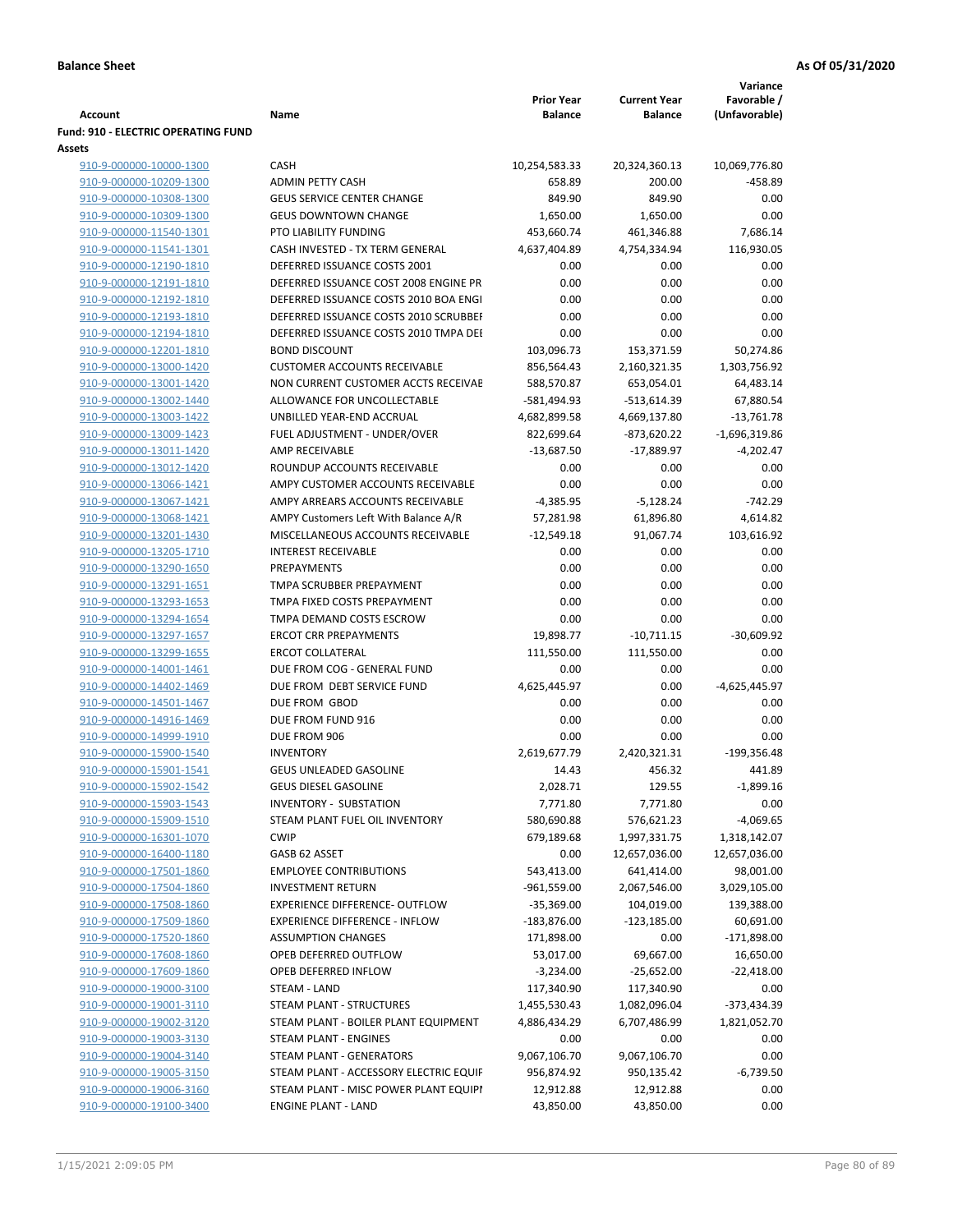**Variance**

| <b>Account</b>          | Name                                             | <b>Prior Year</b><br><b>Balance</b> | <b>Current Year</b><br><b>Balance</b> | Favorable /<br>(Unfavorable) |
|-------------------------|--------------------------------------------------|-------------------------------------|---------------------------------------|------------------------------|
| 910-9-000000-19101-3410 | <b>ENGINE PLANT - STRUCTURES</b>                 | 4,655,874.20                        | 4,655,874.20                          | 0.00                         |
| 910-9-000000-19101-3411 | <b>ENGINE PLANT - STRUCTURES</b>                 | 0.00                                | 0.00                                  | 0.00                         |
| 910-9-000000-19104-3440 | <b>ENGINE PLANT - ENGINE PLANT GENERATOF</b>     | 28,633,940.73                       | 28,633,940.73                         | 0.00                         |
| 910-9-000000-19105-3450 | ENGINE PLANT - ACCESSORY ELECTRIC EQUI           | 216,217.48                          | 343,229.78                            | 127,012.30                   |
| 910-9-000000-19106-3460 | ENGINE PLANT - MISCELLANEOUS POWER P             | 47,852.60                           | 61,047.10                             | 13,194.50                    |
| 910-9-000000-19204-3442 | <b>ENGINE PLANT - RENEWABLE GENERATORS</b>       | 245,000.01                          | 245,000.01                            | 0.00                         |
| 910-9-000000-19301-3500 | TRANSMISSION - LAND                              | 53,501.21                           | 53,501.21                             | 0.00                         |
| 910-9-000000-19302-3530 | <b>TRANSMISSION - SUBSTATIONS</b>                | 5,714,413.54                        | 5,704,403.83                          | $-10,009.71$                 |
| 910-9-000000-19303-3572 | <b>TRANSMISSION - TMPA LINES</b>                 | 1,156,631.80                        | 1,156,631.80                          | 0.00                         |
| 910-9-000000-19304-3571 | TRANSMISSION - GEUS LINES                        | 4,241,141.34                        | 4,519,703.80                          | 278,562.46                   |
| 910-9-000000-19401-3600 | <b>DISTRIBUTION - LAND</b>                       | 218,418.15                          | 218,418.15                            | 0.00                         |
| 910-9-000000-19402-3620 | DISTRIBUTION - SUBSTATIONS                       | 6,239,507.24                        | 6,239,507.24                          | 0.00                         |
| 910-9-000000-19403-3640 | <b>DISTRIBUTION - POLES</b>                      | 4,535,340.26                        | 4,617,178.70                          | 81,838.44                    |
| 910-9-000000-19404-3650 | DISTRIBUTION - OH CONDUCTOR & DEVICES            | 3,995,820.81                        | 4,235,843.24                          | 240,022.43                   |
| 910-9-000000-19405-3660 | DISTRIBUTION - UNDERGROUND CONDUIT               | 1,820,226.28                        | 1,865,938.63                          | 45,712.35                    |
| 910-9-000000-19406-3670 | DISTRIBUTION - UG CONDUCTOR & DEVICES            | 3,031,744.89                        | 3,078,562.87                          | 46,817.98                    |
| 910-9-000000-19407-3680 | DISTRIBUTION - TRANSFORMERS                      | 4,371,693.30                        | 4,357,638.27                          | $-14,055.03$                 |
| 910-9-000000-19408-3690 | <b>DISTRIBUTION - SERVICE CONNECTIONS</b>        | 575,576.94                          | 546,593.47                            | $-28,983.47$                 |
| 910-9-000000-19409-3700 | <b>DISTRIBUTION - METERS</b>                     | 1,904,403.74                        | 1,886,778.22                          | $-17,625.52$                 |
| 910-9-000000-19410-3710 | DISTRIBUTION - VAPOR LIGHTS                      | 89,486.32                           | 94,495.71                             | 5,009.39                     |
| 910-9-000000-19411-3750 | DISTRIBUTION - STREET LIGHTS & SIGNALS           | 98,383.66                           | 100,747.96                            | 2.364.30                     |
| 910-9-000000-19501-3890 | <b>GENERAL - LAND</b>                            | 110,503.10                          | 110,503.10                            | 0.00                         |
| 910-9-000000-19502-3900 | <b>GENERAL - STRUCTURES</b>                      | 5,948,456.74                        | 5,973,904.74                          | 25,448.00                    |
| 910-9-000000-19503-3910 | <b>GENERAL - FURNITURE &amp; OFFICE EQUIPMEN</b> | 564,537.87                          | 598,740.18                            | 34,202.31                    |
| 910-9-000000-19504-3941 | <b>GENERAL - METER READING ASSETS</b>            | 38,482.00                           | 34,126.00                             | $-4,356.00$                  |
| 910-9-000000-19505-3911 | <b>GENERAL - CUSTOMER SERVICE EQUIPMENT</b>      | 0.00                                | 0.00                                  | 0.00                         |
| 910-9-000000-19506-3914 | <b>GENERAL - BILLING EQUIPMENT</b>               | 0.00                                | 0.00                                  | 0.00                         |
| 910-9-000000-19507-3915 | GENERAL - CASHIERING EQUIPMENT                   | 7,033.54                            | 7,033.54                              | 0.00                         |
| 910-9-000000-19508-3920 | <b>GENERAL - TRANSPORTATION EQUIPMENT</b>        | 2,732,230.50                        | 2,910,836.95                          | 178,606.45                   |
| 910-9-000000-19509-3930 | GENERAL - WAREHOUSE EQUIPMENT                    | 69,324.02                           | 84,284.02                             | 14,960.00                    |
| 910-9-000000-19510-3940 | <b>GENERAL - TOOLS</b>                           | 13,918.37                           | 13,918.37                             | 0.00                         |
| 910-9-000000-19511-3950 | <b>GENERAL - LABORATORY EQUIPMENT</b>            | 336,291.99                          | 333,791.99                            | $-2,500.00$                  |
| 910-9-000000-19512-3960 | <b>GENERAL - POWER OPERATED EQUIPMENT</b>        | 317,093.52                          | 398,548.30                            | 81,454.78                    |
| 910-9-000000-19513-3970 | GENERAL - COMMUNICATIONS EQUIPMENT               | 47,808.65                           | 47,808.65                             | 0.00                         |
| 910-9-000000-19514-3980 | GENERAL - MISCELLANEOUS EQUIPMENT                | 0.00                                | 372,382.32                            | 372,382.32                   |
| 910-9-000000-19515-3000 | <b>GENERAL-MISC INTANGIBLE</b>                   | 0.00                                | 0.00                                  | 0.00                         |
| 910-9-000000-19999-1080 | ACCUMULATED DEPRECIATION                         | -44,384,246.75                      | -46,507,904.25                        | $-2,123,657.50$              |
|                         | <b>Total Assets:</b>                             | 84.265.019.62                       | 107,389,591.89                        | 23,124,572.27                |
|                         |                                                  |                                     |                                       |                              |
| Liability               |                                                  |                                     |                                       |                              |
| 910-9-000000-20101-2320 | <b>ACCOUNTS PAYABLE</b>                          | 14,058.00                           | 79,422.78                             | $-65,364.78$                 |
| 910-9-000000-20102-2321 | <b>CREDIT CARD PAYABLE</b>                       | 0.00                                | 0.00                                  | 0.00                         |
| 910-9-000000-20103-2322 | ACCRUED ACCOUNTS PAYABLE                         | 2,289,319.16                        | 1,612,648.06                          | 676,671.10                   |
| 910-9-000000-20139-2323 | RETAINAGES PAYABLE                               | 0.00                                | 47,946.24                             | -47,946.24                   |
| 910-9-000000-20141-0000 | <b>TELEPHONE CLEARING</b>                        | 0.00                                | 0.00                                  | 0.00                         |
| 910-9-000000-20142-0000 | <b>ESCROW</b>                                    | 0.00                                | 0.00                                  | 0.00                         |
| 910-9-000000-20161-2324 | GASB 62 SHORT-TERM                               | 0.00                                | 878,706.00                            | -878,706.00                  |
| 910-9-000000-20201-2530 | <b>DEFERRED REVENUE</b>                          | 822,699.64                          | $-873,620.22$                         | 1,696,319.86                 |
| 910-9-000000-20815-2410 | SALES TAX PAYABLE - IN THE CITY                  | 67,129.70                           | 59,236.30                             | 7,893.40                     |
| 910-9-000000-20816-2411 | SALES TAX PAYABLE - OUT OF CITY                  | 3,192.64                            | 7,566.94                              | $-4,374.30$                  |
| 910-9-000000-21001-2341 | DUE TO COG - GEN FUND                            | 0.00                                | 1,212,444.85                          | $-1,212,444.85$              |
| 910-9-000000-21406-2329 | DUE TO DEBT TO SERVICE FUND                      | 0.00                                | 4,115.11                              | $-4,115.11$                  |
| 910-9-000000-21507-2347 | DUE TO GBOD                                      | 0.00                                | 426,866.43                            | $-426,866.43$                |
| 910-9-000000-22001-2327 | SALARIES PAYABLE                                 | 306,647.46                          | 306,647.46                            | 0.00                         |
| 910-9-000000-22002-2328 | PTO PAYABLE                                      | 619,978.69                          | 690,328.69                            | $-70,350.00$                 |
| 910-9-000000-23011-2211 | <b>REVENUE BONDS</b>                             | 2,260,000.00                        | 1,935,000.00                          | 325,000.00                   |
| 910-9-000000-24000-2350 | <b>CUSTOMER DEPOSITS</b>                         | 2,465,627.32                        | 2,224,222.19                          | 241,405.13                   |
| 910-9-000000-24014-2359 | <b>CUSTOMER DEPOSITS / AMPY EQUIPMENT</b>        | 103,372.00                          | 81,324.85                             | 22,047.15                    |
| 910-9-000000-24015-2350 | AMP RESERVE                                      | $-13,687.50$                        | $-17,889.97$                          | 4,202.47                     |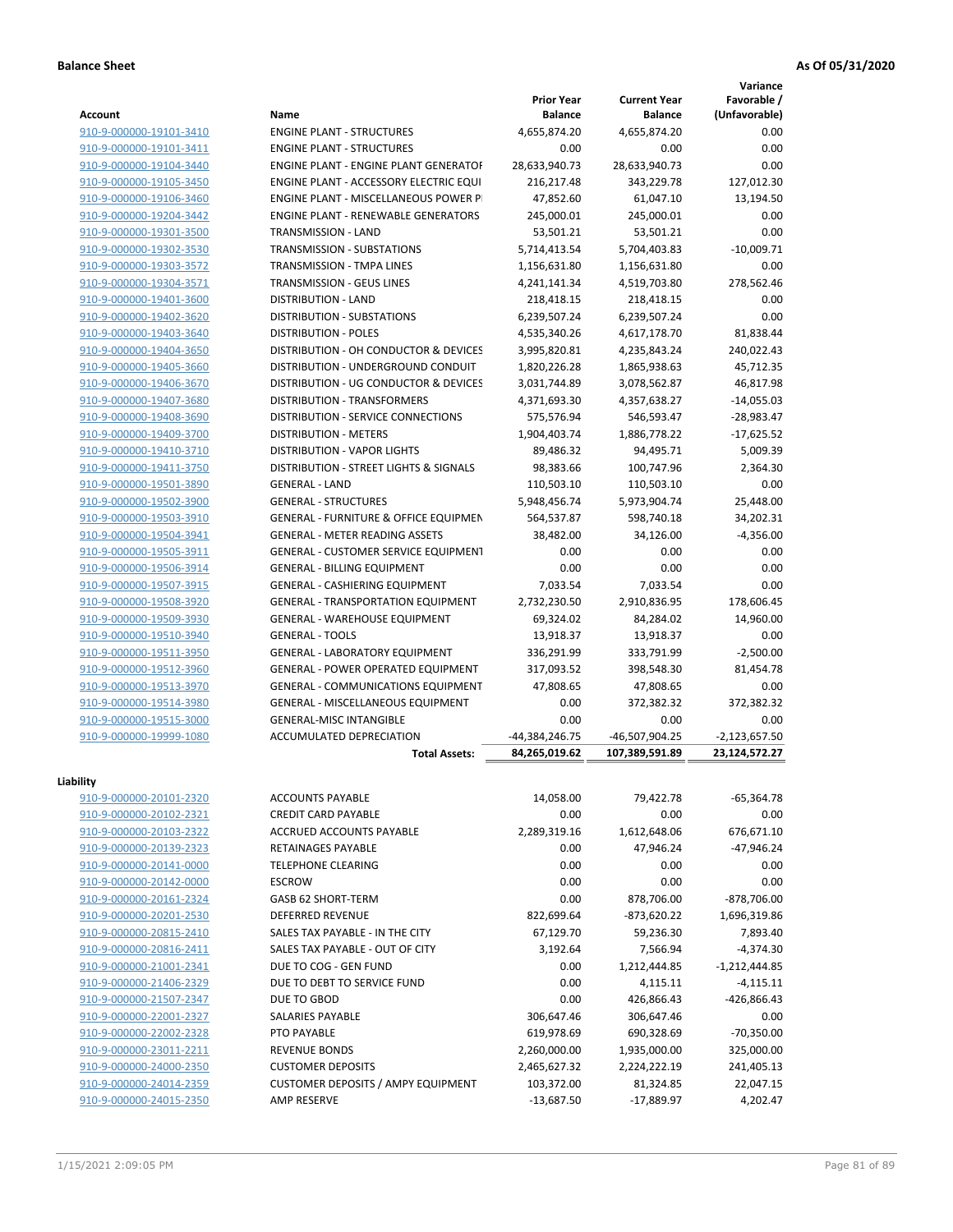| <b>Account</b>                        | <b>Name</b>                                              | <b>Prior Year</b><br><b>Balance</b> | <b>Current Year</b><br><b>Balance</b> | Variance<br>Favorable /<br>(Unfavorable) |
|---------------------------------------|----------------------------------------------------------|-------------------------------------|---------------------------------------|------------------------------------------|
| 910-9-000000-25069-2530               | PREPAID ELECTRICITY - AMPY                               | $-38,014.38$                        | $-111,670.48$                         | 73,656.10                                |
| 910-9-000000-26001-2283               | <b>OBLIGATION FOR COMPENSATED ABSENCES</b>               | 297,818.74                          | 259,384.88                            | 38,433.86                                |
| 910-9-000000-26004-2284               | GASB 62 LONG-TERM                                        | 0.00                                | 11,778,330.00                         | $-11,778,330.00$                         |
| 910-9-000000-26102-2210               | REVENUE BONDS PAYABLE                                    | 27,582,666.00                       | 48,975,000.00                         | $-21,392,334.00$                         |
| 910-9-000000-26107-2250               | <b>BOND PREMIUM</b>                                      | 173,432.78                          | 4,968,172.70                          | -4,794,739.92                            |
| 910-9-000000-26108-2250               | <b>SCRUBBER DEBT - 2010</b>                              | 10,395,000.00                       | 0.00                                  | 10,395,000.00                            |
| 910-9-000000-26109-2250               | PREMIUM ON SCRUBBER                                      | 147,441.93                          | 0.00                                  | 147,441.93                               |
| 910-9-000000-26110-2250               | <b>TMPA DEBT - 2010</b>                                  | 20,640,000.00                       | 0.00                                  | 20,640,000.00                            |
| 910-9-000000-26111-2250               | PREMIUM ON TMPA DEBT                                     | 292,425.10                          | 0.00                                  | 292,425.10                               |
| 910-9-000000-26112-2250               | DEFERRED BOND REFUNDING                                  | 0.00                                | 415,094.91                            | $-415,094.91$                            |
| 910-9-000000-29300-0000               | <b>ENCUMBRANCE SUMMARY</b>                               | 0.00                                | 0.00                                  | 0.00                                     |
| 910-9-000000-29400-0100               | RESERVED ACCOUNT / ENCUMBRANCES                          | 0.00                                | 0.00                                  | 0.00                                     |
| 910-9-000000-29999-2280               | <b>TOTAL OPEB LIABILITY</b>                              | 787,240.00                          | 810,632.00                            | $-23,392.00$                             |
| 910-9-000000-29999-2283               | <b>NET PENSION LIABILITY</b>                             | 794,496.00                          | 4,632,098.00                          | $-3,837,602.00$                          |
|                                       | <b>Total Liability:</b>                                  | 70,010,843.28                       | 80,402,007.72                         | $-10,391,164.44$                         |
| <b>Equity</b>                         |                                                          |                                     |                                       |                                          |
| 910-9-000000-39100-2160               | UNRESERVED RETAINED EARNINGS                             | 13,166,233.01                       | 28,028,914.62                         | 14,862,681.61                            |
| 910-9-000000-39500-4210               | <b>NET POSITION - PENSION</b>                            | $-3,070.00$                         | $-3,070.00$                           | 0.00                                     |
| 910-9-000000-39500-9260               | <b>NET POSITION - PENSION</b>                            | $-694,801.00$                       | $-737,478.00$                         | $-42,677.00$                             |
|                                       | <b>Total Beginning Equity:</b>                           | 12,468,362.01                       | 27,288,366.62                         | 14,820,004.61                            |
| <b>Total Revenue</b>                  |                                                          | 37,163,643.14                       | 38,321,690.16                         | 1,158,047.02                             |
| <b>Total Expense</b>                  |                                                          | 35,377,828.81                       | 38,622,472.61                         | $-3,244,643.80$                          |
| <b>Revenues Over/(Under) Expenses</b> |                                                          | 1,785,814.33                        | $-300,782.45$                         | $-2,086,596.78$                          |
|                                       | <b>Total Equity and Current Surplus (Deficit):</b>       | 14,254,176.34                       | 26,987,584.17                         | 12,733,407.83                            |
|                                       | Total Liabilities, Equity and Current Surplus (Deficit): | 84,265,019.62                       | 107,389,591.89                        | 23,124,572.27                            |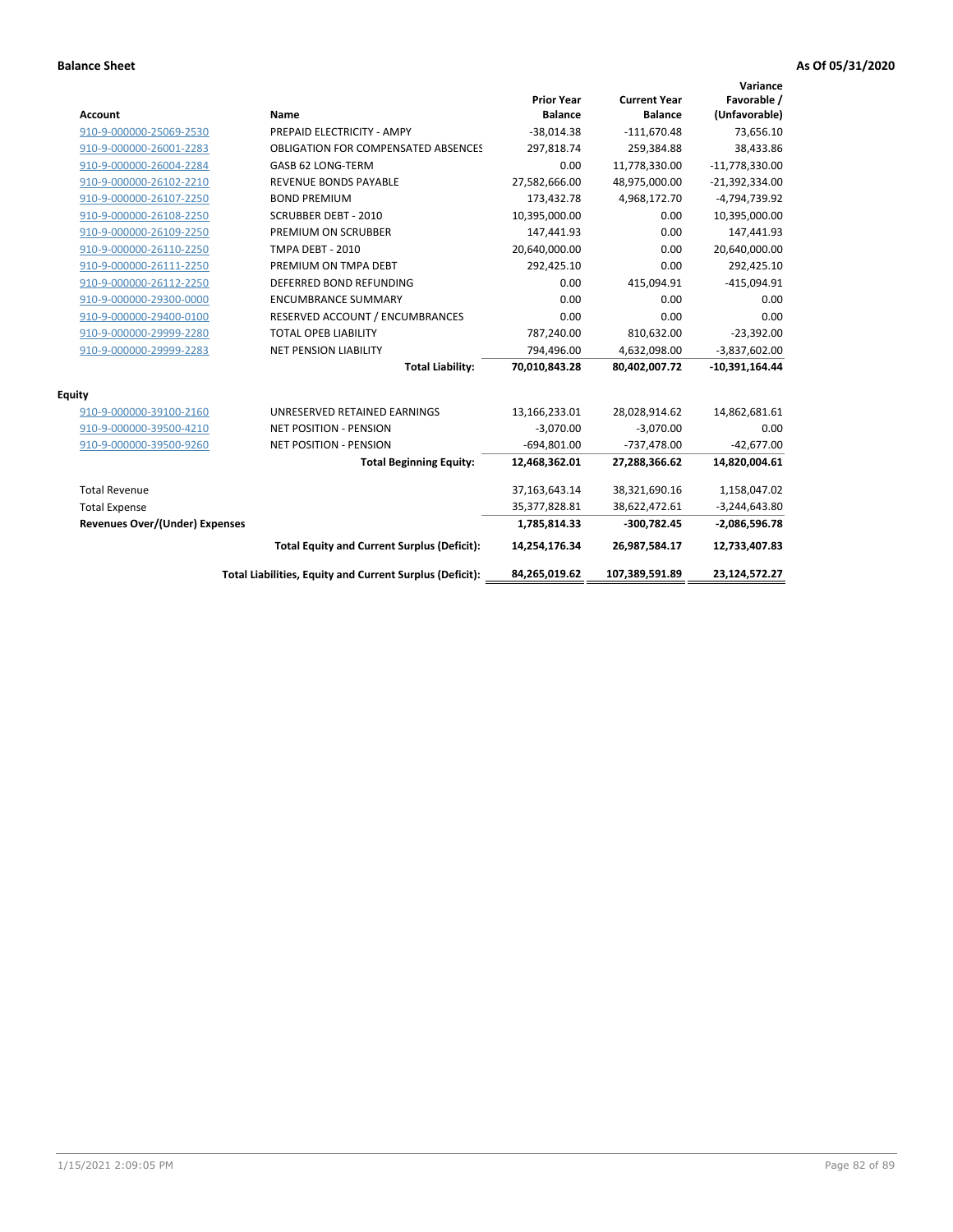| Account                                    | Name                                                     | <b>Prior Year</b><br><b>Balance</b> | <b>Current Year</b><br><b>Balance</b> | Variance<br>Favorable /<br>(Unfavorable) |
|--------------------------------------------|----------------------------------------------------------|-------------------------------------|---------------------------------------|------------------------------------------|
| <b>Fund: 911 - ELECTRIC DEBT REDUCTION</b> |                                                          |                                     |                                       |                                          |
| <b>Assets</b>                              |                                                          |                                     |                                       |                                          |
| 911-9-000000-10000-1300                    | CASH                                                     | 8,603.06                            | 8,755.35                              | 152.29                                   |
| 911-9-000000-12002-0000                    | <b>GOVERNMENT OBLIGATIONS / AGENCIES</b>                 | 0.00                                | 0.00                                  | 0.00                                     |
| 911-9-000000-13201-1430                    | MISCELLANEOUS ACCOUNTS RECEIVABLE                        | 0.00                                | 0.00                                  | 0.00                                     |
| 911-9-000000-13205-1710                    | <b>INTEREST RECEIVABLE</b>                               | 0.00                                | 0.00                                  | 0.00                                     |
|                                            | <b>Total Assets:</b>                                     | 8,603.06                            | 8,755.35                              | 152.29                                   |
| Liability                                  |                                                          |                                     |                                       |                                          |
| 911-9-000000-20101-0000                    | <b>ACCOUNTS PAYABLE</b>                                  | 0.00                                | 0.00                                  | 0.00                                     |
| 911-9-000000-20103-0100                    | <b>ACCRUED ACCOUNTS PAYABLE</b>                          | 0.00                                | 0.00                                  | 0.00                                     |
| 911-9-000000-Z2430-0000                    | RESERVED ACCOUNT / ENCUMBRANCE SUM                       | 0.00                                | 0.00                                  | 0.00                                     |
|                                            |                                                          | 0.00                                | 0.00                                  | 0.00                                     |
| 911-9-000000-Z2520-0100                    | RESERVED ACCOUNT / ENCUMBRANCES                          | 0.00                                | 0.00                                  | 0.00                                     |
|                                            | <b>Total Liability:</b>                                  |                                     |                                       |                                          |
| <b>Equity</b>                              |                                                          |                                     |                                       |                                          |
| 911-9-000000-39100-2160                    | UNRESERVED RETAINED EARNINGS                             | 5,923.99                            | 8,668.88                              | 2,744.89                                 |
|                                            | <b>Total Beginning Equity:</b>                           | 5,923.99                            | 8.668.88                              | 2,744.89                                 |
| <b>Total Revenue</b>                       |                                                          | 2,679.07                            | 86.47                                 | $-2,592.60$                              |
| <b>Total Expense</b>                       |                                                          | 0.00                                | 0.00                                  | 0.00                                     |
| <b>Revenues Over/(Under) Expenses</b>      |                                                          | 2,679.07                            | 86.47                                 | $-2,592.60$                              |
|                                            | <b>Total Equity and Current Surplus (Deficit):</b>       | 8.603.06                            | 8,755.35                              | 152.29                                   |
|                                            | Total Liabilities, Equity and Current Surplus (Deficit): | 8,603.06                            | 8,755.35                              | 152.29                                   |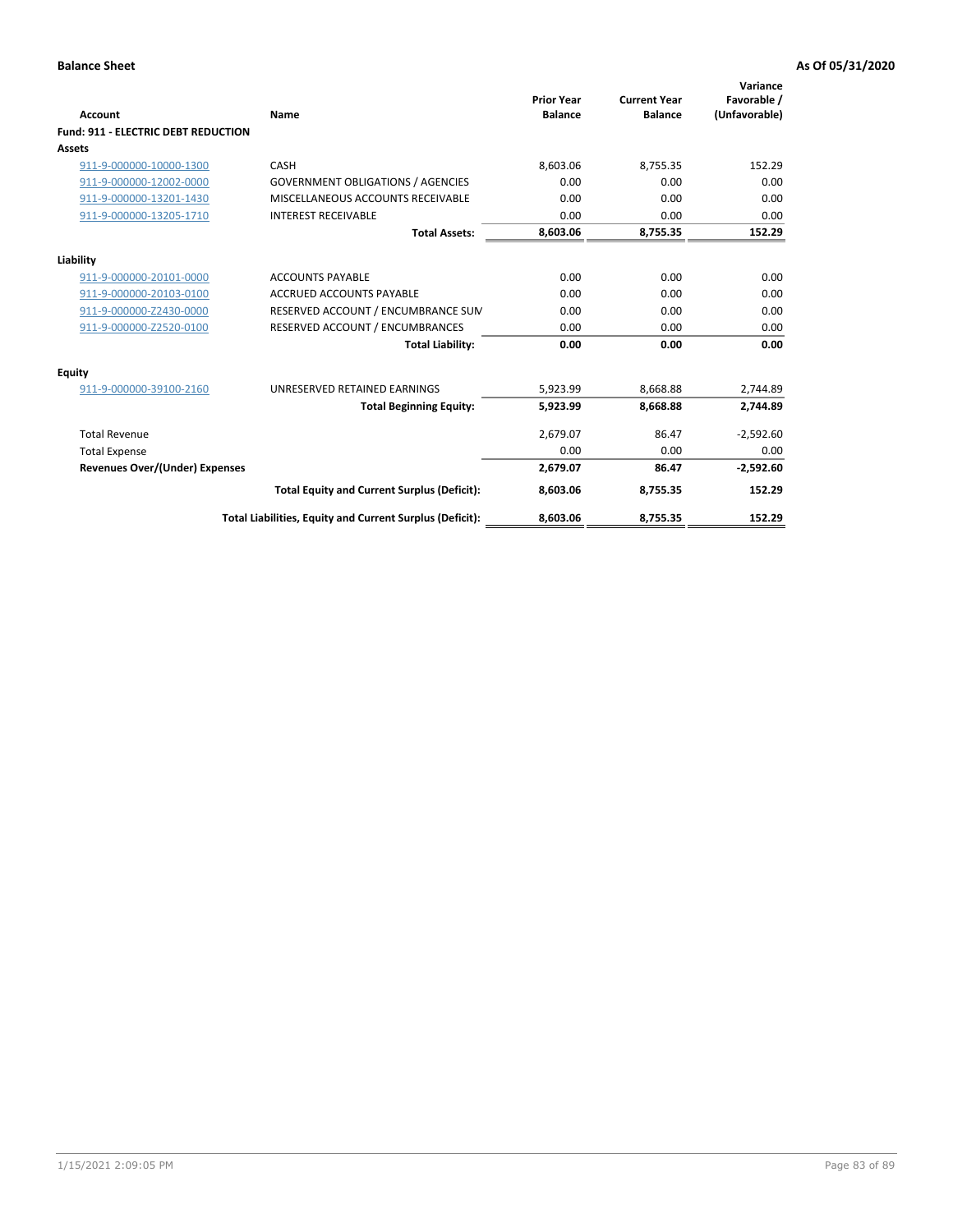| <b>Account</b>                    | Name                                                     | <b>Prior Year</b><br><b>Balance</b> | <b>Current Year</b><br><b>Balance</b> | Variance<br>Favorable /<br>(Unfavorable) |
|-----------------------------------|----------------------------------------------------------|-------------------------------------|---------------------------------------|------------------------------------------|
| Fund: 912 - ELECTRIC DEBT SERVICE |                                                          |                                     |                                       |                                          |
| <b>Assets</b>                     |                                                          |                                     |                                       |                                          |
| 912-9-000000-10000-1300           | CASH                                                     | 7,824,013.31                        | 4,425,826.91                          | $-3,398,186.40$                          |
| 912-9-000000-11504-1301           | RESERVE FUND - 2008 BOND ISSUE                           | 0.00                                | 0.00                                  | 0.00                                     |
| 912-9-000000-11506-1301           | RESERVE FUND - 2010 BOND ISSUE                           | 0.00                                | 0.00                                  | 0.00                                     |
| 912-9-000000-11515-1301           | RESERVE FUND - 2015 BOND ISSUE                           | 0.00                                | 0.00                                  | 0.00                                     |
| 912-9-000000-11516-1301           | RESERVE FUND - 2015 TAXABLE BONDS                        | 0.00                                | 0.00                                  | 0.00                                     |
| 912-9-000000-13205-1710           | <b>INTEREST RECEIVABLE</b>                               | 0.00                                | 0.00                                  | 0.00                                     |
|                                   | <b>Total Assets:</b>                                     | 7,824,013.31                        | 4,425,826.91                          | $-3,398,186.40$                          |
| Liability                         |                                                          |                                     |                                       |                                          |
| 912-9-000000-14403-1469           | DUE FROM ELECTRIC FUND                                   | 0.00                                | $-4,115.11$                           | 4,115.11                                 |
| 912-9-000000-20101-2320           | <b>ACCOUNTS PAYABLE</b>                                  | 0.00                                | 0.00                                  | 0.00                                     |
| 912-9-000000-20107-2370           | <b>ACCRUED INTEREST PAYABLE</b>                          | 501,004.61                          | 298,063.52                            | 202,941.09                               |
| 912-9-000000-21400-2999           | DUE TO GEUS 910 - ELECTRIC OPERATING                     | 4,625,445.97                        | 0.00                                  | 4,625,445.97                             |
| 912-9-000000-Z2430-0000           | <b>ENCUMBRANCE SUMMARY</b>                               | 0.00                                | 0.00                                  | 0.00                                     |
|                                   |                                                          |                                     |                                       |                                          |
| 912-9-000000-Z2520-0100           | RESERVED ACCOUNT / ENCUMBRANCES                          | 0.00                                | 0.00                                  | 0.00                                     |
|                                   | <b>Total Liability:</b>                                  | 5,126,450.58                        | 293,948.41                            | 4,832,502.17                             |
| <b>Equity</b>                     |                                                          |                                     |                                       |                                          |
| 912-9-000000-39100-2150           | SEMI RESERVED RETAINED EARNINGS                          | 1,601,177.63                        | 2,006,420.30                          | 405,242.67                               |
|                                   | <b>Total Beginning Equity:</b>                           | 1,601,177.63                        | 2,006,420.30                          | 405,242.67                               |
| <b>Total Revenue</b>              |                                                          | 5,821,815.36                        | 5,228,983.36                          | $-592,832.00$                            |
| <b>Total Expense</b>              |                                                          | 4,725,430.26                        | 3,103,525.16                          | 1,621,905.10                             |
| Revenues Over/(Under) Expenses    |                                                          | 1,096,385.10                        | 2,125,458.20                          | 1,029,073.10                             |
|                                   | <b>Total Equity and Current Surplus (Deficit):</b>       | 2,697,562.73                        | 4,131,878.50                          | 1,434,315.77                             |
|                                   | Total Liabilities, Equity and Current Surplus (Deficit): | 7,824,013.31                        | 4,425,826.91                          | $-3,398,186.40$                          |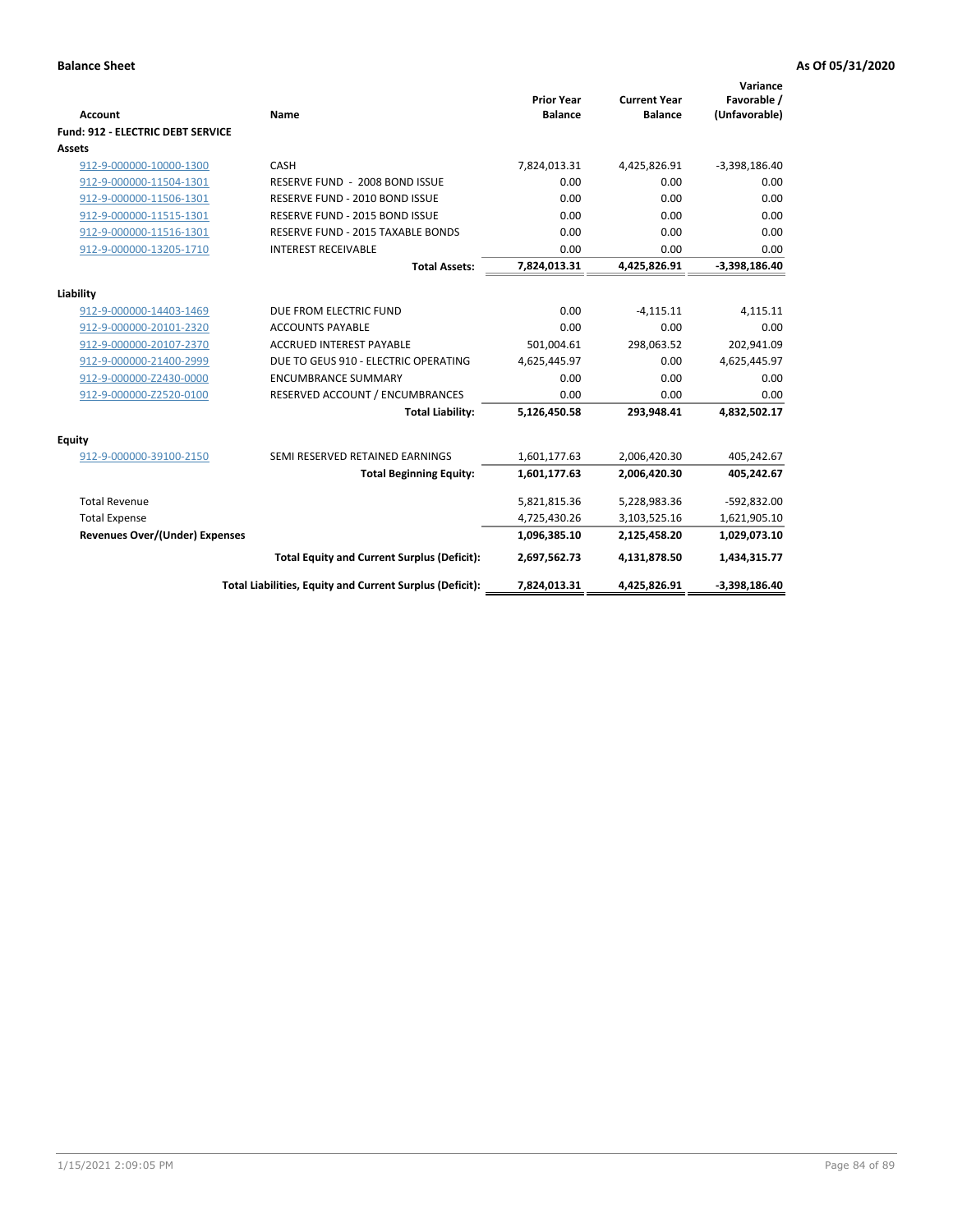| Account                                       | Name                                                     | <b>Prior Year</b><br><b>Balance</b> | <b>Current Year</b><br><b>Balance</b> | Variance<br>Favorable /<br>(Unfavorable) |
|-----------------------------------------------|----------------------------------------------------------|-------------------------------------|---------------------------------------|------------------------------------------|
| <b>Fund: 913 - ELECTRIC CONSTRUCTION FUND</b> |                                                          |                                     |                                       |                                          |
| <b>Assets</b>                                 |                                                          |                                     |                                       |                                          |
| 913-9-000000-10000-1300                       | CASH                                                     | 103,058.61                          | 104,883.07                            | 1,824.46                                 |
| 913-9-000000-13201-1430                       | MISCELLANEOUS ACCOUNTS RECEIVABLE                        | 0.00                                | 0.00                                  | 0.00                                     |
| 913-9-000000-13205-1710                       | <b>INTEREST RECEIVABLE</b>                               | 0.00                                | 0.00                                  | 0.00                                     |
|                                               | <b>Total Assets:</b>                                     | 103,058.61                          | 104,883.07                            | 1,824.46                                 |
| Liability                                     |                                                          |                                     |                                       |                                          |
| 913-9-000000-20101-2320                       | <b>ACCOUNTS PAYABLE</b>                                  | 0.00                                | 0.00                                  | 0.00                                     |
| 913-9-000000-20102-2321                       | <b>CREDIT CARD PAYABLE</b>                               | 0.00                                | 0.00                                  | 0.00                                     |
| 913-9-000000-20103-0000                       | <b>ACCRUED ACCOUNTS PAYABLE</b>                          | 0.00                                | 0.00                                  | 0.00                                     |
| 913-9-000000-29300-0000                       | <b>ENCUMBRANCE SUMMARY</b>                               | 0.00                                | 0.00                                  | 0.00                                     |
| 913-9-000000-29400-0100                       | RESERVED ACCOUNT / ENCUMBRANCES                          | 0.00                                | 0.00                                  | 0.00                                     |
|                                               | <b>Total Liability:</b>                                  | 0.00                                | 0.00                                  | 0.00                                     |
| <b>Equity</b>                                 |                                                          |                                     |                                       |                                          |
| 913-9-000000-39100-2160                       | SEMI RESERVED RETAINED EARNINGS                          | 101,749.11                          | 103,847.07                            | 2,097.96                                 |
|                                               | <b>Total Beginning Equity:</b>                           | 101,749.11                          | 103.847.07                            | 2,097.96                                 |
| <b>Total Revenue</b>                          |                                                          | 1,309.50                            | 1,036.00                              | $-273.50$                                |
| <b>Total Expense</b>                          |                                                          | 0.00                                | 0.00                                  | 0.00                                     |
| <b>Revenues Over/(Under) Expenses</b>         |                                                          | 1,309.50                            | 1,036.00                              | $-273.50$                                |
|                                               | <b>Total Equity and Current Surplus (Deficit):</b>       | 103,058.61                          | 104.883.07                            | 1.824.46                                 |
|                                               | Total Liabilities, Equity and Current Surplus (Deficit): | 103,058.61                          | 104,883.07                            | 1,824.46                                 |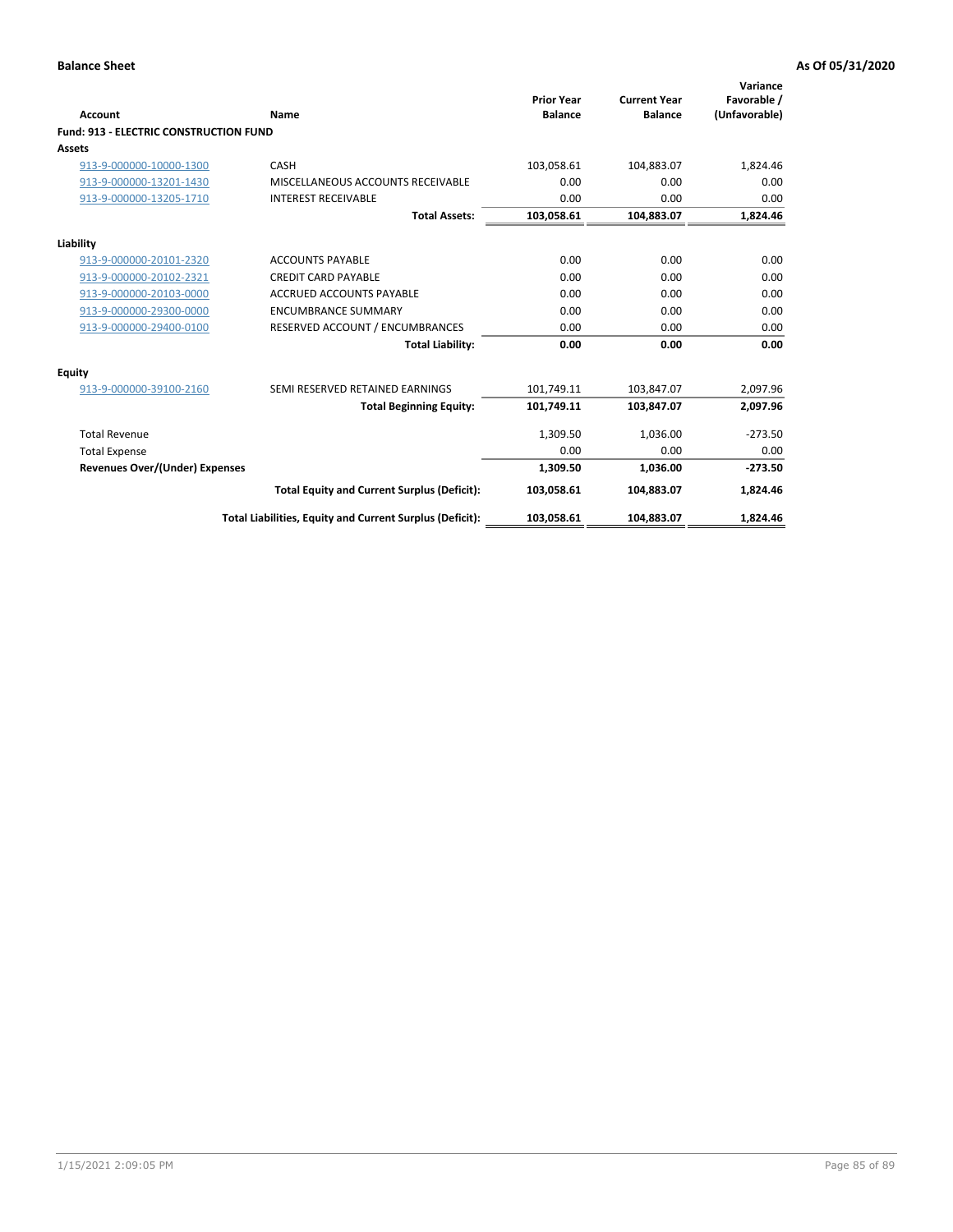| <b>Account</b>                        | Name                                                     | <b>Prior Year</b><br><b>Balance</b> | <b>Current Year</b><br><b>Balance</b> | Variance<br>Favorable /<br>(Unfavorable) |
|---------------------------------------|----------------------------------------------------------|-------------------------------------|---------------------------------------|------------------------------------------|
| Fund: 916 - 08 ENGINE BOND PROCEEDS   |                                                          |                                     |                                       |                                          |
| Assets                                |                                                          |                                     |                                       |                                          |
| 916-9-000000-10000-1300               | CASH                                                     | 0.00                                | 0.00                                  | 0.00                                     |
| 916-9-000000-12189-0000               | 08 ENGINE BOND PROCEEDS                                  | 0.00                                | 0.00                                  | 0.00                                     |
| 916-9-000000-13201-1430               | MISCELLANOEUS ACCOUNTS RECEIVABLE                        | 0.00                                | 0.00                                  | 0.00                                     |
| 916-9-000000-13205-1710               | <b>INTEREST RECEIVABLE</b>                               | 0.00                                | 0.00                                  | 0.00                                     |
| 916-9-000000-Z1030-1202               | 2008 GEUS REVENUE BOND - TEXAS TERM                      | 0.00                                | 0.00                                  | 0.00                                     |
| 916-9-000000-Z1030-1401               | 2008 GEUS REVENUE BOND - PFM                             | 0.00                                | 0.00                                  | 0.00                                     |
| 916-9-000000-Z1030-1402               | 2009 GEUS REVENUE BOND - PFM                             | 0.00                                | 0.00                                  | 0.00                                     |
| 916-9-000000-Z1030-3123               | 2009 GEUS REVENUE BOND - TEXAS TERM                      | 0.00                                | 0.00                                  | 0.00                                     |
|                                       | <b>Total Assets:</b>                                     | 0.00                                | 0.00                                  | 0.00                                     |
| Liability                             |                                                          |                                     |                                       |                                          |
| 916-9-000000-20101-2320               | <b>ACCOUNTS PAYABLE</b>                                  | 0.00                                | 0.00                                  | 0.00                                     |
| 916-9-000000-20139-2323               | <b>RETAINAGES PAYABLE</b>                                | 0.00                                | 0.00                                  | 0.00                                     |
| 916-9-000000-21401-2330               | DUE TO ELECTRIC OPERATING                                | 0.00                                | 0.00                                  | 0.00                                     |
| 916-9-000000-29300-0000               | <b>ENCUMBRANCE SUMMARY</b>                               | 0.00                                | 0.00                                  | 0.00                                     |
| 916-9-000000-29400-0100               | RESERVED ACCOUNT / ENCUMBRANCES                          | 0.00                                | 0.00                                  | 0.00                                     |
|                                       | <b>Total Liability:</b>                                  | 0.00                                | 0.00                                  | 0.00                                     |
|                                       |                                                          |                                     |                                       |                                          |
| Equity                                |                                                          |                                     |                                       |                                          |
| 916-9-000000-39100-2150               | <b>RESERVED RETAINED EARNINGS</b>                        | 0.00                                | 0.00                                  | 0.00                                     |
|                                       | <b>Total Beginning Equity:</b>                           | 0.00                                | 0.00                                  | 0.00                                     |
| <b>Total Revenue</b>                  |                                                          | 0.00                                | 0.00                                  | 0.00                                     |
| <b>Total Expense</b>                  |                                                          | 0.00                                | 0.00                                  | 0.00                                     |
| <b>Revenues Over/(Under) Expenses</b> |                                                          | 0.00                                | 0.00                                  | 0.00                                     |
|                                       | <b>Total Equity and Current Surplus (Deficit):</b>       | 0.00                                | 0.00                                  | 0.00                                     |
|                                       | Total Liabilities, Equity and Current Surplus (Deficit): | 0.00                                | 0.00                                  | 0.00                                     |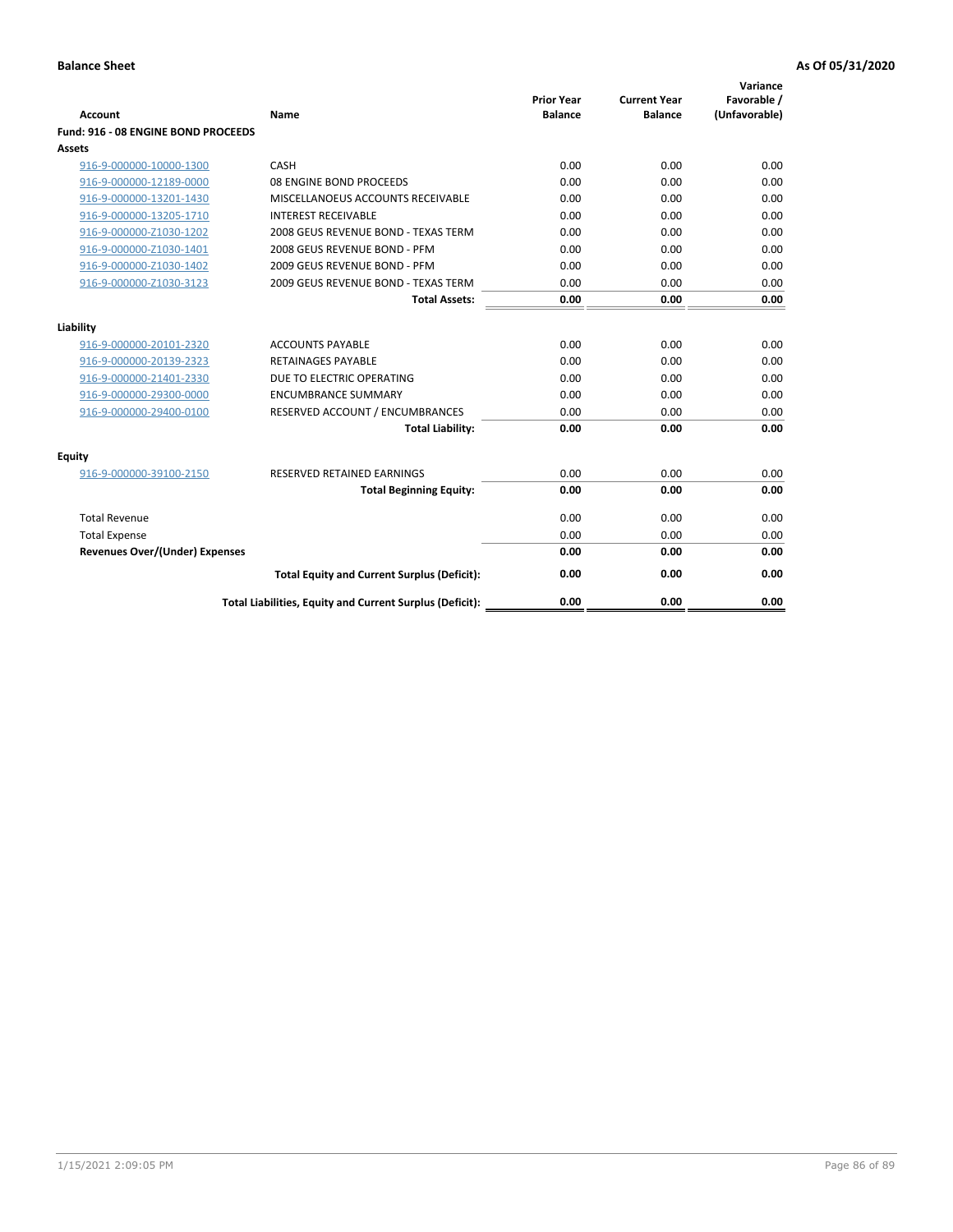|                                                    |                                                                |                    |                     | Variance          |
|----------------------------------------------------|----------------------------------------------------------------|--------------------|---------------------|-------------------|
|                                                    |                                                                | <b>Prior Year</b>  | <b>Current Year</b> | Favorable /       |
| <b>Account</b>                                     | Name                                                           | <b>Balance</b>     | <b>Balance</b>      | (Unfavorable)     |
| Fund: 950 - CABLE / INTERNET<br>Assets             |                                                                |                    |                     |                   |
| 950-9-000000-10000-1300                            | <b>CASH</b>                                                    | 1,252,754.52       | 1,203,572.33        | $-49,182.19$      |
| 950-9-000000-11550-1301                            | PTO LIABILITY FUNDING                                          | 41,213.27          | 41,911.51           | 698.24            |
| 950-9-000000-13000-1420                            | <b>CUSTOMER ACCOUNTS RECEIVABLE</b>                            | 234,564.46         | 403,190.76          | 168,626.30        |
| 950-9-000000-13001-1420                            | NON CURRENT CUSTOMER ACCTS RECEIVAE                            | 306,503.34         | 329,907.64          | 23,404.30         |
| 950-9-000000-13002-1440                            | ALLOWANCE FOR UNCOLLECTABLE                                    | $-228,346.46$      | $-246,591.41$       | $-18,244.95$      |
| 950-9-000000-13003-1421                            | UNBILLED YEAR-END ACCRUAL                                      | 505,656.07         | 348,951.39          | $-156,704.68$     |
| 950-9-000000-13201-1430                            | MISCELLANEOUS ACCOUNTS RECEIVABLE                              | $-452.32$          | $-452.32$           | 0.00              |
| 950-9-000000-13205-1710                            | <b>INTEREST RECEIVABLE</b>                                     | 0.00               | 0.00                | 0.00              |
| 950-9-000000-15801-1540                            | <b>INVENTORY</b>                                               | 196,694.24         | 205,097.95          | 8.403.71          |
| 950-9-000000-16301-1070                            | <b>CWIP</b>                                                    | 0.00               | 0.00                | 0.00              |
| 950-9-000000-17501-1860                            | <b>EMPLOYEE CONTRIBUTIONS</b>                                  | 77,630.00          | 89,085.00           | 11,455.00         |
| 950-9-000000-17504-1860                            | <b>INVESTMENT RETURN</b>                                       | $-137,366.00$      | 287,159.00          | 424,525.00        |
| 950-9-000000-17508-1860                            | <b>EXPERIENCE DIFFERENCE- OUTFLOW</b>                          | $-5,053.00$        | 14,447.00           | 19,500.00         |
| 950-9-000000-17509-1860                            | <b>EXPERIENCE DIFFERENCE - INFLOW</b>                          | $-26,268.00$       | $-17,109.00$        | 9,159.00          |
| 950-9-000000-17520-1860                            | <b>ASSUMPTION CHANGES</b>                                      | 24,557.00          | 0.00                | $-24,557.00$      |
| 950-9-000000-17608-1860                            | OPEB DEFERRED OUTFLOW                                          | 8,362.00           | 10,569.00           | 2,207.00          |
| 950-9-000000-17609-1860                            | OPEB DEFERRED INFLOW                                           | $-558.00$          | $-3,672.00$         | $-3,114.00$       |
| 950-9-000000-18001-5110                            | HEADEND, TRUNK & DISTRIBUTION SYSTEM                           | 9,946,411.87       | 9,959,456.87        | 13,045.00         |
| 950-9-000000-18002-5111                            | <b>HEADEND EQUIPMENT</b>                                       | 1,400,741.30       | 1,408,419.02        | 7,677.72          |
| 950-9-000000-18003-5120                            | <b>DROPS</b>                                                   | 2,485,830.72       | 2,219,597.23        | $-266,233.49$     |
| 950-9-000000-18101-5130                            | <b>CUSTOMER PREMISES EQUIPMENT</b>                             | 1,267,770.00       | 1,267,770.00        | 0.00              |
| 950-9-000000-18102-5140                            | PRODUCTION EQUIPMENT                                           | 56,100.35          | 50,880.47           | $-5.219.88$       |
| 950-9-000000-18201-5210                            | CENTRAL INTERNET EQUIPMENT                                     | 159,738.46         | 355,090.87          | 195,352.41        |
| 950-9-000000-18202-5220                            | <b>CUSTOMER INTERFACE EQUIPMENT</b>                            | 280,820.68         | 280,820.68          | 0.00              |
| 950-9-000000-18301-5000                            | <b>FIBER OPTICS</b>                                            | 744,208.60         | 890,477.49          | 146,268.89        |
| 950-9-000000-18501-5901                            | <b>STRUCTURES &amp; IMPROVEMENTS</b>                           | 608,729.19         | 685,973.69          | 77,244.50         |
| 950-9-000000-18502-5910                            | FURNITURE & OFFICE EQUIPMENT                                   | 40,805.10          | 37,805.10           | $-3,000.00$       |
| 950-9-000000-18503-5920                            | <b>TRANSPORTATION EQUIPMENT</b><br><b>LABORATORY EQUIPMENT</b> | 338,295.50         | 338,295.50          | 0.00<br>10,201.96 |
| 950-9-000000-18504-5950<br>950-9-000000-18505-5960 | POWER OPERATED EQUIPMENT                                       | 162,492.67<br>0.00 | 172,694.63<br>0.00  | 0.00              |
| 950-9-000000-18506-5980                            | MISCELLANEOUS EQUIPMENT                                        | 0.00               | 0.00                | 0.00              |
| 950-9-000000-18999-1080                            | ACCUMULATED DEPRECIATION                                       | -10,813,915.37     | $-11,077,247.57$    | $-263,332.20$     |
|                                                    | <b>Total Assets:</b>                                           | 8,927,920.19       | 9,256,100.83        | 328,180.64        |
|                                                    |                                                                |                    |                     |                   |
| Liability                                          |                                                                |                    |                     |                   |
| 950-9-000000-20101-2320                            | <b>ACCOUNTS PAYABLE</b>                                        | 0.00               | 2,630.40            | $-2,630.40$       |
| 950-9-000000-20102-2321                            | <b>CREDIT CARD PAYABLE</b>                                     | 0.00               | 0.00                | 0.00              |
| 950-9-000000-20103-2322                            | ACCRUED ACCOUNTS PAYABLE                                       | 0.00               | 0.00                | 0.00              |
| 950-9-000000-20815-2410                            | SALES TAX PAYABLE - IN THE CITY                                | 33,826.99          | 27,544.89           | 6,282.10          |
| 950-9-000000-20816-2411                            | SALES TAX PAYABLE - OUT OF CITY                                | 0.00               | 0.00                | 0.00              |
| 950-9-000000-21001-1101                            | DUE TO COG - GEN FUND                                          | 0.00               | 138,682.16          | $-138,682.16$     |
| 950-9-000000-21507-2347                            | DUE TO GBOD                                                    | 0.00               | 27,736.43           | $-27,736.43$      |
| 950-9-000000-22001-2327                            | SALARIES PAYABLE                                               | 44,560.62          | 44,560.62           | 0.00              |
| 950-9-000000-22002-2328                            | PTO PAYABLE                                                    | 77,247.97          | 69,186.51           | 8,061.46          |
| 950-9-000000-24000-2350                            | <b>CUSTOMER DEPOSITS</b>                                       | 10,795.18          | 10,634.19           | 160.99            |
| 950-9-000000-26001-2283                            | <b>OBLIGATION FOR COMPENSATED ABSENCES</b>                     | 0.00<br>0.00       | 0.00<br>0.00        | 0.00              |
| 950-9-000000-29300-0000<br>950-9-000000-29400-0100 | <b>ENCUMBRANCE SUMMARY</b><br>RESERVED ACCOUNT / ENCUMBRANCES  | 0.00               | 0.00                | 0.00<br>0.00      |
| 950-9-000000-29999-2280                            | TOTAL OPEB LIABILITY                                           | 123,980.00         | 125,636.00          | $-1,656.00$       |
| 950-9-000000-29999-2283                            | NET PENSION LIABILITY                                          | 113,499.00         | 643,346.00          | -529,847.00       |
|                                                    | <b>Total Liability:</b>                                        | 403,909.76         | 1,089,957.20        | -686,047.44       |
|                                                    |                                                                |                    |                     |                   |
| <b>Equity</b>                                      |                                                                |                    |                     |                   |
| 950-9-000000-39100-2160                            | UNRESERVED RETAINED EARNINGS                                   | 8,163,598.49       | 7,794,170.53        | -369,427.96       |
| 950-9-000000-39500-4210                            | <b>NET POSITION - PENSION</b>                                  | $-438.00$          | $-438.00$           | 0.00              |
| 950-9-000000-39500-9261                            | NET POSITION - PENSION                                         | $-109,653.00$      | -116,174.00         | $-6,521.00$       |
|                                                    | <b>Total Beginning Equity:</b>                                 | 8,053,507.49       | 7,677,558.53        | -375,948.96       |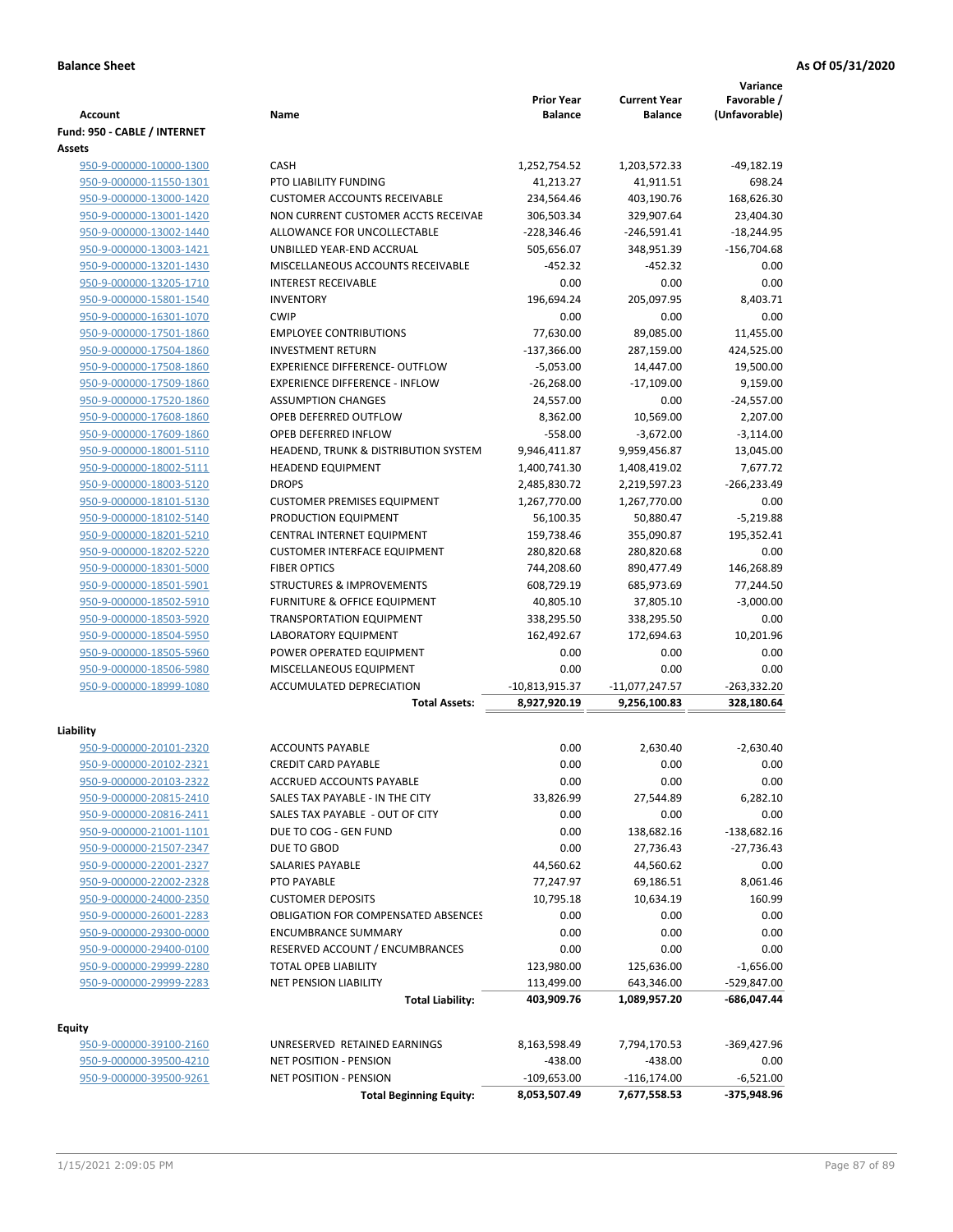| Account                        | Name                                                     | <b>Prior Year</b><br><b>Balance</b> | <b>Current Year</b><br><b>Balance</b> | Variance<br>Favorable /<br>(Unfavorable) |
|--------------------------------|----------------------------------------------------------|-------------------------------------|---------------------------------------|------------------------------------------|
| <b>Total Revenue</b>           |                                                          | 4,276,005.03                        | 4,230,667.29                          | $-45.337.74$                             |
| <b>Total Expense</b>           |                                                          | 3,805,502.09                        | 3,742,082.19                          | 63,419.90                                |
| Revenues Over/(Under) Expenses |                                                          | 470,502.94                          | 488.585.10                            | 18,082.16                                |
|                                | <b>Total Equity and Current Surplus (Deficit):</b>       | 8.524.010.43                        | 8,166,143.63                          | $-357,866.80$                            |
|                                | Total Liabilities, Equity and Current Surplus (Deficit): | 8,927,920.19                        | 9,256,100.83                          | 328,180.64                               |